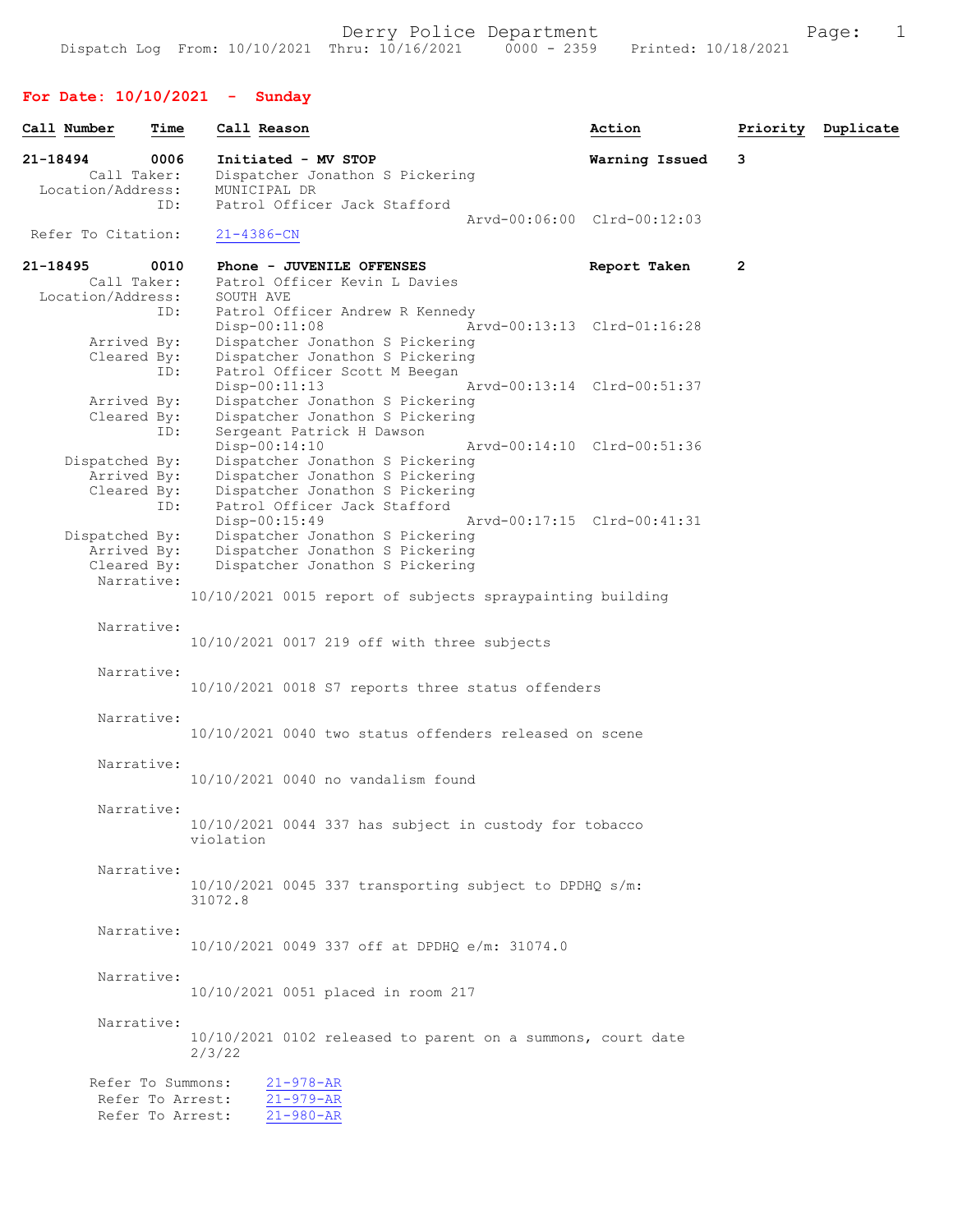| 21-18496           | 0054<br>Call Taker: | Phone - DOMESTIC DISTURBANCE<br>Dispatcher Jonathon S Pickering | Verbal in Nature 1          |   |
|--------------------|---------------------|-----------------------------------------------------------------|-----------------------------|---|
| Location/Address:  |                     | LINLEW DR                                                       |                             |   |
|                    | ID:                 | Patrol Officer Monica Ricci                                     |                             |   |
|                    |                     | $Disp-00:55:18$                                                 | Arvd-00:57:46 Clrd-01:16:51 |   |
|                    | ID:                 | Patrol Officer Jack Stafford                                    |                             |   |
|                    | ID:                 | Disp-00:55:20<br>Sergeant Patrick H Dawson                      | Arvd-00:58:37 Clrd-01:16:52 |   |
|                    | Refer To Field Int: | Disp-00:57:48                                                   | Arvd-01:02:00 Clrd-01:16:50 |   |
|                    |                     | $21 - 3543 - FI$                                                |                             |   |
| 21-18497           | 0208                | Initiated - MV CHECK                                            | Vehicle checked 1           |   |
|                    | Call Taker:         | Dispatcher Jonathon S Pickering                                 |                             |   |
| Location/Address:  |                     | RT 28                                                           |                             |   |
|                    | ID:                 | Patrol Officer Jack Stafford                                    |                             |   |
|                    |                     |                                                                 | Arvd-02:08:00 Clrd-02:09:37 |   |
|                    |                     |                                                                 |                             |   |
| 21-18498           | 0424                | Initiated - Parking Enforcement                                 | Parking Ticket Issued       | 1 |
|                    | Call Taker:         | Dispatcher Jonathon S Pickering                                 |                             |   |
| Location/Address:  |                     | E BROADWAY                                                      |                             |   |
|                    | ID:                 | Patrol Officer Andrew R Kennedy                                 |                             |   |
|                    |                     |                                                                 | Arvd-04:24:00 Clrd-04:39:21 |   |
|                    |                     |                                                                 |                             |   |
| 21-18499           | 0439                | Initiated - MV STOP                                             | Warning Issued              | 3 |
|                    | Call Taker:         | Dispatcher Jonathon S Pickering                                 |                             |   |
| Location/Address:  |                     | E BROADWAY                                                      |                             |   |
|                    | ID:                 | Patrol Officer Andrew R Kennedy                                 | Arvd-04:39:00 Clrd-04:44:30 |   |
|                    | ID:                 | Patrol Officer Monica Ricci                                     |                             |   |
|                    |                     | $Disp-04:41:09$                                                 | Arvd-04:41:11 Clrd-04:44:29 |   |
| Refer To Citation: |                     | $21 - 4388 - CN$                                                |                             |   |
| 21-18500           | 0533                | Initiated - MV STOP                                             | Warning Issued              | 3 |
|                    | Call Taker:         | Dispatcher Jonathon S Pickering                                 |                             |   |
| Location/Address:  |                     | TSIENNETO RD                                                    |                             |   |
|                    | ID:                 | Patrol Officer Andrew R Kennedy                                 |                             |   |
|                    |                     |                                                                 | Arvd-05:33:00 Clrd-05:38:45 |   |
| Refer To Citation: |                     | $21 - 4389 - CN$                                                |                             |   |
| 21-18501           | 0716                | Initiated - FOLLOW-UP                                           | No Action Required          | 2 |
|                    | Call Taker:         | Dispatcher Jess W Arcand                                        |                             |   |
| Location/Address:  |                     | SOUTH AVE                                                       |                             |   |
|                    | ID:                 | Patrol Officer Nicholas M Granville                             |                             |   |
|                    |                     |                                                                 | Arvd-07:16:00 Clrd-07:32:03 |   |
|                    |                     |                                                                 |                             |   |
| 21-18502           | 0754                | 911 - MEDICAL EMERGENCY                                         | Services Rendered 1         |   |
|                    | Call Taker:         | Dispatcher Jess W Arcand                                        |                             |   |
| Location/Address:  | ID:                 | DERRY WAY                                                       |                             |   |
|                    |                     | Patrol Officer James M McClafferty<br>Disp-07:54:55             | Arvd-07:57:32 Clrd-08:02:48 |   |
|                    | Refer To Field Int: | $21 - 3544 - FI$                                                |                             |   |
|                    |                     |                                                                 |                             |   |
| 21-18503           | 0847                | Phone - ATTEMPTED PAPER SERVICE                                 | Not Served                  | 2 |
|                    | Call Taker:         | Dispatcher Jess W Arcand                                        |                             |   |
| Location/Address:  |                     | WALNUT HILL RD                                                  |                             |   |
|                    | ID:                 | Patrol Officer Cody Johnson                                     | Arvd-08:47:32 Clrd-08:47:35 |   |
|                    |                     | Disp-08:47:30                                                   |                             |   |
| 21-18504           | 0937                | Initiated - MV STOP                                             | Warning Issued              | 3 |
|                    | Call Taker:         | Dispatcher Jess W Arcand                                        |                             |   |
| Location/Address:  |                     | TSIENNETO RD                                                    |                             |   |
|                    | ID:                 | Patrol Officer Cody Johnson                                     |                             |   |
|                    |                     |                                                                 | Arvd-09:37:00 Clrd-09:41:40 |   |
| Refer To Citation: |                     | $21 - 4391 - CN$                                                |                             |   |
|                    |                     |                                                                 |                             |   |
| 21-18505           | 0946                | Initiated - MV STOP                                             | Warning Issued              | 3 |
| Location/Address:  | Call Taker:         | Dispatcher Jess W Arcand<br>E DERRY RD                          |                             |   |
|                    |                     |                                                                 |                             |   |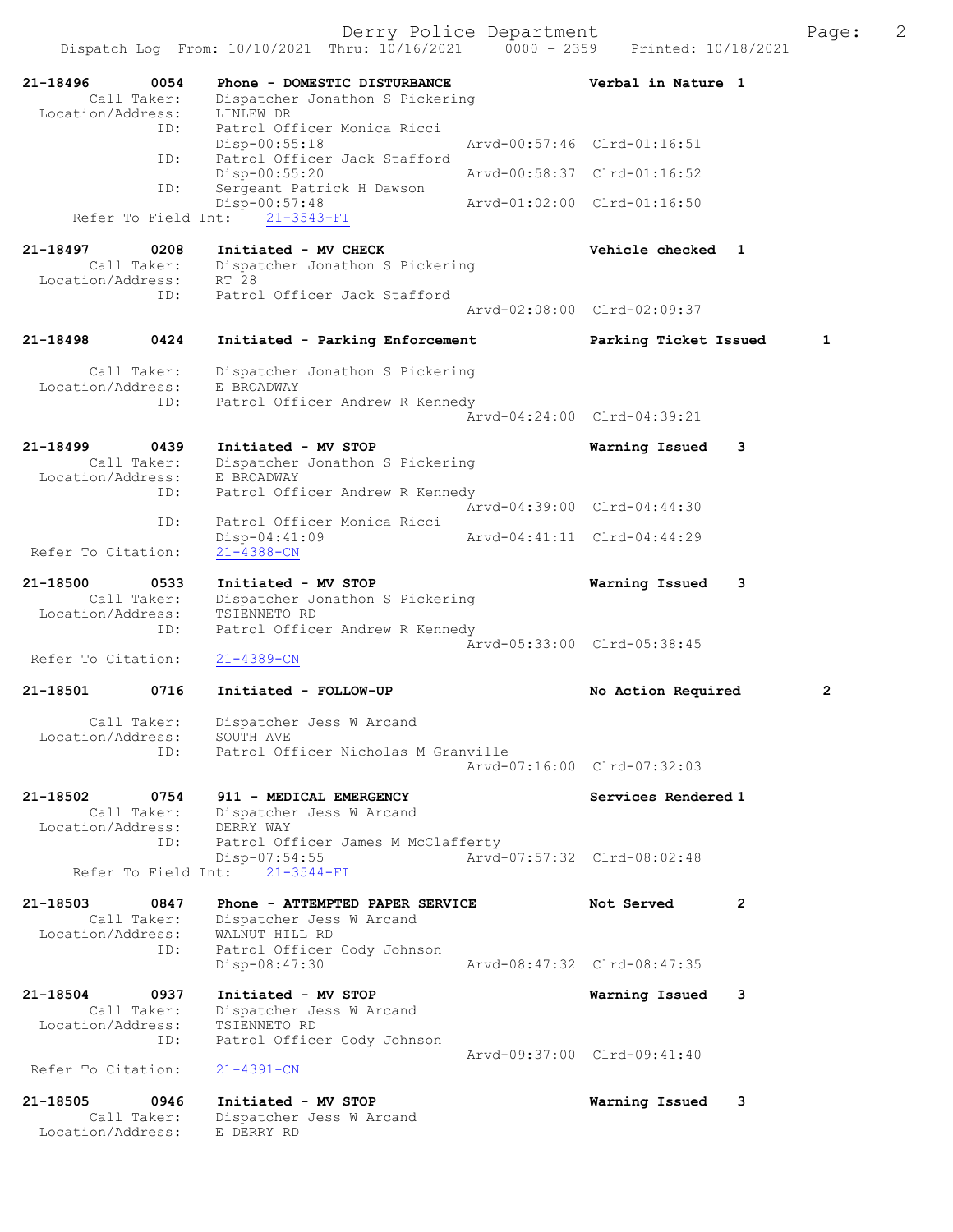ID: Patrol Officer Cody Johnson Arvd-09:46:00 Clrd-09:52:30<br>21-4393-CN Refer To Citation: 21-18506 0951 911 - MEDICAL EMERGENCY Assistance Rendered 1 Call Taker: Dispatcher Jess W Arcand Location/Address: SILVESTRI CIR ID: Patrol Officer James M McClafferty Disp-09:52:08 Clrd-09:52:40 ID: Patrol Officer Cody Johnson<br>Disp-09:52:36 Disp-09:52:36 Arvd-09:55:15 Clrd-10:08:04<br>TD: Lieutenant Michael T Muncey Lieutenant Michael T Muncey<br>Disp-09:53:51 Disp-09:53:51 Arvd-09:53:58 Clrd-10:08:01 Refer To Field Int: 21-3545-FI 21-18507 1009 Initiated - MV STOP Warning Issued 3 Call Taker: Dispatcher Jess W Arcand Location/Address: WINDHAM RD + TYLER RD ID: Patrol Officer Blake A Martineau Arvd-10:09:00 Clrd-10:14:04 Refer To Citation: 21-4392-CN 21-18508 1115 Walk-In - SUSPICIOUS ACTIVITY Vehicle checked 2 Call Taker: Patrol Officer Scott M Beegan Location/Address: MIRRA AVE ID: Patrol Officer Cody Johnson Arvd-11:22:54 Clrd-11:29:24 Arrived By: Dispatcher Jess W Arcand Cleared By: Dispatcher Jess W Arcand Narrative: MA 53TS46 Refer To Field Int: 21-3550-FI 21-18509 1140 Phone - MV ACCIDENT Cleared 1 Call Taker: Patrol Officer Scott M Beegan Location/Address: MANCHESTER RD ID: Patrol Officer James M McClafferty<br>Disp-11:42:03 Arvd-Arvd-11:44:03 Clrd-12:34:37 Arrived By: Dispatcher Jess W Arcand Narrative: 10/10/2021 1159 OFF WITH NH 4984525 AND NH 4651178 Narrative: 10/10/2021 1219 NONREPORTABLE. Fugere vs Bongiorno Refer To Accident: 21-497-AC 21-18510 1227 911 - DOMESTIC DISTURBANCE Verbal in Nature 1 Call Taker: Dispatcher Jess W Arcand Location/Address: WALNUT HILL RD ID: Patrol Officer Blake A Martineau<br>Disp-12:28:40 Art Disp-12:28:40 Arvd-12:35:48 Clrd-12:55:31 Arrived By: Patrol Officer Scott M Beegan ID: Patrol Officer Nicholas M Granville Disp-12:28:44 Arvd-12:36:47 Clrd-12:55:33 ID: Lieutenant Michael T Muncey<br>Disp-12:44:16 Arvd-12:44:18 Clrd-12:55:20 Narrative: 10/10/2021 1236 DFD ON SCENE Refer To Field Int: 21-3546-FI 21-18511 1233 Phone - HIT AND RUN Report Taken 2 Call Taker: Patrol Officer Scott M Beegan Location/Address: SILVESTRI CIR ID: Patrol Officer James M McClafferty

Disp-12:35:45 Arvd-12:42:54 Clrd-13:03:36<br>Arrived By: Dispatcher Jess W Arcand Dispatcher Jess W Arcand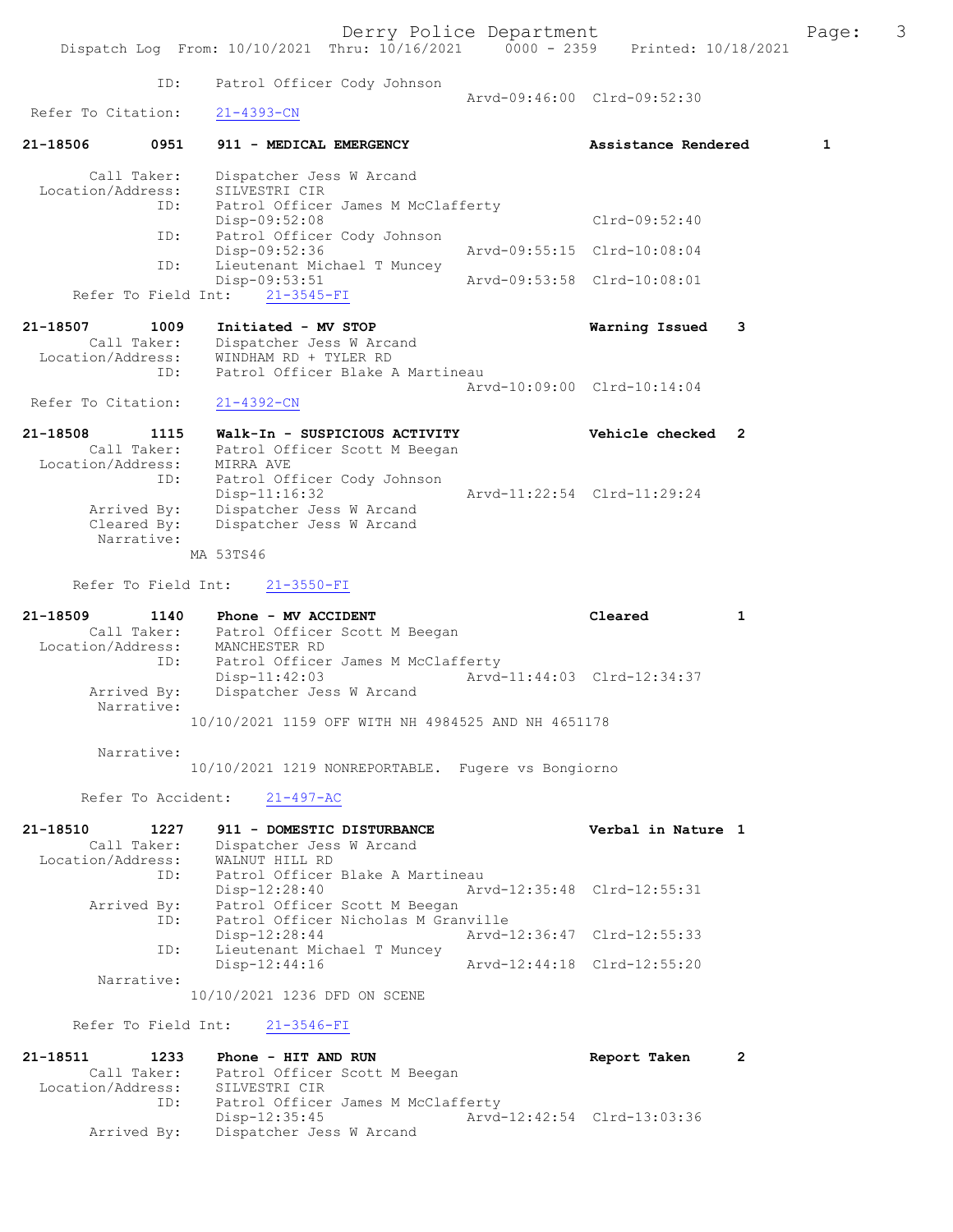ID: Patrol Officer Cody Johnson Disp-12:59:41 Arvd-13:00:10 Clrd-13:00:12

- Refer To Incident: 21-1791-OF
- 21-18512 1308 Phone HIT AND RUN Report Taken 2 Call Taker: Patrol Officer Scott M Beegan Location/Address: E BROADWAY ID: Patrol Officer Nicholas M Granville Disp-13:10:31 Arvd-13:12:44 Clrd-13:35:58 Cleared By: Dispatcher Jess W Arcand Narrative: DAMAGE TO VEHICLE

Narrative:

10/10/2021 1316 NH REG 490 4844

Refer To Incident: 21-1792-OF

| 21-18513          | 1324                      | Phone - THEFT                    |                             | Report Taken |  |
|-------------------|---------------------------|----------------------------------|-----------------------------|--------------|--|
|                   | Call Taker:               | Patrol Officer Scott M Beegan    |                             |              |  |
| Location/Address: |                           | BALLARD RD                       |                             |              |  |
|                   | ID:                       | Patrol Officer Blake A Martineau |                             |              |  |
|                   |                           | $Disp-13:25:44$                  | Arvd-13:34:00 Clrd-14:35:12 |              |  |
|                   | Cleared By:<br>Narrative: | Dispatcher Jess W Arcand         |                             |              |  |
|                   |                           | theft of a firearm               |                             |              |  |

Refer To Incident: 21-1793-OF

| 21-18514          | 1325        | Phone - WELFARE CHECK          | Services Rendered 2         |
|-------------------|-------------|--------------------------------|-----------------------------|
|                   | Call Taker: | Lieutenant Robert F Smith      |                             |
| Location/Address: |             | LINLEW DR                      |                             |
|                   | ID:         | Patrol Officer Cody Johnson    |                             |
|                   |             | Disp-13:28:56                  | Arvd-13:33:45 Clrd-13:38:58 |
| Dispatched By:    |             | Patrol Officer Scott M Beegan  |                             |
|                   | Arrived By: | Patrol Officer Scott M Beegan  |                             |
|                   | Cleared By: | Dispatcher Jess W Arcand       |                             |
|                   |             | Refer To Field Int: 21-3549-FI |                             |
|                   |             |                                |                             |

# 21-18515 1400 Initiated - FOLLOW-UP No Action Required 2 Call Taker: Dispatcher Jess W Arcand Location/Address: MUNICIPAL DR

| LOCALION/AQQIESS: | MUNICIFAL DK                       |  |
|-------------------|------------------------------------|--|
|                   | Patrol Officer James M McClafferty |  |
|                   | Arvd-14:00:00 Clrd-14:24:43        |  |

| 21-18516          | 1446        | Initiated - FOLLOW-UP            | Cleared                     |  |
|-------------------|-------------|----------------------------------|-----------------------------|--|
|                   | Call Taker: | Dispatcher Jess W Arcand         |                             |  |
| Location/Address: |             | MUNICIPAL DR                     |                             |  |
|                   | TD:         | Patrol Officer Blake A Martineau |                             |  |
|                   |             |                                  | Aryd-14:46:00 Clrd-15:03:39 |  |
|                   | Cleared By: | Dispatcher Christina L Power     |                             |  |

### 21-18517 1448 911 - HIT AND RUN Report Taken 2 Call Taker: Dispatcher Jess W Arcand Location/Address: ASHLEIGH DR ID: Patrol Officer Nathan S Lavoie Disp-15:09:14 Arvd-15:11:02 Clrd-15:46:23 Dispatched By: Dispatcher Christina L Power Arrived By: Dispatcher Christina L Power Cleared By: Dispatcher Christina L Power Narrative:

10/10/2021 1450 WHITE SUBA FORESTER

Refer To Incident: 21-1794-OF

| 21-18518          | 1534        | Initiated - MV STOP          | Warning Issued 3 |  |
|-------------------|-------------|------------------------------|------------------|--|
|                   | Call Taker: | Dispatcher Christina L Power |                  |  |
| Location/Address: |             | ISLAND POND RD               |                  |  |
|                   | ID:         | Patrol Officer Casey J Noyes |                  |  |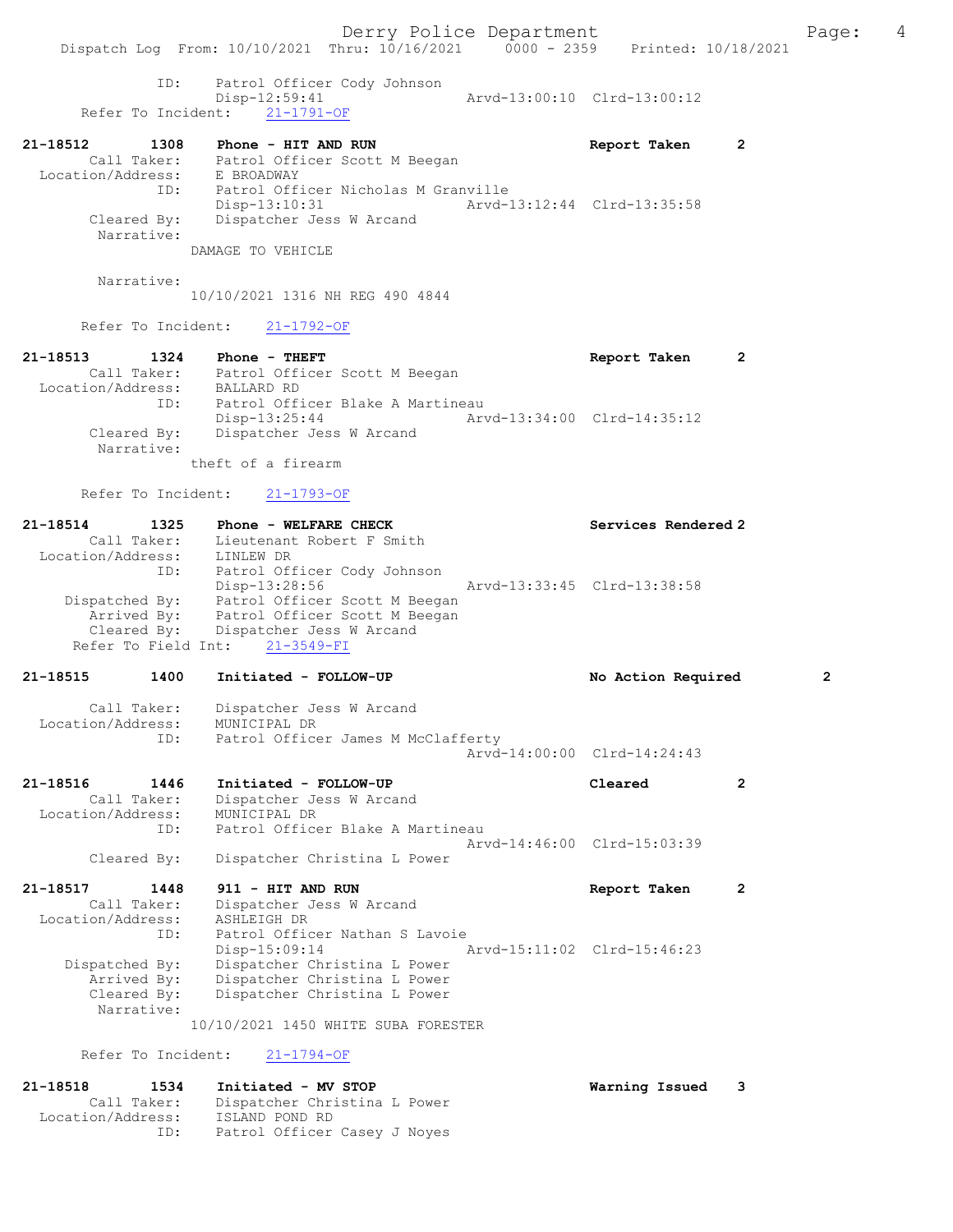Dispatch Log From: 10/10/2021 Thru: 10/16/2021 0000 - 2359 Printed: 10/18/2021

 Arvd-15:34:00 Clrd-15:39:57 Refer To Citation: 21-4394-CN 21-18519 1535 Initiated - MV STOP Warning Issued 3 Call Taker: Dispatcher Christina L Power Location/Address: E DERRY RD ID: Patrol Officer Melissa M Houde Arvd-15:35:00 Clrd-15:42:43 Refer To Citation: 21-4395-CN 21-18520 1540 Initiated - MV STOP Warning Issued 3 Call Taker: Dispatcher Christina L Power Location/Address: BIRCH ST ID: Patrol Officer Sara R Joyce Arvd-15:40:00 Clrd-15:44:45 Patrol Officer Ryan M Panaro Refer To Citation: 21-4396-CN 21-18521 1606 Initiated - MV STOP Warning Issued 3 Call Taker: Dispatcher Christina L Power Location/Address: S MAIN ST ID: Patrol Officer Melissa M Houde Arvd-16:06:00 Clrd-16:10:46 Refer To Citation: 21-4397-CN 21-18522 1616 Initiated - MV STOP Warning Issued 3 Call Taker: Dispatcher Christina L Power Location/Address: TSIENNETO RD ID: Patrol Officer Melissa M Houde Arvd-16:16:00 Clrd-16:22:02<br>21-4398-CN Refer To Citation: 21-18523 1642 Initiated - FOLLOW-UP Cleared 2 Call Taker: Dispatcher Christina L Power Location/Address: PARK AVE ID: Patrol Officer Melissa M Houde Arvd-16:42:00 Clrd-16:48:04 21-18524 1642 Initiated - SUBPOENA DELIVERY Served 1 Call Taker: Dispatcher Christina L Power Location/Address: BERRY ST ID: Patrol Officer Sara R Joyce Arvd-16:42:00 Clrd-16:47:41 Patrol Officer Ryan M Panaro 21-18525 1653 Initiated - SUBPOENA DELIVERY Not Served 1 Call Taker: Dispatcher Christina L Power Location/Address: W BROADWAY ID: Patrol Officer Sara R Joyce Arvd-16:53:00 Clrd-16:58:38 Patrol Officer Ryan M Panaro 21-18526 1659 Initiated - MV STOP Warning Issued 3 Call Taker: Dispatcher Christina L Power Location/Address: W BROADWAY ID: Patrol Officer Sara R Joyce Arvd-16:59:00 Clrd-17:03:56 Patrol Officer Ryan M Panaro Refer To Citation: 21-4399-CN 21-18527 1710 Initiated - MV STOP Warning Issued 3 Call Taker: Dispatcher Christina L Power Location/Address: PINKERTON ST ID: Patrol Officer Nathan S Lavoie Arvd-17:10:00 Clrd-17:20:06 Refer To Citation: 21-4400-CN 21-18528 1710 Initiated - DISABLED MV Could Not Locate 3 Call Taker: Dispatcher Christina L Power Location/Address: HAMPSTEAD RD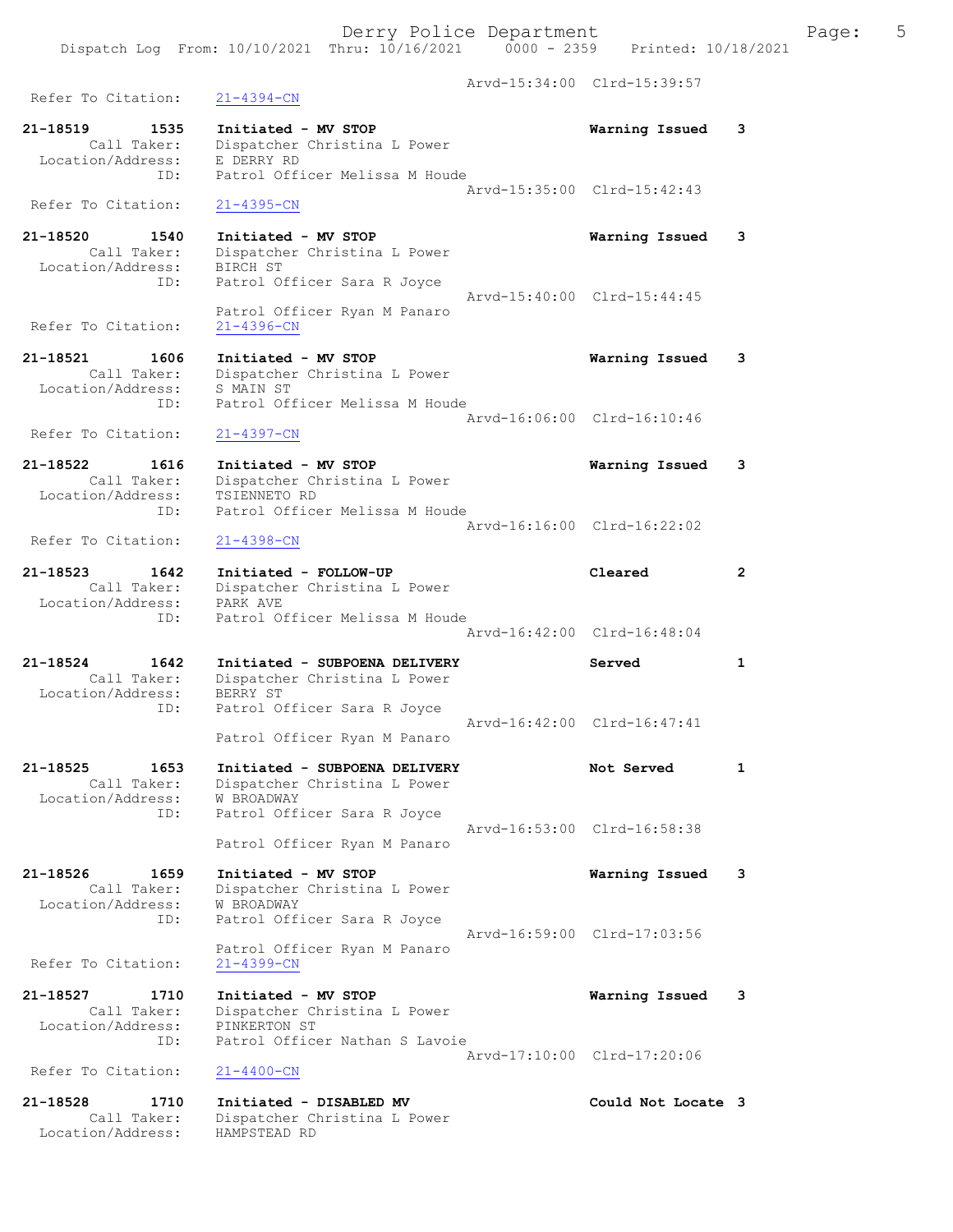Derry Police Department The Page: 6 Dispatch Log From: 10/10/2021 Thru: 10/16/2021 0000 - 2359 Printed: 10/18/2021 ID: Patrol Officer Melissa M Houde Arvd-17:10:00 Clrd-17:13:57 21-18529 1724 Initiated - MV STOP Warning Issued 3 Call Taker: Dispatcher Christina L Power Location/Address: ISLAND POND RD ID: Patrol Officer Casey J Noyes Arvd-17:24:00 Clrd-17:29:52 Refer To Citation: 21-4401-CN 21-18530 1747 Phone - ASSIST CITIZEN ANVICE GIVEN 3 Call Taker: Patrol Officer Robert Corwin Location/Address: [DY 388] DECA CIR ID: Patrol Officer Sara R Joyce Disp-17:48:50 Arvd-17:57:49 Clrd-18:16:28 Patrol Officer Ryan M Panaro Dispatched By: Dispatcher Christina L Power Arrived By: Dispatcher Christina L Power Narrative: Credit Card Refer To Field Int: 21-3556-FI 21-18531 1758 Initiated - MV STOP Warning Issued 3 Call Taker: Dispatcher Christina L Power Location/Address: SCOBIE POND RD ID: Patrol Officer Nathan S Lavoie Arvd-17:58:00 Clrd-18:06:44<br>
21-4402-CN Refer To Citation: 21-18532 1802 Initiated - MV CHECK Network of Montrole checked 1 Call Taker: Dispatcher Christina L Power Location/Address: KENDALL POND RD ID: Patrol Officer Collin Kennedy Arvd-18:02:00 Clrd-18:07:09 21-18533 1810 Phone - SUSPICIOUS ACTIVITY ADVICE GIVEN 2 Call Taker: Patrol Officer Robert Corwin Location/Address: TSIENNETO RD ID: Patrol Officer Melissa M Houde Disp-18:12:15 Arvd-18:15:29 Clrd-18:24:17 Arrived By: Dispatcher Christina L Power Cleared By: Dispatcher Christina L Power Narrative: beaver dam Refer To Field Int: 21-3555-FI 21-18534 1813 Initiated - MV STOP Warning Issued 3 Call Taker: Dispatcher Christina L Power Location/Address: WINDHAM RD ID: Patrol Officer Casey J Noyes Arvd-18:13:00 Clrd-18:18:25 Refer To Citation: 21-4403-CN 21-18535 1813 Initiated - Community Relations Cleared 2 Call Taker: Dispatcher Christina L Power Location/Address: HUMPHREY RD ID: Patrol Officer Collin Kennedy Arvd-18:13:00 Clrd-18:55:00 Cleared By: Patrol Officer Robert Corwin 21-18536 1831 Initiated - MV STOP Warning Issued 3 Call Taker: Dispatcher Christina L Power Location/Address: SCOBIE POND RD ID: Patrol Officer Nathan S Lavoie Arvd-18:31:00 Clrd-18:41:06 Cleared By: Patrol Officer Robert Corwin Refer To Citation: 21-4404-CN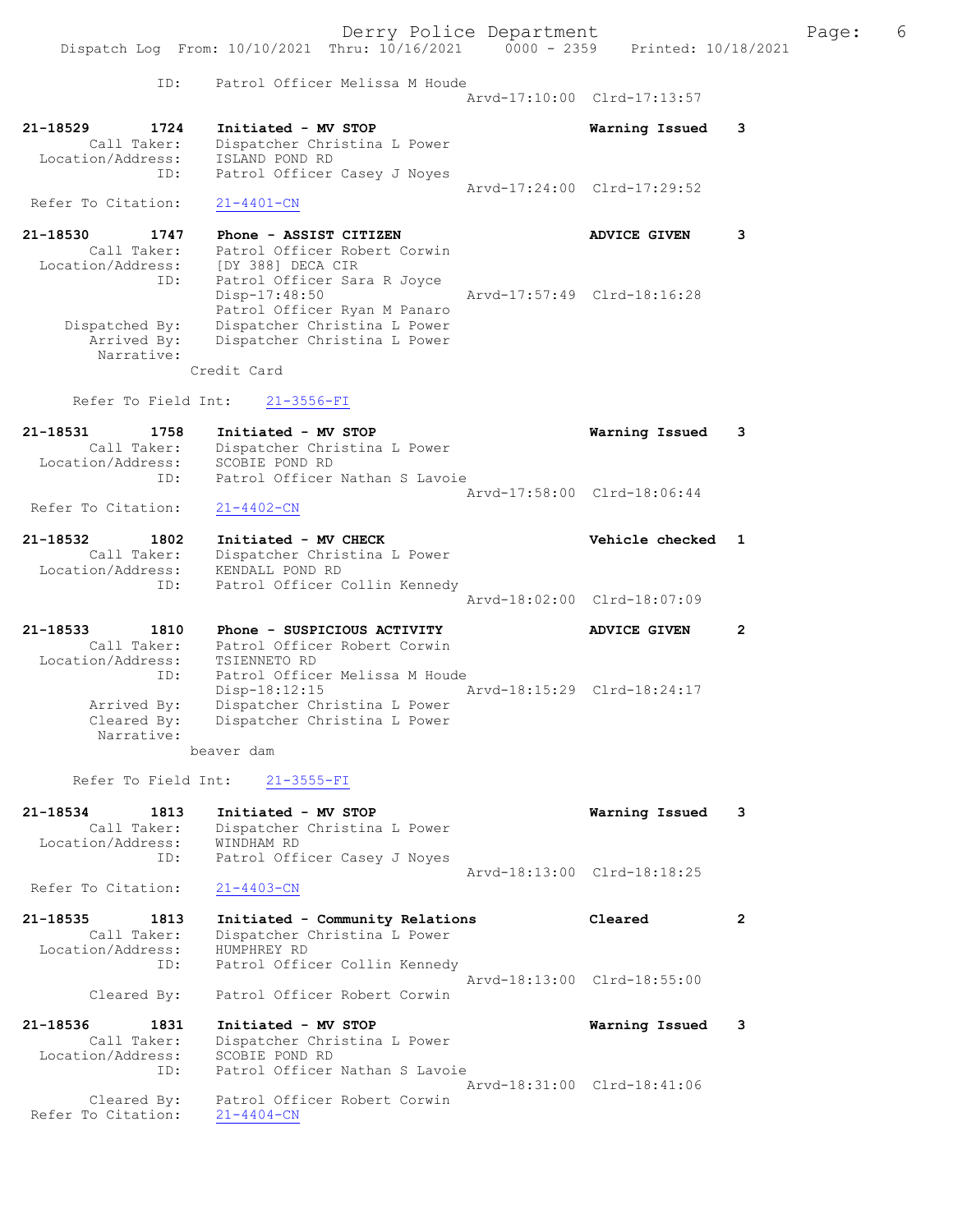Derry Police Department The Page: 7 Dispatch Log From: 10/10/2021 Thru: 10/16/2021 0000 - 2359 Printed: 10/18/2021 21-18537 1834 Phone - SUSPICIOUS ACTIVITY Matter Rectified 2 Call Taker: Patrol Officer Robert Corwin Location/Address: S MAIN ST ID: Patrol Officer Nathan S Lavoie Disp-18:41:14 Arvd-18:47:30 Clrd-18:56:01 Refer To Field Int: 21-3547-FI 21-18538 1844 Initiated - MV STOP Warning Issued 3 Call Taker: Patrol Officer Robert Corwin Location/Address: ISLAND POND RD ID: Patrol Officer Casey J Noyes Arvd-18:44:00 Clrd-18:54:11 Refer To Citation: 21-4405-CN 21-18539 1855 Initiated - MV STOP Warning Issued 3 Call Taker: Patrol Officer Robert Corwin Location/Address: BIRCH ST ID: Patrol Officer Collin Kennedy Arvd-18:55:00 Clrd-19:02:45 Cleared By: Dispatcher Christina L Power Refer To Citation: 21-4406-CN 21-18540 1855 Initiated - FOLLOW-UP Cleared 2 Call Taker: Patrol Officer Robert Corwin Location/Address: BIRCH ST ID: Patrol Officer Sara R Joyce Arvd-18:55:00 Clrd-18:57:16 Patrol Officer Ryan M Panaro Cleared By: Dispatcher Christina L Power 21-18541 1858 Initiated - MV STOP Warning Issued 3 Call Taker: Dispatcher Christina L Power Location/Address: ROCKINGHAM RD ID: Patrol Officer Casey J Noyes Arvd-18:58:00 Clrd-19:06:44 Refer To Citation: 21-4407-CN 21-18542 1901 Initiated - MV STOP Warning Issued 3 Call Taker: Dispatcher Christina L Power Location/Address: HAMPSTEAD RD ID: Patrol Officer Melissa M Houde Arvd-19:01:00 Clrd-19:05:22<br>21-4408-CN Refer To Citation: 21-18543 1930 Initiated - MV STOP Warning Issued 3 Call Taker: Dispatcher Christina L Power Location/Address: MANCHESTER RD ID: Patrol Officer Collin Kennedy Arvd-19:30:00 Clrd-19:40:18 Refer To Citation: 21-4409-CN 21-18544 1937 Initiated - FOLLOW-UP Cleared 2 Call Taker: Dispatcher Christina L Power Location/Address: MUNICIPAL DR ID: Patrol Officer Sara R Joyce Arvd-19:37:00 Clrd-22:01:45 Patrol Officer Ryan M Panaro 21-18545 1946 Initiated - DISABLED MV Vehicle Towed 3 Call Taker: Dispatcher Christina L Power Location/Address: HAMPSTEAD RD ID: Patrol Officer Casey J Noyes Arvd-19:46:00 Clrd-20:26:21 Narrative: 10/10/2021 1953 next on the list requested. Birch St collison assigned

Narrative:

10/10/2021 2014 wrecker on scene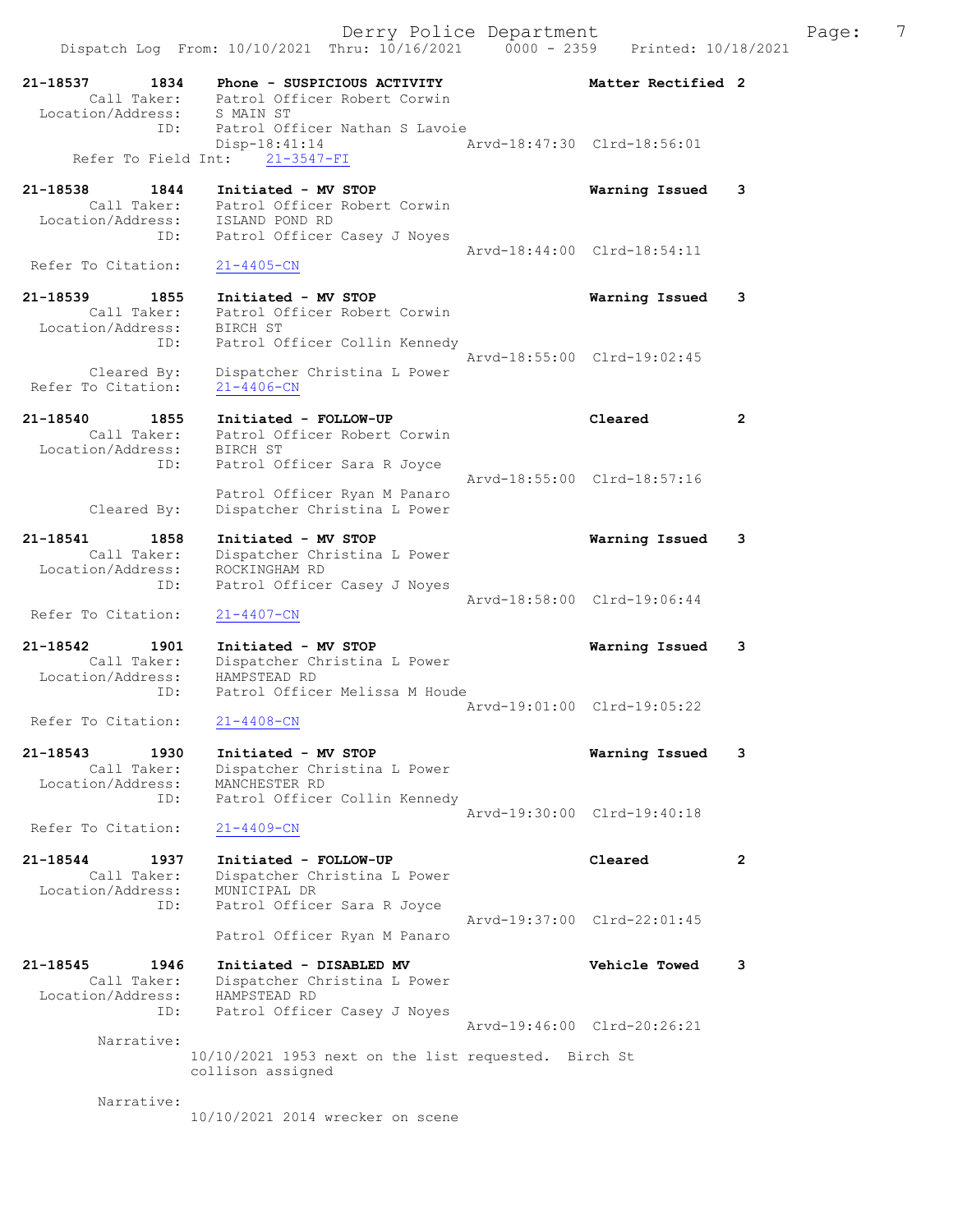21-18546 1948 Initiated - MV STOP Warning Issued 3 Call Taker: Dispatcher Christina L Power Location/Address: LINLEW DR ID: Patrol Officer Collin Kennedy Arvd-19:48:00 Clrd-19:55:53 Refer To Citation: 21-4410-CN 21-18547 2000 Initiated - MV STOP Warning Issued 3 Call Taker: Dispatcher Christina L Power Location/Address: MANCHESTER RD ID: Patrol Officer Collin Kennedy Arvd-20:00:00 Clrd-20:09:40<br>21-4411-CN Refer To Citation: 21-18548 2016 Initiated - MV STOP Warning Issued 3 Call Taker: Dispatcher Christina L Power Location/Address: SCOBIE POND RD ID: Patrol Officer Nathan S Lavoie Arvd-20:16:00 Clrd-20:24:03 Refer To Citation: 21-4412-CN 21-18549 2021 Initiated - MV STOP Warning Issued 3 Call Taker: Dispatcher Christina L Power Location/Address: BYPASS 28 ID: Patrol Officer Collin Kennedy Arvd-20:21:00 Clrd-20:35:26 Refer To Citation: 21-4414-CN 21-18550 2024 Initiated - MV STOP Warning Issued 3 Call Taker: Dispatcher Christina L Power Location/Address: SCOBIE POND RD ID: Patrol Officer Nathan S Lavoie Arvd-20:24:00 Clrd-20:34:13 Refer To Citation: 21-4413-CN 21-18551 2025 Initiated - MV CHECK SENT ON THEIR WAY 1 Call Taker: Dispatcher Christina L Power Location/Address: YOUNG RD ID: Patrol Officer Melissa M Houde Arvd-20:25:00 Clrd-20:27:28 21-18552 2031 Initiated - MV STOP Warning Issued 3 Call Taker: Dispatcher Christina L Power Location/Address: HAMPSTEAD RD ID: Patrol Officer Melissa M Houde Arvd-20:31:00 Clrd-20:36:00 Refer To Citation: 21-4415-CN 21-18553 2038 Initiated - MV STOP Summons Issued 3 Call Taker: Dispatcher Christina L Power Location/Address: ASHLEIGH DR ID: Patrol Officer Nathan S Lavoie Arvd-20:38:00 Clrd-20:48:06 Refer To Citation: 21-4416-CN Refer To Citation: 21-816-003050 21-18554 2209 Initiated - MV STOP Warning Issued 3 Call Taker: Dispatcher Christina L Power Location/Address: W BROADWAY ID: Patrol Officer Melissa M Houde Arvd-22:09:00 Clrd-22:14:37 Cleared By: Patrol Officer Robert Corwin Refer To Citation: 21-4417-CN 21-18555 2220 Initiated - MV STOP Summons Issued 3 Call Taker: Dispatcher Christina L Power Location/Address: S MAIN ST ID: Patrol Officer Melissa M Houde Arvd-22:20:00 Clrd-22:26:54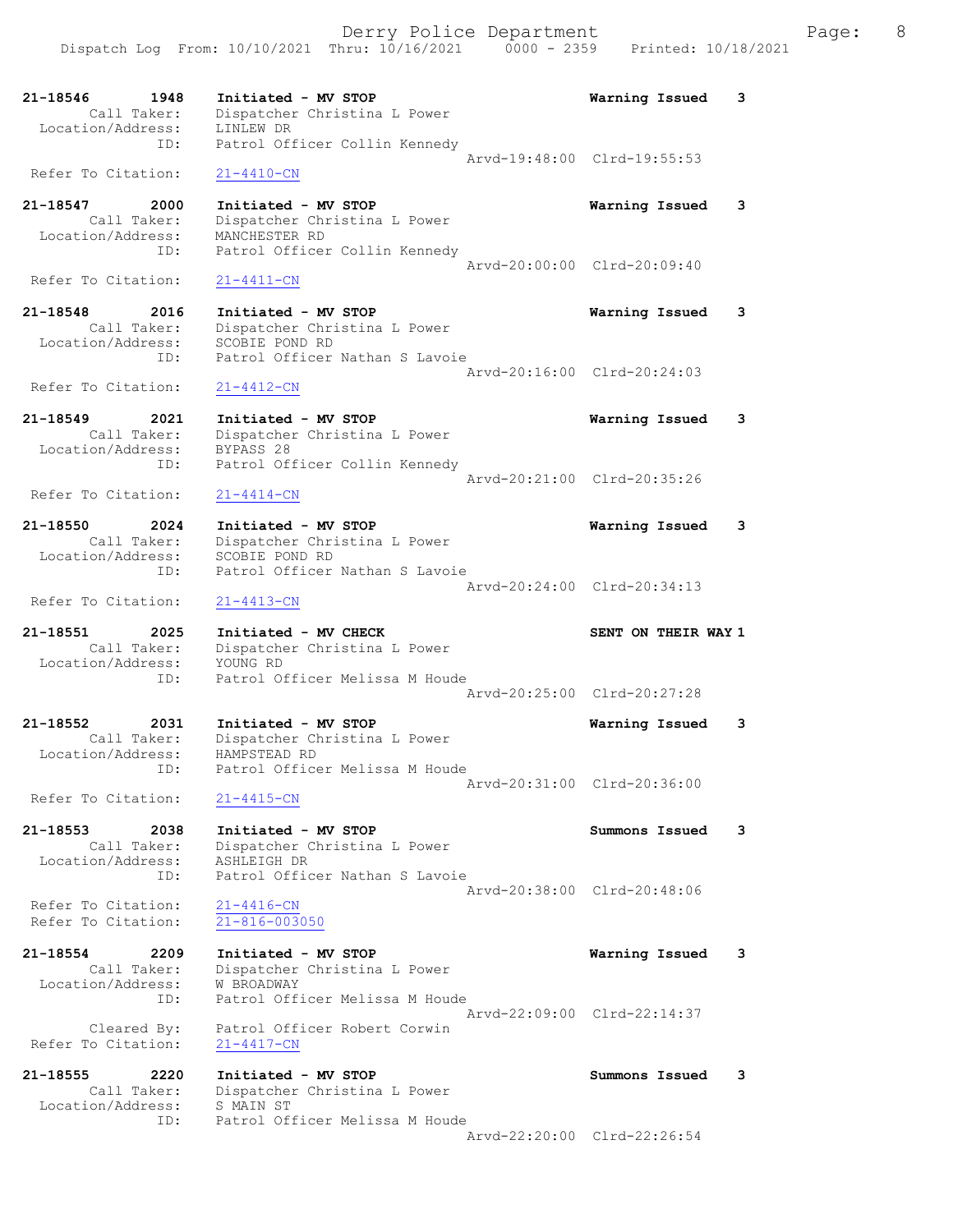Derry Police Department Fage: 9 Dispatch Log From: 10/10/2021 Thru: 10/16/2021 0000 - 2359 Printed: 10/18/2021 Refer To Citation: 21-816-000055 21-18556 2234 Initiated - DISPERSE A GROUP Warning Issued 2 Call Taker: Dispatcher Christina L Power Location/Address: CRYSTAL AVE ID: Patrol Officer Nathan S Lavoie Arvd-22:34:00 Clrd-22:35:33 Cleared By: Patrol Officer Robert Corwin 21-18557 2235 Initiated - MV STOP Warning Issued 3 Call Taker: Dispatcher Christina L Power Location/Address: FOLSOM RD ID: Patrol Officer Collin Kennedy Arvd-22:35:00 Clrd-22:43:22<br>21-4418-CN Refer To Citation: 21-18558 2242 Initiated - MV STOP Warning Issued 3 Call Taker: Dispatcher Christina L Power Location/Address: PINKERTON ST ID: Patrol Officer Nathan S Lavoie Arvd-22:42:00 Clrd-22:50:31 Cleared By: Patrol Officer Robert Corwin Refer To Citation: 21-4419-CN 21-18559 2307 Phone - PROPERTY CHECK Services Rendered 2 Call Taker: Patrol Officer Robert Corwin Location/Address: FLOYD RD ID: Patrol Officer Nikita Tomnyuk Disp-23:08:18 Arvd-23:14:20 Clrd-23:31:02 Arrived By: Dispatcher Jonathon S Pickering Cleared By: Dispatcher Jonathon S Pickering ID: Patrol Officer Collin Kennedy Disp-23:09:10 Arvd-23:16:03 Clrd-23:31:01 Dispatched By: Dispatcher Jonathon S Pickering Arrived By: Dispatcher Jonathon S Pickering Cleared By: Dispatcher Jonathon S Pickering 21-18560 2315 Initiated - MV CHECK SENT ON THEIR WAY 1 Call Taker: Dispatcher Jonathon S Pickering Location/Address: [DY 178] CRYSTAL AVE ID: Patrol Officer Monica Ricci Arvd-23:15:00 Clrd-23:19:55 Refer To Field Int: 21-3561-FI 21-18561 2325 Initiated - MV STOP Warning Issued 3 Call Taker: Dispatcher Jonathon S Pickering Location/Address: CRYSTAL AVE ID: Patrol Officer Michael Carnazzo Arvd-23:25:00 Clrd-23:30:56 Refer To Citation: 21-4420-CN 21-18562 2341 Initiated - PROPERTY CHECK No Action Required 2 Call Taker: Dispatcher Jonathon S Pickering Location/Address: ROLLINS ST ID: Patrol Officer Michael Carnazzo Arvd-23:41:00 Clrd-23:47:49 21-18563 2347 Initiated - MV STOP Warning Issued 3 Call Taker: Dispatcher Jonathon S Pickering Location/Address: E DERRY RD + TRUE AVE ID: Patrol Officer Jack Stafford Arvd-23:47:00 Clrd-23:54:07 Refer To Citation: 21-4421-CN 21-18564 2352 Phone - UNWANTED SUBJECT SENT ON THEIR WAY 2 Call Taker: Dispatcher Jonathon S Pickering Location/Address: [DY 146] ASHLEIGH DR<br>ID: Patrol Officer Monica Patrol Officer Monica Ricci Disp-23:54:02 Arvd-23:55:45 Clrd-10/11/2021 @ 00:11:36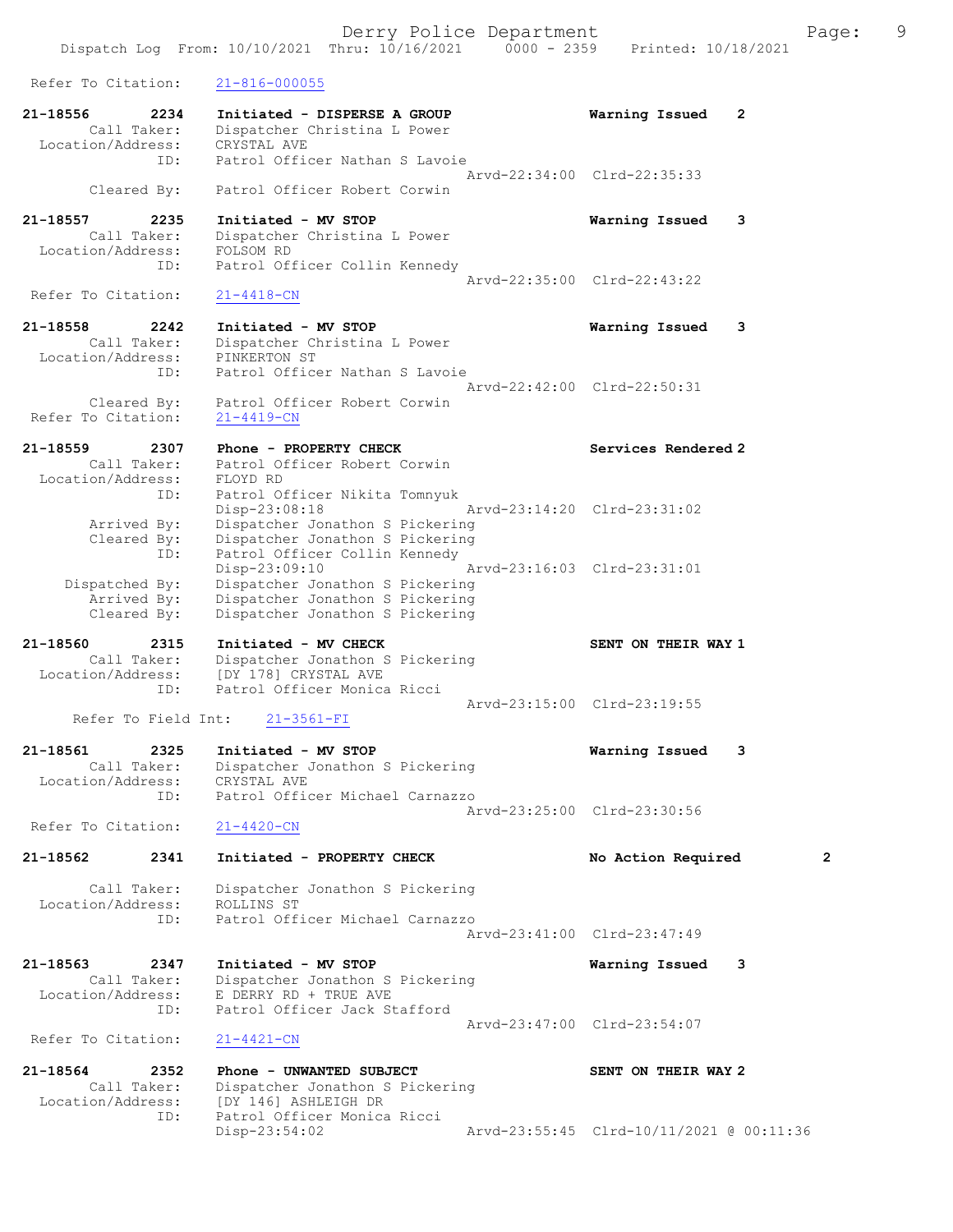ID: Patrol Officer Collin Kennedy Disp-23:54:05 Arvd-23:55:46 Clrd-10/11/2021 @ 00:11:35 Refer To Field Int: 21-3562-FI

# For Date: 10/11/2021 - Monday

| 21-18565<br>0014<br>Call Taker:<br>Location/Address:                                                                                                         | Initiated - MV STOP<br>Dispatcher Jonathon S Pickering<br>CRYSTAL AVE                                                                                                                                                                                                                                                                                                                                                                                                                                                                                | Warning Issued                                                                                                                            | 3            |
|--------------------------------------------------------------------------------------------------------------------------------------------------------------|------------------------------------------------------------------------------------------------------------------------------------------------------------------------------------------------------------------------------------------------------------------------------------------------------------------------------------------------------------------------------------------------------------------------------------------------------------------------------------------------------------------------------------------------------|-------------------------------------------------------------------------------------------------------------------------------------------|--------------|
| ID:<br>Refer To Citation:                                                                                                                                    | Patrol Officer Michael Carnazzo<br>$21 - 4423 - CN$                                                                                                                                                                                                                                                                                                                                                                                                                                                                                                  | Arvd-00:14:00 Clrd-00:25:22                                                                                                               |              |
| 21–18566<br>0016<br>Call Taker:<br>Location/Address:                                                                                                         | Initiated - MV STOP<br>Dispatcher Jonathon S Pickering<br>CEMETERY RD                                                                                                                                                                                                                                                                                                                                                                                                                                                                                | Warning Issued                                                                                                                            | 3            |
| ID:<br>Cleared By:<br>Refer To Citation:                                                                                                                     | Patrol Officer Nikita Tomnyuk<br>Patrol Officer Robert Corwin<br>$21 - 4422 - CN$                                                                                                                                                                                                                                                                                                                                                                                                                                                                    | Arvd-00:16:00 Clrd-00:25:14                                                                                                               |              |
| 21-18567<br>0024<br>Call Taker:                                                                                                                              | Phone - DOMESTIC DISTURBANCE<br>Dispatcher Jonathon S Pickering                                                                                                                                                                                                                                                                                                                                                                                                                                                                                      | Arrest(s) Made                                                                                                                            | $\mathbf{1}$ |
| Location/Address:<br>ID:<br>ID:<br>ID:<br>ID:<br>Dispatched By:<br>Arrived By:<br>Cleared By:<br>ID:<br>Narrative:<br>Narrative:<br>Narrative:<br>Narrative: | CHESTER RD<br>Patrol Officer Jack Stafford<br>$Disp-00:25:16$<br>Patrol Officer Robert Corwin<br>Disp-00:25:19<br>Patrol Officer Collin Kennedy<br>Disp-00:28:15<br>Patrol Officer Nikita Tomnyuk<br>Disp-00:50:26<br>Patrol Officer Robert Corwin<br>Patrol Officer Robert Corwin<br>Patrol Officer Robert Corwin<br>Patrol Officer Monica Ricci<br>Disp-02:40:22<br>10/11/2021 0046 one in custody<br>10/11/2021 0052 130 transporting to DPDHQ s/m: 51760.8<br>10/11/2021 0056 130 off at DPDHQ e/m: 51762.0<br>10/11/2021 0123 placed in cell #1 | Arvd-00:28:33 Clrd-02:46:08<br>Clrd-00:28:19<br>Arvd-00:28:23 Clrd-02:11:28<br>Arvd-00:50:31 Clrd-00:54:11<br>Arvd-02:40:23 Clrd-03:28:35 |              |
| Narrative:                                                                                                                                                   | 10/11/2021 0123 Subject Info:<br>Laura Lafond<br>7 Chester Rd #209<br>Derry, NH DOB: 9/7/61<br>Arrested for Domestic Violence (assault) and Resisting<br>Arrest                                                                                                                                                                                                                                                                                                                                                                                      |                                                                                                                                           |              |
| Narrative:                                                                                                                                                   | 10/11/2021 0219 bail set at 1000 PR bail, court date 2/3/22                                                                                                                                                                                                                                                                                                                                                                                                                                                                                          |                                                                                                                                           |              |
| Narrative:                                                                                                                                                   | 10/11/2021 0219 located back in cell #1                                                                                                                                                                                                                                                                                                                                                                                                                                                                                                              |                                                                                                                                           |              |
| Narrative:                                                                                                                                                   | 10/11/2021 0241 429 transporting subject to Brentwood as a<br>PC $s/m: 37756.2$                                                                                                                                                                                                                                                                                                                                                                                                                                                                      |                                                                                                                                           |              |
| Narrative:                                                                                                                                                   | 10/11/2021 0314 off at Brentwood e/m: 37777.7                                                                                                                                                                                                                                                                                                                                                                                                                                                                                                        |                                                                                                                                           |              |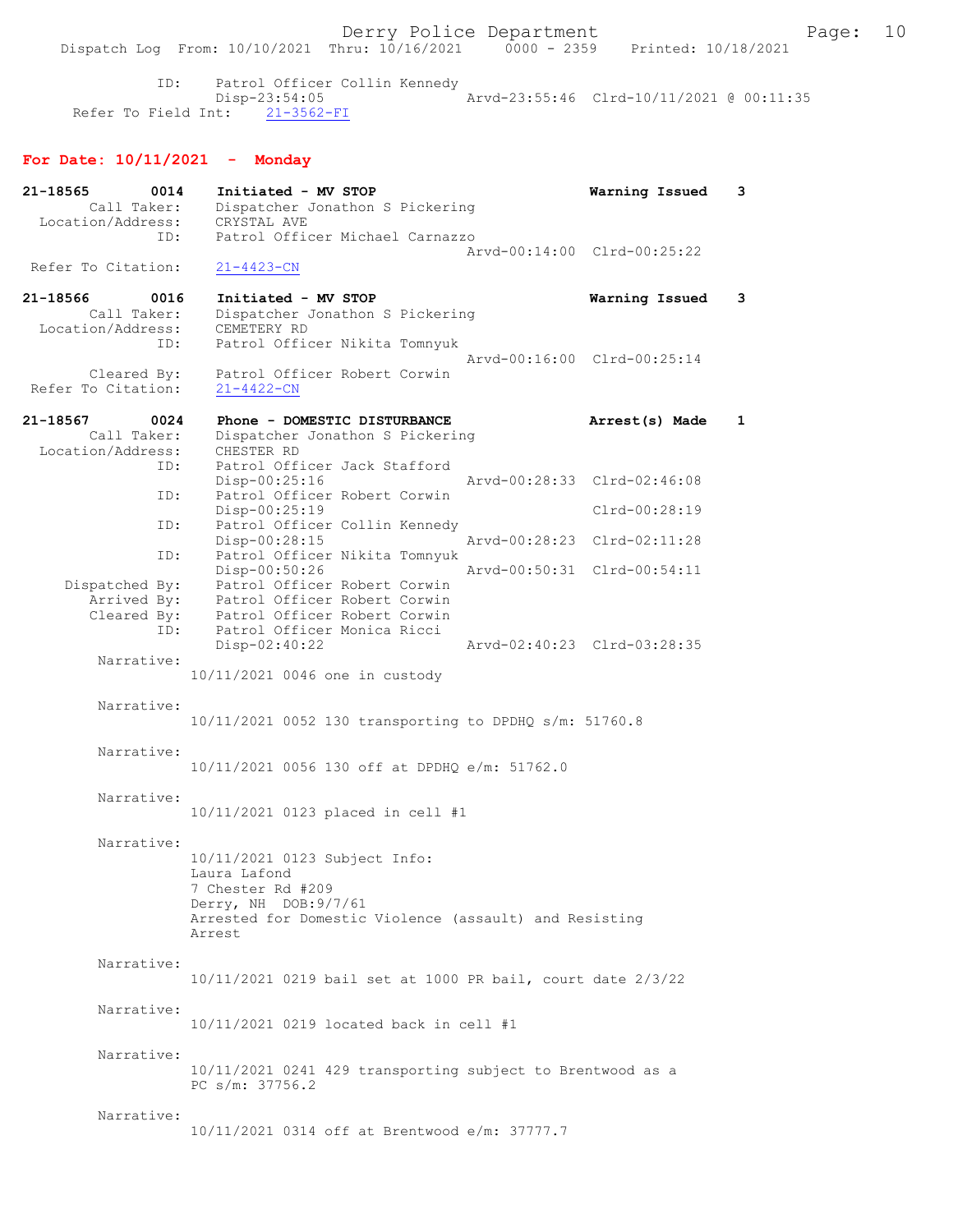Refer To P/C: 21-981-AR

| 21-18568<br>0042<br>Call Taker: | Initiated - MV STOP                                                | Warning Issued              | 3                     |
|---------------------------------|--------------------------------------------------------------------|-----------------------------|-----------------------|
| Location/Address:               | Patrol Officer Robert Corwin<br>ROCKINGHAM RD                      |                             |                       |
| ID:                             | Patrol Officer Michael Carnazzo                                    |                             |                       |
|                                 |                                                                    | Arvd-00:42:00 Clrd-00:47:55 |                       |
| Refer To Citation:              | $21 - 4424 - CN$                                                   |                             |                       |
| 21-18569<br>0051                | Initiated - MV STOP                                                | Warning Issued              | 3                     |
| Call Taker:                     | Patrol Officer Robert Corwin                                       |                             |                       |
| Location/Address:<br>ID:        | E BROADWAY<br>Patrol Officer Michael Carnazzo                      |                             |                       |
|                                 |                                                                    | Arvd-00:51:00 Clrd-00:54:30 |                       |
| Cleared By:                     | Dispatcher Jonathon S Pickering                                    |                             |                       |
| 21-18570<br>0052                | Phone - SUSPICIOUS ACTIVITY                                        | SENT ON THEIR WAY 2         |                       |
| Call Taker:                     | Patrol Officer Robert Corwin                                       |                             |                       |
| Location/Address:               | BERRY RD                                                           |                             |                       |
| ID:                             | Patrol Officer Nikita Tomnyuk                                      |                             |                       |
| Arrived By:                     | $Disp-00:54:20$<br>Dispatcher Jonathon S Pickering                 | Arvd-01:05:20 Clrd-01:09:53 |                       |
| Cleared By:                     | Dispatcher Jonathon S Pickering                                    |                             |                       |
| ID:                             | Patrol Officer Michael Carnazzo                                    |                             |                       |
|                                 | Disp-00:54:38                                                      | Arvd-00:58:14 Clrd-01:09:52 |                       |
| Dispatched By:<br>Arrived By:   | Dispatcher Jonathon S Pickering<br>Dispatcher Jonathon S Pickering |                             |                       |
| Cleared By:                     | Dispatcher Jonathon S Pickering                                    |                             |                       |
| Narrative:                      |                                                                    |                             |                       |
|                                 | vehicle at stop sign                                               |                             |                       |
| Narrative:                      |                                                                    |                             |                       |
|                                 | 10/11/2021 0058 off with NH R+L+C+J                                |                             |                       |
|                                 |                                                                    |                             |                       |
| 21-18571<br>0157                | Phone - WELFARE CHECK                                              | Could Not Locate 2          |                       |
| Call Taker:                     | Dispatcher Jonathon S Pickering                                    |                             |                       |
| Location/Address:               | WINTER HILL RD                                                     |                             |                       |
| ID:                             | Patrol Officer Michael Carnazzo<br>$Disp-01:59:20$                 | Arvd-02:00:27 Clrd-02:11:49 |                       |
| ID:                             | Patrol Officer Nikita Tomnyuk                                      |                             |                       |
|                                 | Disp-01:59:23                                                      | Arvd-02:00:27 Clrd-02:11:49 |                       |
| Refer To Incident:              | $21 - 1795 - OF$                                                   |                             |                       |
| 21-18572<br>0211                | Phone - SUSPICIOUS ACTIVITY                                        | <b>TRANSPORTED</b>          | $\mathbf{2}^{\prime}$ |
| Call Taker:                     | Dispatcher Jonathon S Pickering                                    |                             |                       |
| Location/Address:<br>ID:        | PIERCE AVE<br>Patrol Officer Monica Ricci                          |                             |                       |
|                                 | Disp-02:13:38                                                      | Arvd-02:13:43 Clrd-02:25:44 |                       |
| ID:                             | Patrol Officer Michael Carnazzo                                    |                             |                       |
|                                 | Disp-02:13:40                                                      | Arvd-02:13:42 Clrd-02:38:11 |                       |
| Narrative:                      | 10/11/2021 0213 subject pulled medical aid alarm                   |                             |                       |
|                                 |                                                                    |                             |                       |
| Narrative:                      |                                                                    |                             |                       |
|                                 | 10/11/2021 0213 off with subject at the park                       |                             |                       |
| Narrative:                      |                                                                    |                             |                       |
|                                 | 10/11/2021 0224 336 transporting subject to Fairway Dr s/m:        |                             |                       |
|                                 | 31226.4                                                            |                             |                       |
|                                 |                                                                    |                             |                       |
| Narrative:                      |                                                                    |                             |                       |
|                                 |                                                                    |                             |                       |
|                                 | 10/11/2021 0230 clear the transport e/m: 31228.8                   |                             |                       |

Refer To Field Int: 21-3560-FI

| 21-18573          | 0449        | Phone - RUNAWAY JUVENILE        | Report Taken |  |
|-------------------|-------------|---------------------------------|--------------|--|
|                   | Call Taker: | Dispatcher Jonathon S Pickering |              |  |
| Location/Address: |             | SANBORN RD                      |              |  |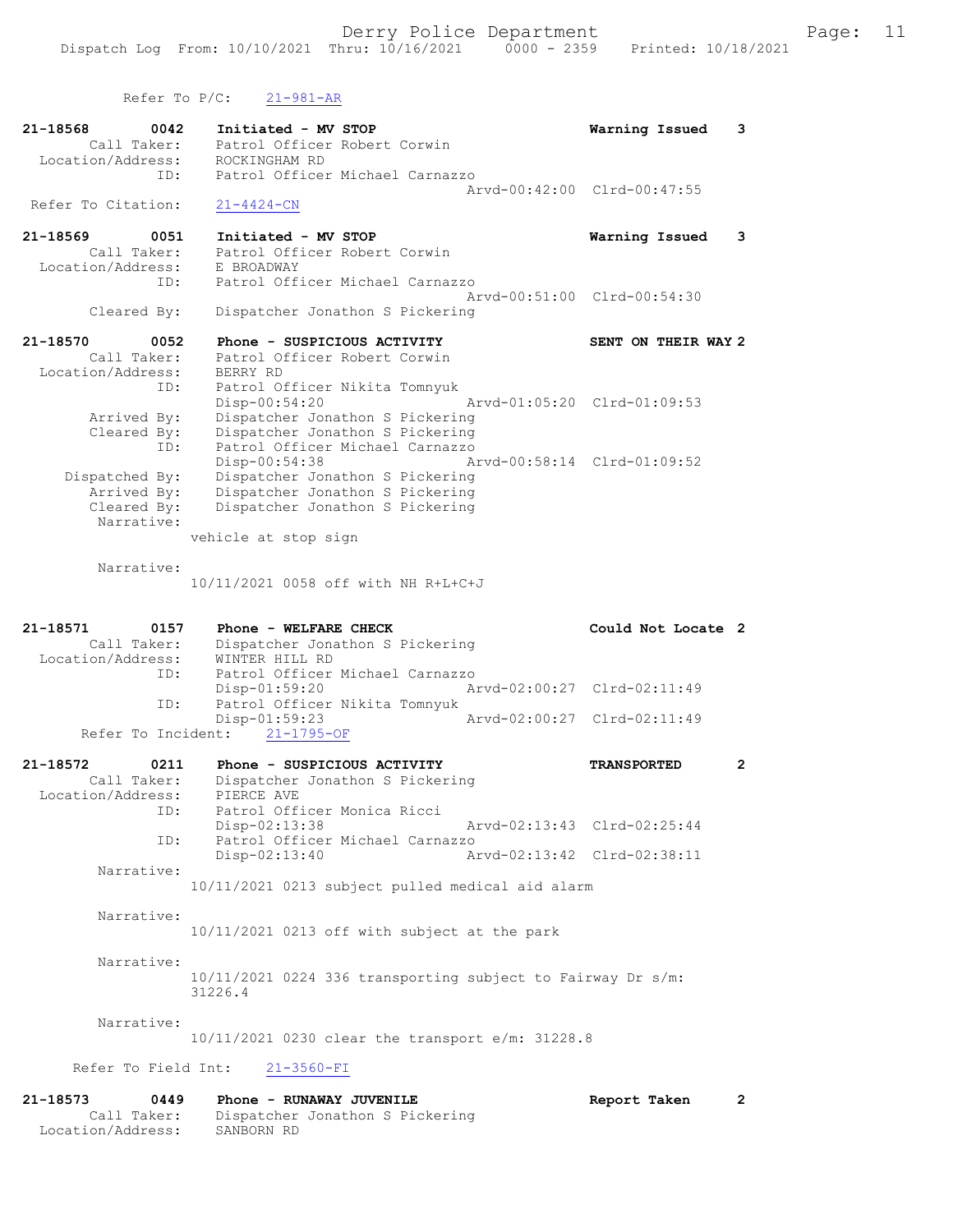Derry Police Department The Page: 12 Dispatch Log From: 10/10/2021 Thru: 10/16/2021 0000 - 2359 Printed: 10/18/2021 ID: Patrol Officer Jack Stafford Disp-04:50:12 Arvd-05:04:57 Clrd-05:32:33 ID: Patrol Officer Nikita Tomnyuk Disp-04:50:12 Arvd-05:00:14 Clrd-05:38:01 Narrative: 10/11/2021 0527 runaway juvenile Refer To Incident: 21-1796-OF 21-18574 0708 Phone - TREE(S) DOWN Removed Hazard 1 Call Taker: Dispatcher Jess W Arcand Location/Address: ISLAND POND RD + FEATHERBED LN ID: Patrol Officer Timothy J Underhill<br>Disp-07:08:57 Arvd- Disp-07:08:57 Arvd-07:16:29 Clrd-07:19:59 21-18575 0713 Phone - Loose Dog Complaint Cancelled Prior to Arrival 2 Call Taker: Dispatcher Jess W Arcand Location/Address: HAMPSTEAD RD Patrol Officer Cody Johnson Disp-07:13:42 Clrd-07:20:28 21-18576 0727 Initiated - MV STOP Warning Issued 3 Call Taker: Dispatcher Jess W Arcand Location/Address: E DERRY RD ID: Patrol Officer Cody Johnson Arvd-07:27:00 Clrd-07:32:28<br>21-4426-CN Refer To Citation: 21-18577 0735 Initiated - MV STOP Warning Issued 3 Call Taker: Dispatcher Jess W Arcand Location/Address: CHESTER RD ID: Patrol Officer Cody Johnson Arvd-07:35:00 Clrd-07:41:30 Refer To Citation: 21-4427-CN 21-18578 0746 Initiated - FOLLOW-UP No Action Required 2 Call Taker: Dispatcher Jess W Arcand Location/Address: WINTER HILL RD ID: Patrol Officer Timothy J Underhill Arvd-07:46:00 Clrd-07:50:07 21-18579 0748 Initiated - FOLLOW-UP No Action Required 2 Call Taker: Dispatcher Jess W Arcand Location/Address: KENDALL POND RD ID: Patrol Officer Blake A Martineau Arvd-07:48:00 Clrd-08:13:44 21-18580 0817 Initiated - FOLLOW-UP No Action Required 2 Call Taker: Dispatcher Jess W Arcand Location/Address: MUNICIPAL DR Patrol Officer Timothy J Underhill Arvd-08:17:00 Clrd-08:36:50 21-18581 0825 Initiated - MV STOP Warning Issued 3 Call Taker: Dispatcher Jess W Arcand Location/Address: TSIENNETO RD ID: Patrol Officer Cody Johnson Arvd-08:25:00 Clrd-08:36:44 Refer To Citation: 21-4428-CN 21-18582 0836 Phone - WELFARE CHECK Services Rendered 2 Call Taker: Dispatcher Jess W Arcand Location/Address: HOODKROFT DR<br>ID: Patrol Office Patrol Officer Michael P Accorto Disp-08:37:26 Arvd-08:43:12 Clrd-08:47:36 Refer To Field Int: 21-3582-FI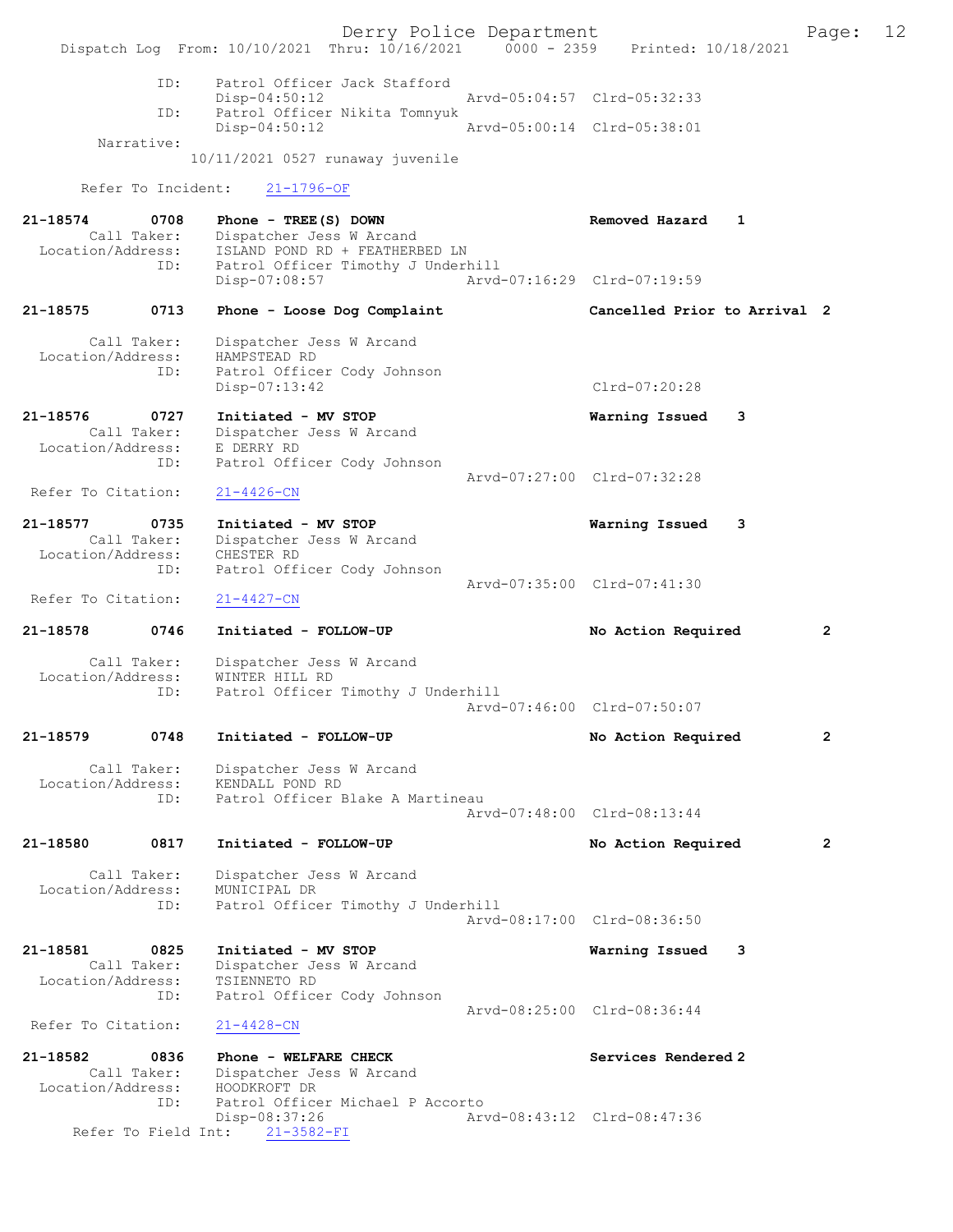21-18583 0839 Initiated - MV STOP Warning Issued 3 Call Taker: Dispatcher Jess W Arcand Location/Address: E DERRY RD + NEWELL RD ID: Patrol Officer Timothy J Underhill Arvd-08:39:00 Clrd-08:42:37 Refer To Citation: 21-4429-CN 21-18584 0843 Initiated - MV STOP Warning Issued 3 Call Taker: Dispatcher Jess W Arcand Location/Address: PINKERTON ST ID: Patrol Officer Cody Johnson Arvd-08:43:00 Clrd-08:54:31<br>21-4431-CN Refer To Citation: 21-18585 0853 Initiated - MV STOP Warning Issued 3 Call Taker: Dispatcher Jess W Arcand Location/Address: WINDHAM RD + WILLOW ST ID: Patrol Officer Timothy J Underhill Arvd-08:53:00 Clrd-08:59:43 Refer To Citation: 21-4430-CN 21-18586 0859 Initiated - SUBPOENA DELIVERY Not Served 1 Call Taker: Dispatcher Jess W Arcand Location/Address: PARKLAND DR ID: Patrol Officer Michael P Accorto Arvd-08:59:00 Clrd-09:14:27 21-18587 0903 Initiated - FOLLOW-UP No Action Required 2 Call Taker: Dispatcher Jess W Arcand Location/Address: MUNICIPAL DR ID: Patrol Officer Blake A Martineau Arvd-09:03:00 Clrd-09:21:52 21-18588 0904 Initiated - MV STOP Warning Issued 3 Call Taker: Dispatcher Jess W Arcand Location/Address: OLD CHESTER RD ID: Patrol Officer Cody Johnson Arvd-09:04:00 Clrd-09:10:51<br>21-4432-CN Refer To Citation: 21-18589 0926 911 - MEDICAL EMERGENCY 1 No Action Required 1 Call Taker: Dispatcher Jess W Arcand Location/Address: CRYSTAL AVE ID: Patrol Officer Michael P Accorto Disp-09:27:20 Arvd-09:28:21 Clrd-09:48:36 21-18590 0927 Initiated - FOLLOW-UP No Action Required 2 Call Taker: Dispatcher Jess W Arcand Location/Address: KENDALL POND RD ID: Patrol Officer Blake A Martineau Arvd-09:27:00 Clrd-09:28:13 21-18591 0932 Initiated - MV STOP Warning Issued 3 Call Taker: Dispatcher Jess W Arcand Location/Address: N MAIN ST ID: Patrol Officer Cody Johnson Arvd-09:32:00 Clrd-09:38:56 Refer To Citation: 21-4433-CN 21-18592 0955 Initiated - MV STOP Warning Issued 3 Call Taker: Dispatcher Jess W Arcand Location/Address: ISLAND POND RD + RT 111 ID: Patrol Officer Timothy J Underhill Arvd-09:55:00 Clrd-09:59:35 Refer To Citation: 21-4434-CN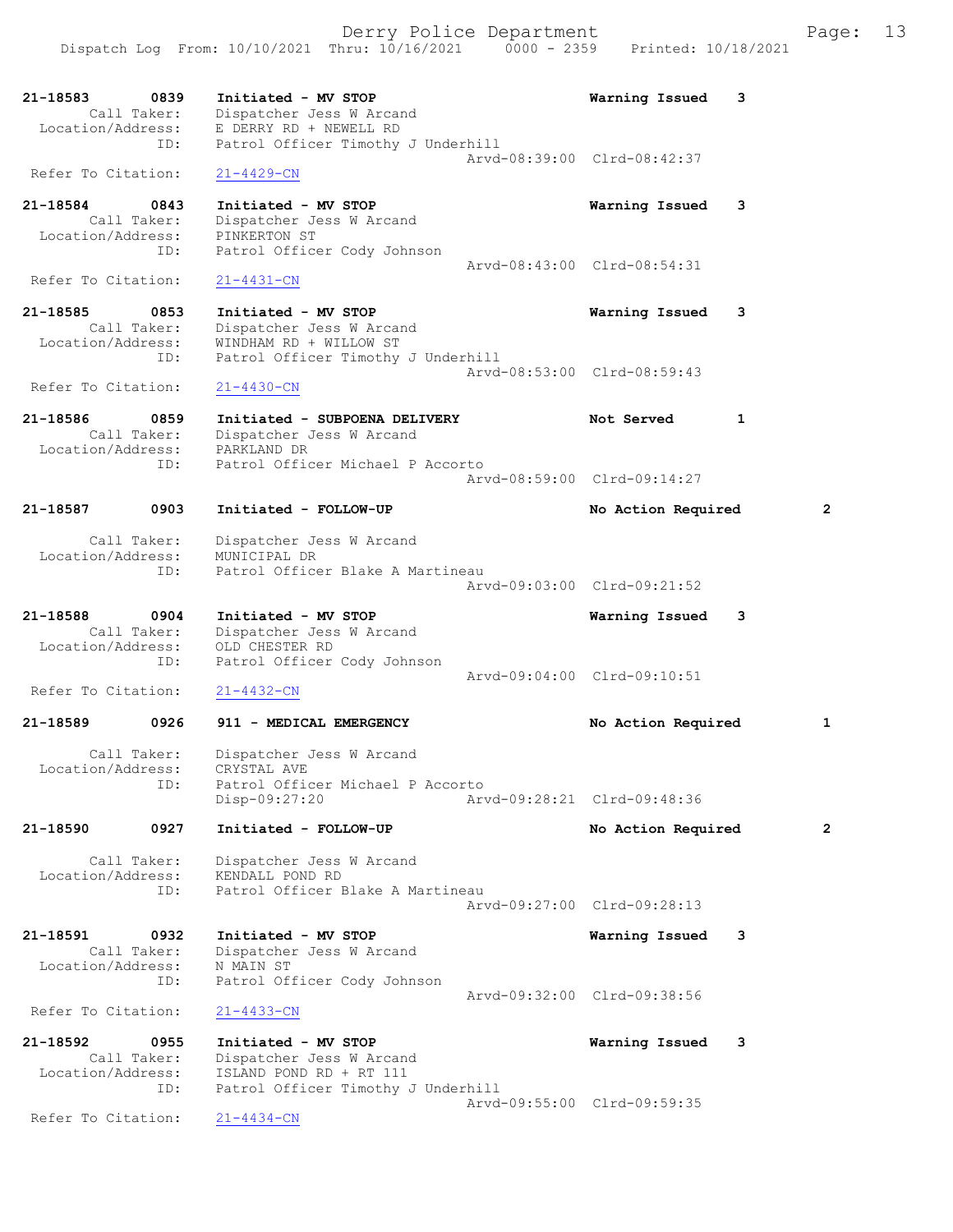Derry Police Department The Page: 14 Dispatch Log From: 10/10/2021 Thru: 10/16/2021 0000 - 2359 Printed: 10/18/2021 21-18593 0957 Initiated - SUBPOENA DELIVERY Not Served 1 Call Taker: Dispatcher Jess W Arcand Location/Address: BIRCH ST<br>ID: Patrol Of Patrol Officer Blake A Martineau Arvd-09:57:00 Clrd-10:01:50 21-18594 1009 Initiated - FOLLOW-UP No Action Required 2 Call Taker: Dispatcher Jess W Arcand Location/Address: PARKLAND DR ID: Patrol Officer Blake A Martineau Arvd-10:09:00 Clrd-10:50:01 21-18595 1010 Initiated - PAPER SERVICE No Action Required 3 Call Taker: Dispatcher Jess W Arcand Location/Address: FAIRWAY DR ID: Patrol Officer Michael P Accorto Arvd-10:10:00 Clrd-10:15:15 21-18596 1014 Walk-In - KEEP THE PEACE No Action Required 2 Call Taker: Dispatcher Jess W Arcand Location/Address: CHESTER RD ID: Patrol Officer Michael P Accorto<br>Disp-10:16:33 Arv Disp-10:16:33 Arvd-10:33:53 Clrd-11:04:10<br>ID: Lieutenant Michael T Muncey II: Leutenant Michael T Muncey<br>Disp-10:37:15 Disp-10:37:15 Arvd-10:37:17 Clrd-11:03:59 Narrative: 10/11/2021 1026 TRANSPORTING ONE TO CHESTER RD SM 37836.7 Narrative: 10/11/2021 1033 OFF AT CHESTER RD EM 37837.9 Refer To Field Int: 21-3581-FI 21-18598 1015 Walk-In - KEEP THE PEACE No Action Required 2 Call Taker: Patrol Officer Robert Corwin Location/Address: CHESTER RD Narrative: 10/11/2021 1036 DUPLICATE CALL. SEE 21-18596 21-18597 1022 Initiated - PAPER SERVICE Not Served 3 Call Taker: Dispatcher Jess W Arcand Location/Address: WALNUT HILL RD ID: Patrol Officer Cody Johnson Arvd-10:22:00 Clrd-10:27:19 21-18599 1031 Initiated - MV STOP Warning Issued 3 Call Taker: Dispatcher Jess W Arcand Location/Address: WINDHAM RD + WILLOW ST ID: Patrol Officer Timothy J Underhill Arvd-10:31:00 Clrd-10:35:33 Refer To Citation: 21-4435-CN 21-18600 1036 Phone - TRAFFIC CONTROL Assistance Rendered 3 Call Taker: Dispatcher Jess W Arcand Location/Address: HAMPSTEAD RD<br>TD: Patrol Office Patrol Officer Cody Johnson<br>Disp-10:36:36 Disp-10:36:36 Arvd-10:42:12 Clrd-11:13:07 21-18601 1045 Initiated - FOLLOW-UP No Action Required 2 Call Taker: Dispatcher Jess W Arcand<br>ion/Address: WINTER HILL RD Location/Address: ID: Patrol Officer Timothy J Underhill Arvd-10:45:00 Clrd-10:46:31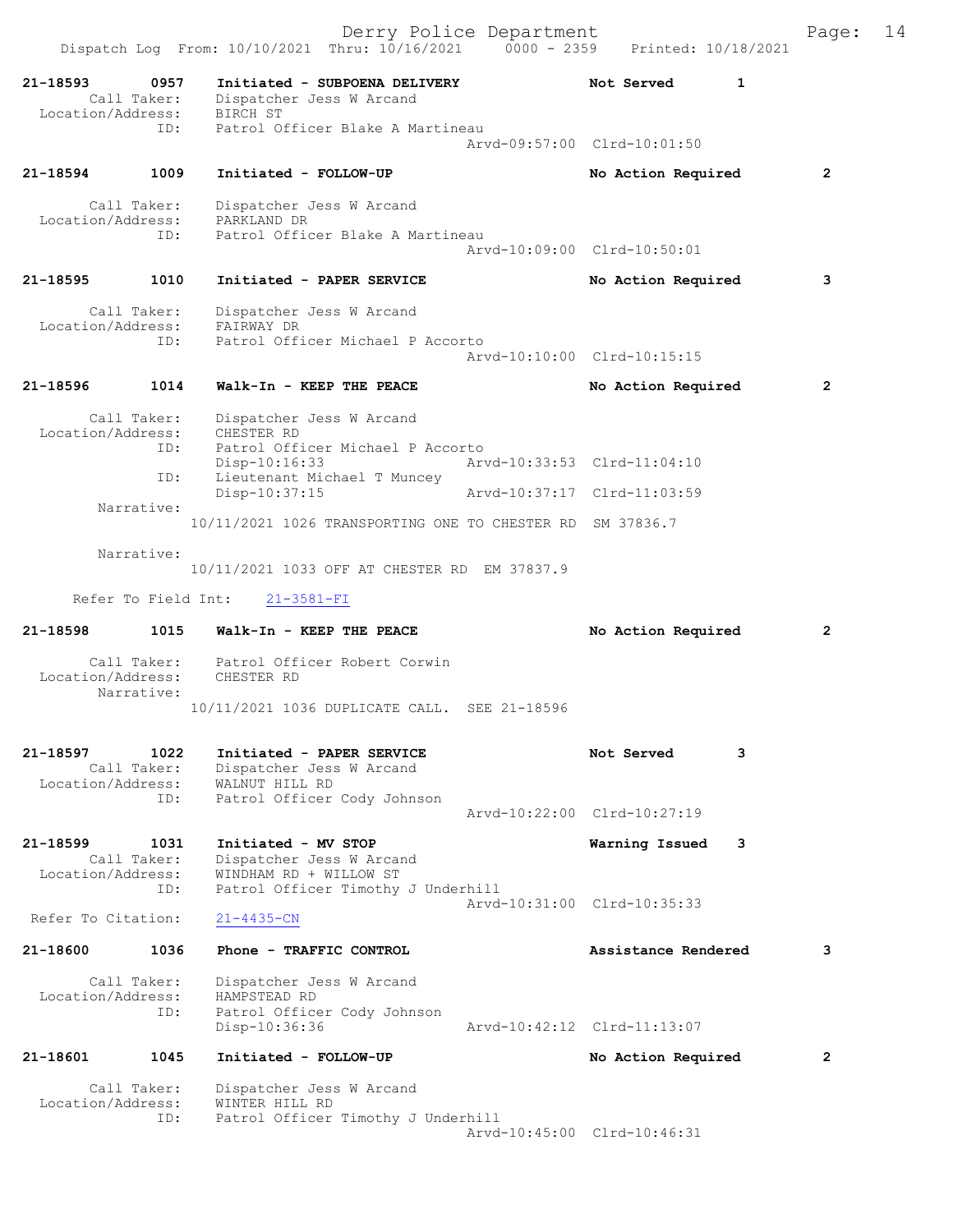| 21-18602<br>1049<br>Call Taker:                      | Phone - KEEP THE PEACE<br>Dispatcher Jess W Arcand                                        | Services Rendered 2                   |
|------------------------------------------------------|-------------------------------------------------------------------------------------------|---------------------------------------|
| Location/Address:<br>ID:                             | HIGH ST<br>Patrol Officer Blake A Martineau<br>$Disp-10:50:32$                            | $Clrd-10:55:49$                       |
| ID:                                                  | Patrol Officer Timothy J Underhill                                                        | $Clrd-10:55:45$                       |
| ID:                                                  | Disp-10:50:38<br>Patrol Officer Timothy J Underhill                                       |                                       |
| ID:                                                  | $Disp-11:08:56$<br>Patrol Officer Blake A Martineau                                       | Arvd-11:13:28 Clrd-11:48:33           |
|                                                      | $Disp-11:09:01$                                                                           | Aryd-11:13:30 Clrd-11:48:32           |
| 21-18603<br>1055<br>Call Taker:<br>Location/Address: | Phone - ERRATIC OPERATION<br>Dispatcher Jess W Arcand<br>ASHLEIGH DR                      | Services Rendered 2                   |
| ID:                                                  | Patrol Officer Timothy J Underhill<br>$Disp-10:55:45$<br>Patrol Officer Blake A Martineau | Arvd-10:58:03 Clrd-11:08:56           |
| ID:                                                  | $Disp-10:55:49$                                                                           | Arvd-11:00:00 Clrd-11:09:01           |
| 21-18604<br>1104<br>Call Taker:<br>Location/Address: | Other - PAPER SERVICE<br>Dispatcher Jess W Arcand<br>MANNING ST                           | Services Rendered 3                   |
| ID:                                                  | Patrol Officer Michael P Accorto<br>$Disp-11:04:35$                                       | Arvd-11:09:10 Clrd-11:11:23           |
| 21-18605<br>1155<br>Call Taker:                      | Other - MV REPO<br>Dispatcher Jess W Arcand                                               | Vehicle Towed<br>1                    |
| Location/Address:<br>ID:                             | PINE ISLE DR<br>Dispatcher Jess W Arcand<br>$Disp-11:56:02$                               | Arvd-11:56:04 Clrd-12:03:57           |
| Narrative:                                           | 10/11/2021 1155 2019 HYUN ELANTRA. UNKNOWN IF OWNER IS<br>AWARE                           |                                       |
|                                                      |                                                                                           |                                       |
| 21-18606<br>1214<br>Call Taker:<br>Location/Address: | Phone - SUSPICIOUS ACTIVITY<br>Dispatcher Jess W Arcand<br>BYPASS 28                      | $\overline{2}$<br><b>ADVICE GIVEN</b> |
| ID:                                                  | Patrol Officer Cody Johnson<br>Disp-12:16:27                                              | Arvd-12:35:41 Clrd-12:35:46           |
| 21-18607<br>1231<br>Call Taker:<br>Location/Address: | Initiated - MV STOP<br>Dispatcher Jess W Arcand<br>S MAIN ST                              | Summons Issued<br>3                   |
| ID:<br>Narrative:                                    | Patrol Officer Michael P Accorto                                                          | Arvd-12:31:00 Clrd-13:02:37           |
|                                                      | 10/11/2021 1251 NEXT ON LIST SPACETOWN AUTO NOTIFIED AND ON<br>SCENE                      |                                       |
| Refer To Summons:                                    | $21 - 982 - AR$                                                                           |                                       |
| 21-18608<br>1252                                     | Initiated - FOLLOW-UP                                                                     | No Action Required<br>2               |
| Call Taker:<br>Location/Address:<br>ID:              | Dispatcher Jess W Arcand<br>MUNICIPAL DR<br>Patrol Officer Timothy J Underhill            | Arvd-12:52:00 Clrd-13:12:33           |
| 21-18609<br>1302<br>Call Taker:<br>Location/Address: | Phone - ALARM, BURGLAR<br>Dispatcher Jess W Arcand<br>[DY 3421] MANNING ST                | $\mathbf{1}$<br><b>False Alarm</b>    |
| ID:                                                  | Patrol Officer Blake A Martineau<br>Disp-13:03:17                                         | Arvd-13:08:07 Clrd-13:12:45           |
| ID:<br>Refer To Field Int:                           | Patrol Officer Michael P Accorto<br>Disp-13:03:20<br>$21 - 3566 - FI$                     | Arvd-13:07:38 Clrd-13:10:29           |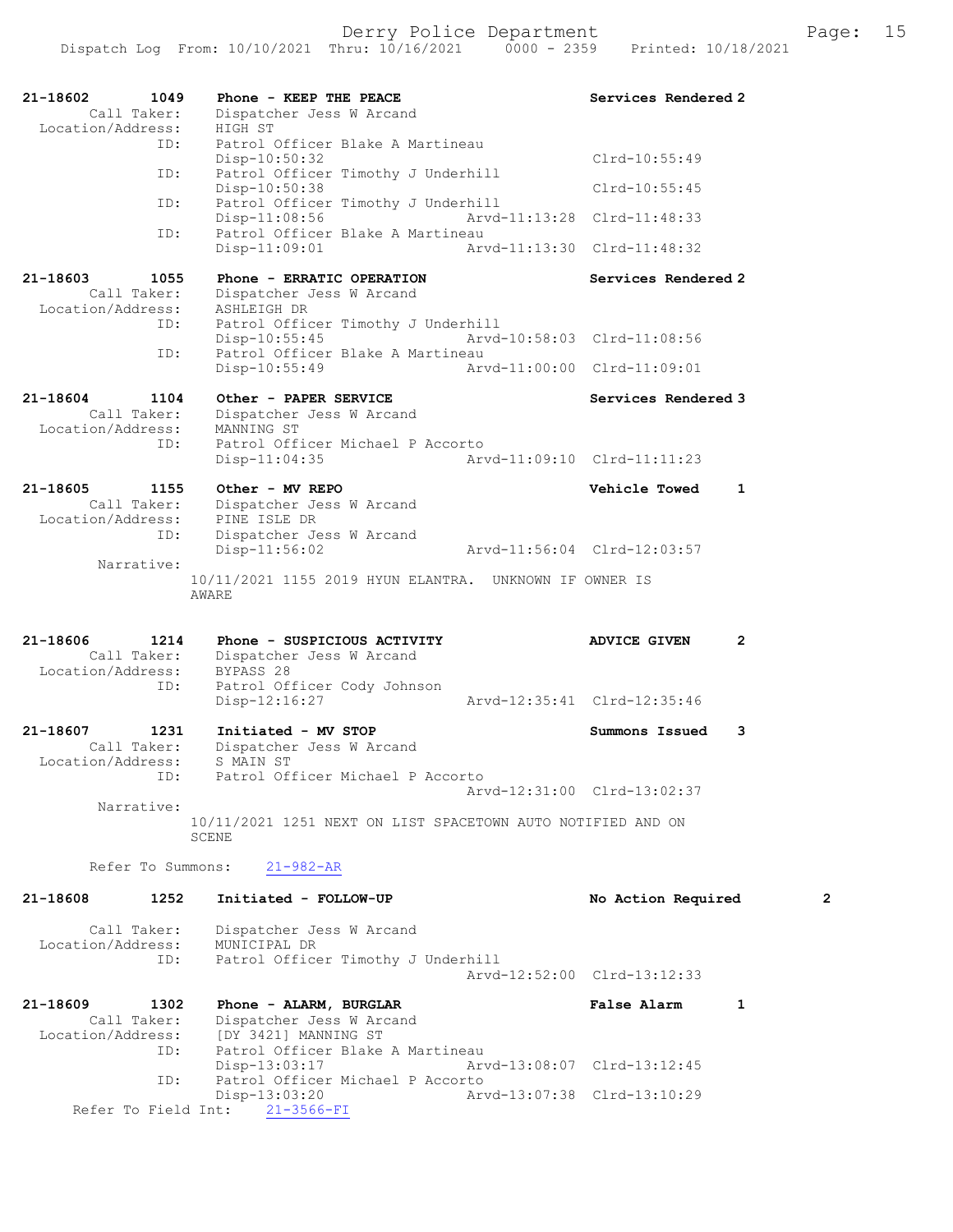Derry Police Department The Page: 16 Dispatch Log From: 10/10/2021 Thru: 10/16/2021 0000 - 2359 Printed: 10/18/2021 21-18610 1306 Phone - DOMESTIC VIOLENCE FOLLOW-UP Could Not Locate 2 Call Taker: Dispatcher Jess W Arcand Location/Address: LARAWAY CT ID: Patrol Officer Michael P Accorto<br>Disp-13:13:06 Arv Disp-13:13:06 Arvd-13:17:23 Clrd-13:20:22 ID: Patrol Officer Timothy J Underhill Disp-13:13:20 Arvd-13:15:20 Clrd-13:20:20 21-18611 1321 Walk-In - ASSIST CITIZEN Assistance Rendered 3 Call Taker: Patrol Officer Robert Corwin Location/Address: [DY 2] MUNICIPAL DR ID: Patrol Officer Robert Corwin Disp-13:22:53 Arvd-13:22:56 Clrd-13:35:47 Cleared By: Dispatcher Jess W Arcand Refer To Field Int: 21-3552-FI 21-18612 1326 Phone - VIN CHECK Services Rendered 3 Call Taker: Dispatcher Jess W Arcand Location/Address: TRENT RD ID: Patrol Officer Timothy J Underhill Disp-13:26:42 Arvd-13:34:43 Clrd-13:51:15 Narrative: 1988/checkmate/loadlight/sil/trailer 21-18613 1326 Initiated - FOLLOW-UP No Action Required 2 Call Taker: Dispatcher Jess W Arcand Location/Address: DERRY WAY ID: Patrol Officer Michael P Accorto Arvd-13:26:00 Clrd-13:35:38 21-18614 1415 Initiated - FOLLOW-UP No Action Required 2 Call Taker: Dispatcher Jess W Arcand Location/Address: BALLARD RD ID: Patrol Officer Blake A Martineau Arvd-14:15:00 Clrd-14:23:29 21-18615 1424 Walk-In - RESTRAINING ORDER VIOLATION Report Taken 2 Call Taker: Patrol Officer Robert Corwin Location/Address: [DY 2] MUNICIPAL DR ID: Patrol Officer Robert Corwin Disp-14:25:27 Arvd-14:36:13 Clrd-15:17:57 Arrived By: Dispatcher Jess W Arcand ID: Patrol Officer Michael P Accorto Disp-14:43:13 Clrd-14:43:16 Dispatched By: Dispatcher Jess W Arcand Cleared By: Dispatcher Jess W Arcand Refer To Incident: 21-1797-OF 21-18616 1426 Phone - DISTURBANCE Services Rendered 1 Call Taker: Dispatcher Jess W Arcand Location/Address: SILVESTRI CIR UD: Patrol Officer Michael P Accorto<br>Disp-14:27:58 Arv Disp-14:27:58 Arvd-14:33:06 Clrd-14:42:49 ID: Patrol Officer Cody Johnson Disp-14:28:02 Arvd-14:33:05 Clrd-14:42:45<br>ID: Patrol Officer Blake A Martineau Patrol Officer Blake A Martineau<br>Disp-14:33:21 Art Disp-14:33:21 Arvd-14:33:23 Clrd-14:42:47 Narrative: 10/11/2021 1426 MALE SUBJECT OUTSIDE YELLING/SCREAMING Narrative: 10/11/2021 1434 422 ON A PED CHECK ON PEMBROKE DR

21-18617 1442 Initiated - FOLLOW-UP Cleared 2 Call Taker: Dispatcher Jess W Arcand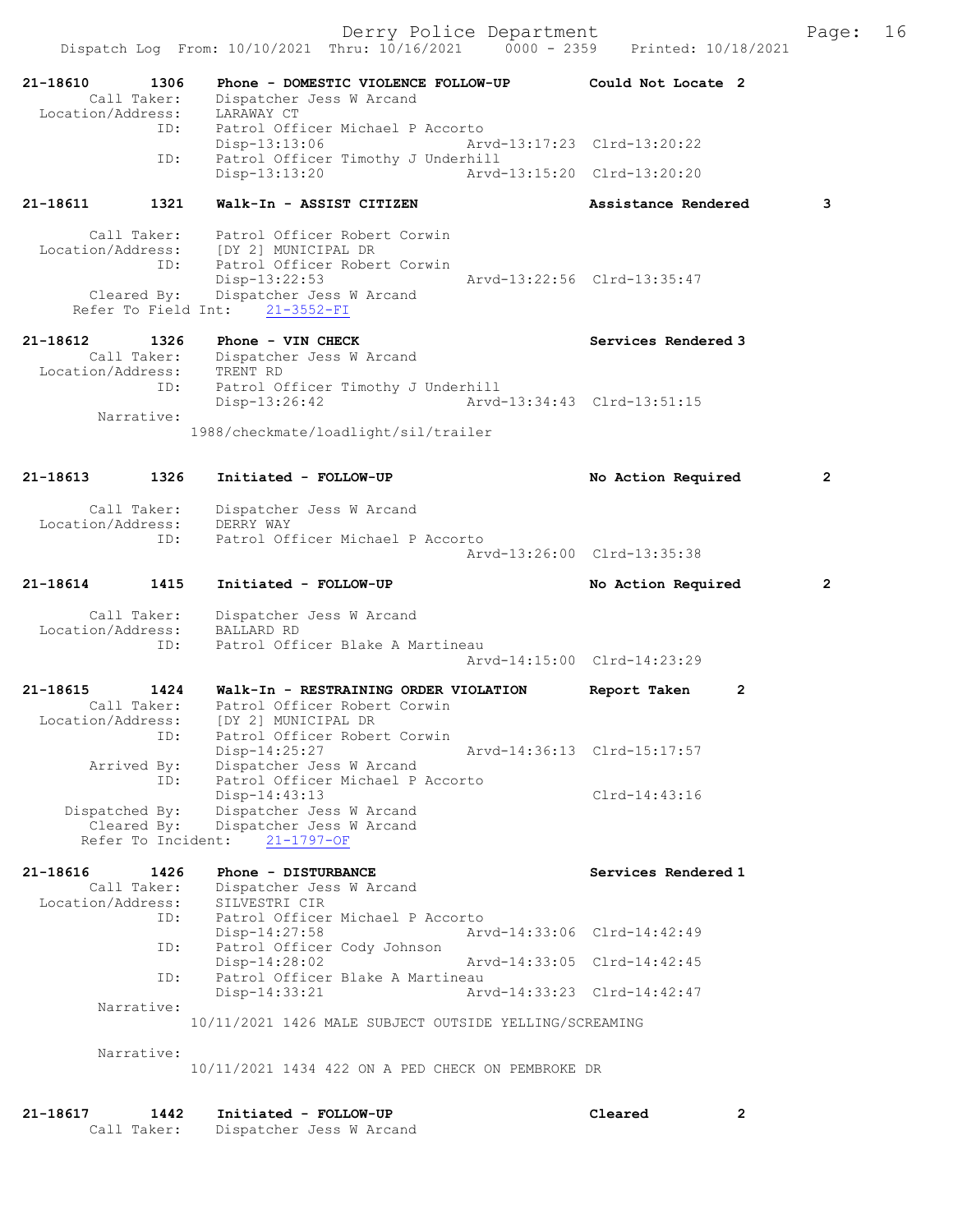Derry Police Department Fage: 17 Dispatch Log From: 10/10/2021 Thru: 10/16/2021 0000 - 2359 Printed: 10/18/2021 Location/Address: SILVESTRI CIR ID: Patrol Officer Cody Johnson Arvd-14:42:00 Clrd-15:11:31 Cleared By: Dispatcher Christina L Power ID: Patrol Officer Michael P Accorto Disp-14:43:19 Arvd-14:43:21 Clrd-15:11:32 Cleared By: Dispatcher Christina L Power 21-18618 1451 Phone - MV LOCKOUT Taken/Refered to Other Agency 2 Call Taker: Dispatcher Jess W Arcand Location/Address: MUNICIPAL DR Narrative: handled by DFD 21-18619 1509 Initiated - MV STOP Warning Issued 3 Call Taker: Dispatcher Christina L Power Location/Address: W BROADWAY ID: Patrol Officer Nathan S Lavoie Arvd-15:09:00 Clrd-15:19:11 Refer To Citation: 21-4436-CN 21-18620 1527 Phone - FIGHT 12 2 Report Taken 2 Call Taker: Dispatcher Christina L Power Location/Address: ISLAND POND RD ID: Patrol Officer Michael P Accorto Disp-15:27:48 Arvd-15:34:11 Clrd-16:10:08 ID: Patrol Officer Nathan S Lavoie Disp-15:27:49 Arvd-15:34:12 Clrd-16:06:11 ID: Sergeant Jeffrey M Dawe Disp-15:27:50 Arvd-15:36:32 Clrd-16:10:10 Refer To Incident: 21-1799-OF 21-18621 1534 Initiated - MV STOP Warning Issued 3 Call Taker: Dispatcher Christina L Power Location/Address: W BROADWAY ID: Patrol Officer Melissa M Houde Arvd-15:34:00 Clrd-15:38:18 21-18622 1542 Initiated - MV STOP Warning Issued 3 Call Taker: Dispatcher Christina L Power Location/Address: BIRCH ST ID: Patrol Officer Melissa M Houde Arvd-15:42:00 Clrd-15:46:23 Refer To Citation: 21-4437-CN 21-18623 1552 Phone - HIT AND RUN Report Taken 2 Call Taker: Dispatcher Christina L Power Location/Address: E BROADWAY ID: Patrol Officer Melissa M Houde Disp-15:55:40 Arvd-15:55:41 Clrd-16:24:18 Refer To Incident: 21-1798-OF Refer To Accident:  $21-498-AC$ 21-18624 1620 Initiated - MV STOP Warning Issued 3 Call Taker: Dispatcher Christina L Power Location/Address: CRYSTAL AVE ID: Patrol Officer Nathan S Lavoie Arvd-16:20:00 Clrd-16:28:09 Refer To Citation: 21-4438-CN 21-18625 1630 Initiated - FOLLOW-UP Cleared 2 Call Taker: Dispatcher Christina L Power Location/Address: KENDALL POND RD ID: Patrol Officer Melissa M Houde Arvd-16:30:00 Clrd-16:32:43 21-18626 1639 Initiated - SUBPOENA DELIVERY Not Served 1 Call Taker: Dispatcher Christina L Power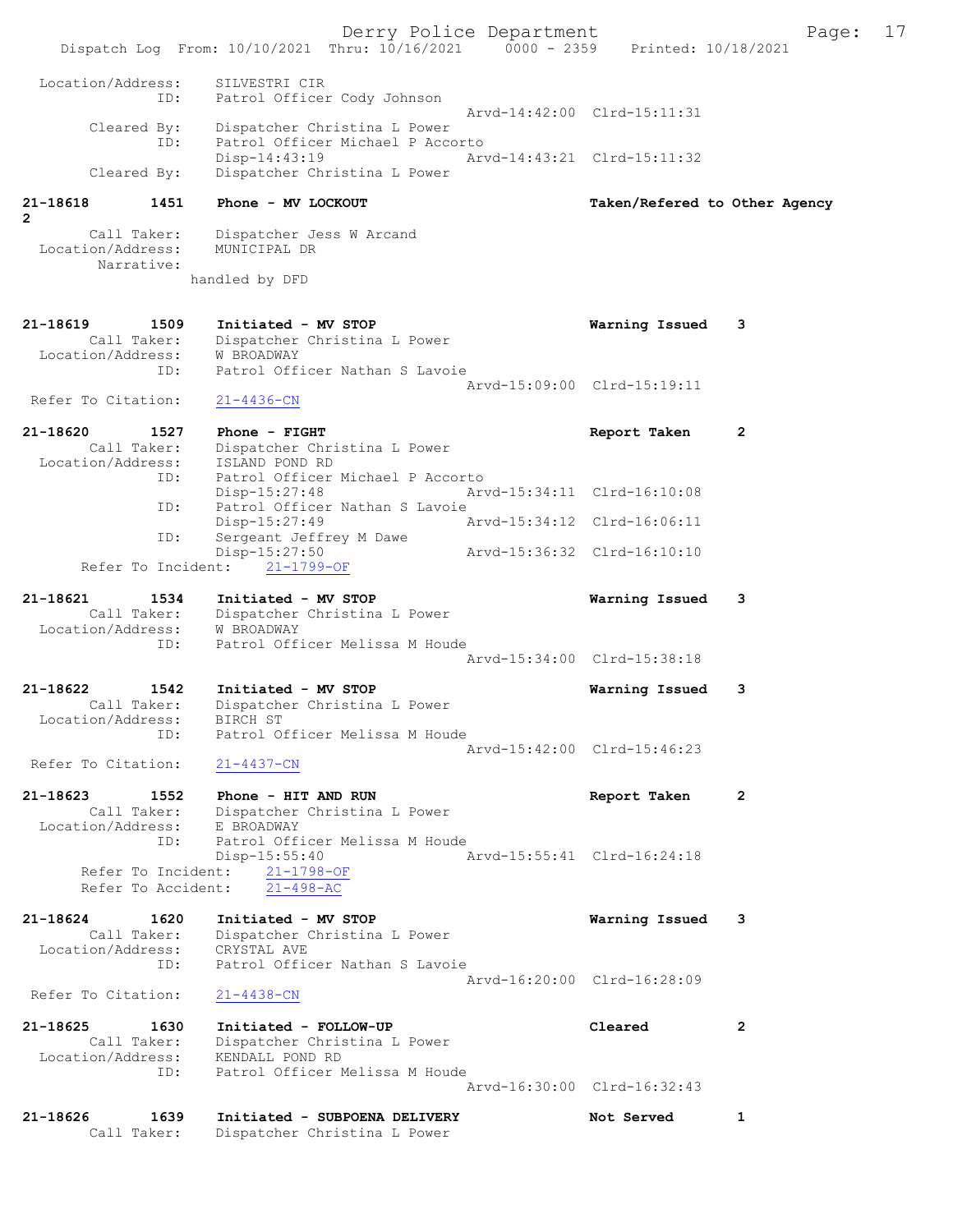Derry Police Department Fage: 18 Dispatch Log From: 10/10/2021 Thru: 10/16/2021 0000 - 2359 Printed: 10/18/2021 Location/Address: BERRY RD ID: Patrol Officer Michael P Accorto Arvd-16:39:00 Clrd-16:42:14 21-18627 1642 Initiated - MV STOP Warning Issued 3 Call Taker: Dispatcher Christina L Power Location/Address: CENTRAL ST ID: Patrol Officer Melissa M Houde Arvd-16:42:00 Clrd-16:48:08 Refer To Citation:  $21-4439-CN$ 21-18628 1646 Initiated - MV STOP Warning Issued 3 Call Taker: Dispatcher Christina L Power Location/Address: MANCHESTER RD ID: Patrol Officer Nathan S Lavoie Arvd-16:46:00 Clrd-16:52:03<br>21-4440-CN Refer To Citation: 21-18629 1648 Initiated - MV STOP Summons Issued 3 Call Taker: Dispatcher Christina L Power Location/Address: E BROADWAY ID: Patrol Officer Melissa M Houde Arvd-16:48:00 Clrd-16:53:43 Refer To Citation: 21-816-002024 21-18630 1655 Phone - Loose Dog Complaint Services Rendered 2 Call Taker: Dispatcher Christina L Power Location/Address: S MAIN ST ID: Patrol Officer Nathan S Lavoie Disp-16:56:18 Arvd-17:02:23 Clrd-17:07:20 Narrative: 10/11/2021 1707 dog returned to owner 21-18631 1656 911 - ABANDONED 911 Services Rendered 1 Call Taker: Lieutenant Michael T Muncey Location/Address: KENDALL POND RD ID: Patrol Officer Melissa M Houde Disp-17:05:43 Arvd-17:07:41 Clrd-17:14:06 Dispatched By: Dispatcher Christina L Power Arrived By: Dispatcher Christina L Power Cleared By: Dispatcher Christina L Power Narrative: no problem upon checking 21-18632 1657 Initiated - MV STOP Summons Issued 3 Call Taker: Dispatcher Christina L Power Location/Address: BIRCH ST ID: Patrol Officer Melissa M Houde Arvd-16:57:00 Clrd-17:03:14 Refer To Citation: 21-816-002025 21-18633 1703 Initiated - SUBPOENA DELIVERY Not Served 1 Call Taker: Dispatcher Christina L Power Location/Address: BIRCH ST ID: Patrol Officer Melissa M Houde Arvd-17:03:00 Clrd-17:05:32 21-18634 1732 Initiated - MV STOP Warning Issued 3 Call Taker: Dispatcher Christina L Power Location/Address: ASHLEIGH DR ID: Patrol Officer Nathan S Lavoie Arvd-17:32:00 Clrd-17:39:36 Cleared By: Patrol Officer Scott M Beegan Refer To Citation: 21-4441-CN 21-18635 1744 Initiated - MV STOP Warning Issued 3 Call Taker: Patrol Officer Scott M Beegan Location/Address: SOUTH AVE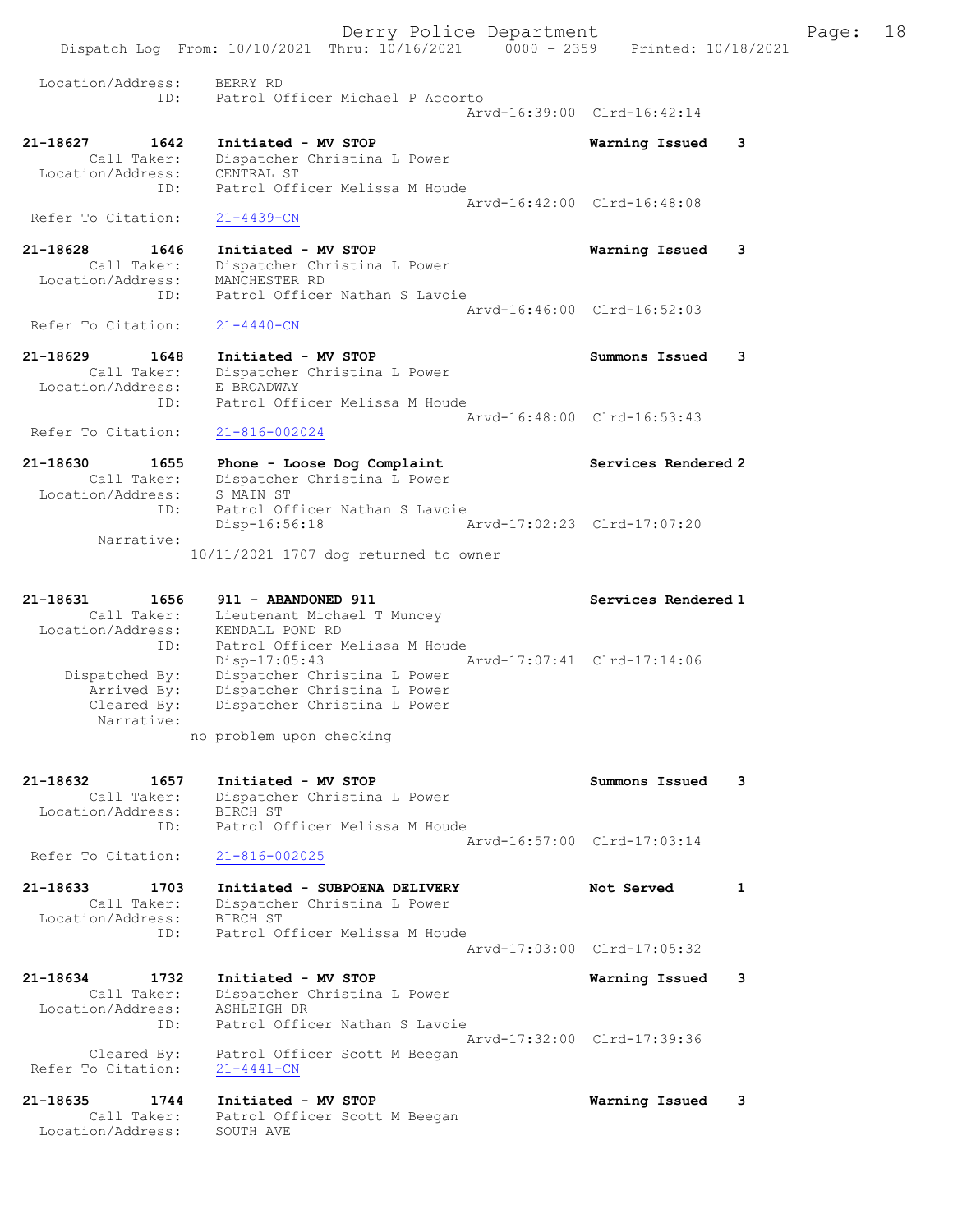|                                                             | Dispatch Log From: 10/10/2021 Thru: 10/16/2021 0000 - 2359 Printed: 10/18/2021                                                       | Derry Police Department                                    |                             |                | Page: | 19 |
|-------------------------------------------------------------|--------------------------------------------------------------------------------------------------------------------------------------|------------------------------------------------------------|-----------------------------|----------------|-------|----|
| ID:<br>Cleared By:<br>Refer To Citation:<br>Narrative:      | Patrol Officer Melissa M Houde<br>Dispatcher Christina L Power<br>$21 - 4442 - CN$<br>NH 4650827                                     | Arvd-17:44:00 Clrd-17:47:46                                |                             |                |       |    |
| 21-18636<br>1751<br>Call Taker:<br>Location/Address:<br>ID: | Initiated - SUBPOENA DELIVERY<br>Dispatcher Christina L Power<br>ALADDIN CIR<br>Patrol Officer Melissa M Houde                       |                                                            | Not Served                  | 1              |       |    |
| 21-18637<br>1757<br>Call Taker:<br>Location/Address:        | Phone - ERRATIC OPERATION<br>Dispatcher Christina L Power<br>BYPASS 28                                                               | Arvd-17:51:00 Clrd-17:54:46                                | Warning Issued              | $\overline{2}$ |       |    |
| ID:<br>ID:<br>Narrative:                                    | Patrol Officer Collin Kennedy<br>$Disp-17:58:25$<br>Patrol Officer Michael P Accorto<br>$Disp-18:04:04$                              | Arvd-18:02:04 Clrd-18:20:14<br>Arvd-18:04:05 Clrd-18:08:51 |                             |                |       |    |
| Narrative:                                                  | chev travers<br>stopping at Betley chev                                                                                              |                                                            |                             |                |       |    |
| 21-18638<br>1802<br>Call Taker:<br>Location/Address:        | Initiated - MV STOP<br>Dispatcher Christina L Power<br>SCOBIE POND RD                                                                |                                                            | Warning Issued              | 3              |       |    |
| ID:<br>Refer To Citation:                                   | Patrol Officer Nathan S Lavoie<br>$21 - 4443 - CN$                                                                                   |                                                            | Arvd-18:02:00 Clrd-18:10:51 |                |       |    |
| 21-18639<br>1857<br>Call Taker:<br>Location/Address:<br>ID: | Initiated - MV STOP<br>Dispatcher Christina L Power<br>MANCHESTER RD<br>Patrol Officer Nathan S Lavoie                               |                                                            | Warning Issued              | 3              |       |    |
| Refer To Citation:                                          | $21 - 4444 - CN$                                                                                                                     | Arvd-18:57:00 Clrd-19:07:28                                |                             |                |       |    |
| 21-18640<br>1901<br>Call Taker:<br>Location/Address:<br>ID: | Initiated - MV STOP<br>Dispatcher Christina L Power<br>TSIENNETO RD<br>Patrol Officer Collin Kennedy                                 |                                                            | Warning Issued              | 3              |       |    |
| Refer To Citation:                                          | $21 - 4445 - CN$                                                                                                                     | Arvd-19:01:00 Clrd-19:09:27                                |                             |                |       |    |
| 21-18641<br>1910<br>Call Taker:<br>Location/Address:<br>ID: | Walk-In - IDENTITY THEFT<br>Dispatcher Christina L Power<br>WARNER HILL RD<br>Patrol Officer Scott M Beegan                          |                                                            | Report Taken                | $\mathbf{2}$   |       |    |
| Cleared By:<br>Refer To Incident:                           | Disp-19:10:43<br>Patrol Officer Scott M Beegan<br>$21 - 1800 - OF$                                                                   |                                                            | Arvd-19:10:45 Clrd-19:21:36 |                |       |    |
| 21-18642<br>1911<br>Call Taker:<br>ID:                      | Walk-In - FOUND/LOST PROPERTY<br>Lieutenant Michael T Muncey<br>Location/Address: [DY 2] MUNICIPAL DR<br>Lieutenant Michael T Muncey |                                                            | Services Rendered 3         |                |       |    |
| Refer To Field Int:                                         | Disp-19:13:17<br>$21 - 3553 - FI$                                                                                                    | Arvd-19:13:19 Clrd-19:13:33                                |                             |                |       |    |
| 21-18643<br>1926<br>Call Taker:<br>Location/Address:<br>ID: | Initiated - MV STOP<br>Dispatcher Christina L Power<br>ASHLEIGH DR<br>Patrol Officer Collin Kennedy                                  |                                                            | Summons Issued              | 3              |       |    |
| Refer To Citation:                                          | 21-816-011072                                                                                                                        | Arvd-19:26:00 Clrd-19:43:55                                |                             |                |       |    |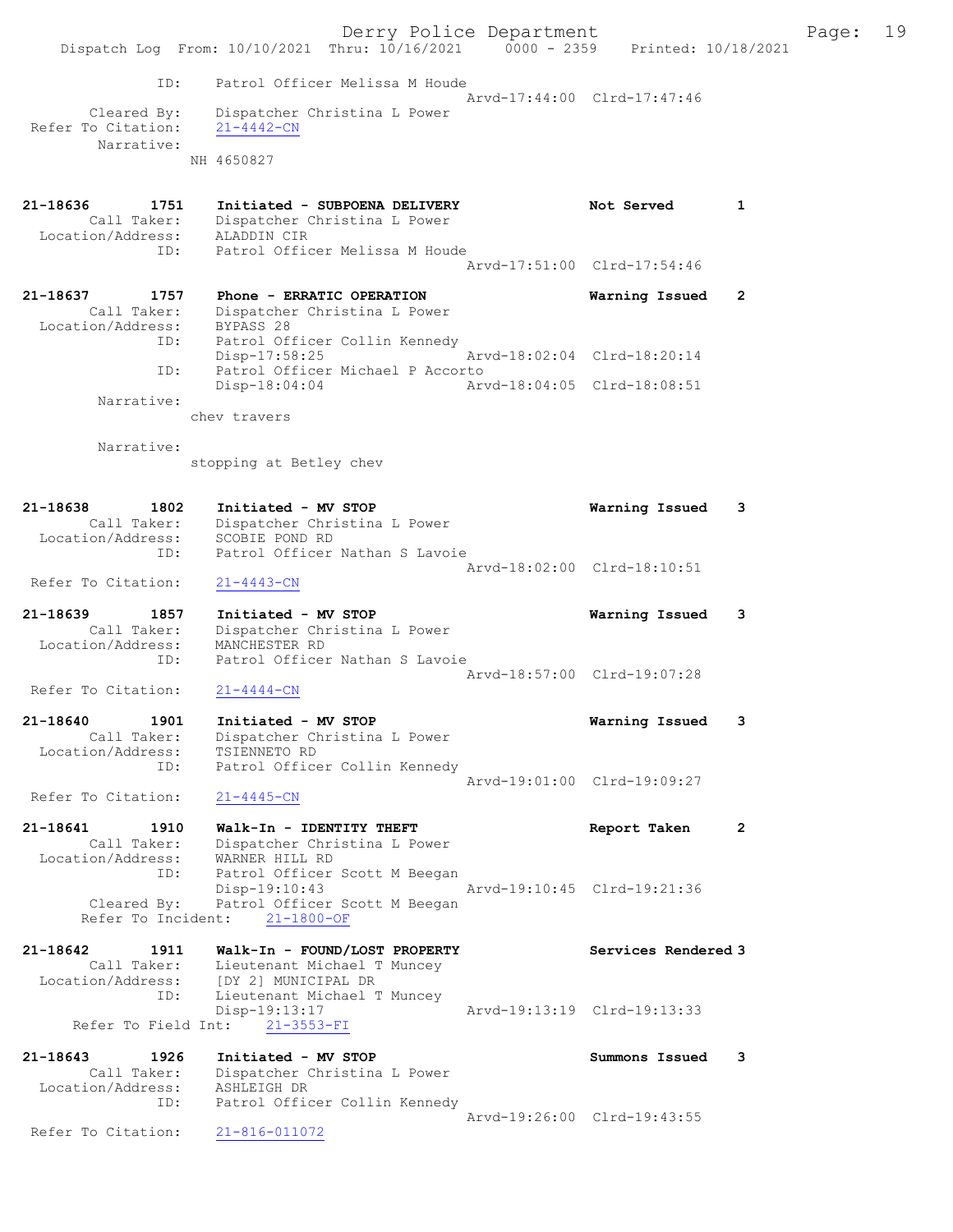Dispatch Log From: 10/10/2021 Thru: 10/16/2021 0000 - 2359 Printed: 10/18/2021 21-18644 1957 Initiated - DISPERSE A GROUP SENT ON THEIR WAY 2 Call Taker: Dispatcher Christina L Power Location/Address: MANCHESTER RD ID: Patrol Officer Nathan S Lavoie Arvd-19:57:00 Clrd-19:59:40 21-18645 2124 Phone - ASSIST CITIZEN Assistance Rendered 3 Call Taker: Patrol Officer Scott M Beegan Location/Address: RAILROAD AVE ID: Patrol Officer Melissa M Houde Disp-21:24:41 Arvd-21:28:12 Clrd-21:40:07 Arrived By: Dispatcher Christina L Power Cleared By: Dispatcher Christina L Power ID: Patrol Officer Michael P Accorto Disp-21:28:56 Arvd-21:30:48 Clrd-21:40:09 Dispatched By: Dispatcher Christina L Power Arrived By: Dispatcher Christina L Power Cleared By: Dispatcher Christina L Power Refer To Field Int: 21-3618-FI 21-18646 2131 Phone - Loose Dog Complaint Cancelled Prior to Arrival 2 Call Taker: Patrol Officer Scott M Beegan Location/Address: RAELYNN DR ID: Patrol Officer Casey J Noyes Disp-21:32:45 Clrd-21:35:48 Dispatched By: Dispatcher Christina L Power Cleared By: Dispatcher Christina L Power Narrative: white husky 21-18647 2334 Initiated - PROPERTY CHECK Services Rendered 2 Call Taker: Dispatcher Christine D Carlson Location/Address: HUMPHREY RD ID: Patrol Officer Nikita Tomnyuk Arvd-23:34:00 Clrd-23:34:56 21-18648 2336 Initiated - PROPERTY CHECK Services Rendered 2 Call Taker: Dispatcher Christine D Carlson Location/Address: ROLLINS ST ID: Patrol Officer Michael Carnazzo Arvd-23:36:00 Clrd-23:36:35 21-18649 2337 Initiated - MV STOP Warning Issued 3 Call Taker: Dispatcher Christine D Carlson Location/Address: N MAIN ST ID: Patrol Officer Jack Stafford Arvd-23:37:00 Clrd-23:42:04 ID: Patrol Officer Awess Abdulkadir Disp-23:40:47 Arvd-23:40:49 Clrd-23:42:02 Refer To Citation: 21-4447-CN 21-18650 2352 Initiated - PED CHECK SENT ON THEIR WAY 2 Call Taker: Dispatcher Christine D Carlson Location/Address: PIERCE AVE ID: Patrol Officer Michael Carnazzo Arvd-23:52:00 Clrd-10/12/2021 @ 00:20:08 ID: Patrol Officer Awess Abdulkadir Disp-23:56:31 Arvd-23:56:32 Clrd-10/12/2021 @ 00:14:41 Refer To Field Int: 21-3568-FI

## For Date: 10/12/2021 - Tuesday

21-18651 0105 Initiated - MV CHECK SENT ON THEIR WAY 1 Call Taker: Dispatcher Christine D Carlson Location/Address: CRYSTAL AVE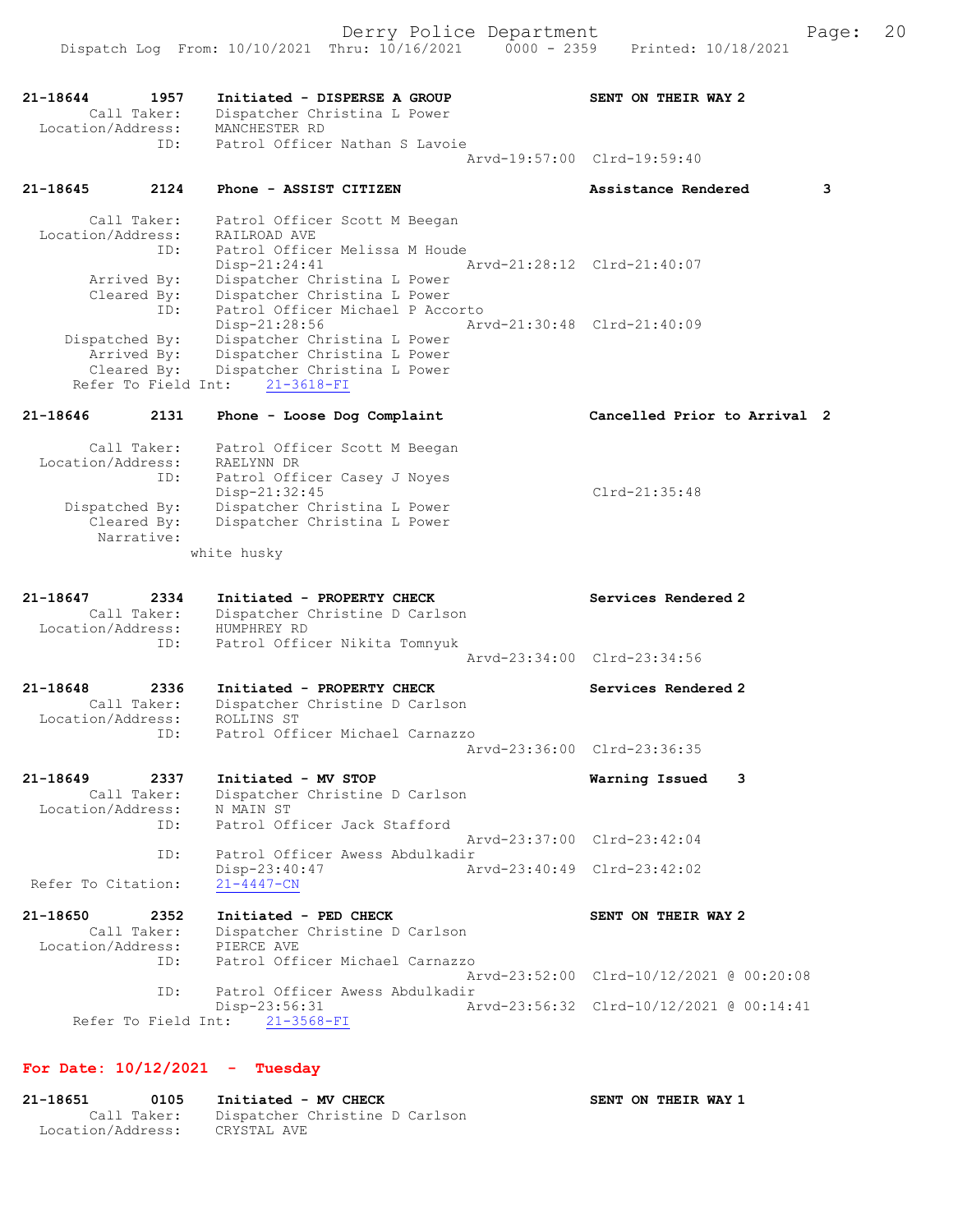Derry Police Department The Page: 21 Dispatch Log From: 10/10/2021 Thru: 10/16/2021 0000 - 2359 Printed: 10/18/2021 ID: Patrol Officer Michael Carnazzo Arvd-01:05:00 Clrd-01:30:37 ID: Patrol Officer Collin Kennedy<br>Disp-01:06:54 Arvd-01:06:55 Clrd-01:30:36  $Disp-01:06:54$  Refer To Field Int: 21-3567-FI 21-18652 0405 Phone - ALARM, BURGLAR False Alarm 1 Call Taker: Dispatcher Christine D Carlson Location/Address: [DY 3084] WINDHAM RD ID: Patrol Officer Nikita Tomnyuk Disp-04:05:54 Arvd-04:06:51 Clrd-04:18:41 ID: Patrol Officer Michael Carnazzo<br>Disp-04:05:55 Mrvd-04:09:12 Clrd-04:18:39  $Disp-04:05:55$  Narrative: 10/12/2021 0410 2nd Floor motion Refer To Field Int: 21-3557-FI 21-18653 0429 Phone - NOISE COMPLAINT Quieted on Request 2 Call Taker: Dispatcher Christine D Carlson Location/Address: FAIRWAY DR ID: Patrol Officer Awess Abdulkadir Disp-04:30:49 Arvd-04:34:16 Clrd-04:49:53 ID: Patrol Officer Nikita Tomnyuk<br>Disp-04:30:51 Arvd-04:34:17 Clrd-04:49:51 Disp-04:30:51 Narrative: 10/12/2021 0430 Loud banging upstairs Refer To Field Int: 21-3558-FI 21-18654 0535 Initiated - MV STOP Warning Issued 3 Call Taker: Dispatcher Christine D Carlson Location/Address: S MAIN ST ID: Patrol Officer Nikita Tomnyuk Arvd-05:35:00 Clrd-05:41:37 Refer To Citation: 21-4449-CN 21-18655 0609 Phone - ALARM(OTHER) Services Rendered 2 Call Taker: Dispatcher Christine D Carlson Location/Address: TIGERTAIL CIR ID: Patrol Officer Nikita Tomnyuk Disp-06:10:12 Arvd-06:13:06 Clrd-06:24:08<br>TD: Patrol Officer Jack Stafford Patrol Officer Jack Stafford<br>Disp-06:15:58 Disp-06:15:58 Arvd-06:15:59 Clrd-06:21:54 Narrative: 10/12/2021 0624 No problems, someone threw smoke detector onto back deck 21-18656 0729 Initiated - MV STOP Warning Issued 3 Call Taker: Dispatcher Jonathon S Pickering Location/Address: WINDHAM RD ID: Patrol Officer Timothy J Underhill Arvd-07:29:00 Clrd-07:33:54<br>21-4450-CN Refer To Citation: 21-18657 0750 Initiated - MV STOP Warning Issued 3 Call Taker: Dispatcher Jonathon S Pickering Location/Address: KENDALL POND RD + DERRYFIELD RD ID: Patrol Officer Blake A Martineau Arvd-07:50:00 Clrd-08:00:10 Refer To Citation: 21-4451-CN 21-18658 0752 Initiated - MV STOP Warning Issued 3 Call Taker: Dispatcher Jonathon S Pickering Location/Address: WINDHAM RD + WILLOW ST ID: Patrol Officer Timothy J Underhill Arvd-07:52:00 Clrd-08:00:16<br>21-4452-CN Refer To Citation: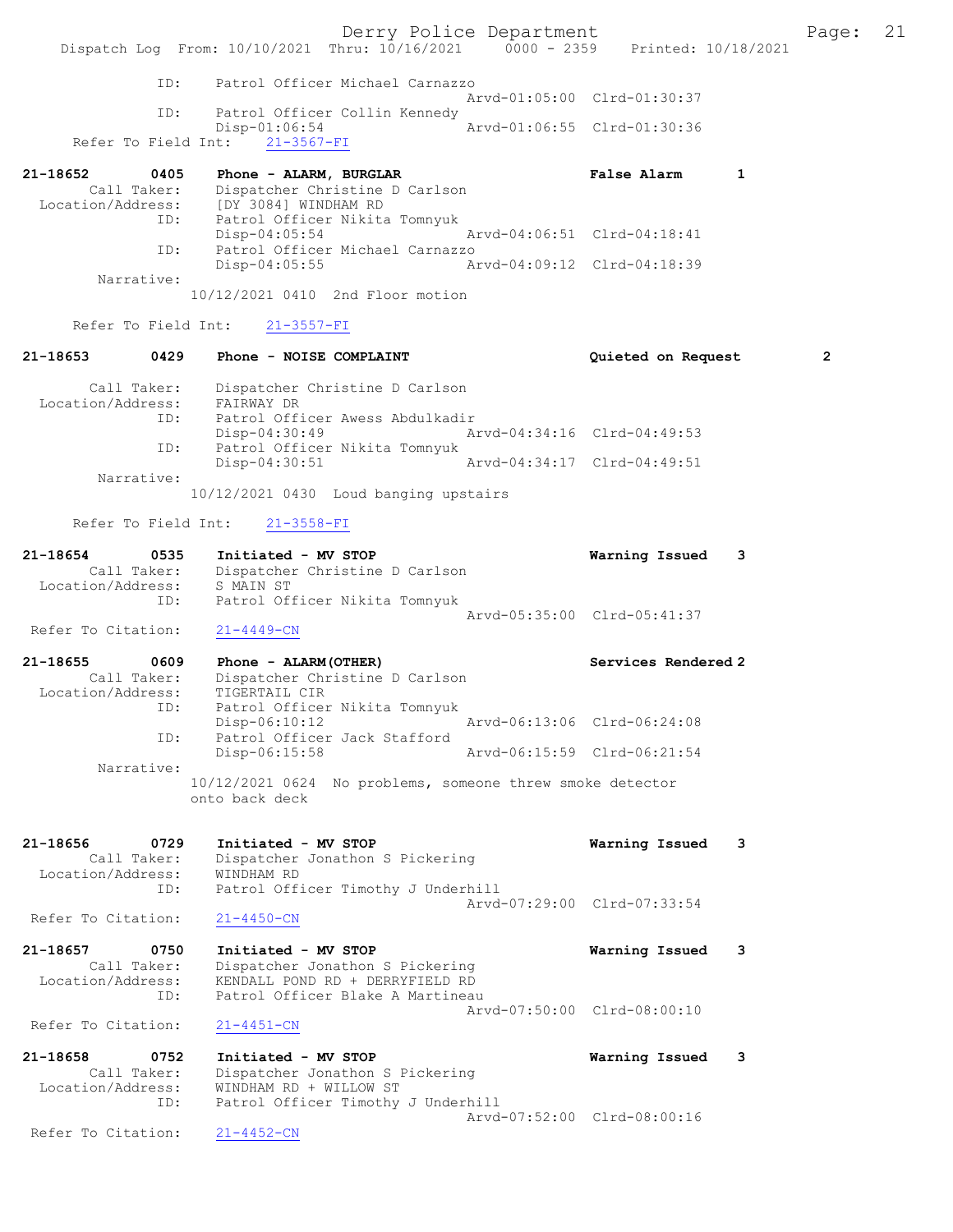

Arvd-09:47:00 Clrd-09:49:02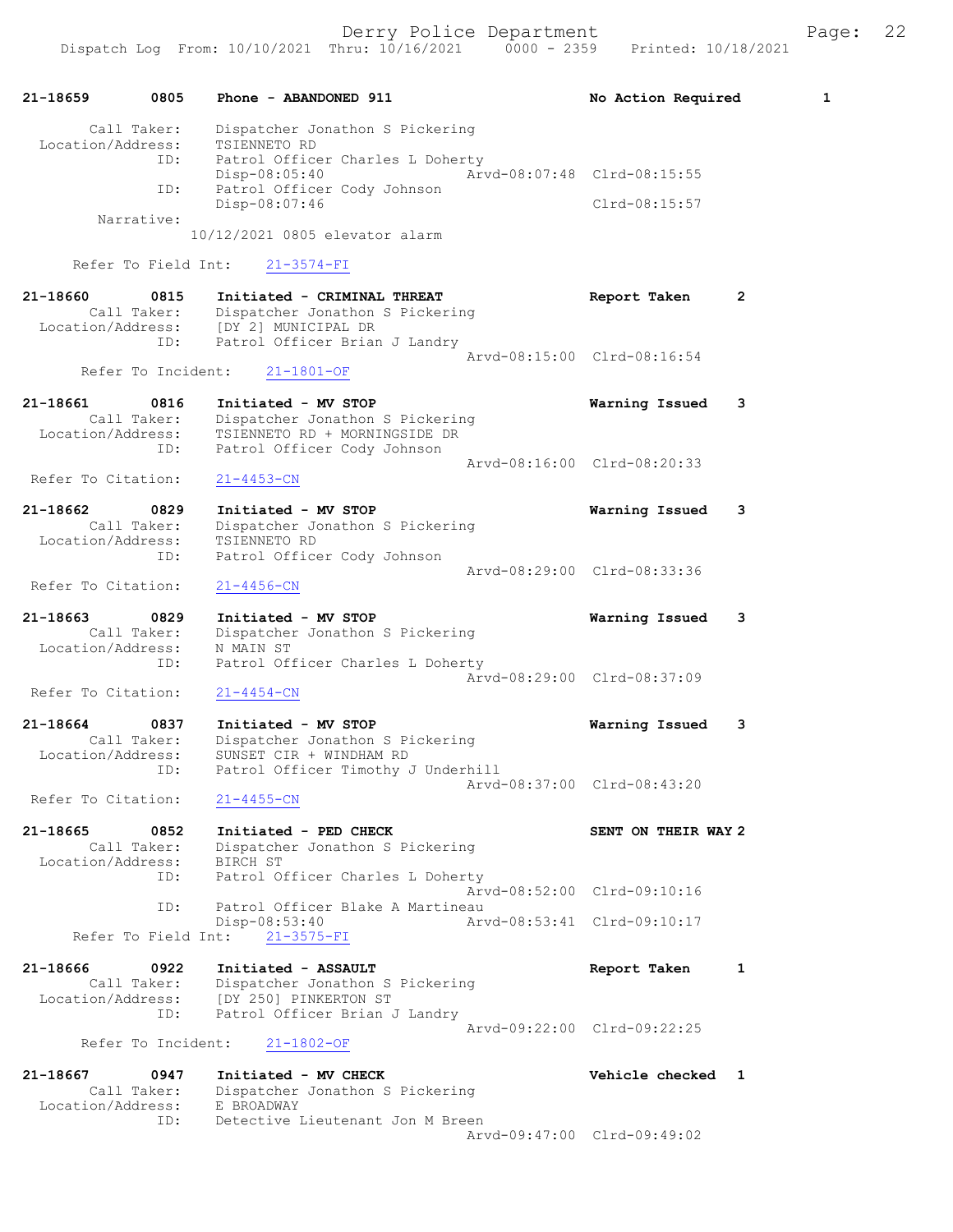| 21-18668           |                     |                                                                    |                             |   |                |
|--------------------|---------------------|--------------------------------------------------------------------|-----------------------------|---|----------------|
|                    | 0949                | Initiated - Community Relations                                    | No Action Required          |   | $\overline{2}$ |
| Location/Address:  | Call Taker:         | Dispatcher Jonathon S Pickering<br>[DY 279] DUBEAU DR              |                             |   |                |
|                    | ID:                 | Patrol Officer Timothy J Underhill                                 | Arvd-09:49:00 Clrd-10:02:51 |   |                |
| 21-18669           | 0950                | Initiated - MV STOP                                                | Warning Issued              | 3 |                |
| Location/Address:  | Call Taker:         | Dispatcher Jonathon S Pickering<br>E DERRY RD                      |                             |   |                |
|                    | ID:                 | Patrol Officer Collin Kennedy                                      |                             |   |                |
| Refer To Citation: |                     | $21 - 4457 - CN$                                                   | Aryd-09:50:00 Clrd-09:56:23 |   |                |
| 21-18670           | 1004                | Phone - Child Advocacy Center                                      | Services Rendered 3         |   |                |
| Location/Address:  | Call Taker:         | Dispatcher Jonathon S Pickering<br>[DY 2] MUNICIPAL DR             |                             |   |                |
|                    | ID:                 | Detective Peter A Houlis                                           |                             |   |                |
|                    |                     | $Disp-10:07:54$                                                    | Arvd-10:07:56 Clrd-10:16:09 |   |                |
| 21-18671           | 1007<br>Call Taker: | Phone - SUSPICIOUS ACTIVITY<br>Dispatcher Jonathon S Pickering     | Services Rendered 2         |   |                |
| Location/Address:  |                     | CEMETERY RD                                                        |                             |   |                |
|                    | ID:                 | Patrol Officer Timothy J Underhill<br>$Disp-10:08:11$              | Arvd-10:12:15 Clrd-10:47:14 |   |                |
|                    | ID:                 | Patrol Officer Scott M Beegan<br>Disp-10:08:14                     | Arvd-10:17:26 Clrd-10:47:10 |   |                |
|                    | Narrative:          |                                                                    |                             |   |                |
|                    |                     | 10/12/2021 1007 tent on property                                   |                             |   |                |
|                    | Narrative:          | 10/12/2021 1047 tent is empty, will check back later               |                             |   |                |
|                    |                     |                                                                    |                             |   |                |
|                    | Refer To Field Int: | $21 - 3576 - FI$                                                   |                             |   |                |
| 21-18672           | 1011<br>Call Taker: | Initiated - SUBPOENA DELIVERY<br>Dispatcher Jonathon S Pickering   | Services Rendered 1         |   |                |
| Location/Address:  |                     | [DY 1530] BIRCH ST                                                 |                             |   |                |
|                    |                     |                                                                    |                             |   |                |
|                    | ID:                 | Patrol Officer Blake A Martineau                                   | Arvd-10:11:00 Clrd-10:19:37 |   |                |
|                    |                     |                                                                    |                             |   |                |
| 21-18673           | 1016<br>Call Taker: | Initiated - ASSIST OTHER AGENCY<br>Dispatcher Jonathon S Pickering | Report Taken                | 3 |                |
| Location/Address:  | ID:                 | [DY 2] MUNICIPAL DR<br>Detective Peter A Houlis                    |                             |   |                |
|                    |                     |                                                                    | Arvd-10:16:00 Clrd-10:16:49 |   |                |
|                    | Refer To Incident:  | $21 - 1803 - OF$                                                   |                             |   |                |
| 21-18674           | 1021                | Initiated - FOLLOW-UP                                              | No Action Required          |   | 2              |
|                    | Call Taker:         | Dispatcher Jonathon S Pickering                                    |                             |   |                |
| Location/Address:  | ID:                 | [DY 2560] BIRCH ST<br>Patrol Officer Blake A Martineau             |                             |   |                |
|                    |                     |                                                                    | Arvd-10:21:00 Clrd-10:28:34 |   |                |
| 21-18675           | 1038                | Initiated - SUBPOENA DELIVERY                                      | Not Served                  | 1 |                |
| Location/Address:  | Call Taker:         | Dispatcher Jonathon S Pickering<br>AMHERST DR                      |                             |   |                |
|                    | ID:                 | Patrol Officer Collin Kennedy                                      |                             |   |                |
|                    |                     |                                                                    | Arvd-10:38:00 Clrd-10:48:13 |   |                |
| 21-18676           | 1043<br>Call Taker: | Phone - DISABLED MV<br>Dispatcher Jonathon S Pickering             | Cleared                     | 3 |                |
| Location/Address:  |                     | BACK CHESTER RD                                                    |                             |   |                |
|                    | ID:                 | Patrol Officer Collin Kennedy<br>$Disp-10:48:21$                   | Arvd-10:53:50 Clrd-12:28:08 |   |                |
|                    | Narrative:          | 10/12/2021 1055 off with MA 1732AP                                 |                             |   |                |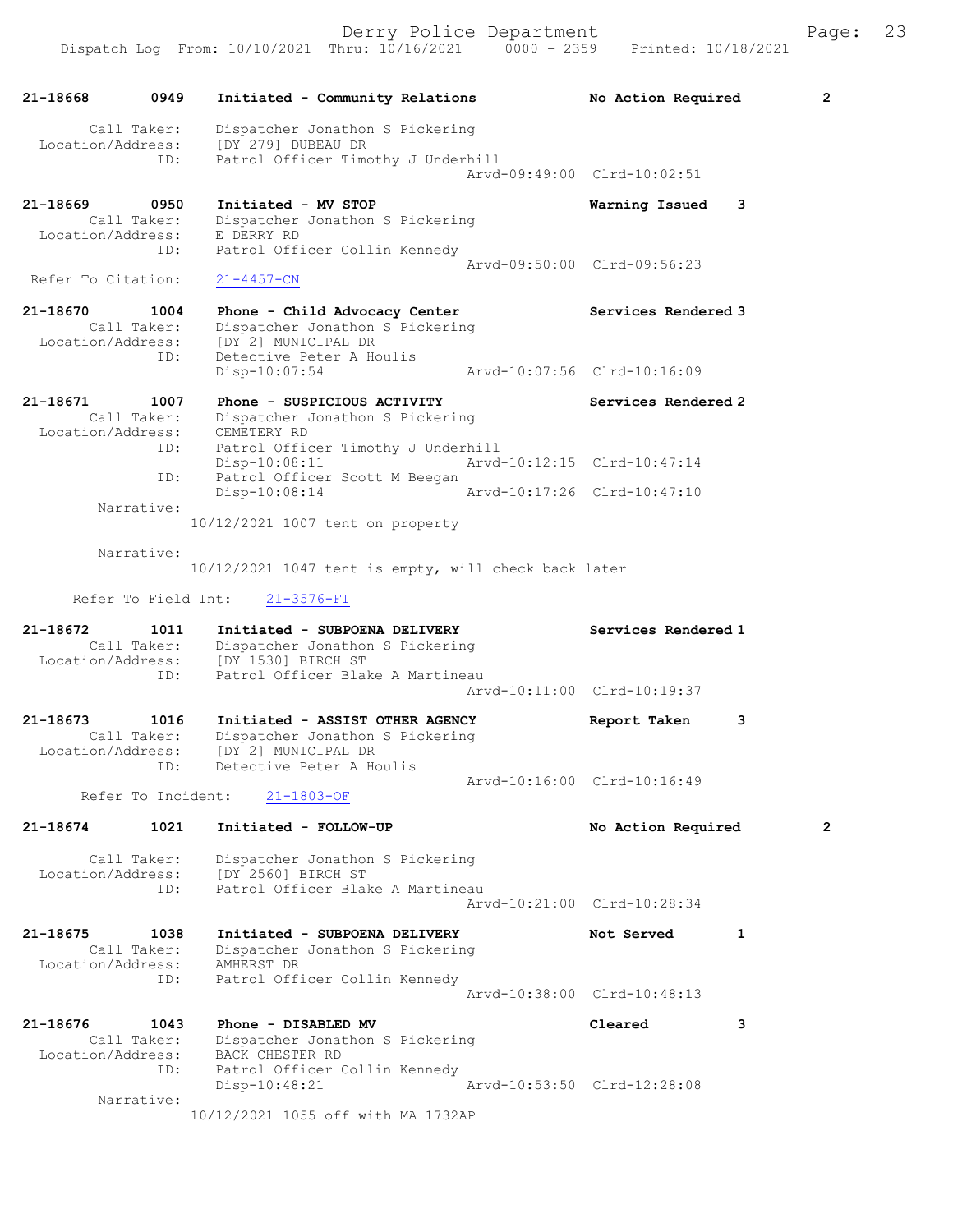Narrative:

10/12/2021 1141 owner has Bachmann's Towing on scene

| 21-18677<br>1125<br>Call Taker:<br>Location/Address:        | Initiated - MV STOP<br>Dispatcher Jonathon S Pickering<br>WINDHAM RD + LILAC CT                                                  | Warning Issued              | 3              |
|-------------------------------------------------------------|----------------------------------------------------------------------------------------------------------------------------------|-----------------------------|----------------|
| ID:<br>Refer To Citation:                                   | Patrol Officer Timothy J Underhill<br>$21 - 4458 - CN$                                                                           | Arvd-11:25:00 Clrd-11:28:29 |                |
| 21-18678<br>1137<br>Call Taker:<br>Location/Address:<br>ID: | Phone - Loose Dog Complaint<br>Dispatcher Jonathon S Pickering<br>LANE RD + ISLAND POND RD<br>Patrol Officer Timothy J Underhill | Could Not Locate 2          |                |
|                                                             | Disp-11:37:57                                                                                                                    | Arvd-11:40:57 Clrd-11:44:46 |                |
| 21-18679<br>1257<br>Call Taker:<br>Location/Address:        | Phone - FOLLOW-UP<br>Dispatcher Jonathon S Pickering<br>CEMETERY RD                                                              | Could Not Locate 2          |                |
| ID:<br>ID:                                                  | Patrol Officer Timothy J Underhill<br>Disp-12:57:32<br>Patrol Officer Scott M Beegan                                             | Arvd-12:57:36 Clrd-13:14:24 |                |
|                                                             | $Disp-12:57:33$                                                                                                                  | Arvd-12:57:35 Clrd-13:14:25 |                |
| 21-18680<br>1259                                            | Initiated - FOLLOW-UP                                                                                                            | No Action Required          | $\overline{2}$ |
| Call Taker:<br>Location/Address:<br>ID:                     | Dispatcher Jonathon S Pickering<br>[DY 1759] ELM ST<br>Patrol Officer Blake A Martineau                                          |                             |                |
|                                                             |                                                                                                                                  | Arvd-12:59:00 Clrd-13:14:15 |                |
| 21-18681<br>1300<br>Call Taker:<br>Location/Address:<br>ID: | Initiated - SUBPOENA DELIVERY<br>Dispatcher Jonathon S Pickering<br>AMHERST DR<br>Patrol Officer Collin Kennedy                  | Not Served                  | 1              |
|                                                             |                                                                                                                                  | Arvd-13:00:00 Clrd-13:10:28 |                |
| 21-18682<br>1310<br>Call Taker:<br>Location/Address:<br>ID: | Initiated - MV STOP<br>Dispatcher Jonathon S Pickering<br>CHESTER RD + AMHERST DR<br>Patrol Officer Collin Kennedy               | Warning Issued              | 3              |
| Refer To Citation:                                          |                                                                                                                                  | Arvd-13:10:00 Clrd-13:20:18 |                |
|                                                             | $21 - 4459 - CN$                                                                                                                 |                             |                |
| 21-18683<br>1315<br>Call Taker:<br>Location/Address:<br>ID: | Phone - ALARM, BURGLAR<br>Dispatcher Jonathon S Pickering<br>[DY 1418] VILLAGE BROOK LN<br>Patrol Officer Timothy J Underhill    | False Alarm                 | $\mathbf{1}$   |
| ID:                                                         | Disp-13:16:33<br>Patrol Officer Blake A Martineau                                                                                | Arvd-13:21:10 Clrd-13:33:27 |                |
| ID:                                                         | Disp-13:16:35<br>Patrol Officer Collin Kennedy                                                                                   | Arvd-13:21:10 Clrd-13:22:12 |                |
| ID:                                                         | $Disp-13:22:08$<br>Patrol Officer Scott M Beegan                                                                                 | Arvd-13:22:09 Clrd-13:23:06 |                |
| Narrative:                                                  | $Disp-13:22:13$                                                                                                                  | Arvd-13:22:14 Clrd-13:33:28 |                |
|                                                             | 10/12/2021 1316 mudroom motion                                                                                                   |                             |                |
| Narrative:                                                  | 10/12/2021 1323 off with family member                                                                                           |                             |                |
| Refer To Field Int:                                         | $21 - 3577 - FI$                                                                                                                 |                             |                |
| 21-18684<br>1323                                            | Phone - Loose Dog Complaint                                                                                                      | Services Rendered 2         |                |
| Call Taker:<br>Location/Address:                            | Dispatcher Jonathon S Pickering<br>ENGLISH RANGE RD                                                                              |                             |                |

ID: Patrol Officer Collin Kennedy

ID: Patrol Officer Charles L Doherty

Disp-13:23:52 Clrd-13:25:00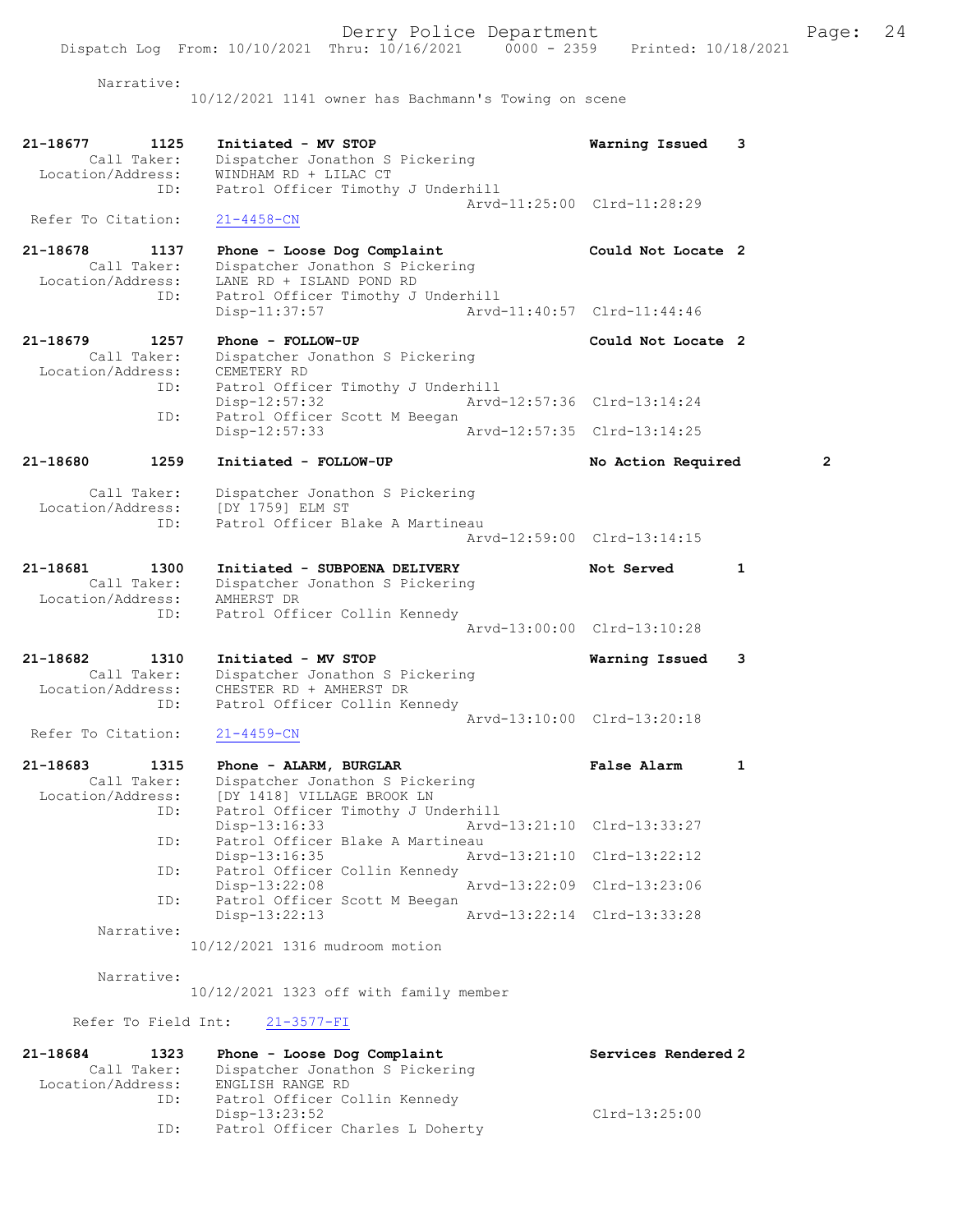Derry Police Department The Page: 25 Dispatch Log From: 10/10/2021 Thru: 10/16/2021 0000 - 2359 Printed: 10/18/2021 Disp-13:33:50 Arvd-13:40:56 Clrd-14:07:18 Narrative: 10/12/2021 1323 dog picked up and brought to DPDHQ Narrative: 10/12/2021 1405 All 4 Paws notified Refer To Field Int: 21-3593-FI 21-18685 1415 Initiated - MV CHECK SENT ON THEIR WAY 1 Call Taker: Dispatcher Jonathon S Pickering Location/Address: ASHLEIGH DR ID: Patrol Officer Scott M Beegan Arvd-14:15:00 Clrd-14:19:40 Refer To Field Int: 21-3630-FI 21-18686 1421 Phone - DELIVER A MESSAGE Message Delivered 1 Call Taker: Dispatcher Jonathon S Pickering Location/Address: TSIENNETO RD ID: Patrol Officer Charles L Doherty<br>Disp-14:22:42 Arw Disp-14:22:42 Arvd-14:28:11 Clrd-14:37:15 Narrative: 10/12/2021 1427 for Allenstown PD 21-18687 1425 Initiated - THEFT Report Taken 2 Call Taker: Dispatcher Jonathon S Pickering Location/Address: [DY 2] MUNICIPAL DR ID: Patrol Officer Cody Johnson Arvd-14:25:00 Clrd-14:28:13 Narrative: 10/12/2021 1427 theft of package Refer To Incident: 21-1804-OF 21-18688 1436 Phone - MV ACCIDENT Report Taken 1 Call Taker: Dispatcher Jonathon S Pickering Location/Address: CRYSTAL AVE + EAST BROADWAY ID: Patrol Officer Scott M Beegan Disp-14:37:02 Arvd-14:37:09 Clrd-15:22:01 Cleared By: Patrol Officer Brian J Landry ID: Patrol Officer Blake A Martineau Disp-14:37:06 Arvd-14:37:08 Clrd-15:09:27 Cleared By: Patrol Officer Brian J Landry ID: Sergeant James M Belanger Disp-14:37:12 Arvd-14:37:14 Clrd-15:02:22<br>Cleared By: Patrol Officer Brian J Landry Patrol Officer Brian J Landry Narrative: 10/12/2021 1439 off with NH 4885281 and NH 4472852 Narrative: 10/12/2021 1439 DFD on scene Narrative: 10/12/2021 1451 next on the list requested for NH 4472852, Recovery Solutions assigned Narrative: 10/12/2021 1502 Recovery on scene Narrative: 10/12/2021 1521 Smith vs. Gilbert Full Report Refer To Accident: 21-499-AC 21-18689 1446 Initiated - PED CHECK Summons Issued 2 Call Taker: Dispatcher Jonathon S Pickering<br>ion/Address: ROLLINS ST Location/Address:<br>ID: Captain Vernon L Thomas Arvd-14:46:00 Clrd-15:10:16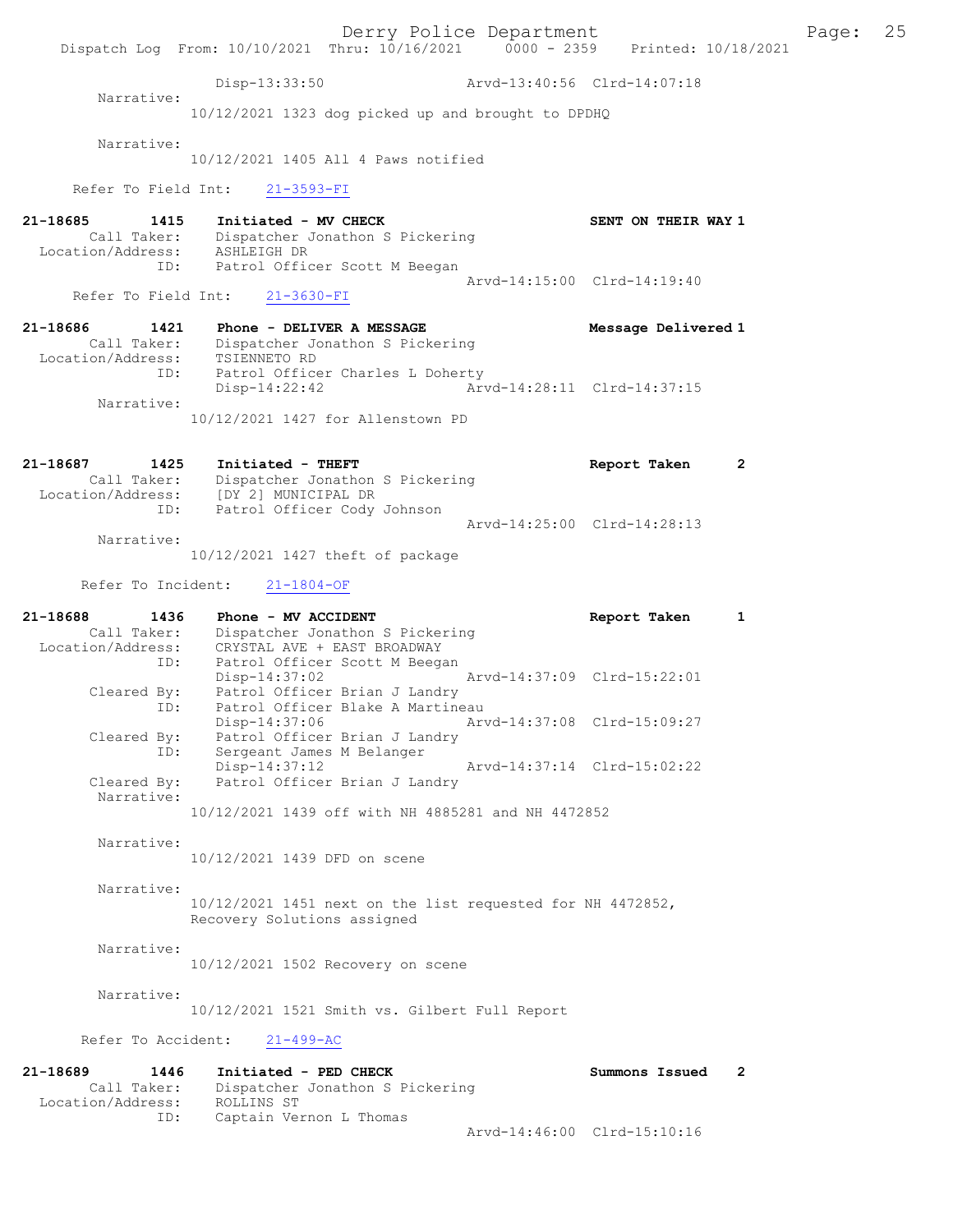|                                                             | Dispatch Log From: 10/10/2021 Thru: 10/16/2021 0000 - 2359 Printed: 10/18/2021                                                                                                                                          | Derry Police Department                                    |                    |                | Page: 26 |  |
|-------------------------------------------------------------|-------------------------------------------------------------------------------------------------------------------------------------------------------------------------------------------------------------------------|------------------------------------------------------------|--------------------|----------------|----------|--|
| Narrative:                                                  | Cleared By: Patrol Officer Brian J Landry<br>ID: Patrol Officer Charles L Doherty<br>Disp-14:47:30 Arvd-14:49:47 Clrd-15:10:14<br>Cleared By: Patrol Officer Brian J Landry<br>$10/12/2021$ 1455 tobacco summons issued |                                                            |                    |                |          |  |
|                                                             | Refer To Arrest: 21-983-AR                                                                                                                                                                                              |                                                            |                    |                |          |  |
| 21-18690<br>ID:                                             | 1514 Walk-In - RECKLESS CONDUCT<br>Call Taker: Patrol Officer Brian J Landry<br>Location/Address: BRANDY ROCK RD<br>Patrol Officer Collin Kennedy                                                                       |                                                            | Report Taken       | $\overline{2}$ |          |  |
|                                                             | Disp-15:16:22<br>Refer To Incident: 21-1805-OF                                                                                                                                                                          | Arvd-15:20:26 Clrd-15:21:43                                |                    |                |          |  |
| 21-18691                                                    | 1547 Initiated - MV STOP<br>Call Taker: Patrol Officer Brian J Landry<br>Location/Address: ISLAND POND RD                                                                                                               |                                                            | Summons Issued 3   |                |          |  |
| ID:<br>Refer To Citation:                                   | Patrol Officer Michael P Accorto<br>21-816-001060                                                                                                                                                                       | Arvd-15:47:00 Clrd-15:54:40                                |                    |                |          |  |
| 21-18692 1554                                               | Initiated - FOLLOW-UP<br>Call Taker: Patrol Officer Brian J Landry<br>Location/Address: ISLAND POND RD                                                                                                                  |                                                            | Cleared            | $\overline{2}$ |          |  |
|                                                             | ID: Patrol Officer Michael P Accorto                                                                                                                                                                                    | Arvd-15:54:00 Clrd-16:05:11                                |                    |                |          |  |
| Location/Address: LARAWAY CT                                | 21-18693 1559 Initiated - FOLLOW-UP<br>Call Taker: Patrol Officer Brian J Landry                                                                                                                                        |                                                            | Cleared            | $\mathbf{2}$   |          |  |
|                                                             | ID: Patrol Officer Samuel J Troy                                                                                                                                                                                        | Arvd-15:59:00 Clrd-16:09:27                                |                    |                |          |  |
| ID:                                                         | Patrol Officer Charles L Doherty<br>$Disp-16:00:44$                                                                                                                                                                     | Arvd-16:00:46 Clrd-16:07:01                                |                    |                |          |  |
| 21-18694<br>1601<br>Location/Address: REDMOND WAY           | Phone - SUSPICIOUS ACTIVITY<br>Call Taker: Patrol Officer Brian J Landry                                                                                                                                                |                                                            | Matter Rectified 2 |                |          |  |
| ID:<br>Narrative:                                           | Patrol Officer Michael P Accorto<br>Disp-16:10:42                                                                                                                                                                       | Arvd-16:13:19 Clrd-16:15:54                                |                    |                |          |  |
|                                                             | silver sedan                                                                                                                                                                                                            |                                                            |                    |                |          |  |
| 21-18695<br>1606                                            | 911 - MV ACCIDENT                                                                                                                                                                                                       |                                                            | No Action Required |                | 1        |  |
| Call Taker:<br>Location/Address:<br>ID:<br>ID:              | Patrol Officer Brian J Landry<br>BYPASS 28<br>Patrol Officer Charles L Doherty<br>Disp-16:07:04<br>Patrol Officer Michael P Accorto<br>$Disp-16:08:12$                                                                  | Arvd-16:07:53 Clrd-16:08:19<br>Arvd-16:08:14 Clrd-16:08:18 |                    |                |          |  |
| Narrative:                                                  | 10/12/2021 1608 Determined to be in Auburn. APD off with the                                                                                                                                                            |                                                            |                    |                |          |  |
|                                                             | scene                                                                                                                                                                                                                   |                                                            |                    |                |          |  |
| 21-18696<br>1635<br>Call Taker:<br>Location/Address:<br>ID: | Phone - SUSPICIOUS ACTIVITY<br>Patrol Officer Brian J Landry<br>HOOD RD<br>Patrol Officer Charles L Doherty                                                                                                             |                                                            | Matter Rectified 2 |                |          |  |
| ID:                                                         | Disp-16:36:43<br>Patrol Officer Samuel J Troy                                                                                                                                                                           | Arvd-16:39:00 Clrd-17:14:35                                |                    |                |          |  |
| Dispatched By:<br>Arrived By:                               | Disp-16:46:16<br>Lieutenant Michael T Muncey<br>Lieutenant Michael T Muncey                                                                                                                                             | Arvd-16:46:19 Clrd-17:14:38                                |                    |                |          |  |
| ID:                                                         | Sergeant Jared Knox<br>Disp-16:56:06                                                                                                                                                                                    | Arvd-16:56:08 Clrd-17:14:37                                |                    |                |          |  |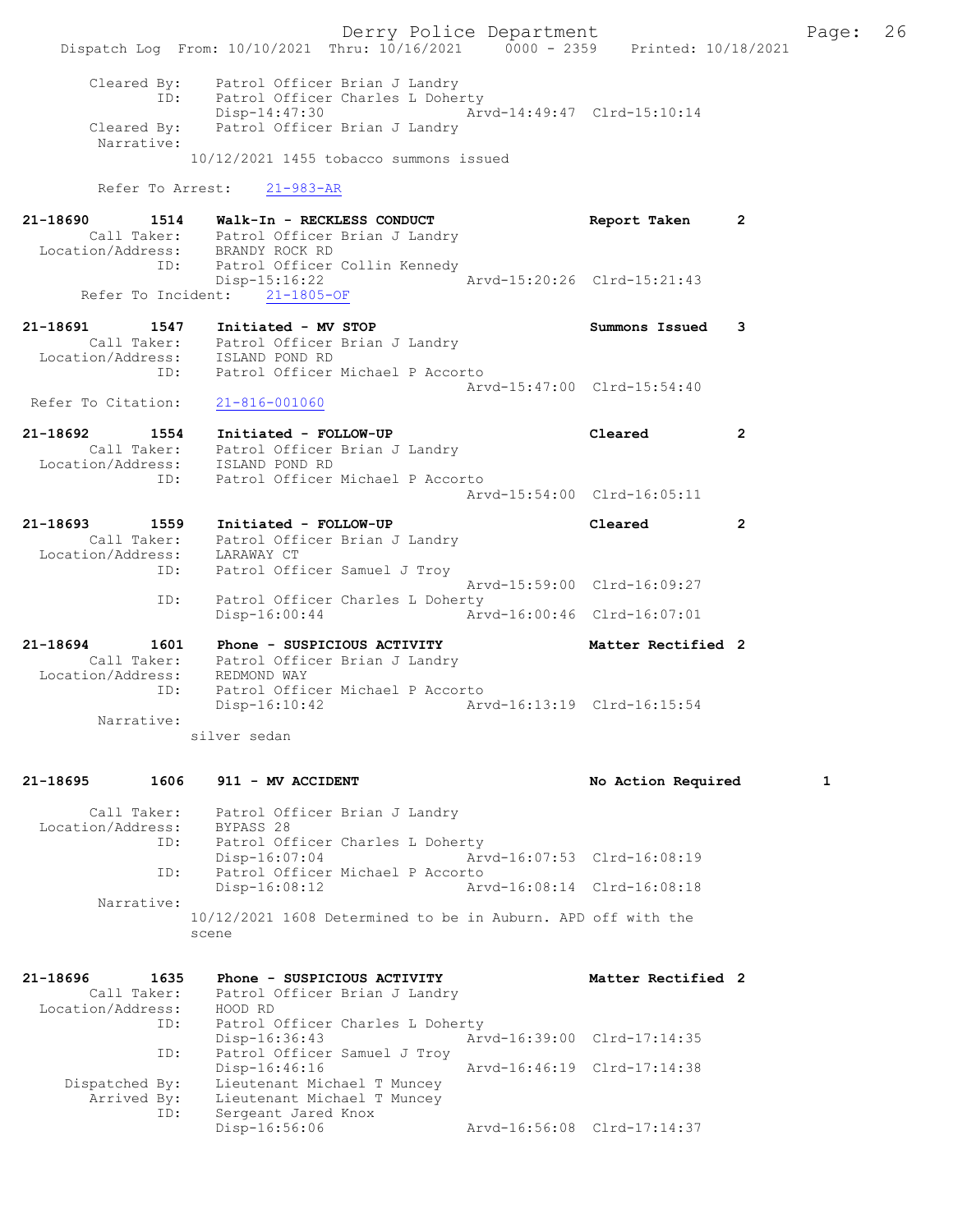Narrative:

kids in shopping carts

| 21-18697<br>1714<br>Call Taker:<br>Location/Address:        | Phone - FOLLOW-UP<br>Patrol Officer Brian J Landry<br>FORDWAY ST                                                                | Services Rendered 2              |
|-------------------------------------------------------------|---------------------------------------------------------------------------------------------------------------------------------|----------------------------------|
| ID:                                                         | Patrol Officer Charles L Doherty<br>Disp-17:15:14                                                                               | $Clrd-17:18:50$                  |
| ID:                                                         | Patrol Officer Charles L Doherty<br>Disp-17:22:20                                                                               | $Clrd-17:23:04$                  |
| ID:                                                         | Patrol Officer Charles L Doherty<br>Disp-17:25:42                                                                               | Arvd-17:28:39 Clrd-17:34:27      |
| 21-18698<br>1717<br>Call Taker:<br>Location/Address:        | Phone - ERRATIC OPERATION<br>Patrol Officer Brian J Landry<br>W BROADWAY                                                        | Warning Issued<br>$\overline{2}$ |
| ID:<br>Narrative:                                           | Patrol Officer Samuel J Troy<br>$Disp-17:18:20$                                                                                 | Arvd-17:23:15 Clrd-17:30:08      |
|                                                             | NH 4564702                                                                                                                      |                                  |
| Narrative:                                                  | 10/12/2021 1723 Vehicle stopped on Laurel St                                                                                    |                                  |
| 21-18699<br>1718<br>Call Taker:<br>Location/Address:        | Initiated - FOLLOW-UP<br>Patrol Officer Brian J Landry<br>CRYSTAL AVE                                                           | Cleared<br>$\overline{2}$        |
| ID:                                                         | Sergeant Jared Knox                                                                                                             | Arvd-17:18:00 Clrd-17:22:07      |
| ID:                                                         | Patrol Officer Charles L Doherty<br>Disp-17:19:18                                                                               | Arvd-17:19:20 Clrd-17:22:09      |
| 21-18700<br>1730<br>Call Taker:<br>Location/Address:        | Phone - KEEP THE PEACE<br>Patrol Officer Brian J Landry<br>NEWHOUSE DR                                                          | Services Rendered 2              |
| ID:                                                         | Patrol Officer Samuel J Troy<br>Disp-17:44:37                                                                                   | Clrd-17:57:29                    |
| ID:                                                         | Patrol Officer Samuel J Troy<br>Disp-17:59:57                                                                                   | Arvd-18:00:15 Clrd-18:00:20      |
| 21-18701<br>1745<br>Call Taker:<br>Location/Address:<br>ID: | Phone - DELIVER A MESSAGE<br>Patrol Officer Brian J Landry<br>ADAMS POND RD<br>Patrol Officer Joshua Martin                     | Message Delivered 1              |
| ID:                                                         | Disp-17:45:46<br>Patrol Officer Joshua Martin                                                                                   | Arvd-17:57:20 Clrd-17:57:24      |
| Narrative:                                                  | Disp-17:59:51                                                                                                                   | Arvd-17:59:52 Clrd-18:05:42      |
|                                                             | Auburn PD                                                                                                                       |                                  |
| 21-18702<br>1801<br>Call Taker:<br>Location/Address:<br>ID: | Phone - ERRATIC OPERATION<br>Patrol Officer Kevin L Davies<br>FRANKLIN ST<br>Patrol Officer Samuel J Troy                       | Could Not Locate 2               |
| Cleared By:<br>ID:                                          | Disp-18:02:26<br>Patrol Officer Brian J Landry<br>Sergeant Jared Knox                                                           | $Clrd-18:06:07$                  |
| Dispatched By:<br>Arrived By:<br>Cleared By:<br>Narrative:  | Disp-18:06:04<br>Patrol Officer Brian J Landry<br>Patrol Officer Brian J Landry<br>Patrol Officer Brian J Landry<br>white envoy | Arvd-18:06:05 Clrd-18:06:11      |

21-18703 1804 Other - THEFT Report Taken 2 Call Taker: Patrol Officer Brian J Landry Location/Address: [DY 2] MUNICIPAL DR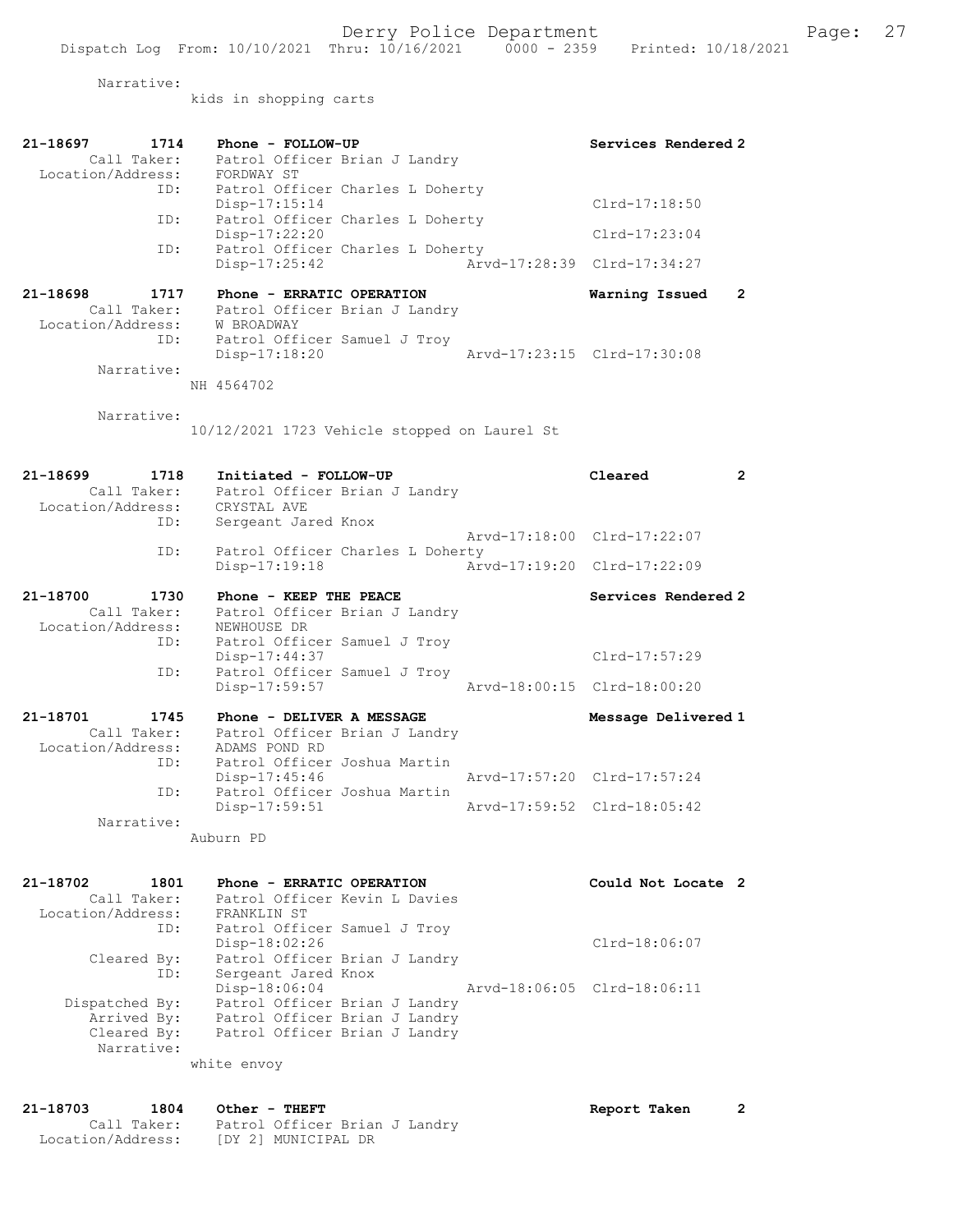ID: Patrol Officer Collin Kennedy<br>Disp-18:05:20 Arvd-18:05:21 Clrd-18:05:22 Disp-18:05:20 Narrative:

license plates

Refer To Incident: 21-1806-OF

| 21-18704<br>1814 | Phone - ALARM, BURGLAR                        | False Alarm                 |  |
|------------------|-----------------------------------------------|-----------------------------|--|
| Call Taker:      | Patrol Officer Kevin L Davies                 |                             |  |
|                  | Location/Address: [DY 3373] CORPORATE PARK DR |                             |  |
|                  | ID: Patrol Officer Samuel J Troy              |                             |  |
|                  | Disp-18:17:08                                 | Arvd-18:21:35 Clrd-18:25:28 |  |
| Arrived By:      | Patrol Officer Brian J Landry                 |                             |  |
|                  | Cleared By: Patrol Officer Brian J Landry     |                             |  |
|                  | ID: Patrol Officer Joshua Martin              |                             |  |
|                  | $Disp-18:17:12$                               | Arvd-18:21:29 Clrd-18:25:29 |  |
| Arrived By:      | Patrol Officer Brian J Landry                 |                             |  |
|                  | Cleared By: Patrol Officer Brian J Landry     |                             |  |
| ID:              | Sergeant Jared Knox                           |                             |  |
|                  | Disp-18:21:24                                 | Arvd-18:21:28 Clrd-18:25:26 |  |
| Dispatched By:   | Patrol Officer Brian J Landry                 |                             |  |
| Arrived By:      | Patrol Officer Brian J Landry                 |                             |  |
|                  | Cleared By: Patrol Officer Brian J Landry     |                             |  |
| Narrative:       |                                               |                             |  |
|                  | front door entry                              |                             |  |

| 21-18705 | 1814        | Initiated - SERVE RESTRAINING ORDER       | Not Served                  | $\overline{2}$ |
|----------|-------------|-------------------------------------------|-----------------------------|----------------|
|          | Call Taker: | Patrol Officer Brian J Landry             |                             |                |
|          |             | Location/Address: RAILROAD AVE            |                             |                |
|          |             | ID: Patrol Officer Charles L Doherty      |                             |                |
|          |             |                                           | Arvd-18:14:00 Clrd-18:25:35 |                |
|          | ID:         | Patrol Officer Collin Kennedy             |                             |                |
|          |             | Disp-18:16:26                             | Arvd-18:16:45 Clrd-18:25:34 |                |
| 21-18706 | 1915        | Phone - JUVENILE OFFENSES                 | Matter Rectified 2          |                |
|          | Call Taker: | Patrol Officer Kevin L Davies             |                             |                |
|          |             | Location/Address: BIRCH ST                |                             |                |
|          | ID:         | Patrol Officer Charles L Doherty          |                             |                |
|          |             | $Disp-19:16:25$                           | Arvd-19:17:42 Clrd-19:31:29 |                |
|          |             | Arrived By: Lieutenant Michael T Muncey   |                             |                |
|          |             | Cleared By: Patrol Officer Brian J Landry |                             |                |
|          | ID:         | Patrol Officer Collin Kennedy             |                             |                |
|          |             | $Disp-19:16:30$                           | Arvd-19:17:51 Clrd-19:31:30 |                |
|          | Arrived By: | Lieutenant Michael T Muncey               |                             |                |
|          |             | Cleared By: Patrol Officer Brian J Landry |                             |                |
|          | ID:         | Sergeant Jared Knox                       |                             |                |
|          |             | $Disp-19:25:21$                           | Arvd-19:25:23 Clrd-19:31:27 |                |
|          | Cleared By: | Patrol Officer Brian J Landry             |                             |                |

10/12/2021 1916 mother/daughter

Narrative:

21-18707 1915 Phone - ASSIST OTHER AGENCY Could Not Locate 3 Call Taker: Lieutenant Michael T Muncey Location/Address: [DY 3240] BYPASS 28 ID: Patrol Officer Joshua Martin Disp-19:17:20 Arvd-19:21:53 Clrd-19:34:31 Arrived By: Patrol Officer Kevin L Davies Cleared By: Patrol Officer Brian J Landry ID: Patrol Officer Samuel J Troy Disp-19:17:24 Arvd-19:21:54 Clrd-19:34:30 Arrived By: Patrol Officer Kevin L Davies Cleared By: Patrol Officer Brian J Landry

# 21-18708 1917 Phone - ATTEMPTED BURGLARY No Action Required 2

 Call Taker: Patrol Officer Kevin L Davies Location/Address: PARK AVE ID: Patrol Officer Charles L Doherty Disp-19:34:19 Arvd-19:37:34 Clrd-19:42:20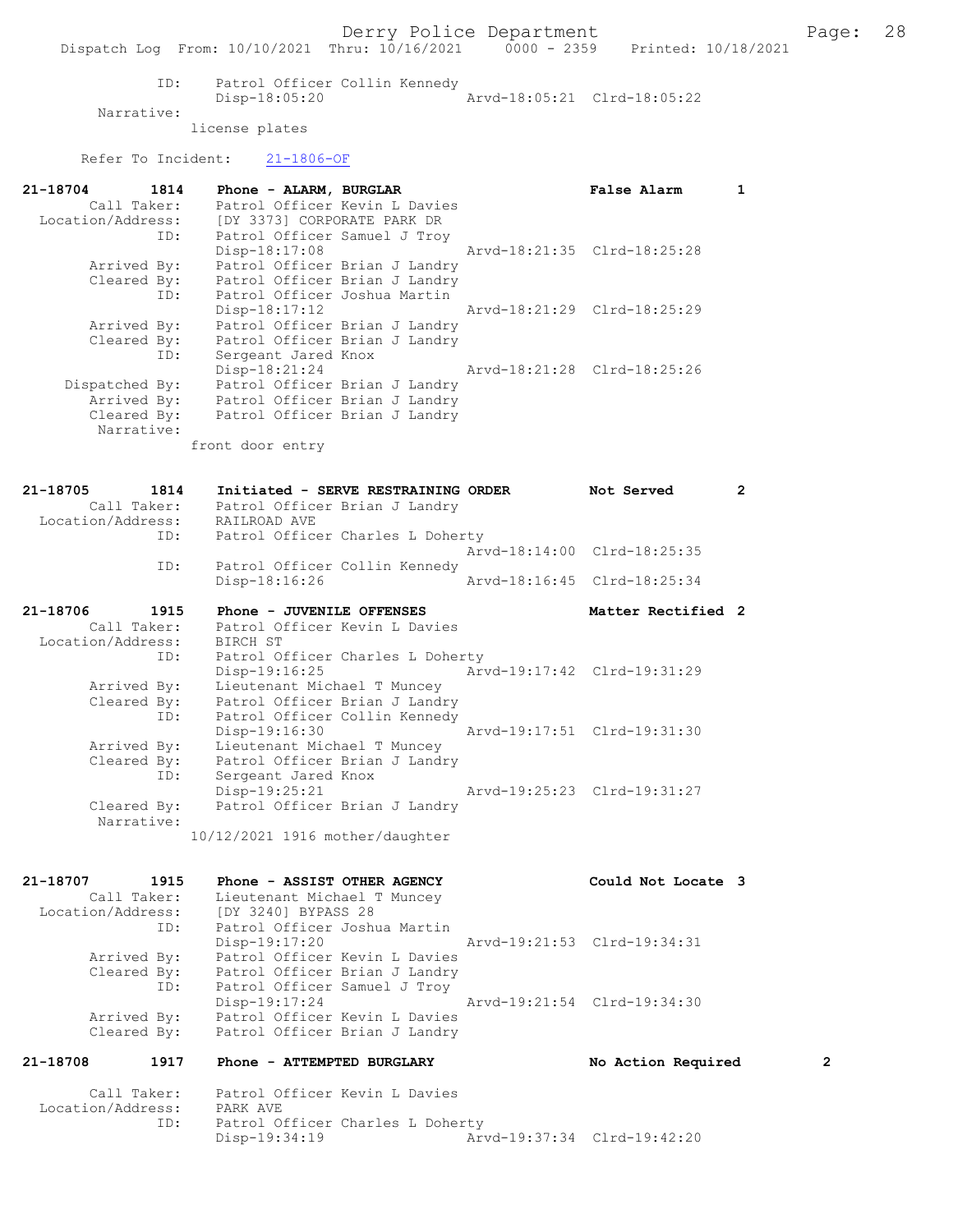Arrived By: Patrol Officer Brian J Landry Cleared By: Patrol Officer Brian J Landry Narrative: broken door handle on the back door

| 21-18709          | 1934        | Phone - RUNAWAY JUVENILE         | Matter Mediated 2           |  |
|-------------------|-------------|----------------------------------|-----------------------------|--|
|                   | Call Taker: | Patrol Officer Kevin L Davies    |                             |  |
| Location/Address: |             | HIGH ST                          |                             |  |
|                   | ID:         | Patrol Officer Samuel J Troy     |                             |  |
|                   |             | Disp-19:37:19                    | Arvd-19:42:07 Clrd-20:33:21 |  |
|                   | Arrived By: | Patrol Officer Brian J Landry    |                             |  |
|                   | Cleared By: | Patrol Officer Brian J Landry    |                             |  |
|                   | Narrative:  |                                  |                             |  |
|                   |             | 10/12/2021 2015 juvenile located |                             |  |

### Refer To Field Int: 21-3564-FI

| 21-18711          | 2007        | Phone - MEDICAL EMERGENCY                      | Assistance Rendered         |  |
|-------------------|-------------|------------------------------------------------|-----------------------------|--|
|                   | ID:         | Patrol Officer Collin Kennedy<br>Disp-19:38:53 | Arvd-19:38:54 Clrd-20:04:18 |  |
|                   |             |                                                | Arvd-19:37:00 Clrd-20:04:19 |  |
|                   | ID:         | Patrol Officer Michael P Accorto               |                             |  |
| Location/Address: |             | CEMETERY RD                                    |                             |  |
|                   | Call Taker: | Patrol Officer Brian J Landry                  |                             |  |
| 21-18710          | 1937        | Initiated - FOLLOW-UP                          | Cleared                     |  |

| Call Taker:<br>Location/Address: | Patrol Officer Brian J Landry<br>TRENT RD |                             |  |
|----------------------------------|-------------------------------------------|-----------------------------|--|
| ID:                              | Patrol Officer Michael P Accorto          |                             |  |
|                                  | Disp-20:08:03                             | Arvd-20:13:32 Clrd-20:21:08 |  |
| ID:                              | Patrol Officer Collin Kennedy             |                             |  |
|                                  | Disp-20:08:07                             | Arvd-20:13:31 Clrd-20:20:57 |  |
| Narrative:                       |                                           |                             |  |
|                                  | 10/12/2021 2014 DFD on scene              |                             |  |

Refer To Field Int: 21-3563-FI

21-18712 2020 Phone - DELIVER A MESSAGE Message Delivered 1 Call Taker: Patrol Officer Kevin L Davies Location/Address: FAIRWAY DR ID: FALWAL DR<br>ID: Patrol Officer Collin Kennedy<br>Disp-20:23:17 Disp-20:23:17 Arvd-20:29:08 Clrd-20:38:09 Arrived By: Patrol Officer Brian J Landry Cleared By: Patrol Officer Brian J Landry Narrative: message for Windham PD

| 21-18713          | 2116           | Phone - DOMESTIC DISTURBANCE  |                               |                             | Verbal in Nature 1          |  |
|-------------------|----------------|-------------------------------|-------------------------------|-----------------------------|-----------------------------|--|
|                   | Call Taker:    |                               | Patrol Officer Kevin L Davies |                             |                             |  |
| Location/Address: |                | ELWOOD RD                     |                               |                             |                             |  |
|                   | ID:            | Patrol Officer Joshua Martin  |                               |                             |                             |  |
|                   |                | $Disp-21:18:21$               |                               |                             | Arvd-21:27:46 Clrd-22:01:22 |  |
|                   | Cleared By:    |                               | Patrol Officer Brian J Landry |                             |                             |  |
|                   | ID:            |                               | Patrol Officer Collin Kennedy |                             |                             |  |
|                   |                | $Disp-21:18:40$               |                               | Arvd-21:27:43 Clrd-22:01:21 |                             |  |
|                   | Cleared By:    |                               | Patrol Officer Brian J Landry |                             |                             |  |
|                   | ID:            | Sergeant Jared Knox           |                               |                             |                             |  |
|                   |                | $Disp-21:49:38$               |                               |                             | Arvd-21:49:40 Clrd-22:01:03 |  |
|                   | Dispatched By: |                               | Patrol Officer Brian J Landry |                             |                             |  |
|                   | Arrived By:    |                               | Patrol Officer Brian J Landry |                             |                             |  |
|                   | Cleared By:    | Patrol Officer Brian J Landry |                               |                             |                             |  |
|                   | Narrative:     |                               |                               |                             |                             |  |
|                   |                |                               |                               |                             |                             |  |

verbal argument between ex-spouses

Refer To Field Int: 21-3565-FI

21-18714 2128 Phone - NOISE COMPLAINT Could Not Locate 2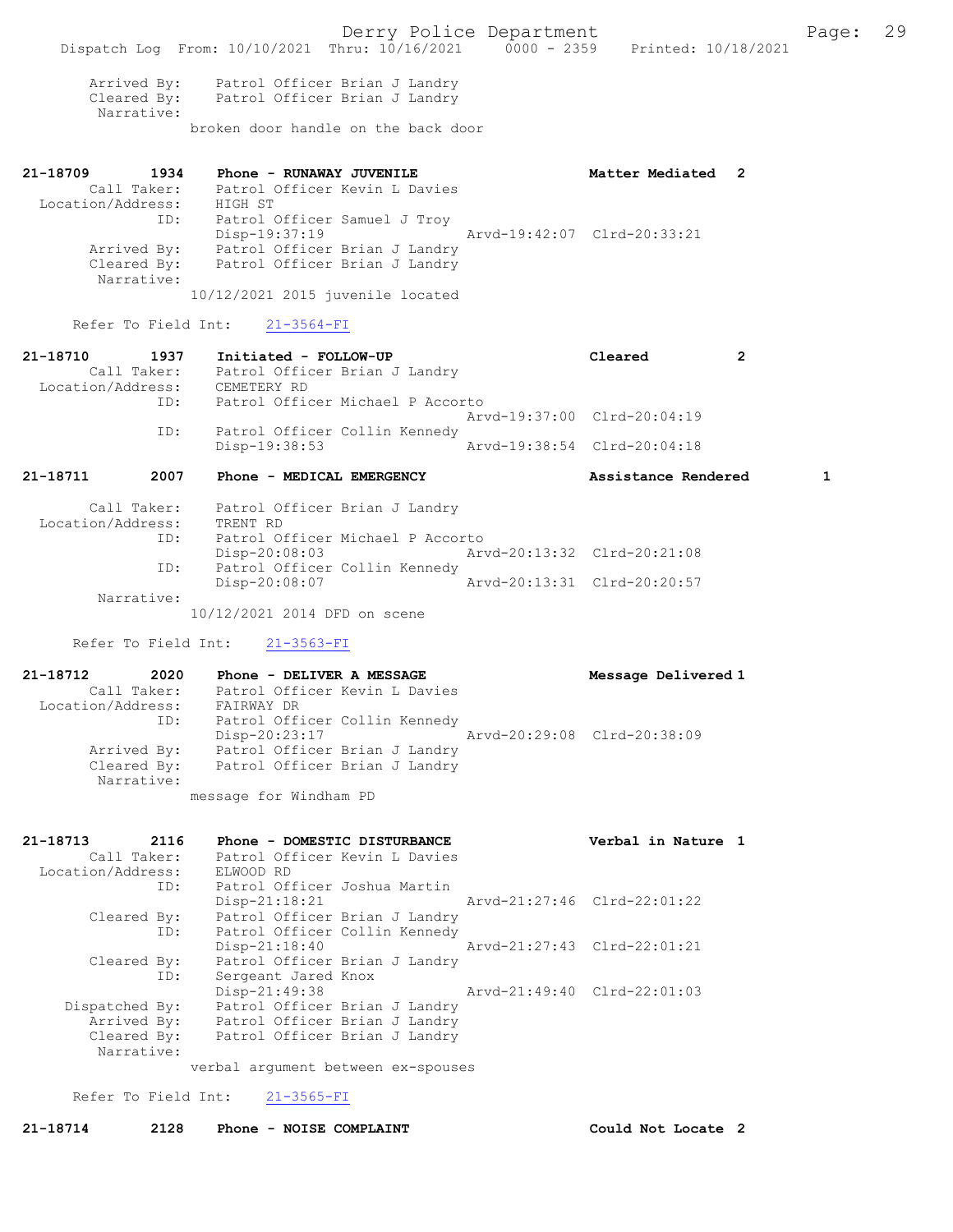Derry Police Department Fage: 30 Dispatch Log From: 10/10/2021 Thru: 10/16/2021 0000 - 2359 Printed: 10/18/2021 Call Taker: Patrol Officer Brian J Landry Location/Address: WALNUT HILL RD ID: Patrol Officer Michael P Accorto Disp-21:30:31 Arvd-21:40:41 Clrd-21:48:02 ID: Patrol Officer Samuel J Troy<br>Disp-21:30:34 Arvd-21:40:42 Clrd-21:47:58 Disp-21:30:34 Narrative: OHRVs behind that house 21-18715 2315 Initiated - MV CHECK SENT ON THEIR WAY 1 Call Taker: Dispatcher Christine D Carlson Location/Address: PIERCE AVE ID: Patrol Officer Andrew R Kennedy Arvd-23:15:00 Clrd-23:22:56 21-18716 2329 Initiated - MV STOP Warning Issued 3 Call Taker: Dispatcher Christine D Carlson Location/Address: BYPASS 28 + LINLEW DR ID: Patrol Officer Jack Stafford Arvd-23:29:00 Clrd-23:34:04 Refer To Citation: 21-4460-CN 21-18717 2346 Initiated - MV STOP Warning Issued 3 Call Taker: Dispatcher Christine D Carlson Location/Address: KENDALL POND RD + ROSE AVE ID: Patrol Officer Andrew R Kennedy Arvd-23:46:00 Clrd-23:51:56<br>21-4461-CN Refer To Citation: For Date:  $10/13/2021$  - Wednesday 21-18718 0044 Initiated - MV STOP Warning Issued 3

 Call Taker: Dispatcher Christine D Carlson Location/Address: ROCKINGHAM RD + BRADFORD ST ID: Patrol Officer Andrew R Kennedy Arvd-00:44:00 Clrd-00:50:12 ID: Patrol Officer Jack Stafford Disp-00:45:28 Clrd-00:45:31<br>D: Patrol Officer Joshua Martin Patrol Officer Joshua Martin<br>Disp-00:45:32 Disp-00:45:32 Arvd-00:45:32 Clrd-00:47:00 Refer To Citation: 21-18719 0107 Phone - ALARM, BURGLAR False Alarm 1 Call Taker: Dispatcher Christine D Carlson

 Location/Address: [DY 749] W RUNNING BROOK LN ID: Patrol Officer Andrew R Kennedy Disp-01:07:53 Arvd-01:09:13 Clrd-01:18:34 ID: Patrol Officer Joshua Martin<br>Disp-01:07:54 Arvd-01:12:18 Clrd-01:18:33 Narrative:

10/13/2021 0107 B Floor motion

Refer To Field Int: 21-3586-FI

| 21-18720           | 0151        | Initiated - MV STOP            | Warning Issued              | - 3 |
|--------------------|-------------|--------------------------------|-----------------------------|-----|
|                    | Call Taker: | Dispatcher Christine D Carlson |                             |     |
| Location/Address:  |             | S MAIN ST                      |                             |     |
|                    | ID:         | Patrol Officer Nikita Tomnyuk  |                             |     |
|                    |             |                                | Aryd-01:51:00 Clrd-01:58:52 |     |
| Refer To Citation: |             | 21-4463-CN                     |                             |     |

| 21-18721          | 0303        | Phone - DISABLED MV                        | Services Rendered 3         |
|-------------------|-------------|--------------------------------------------|-----------------------------|
|                   | Call Taker: | Dispatcher Christine D Carlson             |                             |
| Location/Address: |             | SPOLLETT DR + HAMPSTEAD RD                 |                             |
|                   | ID:         | Patrol Officer Jack Stafford               |                             |
|                   |             | Disp-03:03:49                              | Arvd-03:11:55 Clrd-03:18:20 |
|                   | Narrative:  |                                            |                             |
|                   |             | $10/13/2021$ 0316 AAA requested - notified |                             |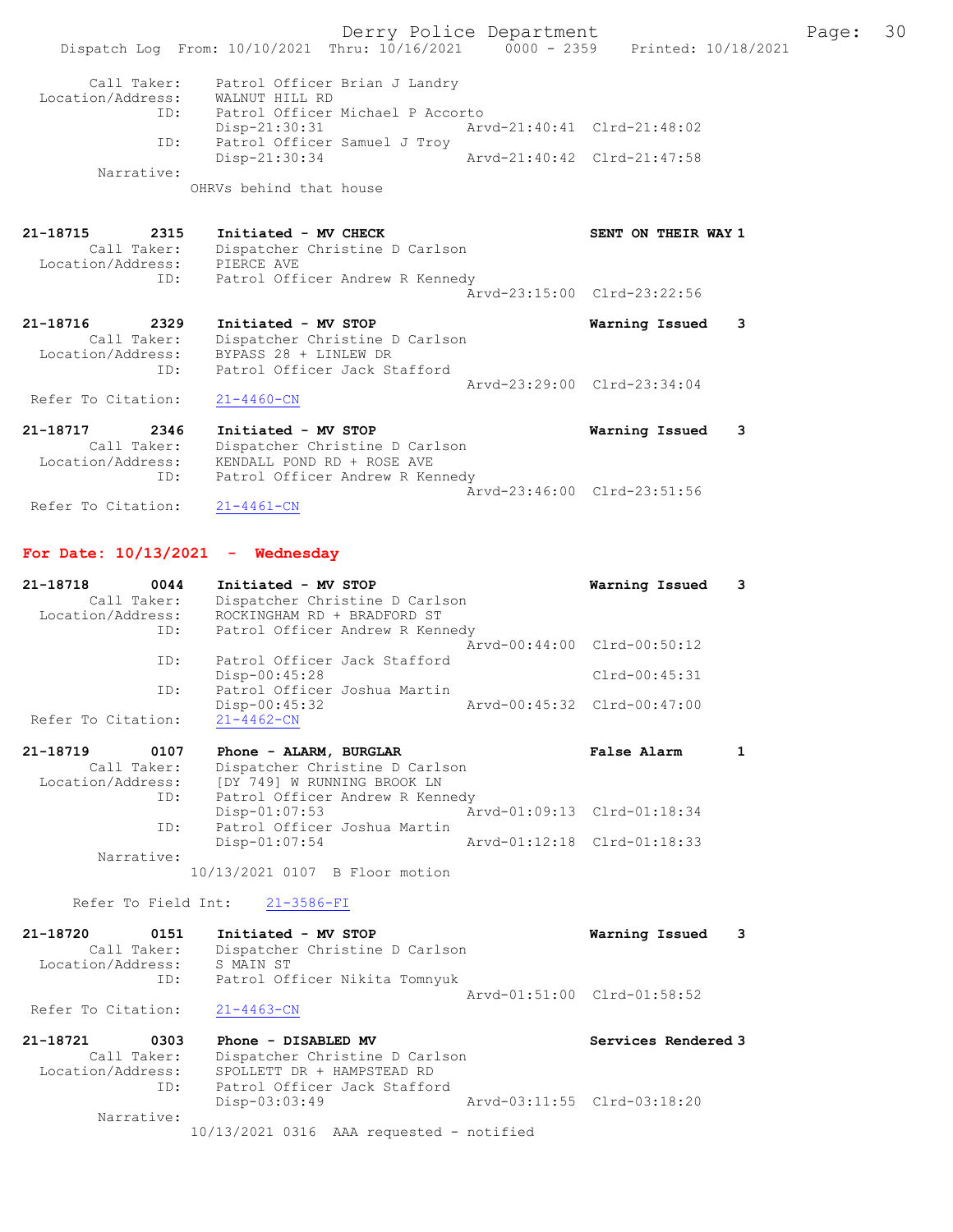Narrative: 10/13/2021 0352 AAA called back - they are unable to tow. Called LBP for tow - they will be enroute Refer To Field Int: 21-3578-FI 21-18722 0325 Initiated - MV CHECK Vehicle checked 1 Call Taker: Dispatcher Christine D Carlson Location/Address: CRYSTAL AVE ID: Patrol Officer Andrew R Kennedy Arvd-03:25:00 Clrd-03:26:18 21-18723 0427 Phone - ERRATIC OPERATION Could Not Locate 2 Call Taker: Dispatcher Christine D Carlson Location/Address: RT 28 ID: Patrol Officer Nikita Tomnyuk Disp-04:27:33 Arvd-04:31:45 Clrd-04:40:50

 ID: Patrol Officer Andrew R Kennedy Disp-04:27:35 Arvd-04:31:46 Clrd-04:40:48 21-18724 0502 Initiated - MV STOP Warning Issued 3 Call Taker: Dispatcher Christine D Carlson Location/Address: E BROADWAY

 ID: Patrol Officer Andrew R Kennedy  $\bar{A}rvd-05:02:00$  Clrd-05:05:53<br>21-4464-CN Refer To Citation:

21-18725 0527 Initiated - MV STOP Warning Issued 3 Call Taker: Dispatcher Christine D Carlson Location/Address: E BROADWAY ID: Patrol Officer Andrew R Kennedy Arvd-05:27:00 Clrd-05:32:21

## Refer To Citation: 21-4465-CN

21-18726 0551 Initiated - MV STOP Warning Issued 3 Call Taker: Dispatcher Christine D Carlson Location/Address: S MAIN ST ID: Patrol Officer Nikita Tomnyuk Arvd-05:51:00 Clrd-05:54:03<br>21-4466-CN Refer To Citation:

21-18727 0556 Phone - SUSPICIOUS ACTIVITY Could Not Locate 2 Call Taker: Dispatcher Christine D Carlson Location/Address: REDFIELD CIR ID: Patrol Officer Nikita Tomnyuk Disp-05:57:11 Arvd-06:06:03 Clrd-06:17:27 ID: Patrol Officer Andrew R Kennedy Disp-05:57:12 Arvd-06:05:54 Clrd-06:17:26 Narrative: 10/13/2021 0558 Caller reports someone in backyard w/ flashlight

## Refer To Field Int: 21-3585-FI

| DERRY WAY       |      |                                                                                                  |                                                                                                            |
|-----------------|------|--------------------------------------------------------------------------------------------------|------------------------------------------------------------------------------------------------------------|
|                 |      |                                                                                                  |                                                                                                            |
| $Disp-06:10:24$ |      |                                                                                                  |                                                                                                            |
|                 |      |                                                                                                  |                                                                                                            |
| subaru in lot   |      |                                                                                                  |                                                                                                            |
|                 | 0609 | Phone - SUSPICIOUS ACTIVITY<br>Dispatcher Christine D Carlson<br>Patrol Officer Awess Abdulkadir | Vehicle checked 2<br>Arvd-06:14:44 Clrd-06:19:01<br>10/13/2021 0610 Complaint of person sleeping in silver |

#### 21-18729 0625 Initiated - MV STOP Warning Issued 3 Call Taker: Dispatcher Christine D Carlson Location: WEBSTERS CORNER ID: Patrol Officer Andrew R Kennedy Arvd-06:25:1212 Officer Andrew R Kennedy<br>Arvd-06:25:00 Clrd-06:28:46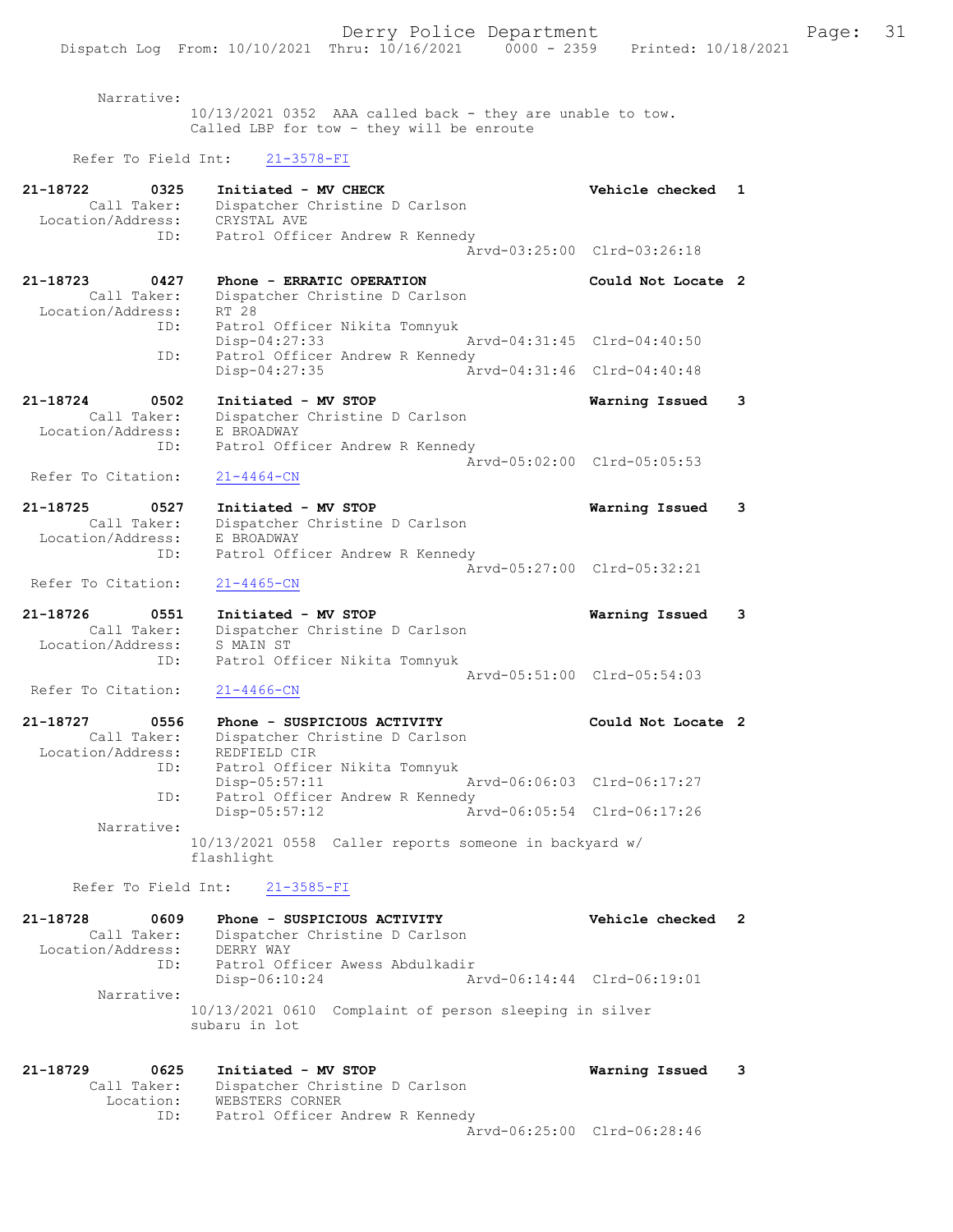Derry Police Department Fage: 32 Dispatch Log From: 10/10/2021 Thru: 10/16/2021 0000 - 2359 Printed: 10/18/2021 Refer To Citation: 21-4467-CN 21-18730 0631 Initiated - MV STOP No Retion Required 3 Call Taker: Dispatcher Christine D Carlson Location/Address: TSIENNETO RD ID: Patrol Officer Awess Abdulkadir Arvd-06:31:00 Clrd-06:35:00 21-18731 0633 Phone - SUSPICIOUS ACTIVITY Services Rendered 2 Call Taker: Dispatcher Christine D Carlson Location/Address: [DY 1198] BYPASS 28 ID: Patrol Officer Jack Stafford<br>Disp-06:34:25 Disp-06:34:25 Arvd-06:35:35 Clrd-06:38:36 Narrative: 10/13/2021 0636 Caller states lights all on and people at pumps but store appears to be locked Narrative: 10/13/2021 0638 Business is CLOSED 21-18732 0718 Phone - ALARM(OTHER) False Alarm 2 Call Taker: Dispatcher Jonathon S Pickering Location/Address: [DY 1827] N SHORE (IP) RD ID: Patrol Officer Timothy J Underhill Disp-07:18:46 Arvd-07:27:45 Clrd-07:31:13 Patrol Officer Cody Johnson ID: Patrol Officer Cody Johnson<br>Disp-07:18:47 Clrd-07:25:10 Narrative: 10/13/2021 0731 panic alarm, accidental by resident Refer To Field Int: 21-3592-FI 21-18733 0718 Initiated - FOLLOW-UP No Action Required 2 Call Taker: Dispatcher Jonathon S Pickering Location/Address: [DY 3118] BOWERS RD ID: Patrol Officer Charles L Doherty Arvd-07:18:00 Clrd-07:25:13 21-18734 0815 Phone - ASSIST CITIZEN ADVICE GIVEN 3 Call Taker: Dispatcher Jonathon S Pickering Location/Address: [DY 2] MUNICIPAL DR ID: Introl Officer Charles L Doherty<br>Disp-08:15:48 Arv Disp-08:15:48 Arvd-08:18:11 Clrd-08:23:34 21-18735 0815 Initiated - MV STOP Warning Issued 3 Call Taker: Dispatcher Jonathon S Pickering Location/Address: BIRCH ST ID: Patrol Officer Nicholas M Granville Arvd-08:15:00 Clrd-08:23:03 Refer To Citation: 21-4469-CN 21-18736 0823 Phone - PARKING COMPLAINT Could Not Locate 1 Call Taker: Dispatcher Jonathon S Pickering Location/Address: ABBOTT CT ID: Patrol Officer Nicholas M Granville Disp-08:23:30 Arvd-08:30:28 Clrd-08:30:29 Narrative: 10/13/2021 0830 no problems found 21-18737 0828 Initiated - MV STOP Warning Issued 3 Call Taker: Dispatcher Jonathon S Pickering Location/Address: BEDARD AVE ID: Patrol Officer Timothy J Underhill Arvd-08:28:00 Clrd-08:31:54 21-18738 0832 Initiated - FOLLOW-UP No Action Required 2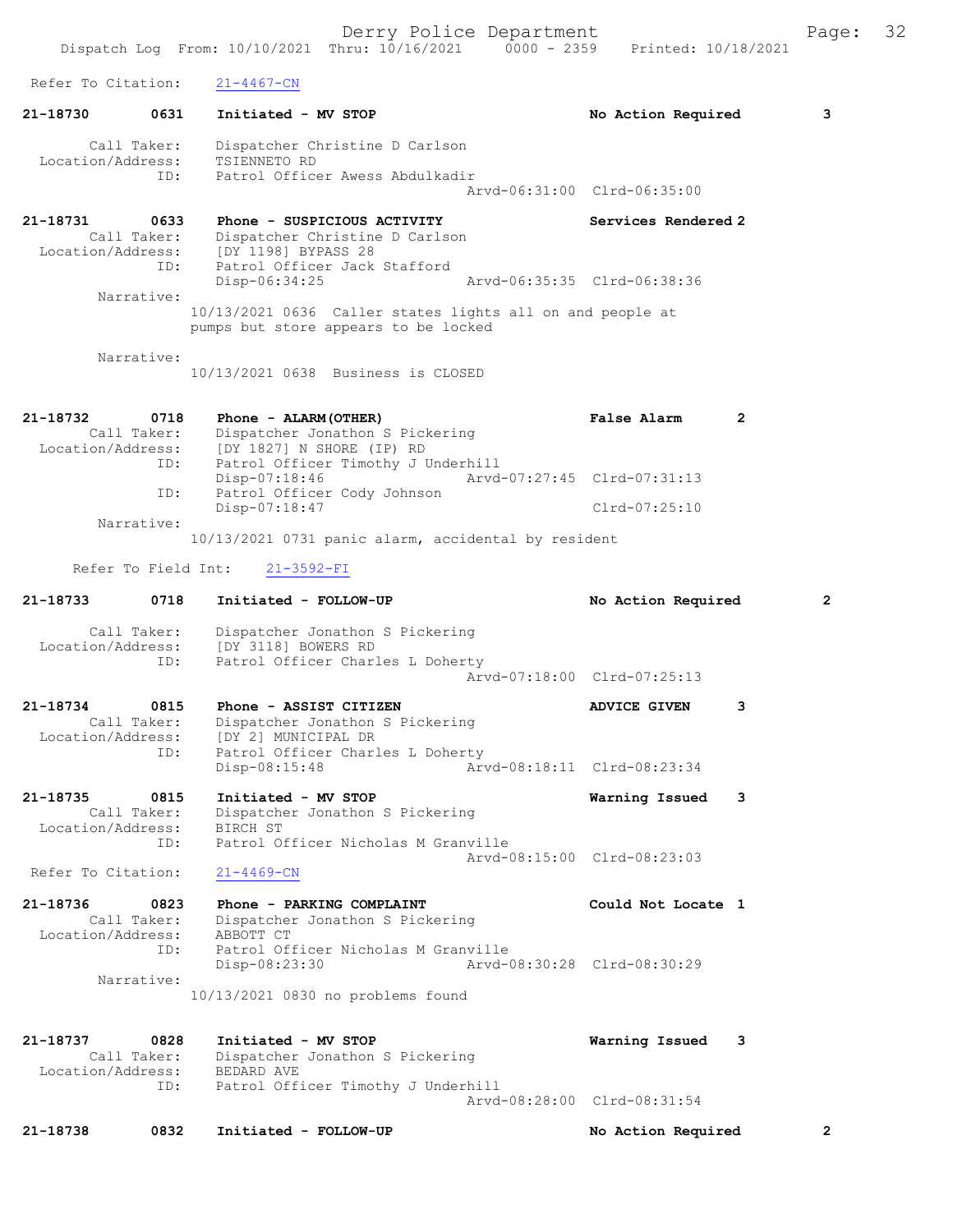Call Taker: Dispatcher Jonathon S Pickering Location/Address: FORDWAY ST ID: Patrol Officer Nicholas M Granville Arvd-08:32:00 Clrd-08:43:15 21-18739 0840 Initiated - MV STOP Warning Issued 3 Call Taker: Dispatcher Jonathon S Pickering Location/Address: ISLAND POND RD + CEMETERY RD ID: Patrol Officer Timothy J Underhill Arvd-08:40:00 Clrd-08:44:00 Cleared By: Lieutenant Robert F Smith Refer To Citation: 21-4468-CN 21-18740 0901 Initiated - TOBACCO VIOLATION Report Taken 1 Call Taker: Dispatcher Jonathon S Pickering Location/Address: [DY 250] PINKERTON ST ID: Patrol Officer Brian J Landry Arvd-09:01:00 Clrd-09:01:31 Narrative: 10/13/2021 0901 warning issued Refer To Incident: 21-1807-OF 21-18741 0901 Initiated - WELFARE CHECK CHECH Report Taken 2 Call Taker: Dispatcher Jonathon S Pickering Location/Address: E BROADWAY ID: Patrol Officer Brian J Landry Arvd-09:01:00 Clrd-09:02:06 Narrative: 10/13/2021 0901 handled by SRO at Pinkerton Refer To Incident: 21-1808-OF 21-18742 0924 Phone - ASSIST OTHER AGENCY Assistance Rendered 3 Call Taker: Dispatcher Jonathon S Pickering Location/Address: TSIENNETO RD ID: Patrol Officer Charles L Doherty Disp-09:25:27 Arvd-09:31:43 Clrd-09:49:15 ID: Patrol Officer Nicholas M Granville<br>Disp-09:33:31 Arvd-09:43:29 Clrd-09:49:16 Disp-09:33:31 Narrative: 10/13/2021 0931 evacuating building for odor in lab 21-18743 0931 Phone - ATTEMPTED PAPER SERVICE Not Served 2 Call Taker: Dispatcher Jonathon S Pickering Location/Address: WINDHAM RD ID: Patrol Officer Collin Kennedy Disp-09:34:58 Arvd-09:43:18 Clrd-09:43:18 ID: Patrol Officer Timothy J Underhill Disp-09:35:01 Arvd-09:43:17 Clrd-09:43:19 21-18744 0932 Initiated - ASSIST CITIZEN Assistance Rendered 3 Call Taker: Dispatcher Jonathon S Pickering Location/Address: BIRCH ST ID: Patrol Officer Collin Kennedy Arvd-09:32:00 Clrd-09:34:49 21-18745 0958 Initiated - Unlicensed Dog Warning Issued 2 Call Taker: Dispatcher Jonathon S Pickering Location/Address: FAIRWAY DR ID: Civilian Robin Bordonaro Arvd-09:58:00 Clrd-09:59:04 Refer To Field Int: 21-3610-FI

21-18746 1008 Phone - FOUND/LOST PROPERTY Report Taken 3 Call Taker: Patrol Officer Scott M Beegan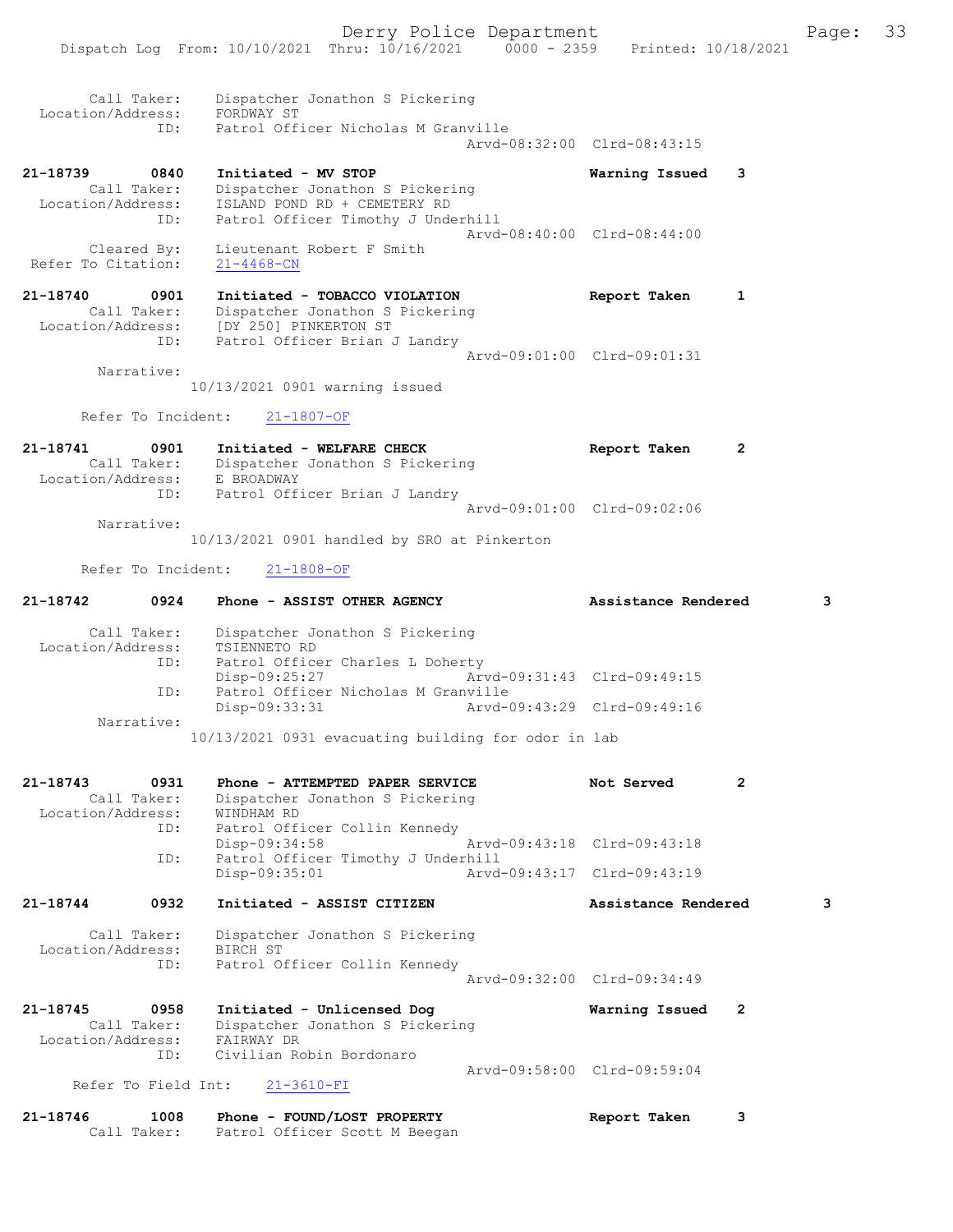Derry Police Department Fage: 34 Dispatch Log From: 10/10/2021 Thru: 10/16/2021 0000 - 2359 Printed: 10/18/2021 Location/Address: [DY 1879] S MAIN ST ID: Patrol Officer Charles L Doherty Disp-10:11:01 Arvd-10:13:52 Clrd-10:19:11 Arrived By: Dispatcher Jonathon S Pickering Cleared By: Dispatcher Jonathon S Pickering Narrative: 10/13/2021 1019 social security card Refer To Incident: 21-1809-OF 21-18747 1022 Initiated - SERVE SUMMONS Cleared 3 Call Taker: Dispatcher Jonathon S Pickering Location/Address: FAIRWAY DR ID: Patrol Officer Charles L Doherty Arvd-10:22:00 Clrd-10:27:56 Narrative: negative service 21-18748 1033 Initiated - Parking Enforcement Cleared 1 Call Taker: Dispatcher Jonathon S Pickering Location/Address: CORWIN DR ID: Patrol Officer Charles L Doherty Arvd-10:33:00 Clrd-10:34:45 21-18749 1044 Initiated - Unlicensed Dog Cleared 2 Call Taker: Dispatcher Jonathon S Pickering Location/Address: TSIENNETO RD ID: Civilian Robin Bordonaro Arvd-10:44:00 Clrd-10:45:36 Refer To Field Int: 21-3609-FI 21-18750 1045 Initiated - SERVE RESTRAINING ORDER Cleared 2 Call Taker: Dispatcher Jonathon S Pickering Location/Address: RAILROAD AVE ID: Patrol Officer Nicholas M Granville Arvd-10:45:00 Clrd-10:52:46 Narrative: negative contact 21-18751 1047 Initiated - THEFT Cleared 2 Call Taker: Dispatcher Jonathon S Pickering Location/Address: [DY 2] MUNICIPAL DR ID: Detective Kevin G Ruppel Arvd-10:47:00 Clrd-10:48:15 Refer To Incident: 21-1810-OF 21-18752 1049 Initiated - MV STOP Warning Issued 3 Call Taker: Dispatcher Jonathon S Pickering Location/Address: [DY 1268] HAMPSTEAD RD ID: Patrol Officer Timothy J Underhill Arvd-10:49:00 Clrd-10:54:11<br>21-4470-CN Refer To Citation: 21-18753 1112 Initiated - MV STOP Warning Issued 3 Call Taker: Dispatcher Jess W Arcand Location/Address: TSIENNETO RD ID: Patrol Officer Collin Kennedy Arvd-11:12:00 Clrd-11:20:19 Refer To Citation: 21-4471-CN 21-18754 1116 Initiated - FOLLOW-UP No Action Required 2 Call Taker: Dispatcher Jess W Arcand Location/Address: MUNICIPAL DR ID: Patrol Officer Charles L Doherty Arvd-11:16:00 Clrd-11:39:38

21-18755 1116 Phone - CRIMINAL THREAT Report Taken 2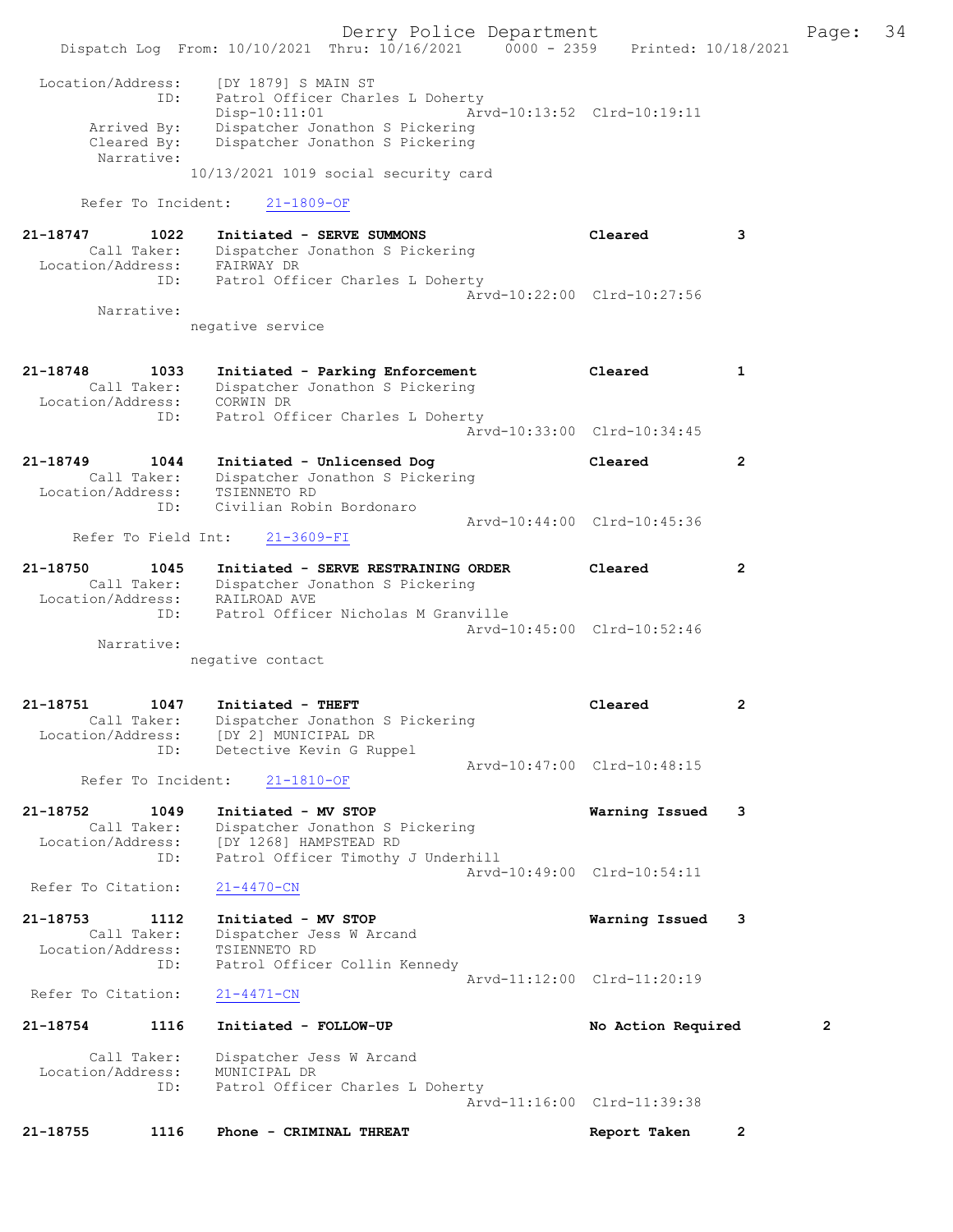Derry Police Department Fage: 35 Dispatch Log From: 10/10/2021 Thru: 10/16/2021 0000 - 2359 Printed: 10/18/2021 Call Taker: Dispatcher Jess W Arcand Location/Address: PARKLAND DR Tess: Francesco Little<br>ID: Patrol Officer Nicholas M Granville Disp-12:00:57 Arvd-12:05:02 Clrd-12:39:24 Refer To Incident: 21-1811-OF 21-18756 1126 Initiated - MV STOP Summons Issued 3 Call Taker: Dispatcher Jess W Arcand Location/Address: TSIENNETO RD ess: Ibinance as<br>ID: Patrol Officer Cody Johnson Arvd-11:26:00 Clrd-11:39:29 Refer To Citation: 21-816-000056 21-18757 1126 Phone - ANIMAL COMPLAINT Services Rendered 1 Call Taker: Dispatcher Jess W Arcand Location/Address: LARAWAY CT ID: Civilian Robin Bordonaro Disp-11:38:00 Arvd-11:46:35 Clrd-11:48:49 Narrative: 10/13/2021 1127 TWO DOGS LEFT IN PARKED CAR 21-18758 1128 Initiated - Unlicensed Dog Warning Issued 2 Call Taker: Dispatcher Jess W Arcand Location/Address: REDFIELD CIR ID: Civilian Robin Bordonaro Arvd-11:28:00 Clrd-11:30:03<br>21-3611-FI Refer To Field Int: 21-18759 1151 Initiated - SERVE RESTRAINING ORDER Services Rendered 2 Call Taker: Dispatcher Jess W Arcand Location/Address: BEAVER LAKE AVE ID: Patrol Officer Cody Johnson Arvd-11:51:00 Clrd-11:56:08 ID: Patrol Officer Collin Kennedy<br>Disp-11:51:51 Disp-11:51:51 Arvd-11:54:55 Clrd-11:56:09 21-18760 1156 Phone - ALARM, BURGLAR False Alarm 1 Call Taker: Dispatcher Jess W Arcand Location/Address: [DY 3666] KILREA RD ID: Patrol Officer Cody Johnson Disp-11:56:42 Arvd-12:05:40 Clrd-12:12:43 ID: Patrol Officer Collin Kennedy<br>Disp-11:56:45 Arvd-12:05:37 Clrd-12:12:41 Refer To Field Int: 21-3590-FI 21-18761 1221 Initiated - FOLLOW-UP No Action Required 2 Call Taker: Dispatcher Jess W Arcand Location/Address: MUNICIPAL DR ID: Patrol Officer Timothy J Underhill Arvd-12:21:00 Clrd-12:49:46 21-18762 1231 Phone - WELFARE CHECK Services Rendered 2 Call Taker: Dispatcher Jess W Arcand -18762<br>Call Taker: Dispartner<br>Location/Address: SCHURMAN DR<br>ID: Patrol Offic Patrol Officer Collin Kennedy<br>Disp-12:31:37 Disp-12:31:37 <br>The Patrol Officer Cody Johnson<br>The Patrol Officer Cody Johnson Patrol Officer Cody Johnson<br>Disp-12:31:40 Arvd-12:36:15 Clrd-12:41:50 Refer To Field Int: 21-3591-FI 21-18763 1239 Phone - THEFT Report Taken 2 Call Taker: Dispatcher Jess W Arcand Location/Address: KENDALL POND RD ID: Patrol Officer Nicholas M Granville Disp-12:40:04 Arvd-12:44:50 Clrd-12:49:37 ID: Patrol Officer Nicholas M Granville Disp-12:49:42 Arvd-12:49:44 Clrd-13:35:43 Narrative: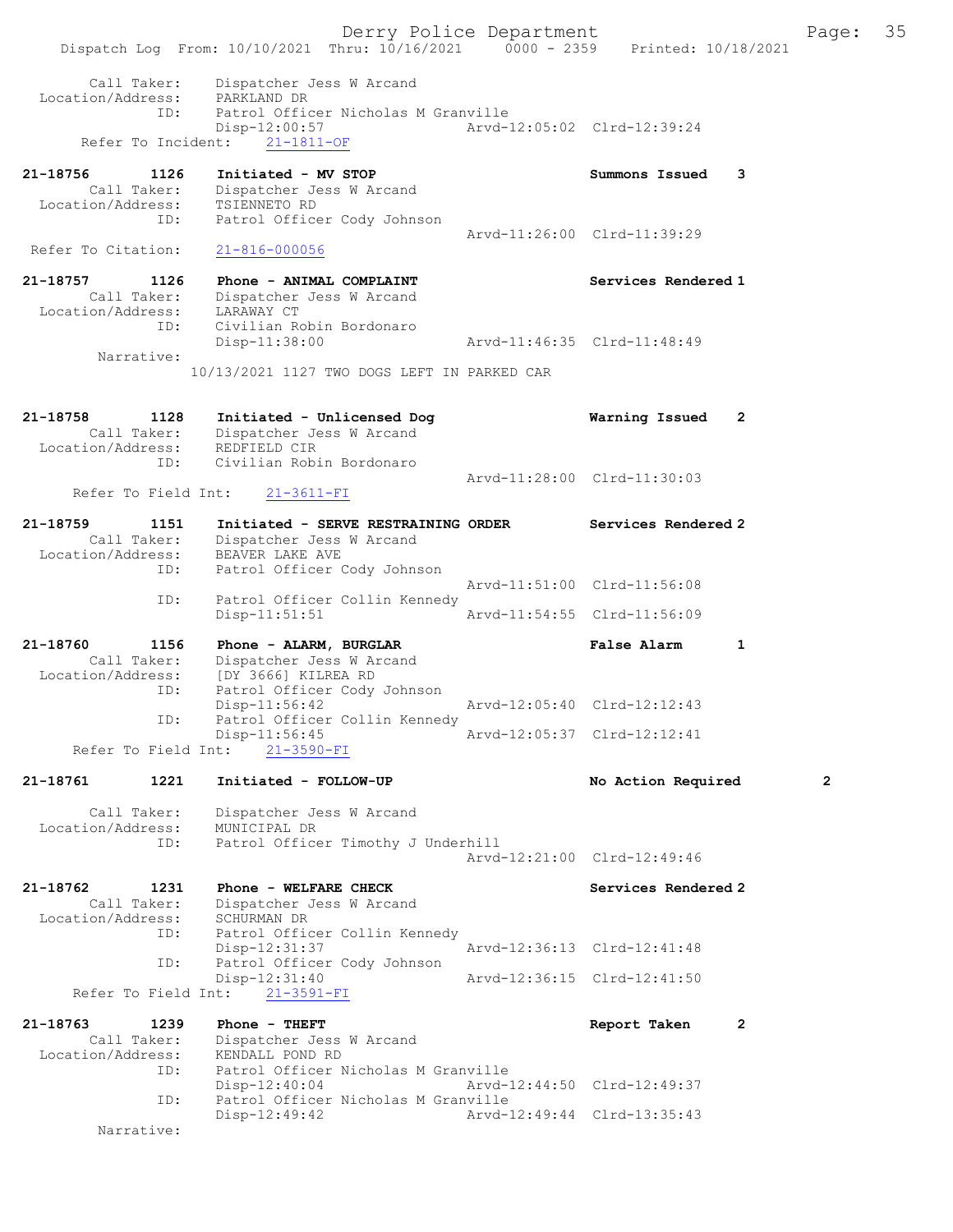10/13/2021 1239 THEFT FROM A PARKED CAR

Refer To Incident: 21-1812-OF

ID: Patrol Officer Charles L Doherty

| 21-18764<br>Call Taker:                     | 1251                       | Phone - SUSPICIOUS ACTIVITY<br>Dispatcher Jess W Arcand                                           |  | SENT ON THEIR WAY 2         |                |
|---------------------------------------------|----------------------------|---------------------------------------------------------------------------------------------------|--|-----------------------------|----------------|
| Location/Address:<br>ID:                    |                            | CRYSTAL AVE<br>Patrol Officer Collin Kennedy<br>Disp-13:07:26                                     |  | Arvd-13:12:05 Clrd-13:21:54 |                |
|                                             | ID:                        | Patrol Officer Charles L Doherty<br>$Disp-13:09:13$                                               |  | Arvd-13:11:54 Clrd-13:21:52 |                |
| 21-18765                                    | 1303                       | Initiated - FOLLOW-UP                                                                             |  | No Action Required          | $\overline{2}$ |
| Call Taker:<br>Location/Address:            | ID:                        | Dispatcher Jess W Arcand<br>MUNICIPAL DR<br>Patrol Officer Charles L Doherty                      |  | Arvd-13:03:00 Clrd-13:08:22 |                |
| 21-18766<br>Call Taker:                     | 1324                       | Phone - UNWANTED SUBJECT<br>Dispatcher Jess W Arcand                                              |  | Warning Issued              | 2              |
| Location/Address:                           | ID:<br>ID:                 | BOWERS RD<br>Patrol Officer Timothy J Underhill<br>Disp-13:24:59<br>Patrol Officer Collin Kennedy |  | Arvd-13:27:30 Clrd-13:48:44 |                |
|                                             | ID:                        | $Disp-13:25:02$<br>Sergeant James M Belanger                                                      |  | Arvd-13:31:21 Clrd-13:48:46 |                |
| Refer To Field Int:                         |                            | Disp-13:37:12<br>$21 - 3588 - FI$                                                                 |  | Arvd-13:37:14 Clrd-13:48:48 |                |
| 21-18767<br>Location/Address:               | 1330<br>Call Taker:        | Initiated - PAPER SERVICE<br>Dispatcher Jess W Arcand<br>FAIRWAY DR                               |  | Served                      | 3              |
|                                             | ID:<br>Refer To Summons:   | Patrol Officer Charles L Doherty<br>$21 - 984 - AR$                                               |  | Arvd-13:30:00 Clrd-13:37:05 |                |
| 21-18768<br>Location/Address:               | 1339<br>Call Taker:        | Phone - VANDALISM<br>Dispatcher Jess W Arcand<br>CRYSTAL AVE                                      |  | Report Taken                | 3              |
|                                             | ID:<br>Refer To Incident:  | Patrol Officer Charles L Doherty<br>Disp-13:41:57<br>$21 - 1813 - OF$                             |  | Arvd-13:57:36 Clrd-14:00:35 |                |
| 21-18769<br>Location/Address:<br>Narrative: | 1340<br>Call Taker:        | Phone - SUSPICIOUS ACTIVITY<br>Dispatcher Jess W Arcand<br>CRYSTAL AVE                            |  | Cleared                     | 2              |
|                                             |                            | 10/13/2021 1353 DUPLICATE CALL. SEE 21-18768                                                      |  |                             |                |
| 21-18770<br>Location/Address:               | 1403<br>Call Taker:<br>ID: | Initiated - MV STOP<br>Dispatcher Jess W Arcand<br>BYPASS 28<br>Patrol Officer Cody Johnson       |  | Warning Issued              | 3              |
| Refer To Citation:                          |                            | $21 - 4472 - CN$                                                                                  |  | Arvd-14:03:00 Clrd-14:11:31 |                |
| 21-18771<br>Location/Address:               | 1410<br>Call Taker:        | Phone - ASSIST CITIZEN<br>Dispatcher Jess W Arcand<br>PELICAN CIR                                 |  | <b>ADVICE GIVEN</b>         | 3              |
| Refer To Field Int:                         | ID:                        | Patrol Officer Timothy J Underhill<br>$Disp-14:11:09$<br>$21 - 3589 - FI$                         |  | Arvd-14:20:54 Clrd-14:33:26 |                |
| 21-18772                                    | 1417                       | Initiated - FOLLOW-UP                                                                             |  | No Action Required<br>2     |                |
| Call Taker:<br>Location/Address:            |                            | Dispatcher Jess W Arcand<br>MUNICIPAL DR                                                          |  |                             |                |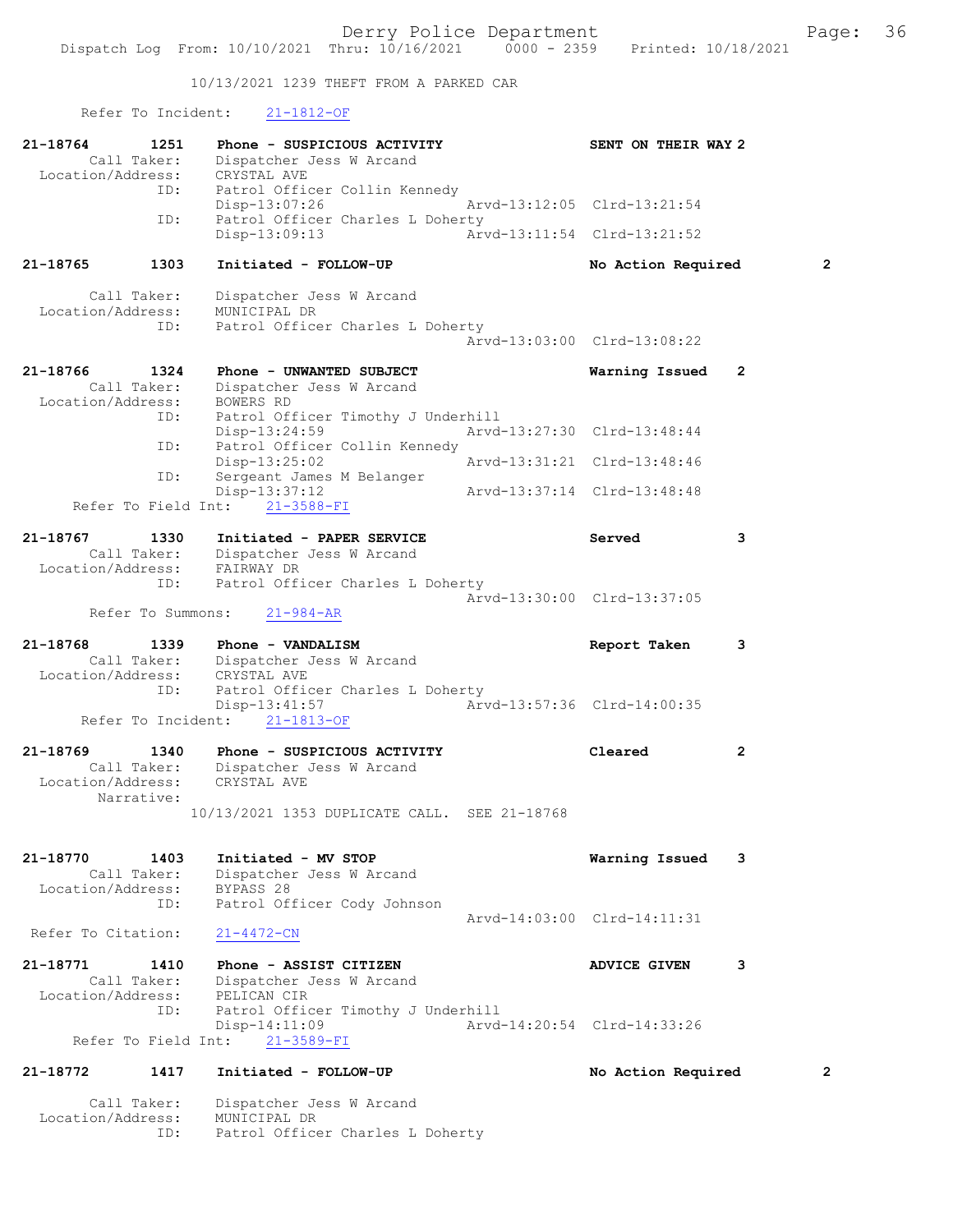Arvd-14:17:00 Clrd-14:57:08

|                               |                            |                                                                                                                  | ALVU 17.17.VV               |                             |                |
|-------------------------------|----------------------------|------------------------------------------------------------------------------------------------------------------|-----------------------------|-----------------------------|----------------|
| 21-18773                      | 1432                       | Initiated - FOLLOW-UP                                                                                            |                             | No Action Required          | $\overline{2}$ |
|                               | Call Taker:                | Dispatcher Jess W Arcand<br>Location/Address: MUNICIPAL DR<br>ID: Patrol Office<br>Patrol Officer Collin Kennedy |                             |                             |                |
|                               |                            |                                                                                                                  |                             | Arvd-14:32:00 Clrd-14:57:15 |                |
| $21 - 18774$                  | 1439                       | 911 - MEDICAL EMERGENCY<br>Call Taker: Dispatcher Jess W Arcand<br>Location/Address: CHESTER RD                  |                             | Services Rendered 1         |                |
|                               | ID:<br>ID:                 | Patrol Officer Cody Johnson<br>$Disp-14:40:23$<br>Patrol Officer Collin Kennedy                                  | Arvd-14:42:32 Clrd-15:33:39 |                             |                |
|                               |                            | $Disp-14:57:22$<br>Refer To Field Int:<br>$21 - 3572 - FI$                                                       |                             | $Clrd-15:04:39$             |                |
|                               |                            |                                                                                                                  |                             |                             |                |
| 21-18775                      | 1500                       | Initiated - PED CHECK<br>Call Taker: Dispatcher Jess W Arcand<br>Location/Address: ROLLINS ST                    |                             | Warning Issued              | 2              |
|                               | ID:                        | Detective Peter A Houlis                                                                                         |                             | Arvd-15:00:00 Clrd-15:03:57 |                |
|                               |                            | Refer To Field Int: 21-3573-FI                                                                                   |                             |                             |                |
| 21-18776                      |                            | 1547 911 - MV ACCIDENT<br>Call Taker: Dispatcher Jess W Arcand                                                   |                             | Report Taken                | 1              |
|                               |                            | Location/Address: N SHORE (BL) RD<br>ID: Patrol Officer Melissa M Houde<br>$Disp-15:48:03$                       | Arvd-15:51:23 Clrd-16:21:58 |                             |                |
|                               | ID:                        | Patrol Officer Collin Kennedy<br>$Disp-15:48:08$                                                                 |                             | Arvd-15:51:47 Clrd-16:26:32 |                |
|                               | Narrative:                 | 10/13/2021 1558 OFF WITH NH 4296379 AND NH 4512609                                                               |                             |                             |                |
|                               | Narrative:                 |                                                                                                                  |                             |                             |                |
|                               |                            | 10/13/2021 1605 NEXT ON LIST BIRCH ST COLLISION NOTIFIED AND<br>RESPONDING FOR NH 4512609                        |                             |                             |                |
|                               | Narrative:                 |                                                                                                                  |                             |                             |                |
|                               |                            | 10/13/2021 1614 REPORTABLE. PEAVEY VS RICHARDSON                                                                 |                             |                             |                |
|                               | Narrative:                 | 10/13/2021 1617 WRECKER ON SCENE                                                                                 |                             |                             |                |
|                               | Refer To Accident:         | $21 - 500 - AC$                                                                                                  |                             |                             |                |
| 21-18777<br>Location/Address: | 1550<br>Call Taker:        | Initiated - Loose Dog Complaint<br>Dispatcher Jess W Arcand<br>W BROADWAY                                        |                             | Services Rendered 2         |                |
|                               | ID:<br>Refer To Field Int: | Civilian Robin Bordonaro<br>$21 - 3599 - FI$                                                                     |                             | Arvd-15:50:00 Clrd-16:01:58 |                |
|                               |                            |                                                                                                                  |                             |                             |                |
| 21-18778<br>Location/Address: | 1553<br>Call Taker:<br>ID: | 911 - DOMESTIC DISTURBANCE<br>Dispatcher Jess W Arcand<br>ELM ST<br>Patrol Officer Sara R Joyce                  |                             | Report Taken                | 1              |
|                               | ID:                        | Disp-15:54:59<br>Patrol Officer Ryan M Panaro<br>Patrol Officer Michael P Accorto                                |                             | Arvd-15:59:42 Clrd-16:29:56 |                |
|                               | ID:                        | Disp-15:55:06<br>Sergeant Jared Knox                                                                             |                             | Arvd-15:58:39 Clrd-16:22:02 |                |
|                               | Refer To Incident:         | $Disp-16:00:05$<br>$21 - 1814 - OF$                                                                              |                             | Arvd-16:00:07 Clrd-16:22:15 |                |
| 21-18779                      | 1608                       | Initiated - DOMESTIC VIOLENCE FOLLOW-UP                                                                          |                             | No Action Required          | 2              |
|                               | Call Taker:                | Dispatcher Jess W Arcand                                                                                         |                             |                             |                |

Location/Address: BOWERS RD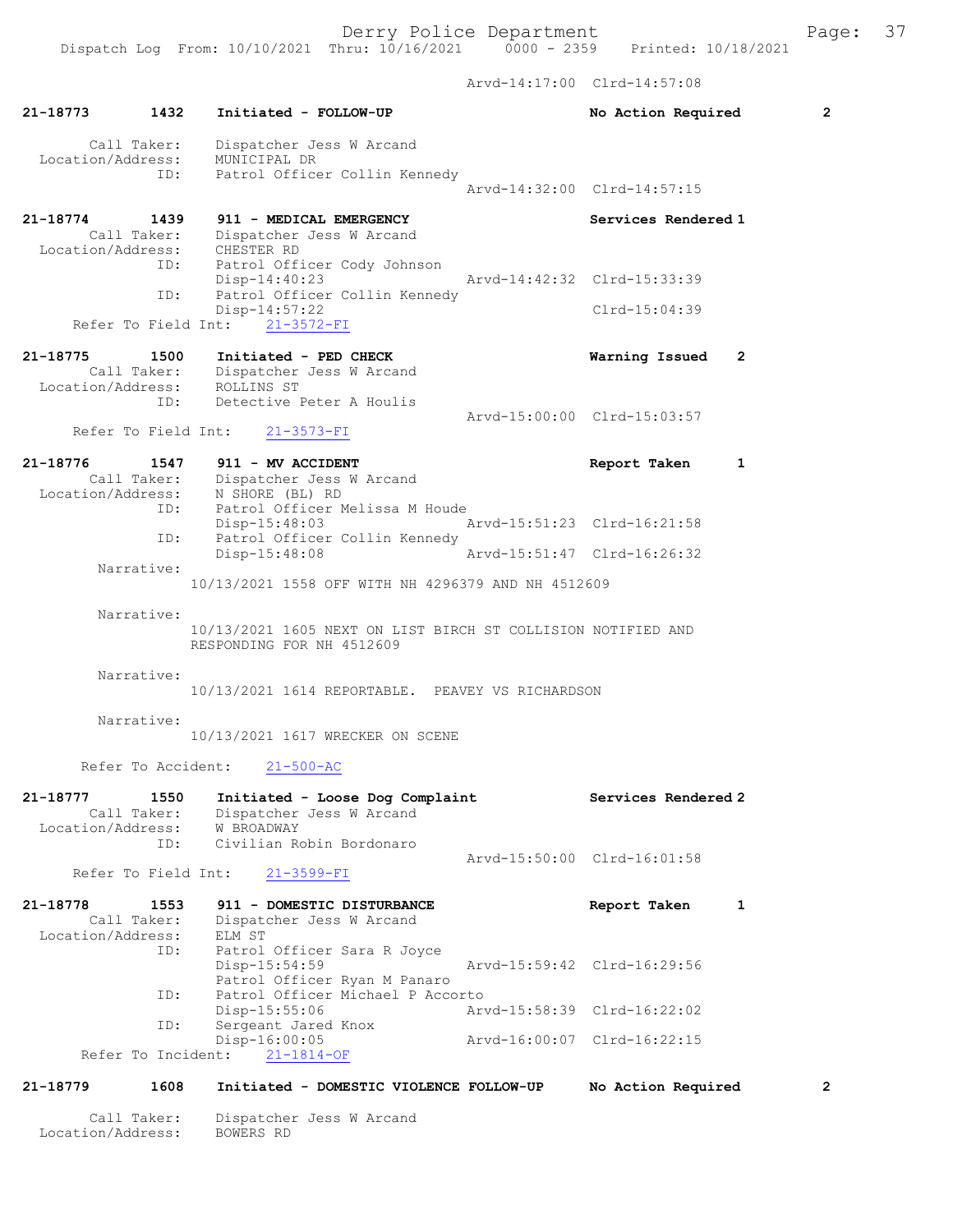ID: Patrol Officer Samuel J Troy

Arvd-16:08:00 Clrd-16:35:47

| 21-18780          | 1621        |  | Phone - THEFT                 |  |                             | Unfounded |  |
|-------------------|-------------|--|-------------------------------|--|-----------------------------|-----------|--|
|                   | Call Taker: |  | Patrol Officer Scott M Beegan |  |                             |           |  |
| Location/Address: |             |  | E BROADWAY                    |  |                             |           |  |
|                   | ID:         |  | Patrol Officer Scott M Beegan |  |                             |           |  |
|                   |             |  | $Disp-16:22:20$               |  | Arvd-16:22:23 Clrd-16:32:59 |           |  |
|                   | Narrative:  |  |                               |  |                             |           |  |
|                   |             |  | NH 482 4177                   |  |                             |           |  |

Narrative:

money was found. determined not to be stolen

Refer To Incident: 21-1815-OF

| 21-18781          | 1635        | Phone - MV ACCIDENT            | Report Taken                |  |
|-------------------|-------------|--------------------------------|-----------------------------|--|
|                   | Call Taker: | Dispatcher Jess W Arcand       |                             |  |
| Location/Address: |             | GARVIN RD                      |                             |  |
|                   | ID:         | Patrol Officer Melissa M Houde |                             |  |
|                   |             | Disp-16:35:45                  | Arvd-16:43:07 Clrd-17:08:25 |  |
|                   | ID:         | Patrol Officer Collin Kennedy  |                             |  |
|                   |             | Disp-16:50:48                  | Arvd-16:50:50 Clrd-17:06:21 |  |
|                   | Narrative:  |                                |                             |  |

10/13/2021 1708 NONREPORTABLE. PICHARDO VS CABLE WIRE

Refer To Accident: 21-501-AC

| 21-18782          | 1650        | Phone - SUSPICIOUS ACTIVITY                    | Services Rendered 2         |                |
|-------------------|-------------|------------------------------------------------|-----------------------------|----------------|
|                   | Call Taker: | Dispatcher Jess W Arcand                       |                             |                |
|                   |             | Location/Address: BYPASS 28                    |                             |                |
|                   |             | ID: Patrol Officer Melissa M Houde             |                             |                |
|                   |             | $Disp-17:09:50$                                | Arvd-17:13:14 Clrd-17:29:03 |                |
|                   | ID:         | Sergeant Jared Knox                            |                             |                |
|                   |             | Disp-17:19:13                                  | Arvd-17:28:59 Clrd-17:29:01 |                |
| 21-18783          | 1754        | Initiated - SERVE RESTRAINING ORDER            | Not Served                  | $\overline{2}$ |
|                   | Call Taker: | Dispatcher Jess W Arcand                       |                             |                |
| Location/Address: |             | BEAVER LAKE AVE                                |                             |                |
|                   | ID:         | Patrol Officer Melissa M Houde                 |                             |                |
|                   |             |                                                | Arvd-17:54:00 Clrd-18:00:22 |                |
|                   | ID:         | Patrol Officer Joshua Martin                   |                             |                |
|                   |             | $Disp-17:54:51$                                | Arvd-17:54:52 Clrd-18:00:17 |                |
| 21-18784          | 1756        | Phone - ERRATIC OPERATION                      | Could Not Locate 2          |                |
|                   |             | Call Taker: Patrol Officer Kevin L Davies      |                             |                |
|                   |             | Location/Address: HAMPSTEAD RD                 |                             |                |
|                   |             | ID: Patrol Officer Samuel J Troy               |                             |                |
|                   |             | $Disp-17:57:54$                                | Arvd-17:59:22 Clrd-18:07:08 |                |
|                   | Arrived By: | Dispatcher Jess W Arcand                       |                             |                |
|                   | Cleared By: | Dispatcher Jess W Arcand                       |                             |                |
|                   | Narrative:  |                                                |                             |                |
|                   |             | toyota corolla. MA 1WBK56 break lights are out |                             |                |
|                   |             |                                                |                             |                |

| 21-18785<br>1803  | Phone - ANIMAL COMPLAINT       | Gone on Arrival             |  |
|-------------------|--------------------------------|-----------------------------|--|
| Call Taker:       | Patrol Officer Kevin L Davies  |                             |  |
| Location/Address: | SPRING DR                      |                             |  |
| ID:               | Patrol Officer Melissa M Houde |                             |  |
|                   | $Disp-18:04:06$                | Arvd-18:14:29 Clrd-18:19:16 |  |
| Arrived By:       | Dispatcher Jess W Arcand       |                             |  |
| Cleared By:       | Dispatcher Jess W Arcand       |                             |  |
| ID:               | Sergeant Jared Knox            |                             |  |
|                   | $Disp-18:14:23$                | Arvd-18:14:26 Clrd-18:19:06 |  |
| Dispatched By:    | Dispatcher Jess W Arcand       |                             |  |
| Arrived By:       | Dispatcher Jess W Arcand       |                             |  |
| Cleared By:       | Dispatcher Jess W Arcand       |                             |  |
| Narrative:        |                                |                             |  |
|                   | sick animal                    |                             |  |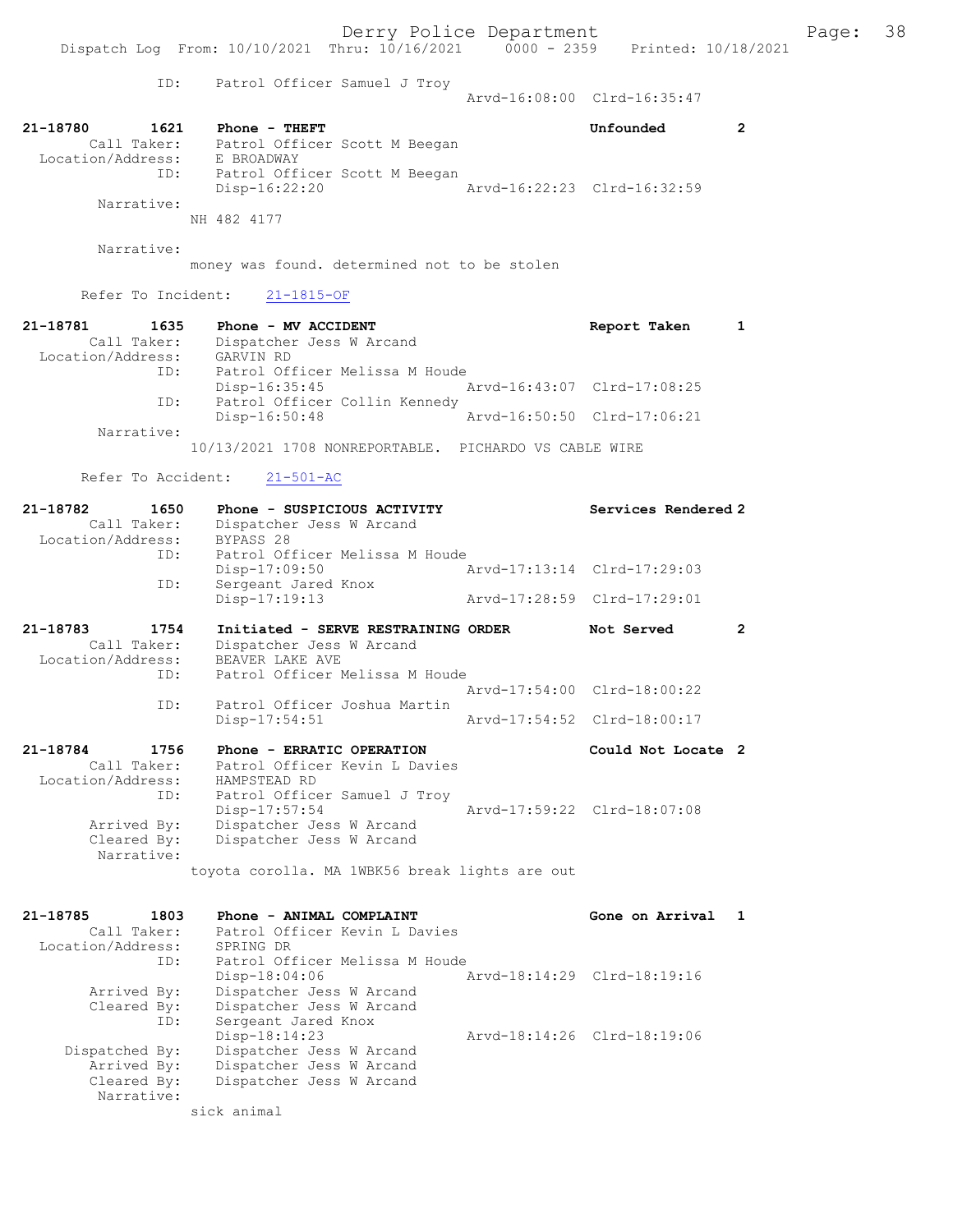| 21-18786                      | 1812                                             | Initiated - FOLLOW-UP                                                                                                 | No Action Required          |                | $\mathbf{2}$ |
|-------------------------------|--------------------------------------------------|-----------------------------------------------------------------------------------------------------------------------|-----------------------------|----------------|--------------|
| Location/Address:             | Call Taker:                                      | Dispatcher Jess W Arcand<br>ASHLEIGH DR                                                                               |                             |                |              |
|                               | ID:                                              | Patrol Officer Joshua Martin                                                                                          | Aryd-18:12:00 Clrd-18:16:36 |                |              |
| 21-18787                      | 1813                                             | Walk-In - SERVE RESTRAINING ORDER                                                                                     | Served                      | $\overline{2}$ |              |
| Location/Address:             | Call Taker:                                      | Patrol Officer Kevin L Davies<br>RAILROAD AVE                                                                         |                             |                |              |
|                               | ID:                                              | Patrol Officer Sara R Joyce<br>Disp-18:13:58<br>Patrol Officer Ryan M Panaro                                          | Arvd-18:17:15 Clrd-20:21:01 |                |              |
|                               | Arrived By:<br>Cleared By:<br>ID:                | Dispatcher Jess W Arcand<br>Dispatcher Jess W Arcand<br>Patrol Officer Joshua Martin                                  | Arvd-18:36:56 Clrd-19:15:39 |                |              |
| Dispatched By:                | Arrived By:<br>Cleared By:<br>Refer To Incident: | Disp-18:31:52<br>Dispatcher Jess W Arcand<br>Dispatcher Jess W Arcand<br>Dispatcher Jess W Arcand<br>$21 - 1816 - OF$ |                             |                |              |
| 21-18788                      | 1819                                             | Initiated - MV STOP                                                                                                   | Warning Issued              | 3              |              |
| Location/Address:             | Call Taker:<br>ID:                               | Dispatcher Jess W Arcand<br>LINLEW DR<br>Patrol Officer Joshua Martin                                                 |                             |                |              |
| Refer To Citation:            |                                                  | $21 - 4473 - CN$                                                                                                      | Arvd-18:19:00 Clrd-18:21:51 |                |              |
| 21-18789                      | 1825<br>Call Taker:                              | Initiated - SUBPOENA DELIVERY<br>Dispatcher Jess W Arcand                                                             | Not Served                  | $\mathbf{1}$   |              |
| Location/Address:             | ID:                                              | OVERLEDGE DR<br>Patrol Officer Melissa M Houde                                                                        |                             |                |              |
|                               |                                                  |                                                                                                                       | Arvd-18:25:00 Clrd-18:27:05 |                |              |
| 21-18790<br>Location/Address: | 1830<br>Call Taker:                              | Initiated - MV STOP<br>Dispatcher Jess W Arcand<br>PINKERTON ST                                                       | Warning Issued              | 3              |              |
|                               | ID:                                              | Patrol Officer Samuel J Troy                                                                                          | Arvd-18:30:00 Clrd-18:36:47 |                |              |
| Refer To Citation:            |                                                  | $21 - 4474 - CN$                                                                                                      |                             |                |              |
| 21-18791<br>Location/Address: | 1846<br>Call Taker:                              | Radio - MV STOP<br>Patrol Officer Kevin L Davies<br>N MAIN ST                                                         | Warning Issued              | 3              |              |
| Refer To Citation:            | ID:                                              | Patrol Officer Michael P Accorto<br>Disp-18:46:34<br>$21 - 4475 - CN$                                                 | Arvd-18:46:36 Clrd-18:51:29 |                |              |
| 21-18792                      | 1915                                             | Initiated - MV STOP                                                                                                   | Warning Issued              | 3              |              |
| Location/Address:             | Call Taker:<br>ID:                               | Dispatcher Jess W Arcand<br>ROCKINGHAM RD<br>Patrol Officer Joshua Martin                                             |                             |                |              |
| Refer To Citation:            |                                                  | $21 - 4476 - CN$                                                                                                      | Arvd-19:15:00 Clrd-19:21:35 |                |              |
| 21-18793                      | 1936                                             | Initiated - MV STOP                                                                                                   | Summons Issued              | 3              |              |
| Location/Address:             | Call Taker:<br>ID:                               | Dispatcher Jess W Arcand<br>PINKERTON ST<br>Patrol Officer Melissa M Houde                                            |                             |                |              |
|                               |                                                  |                                                                                                                       | Arvd-19:36:00 Clrd-20:05:02 |                |              |
| Refer To Citation:            | ID:                                              | Patrol Officer Samuel J Troy<br>Disp-19:39:10<br>$21 - 816 - 000057$                                                  | Arvd-19:39:12 Clrd-20:01:02 |                |              |
| 21-18794                      | 2017<br>Call Taker:                              | Phone - HIT AND RUN                                                                                                   | Report Taken                | 2              |              |
| Location/Address:             |                                                  | Dispatcher Jess W Arcand<br>LARAWAY CT                                                                                |                             |                |              |

ID: Patrol Officer Joshua Martin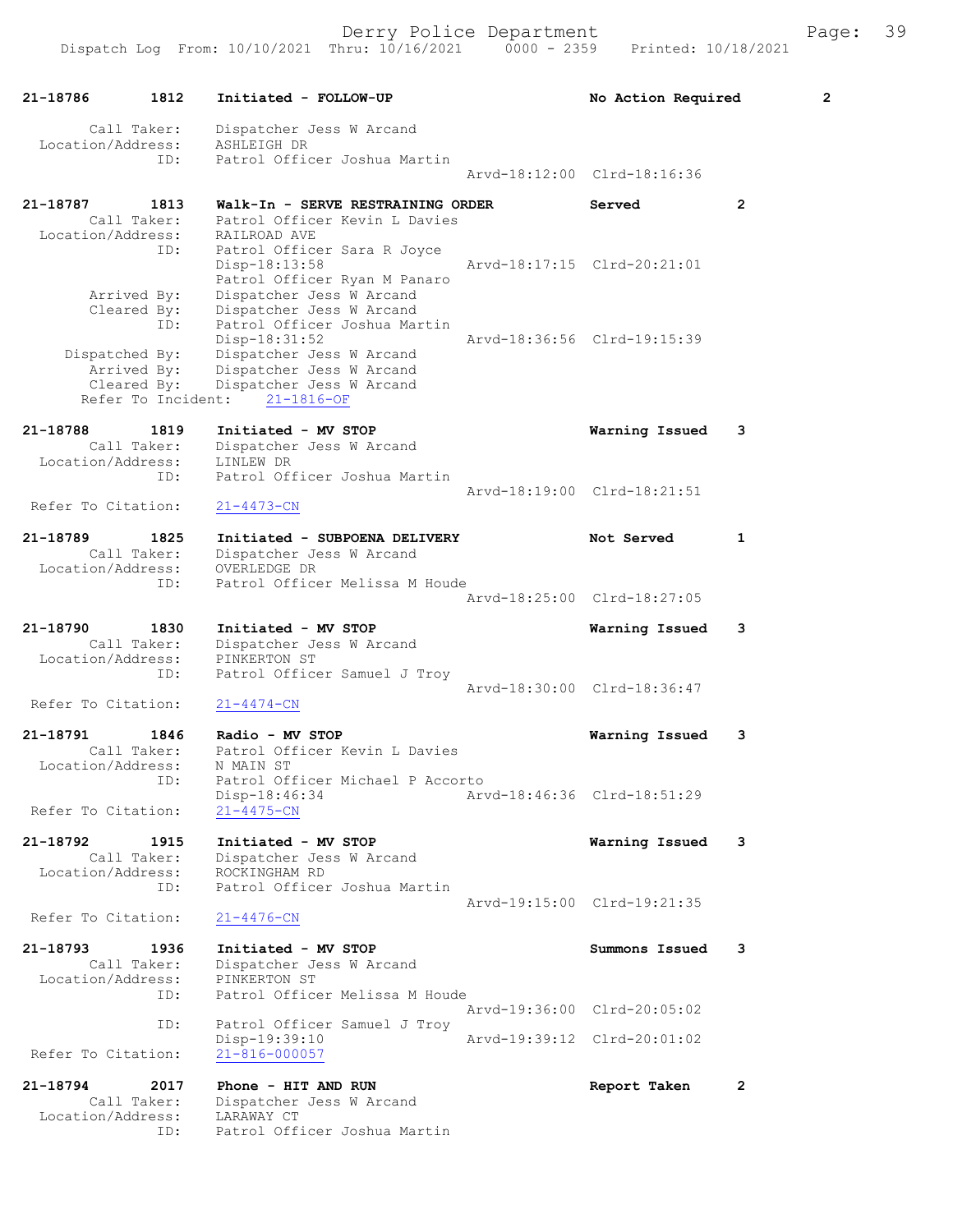Dispatch Log From: 10/10/2021 Thru: 10/16/2021 0000 - 2359 Printed: 10/18/2021 Disp-20:18:00 Arvd-20:22:53 Clrd-20:41:19 Refer To Incident: 21-1817-OF Refer To Accident: 21-502-AC 21-18795 2039 Initiated - FOLLOW-UP No Action Required 2 Call Taker: Dispatcher Jess W Arcand Location/Address: MUNICIPAL DR ID: Patrol Officer Samuel J Troy Arvd-20:39:00 Clrd-21:26:35 21-18796 2043 Phone - DISTURBANCE Warning Issued 1 Call Taker: Dispatcher Jess W Arcand Location/Address: PEMBROKE DR ID: Patrol Officer Joshua Martin Disp-20:43:57 Arvd-20:49:12 Clrd-21:02:06 ID: Patrol Officer Michael P Accorto Disp-20:44:08 Arvd-20:48:50 Clrd-21:02:08 21-18797 2102 Initiated - FOLLOW-UP No Action Required 2 Call Taker: Dispatcher Jess W Arcand Location/Address: MUNICIPAL DR ID: Patrol Officer Sara R Joyce Arvd-21:02:00 Clrd-21:14:33 Patrol Officer Ryan M Panaro 21-18798 2122 Walk-In - SEX OFFENSES Report Taken 1 Call Taker: Patrol Officer Kevin L Davies Location/Address: [DY 2] MUNICIPAL DR ID: Patrol Officer Kevin L Davies<br>Disp-21:24:27 Arvd-21:24:29 Clrd-22:01:53 Disp-21:24:27 Refer To Incident: 21-1818-OF 21-18799 2131 Phone - ATTEMPT TO LOCATE Next Services Rendered 2 Call Taker: Dispatcher Jess W Arcand Location/Address: PINGREE HILL RD ID: Patrol Officer Joshua Martin Disp-21:32:55 Arvd-21:34:59 Clrd-21:41:58 21-18800 2141 Initiated - MV CHECK North Services Rendered 1 Call Taker: Dispatcher Jess W Arcand Location/Address: LINLEW DR ID: Patrol Officer Samuel J Troy Arvd-21:41:00 Clrd-23:10:27 Cleared By: Dispatcher Christine D Carlson ID: Patrol Officer Joshua Martin Disp-21:42:05 Arvd-21:42:46 Clrd-22:17:11 ID: Sergeant Jared Knox<br>Disp-21:42:50 Disp-21:42:50 Arvd-21:44:37 Clrd-23:03:00 Cleared By: Dispatcher Christine D Carlson ID: Patrol Officer Michael P Accorto<br>Disp-21:43:31 Arvd-21:46:55 Clrd-22:44:46 Disp-21:43:31 Arvd-21:46:55 Clrd-22:44:46 Cleared By: Patrol Officer Kevin L Davies Narrative: 10/13/2021 2144 S6 ON A PED CHECK ON LINLEW DR Narrative: 10/13/2021 2208 222 TRANSPORTING ONE TO LINLEW DR SM 50562.5 Narrative: 10/13/2021 2210 OFF AT LINLEW EM 50563.0 Narrative: 10/13/2021 2213 AUBURN PD ON SCENE Narrative: 10/13/2021 2215 AUBURN PD HAS ONE IN CUSTODY

Narrative: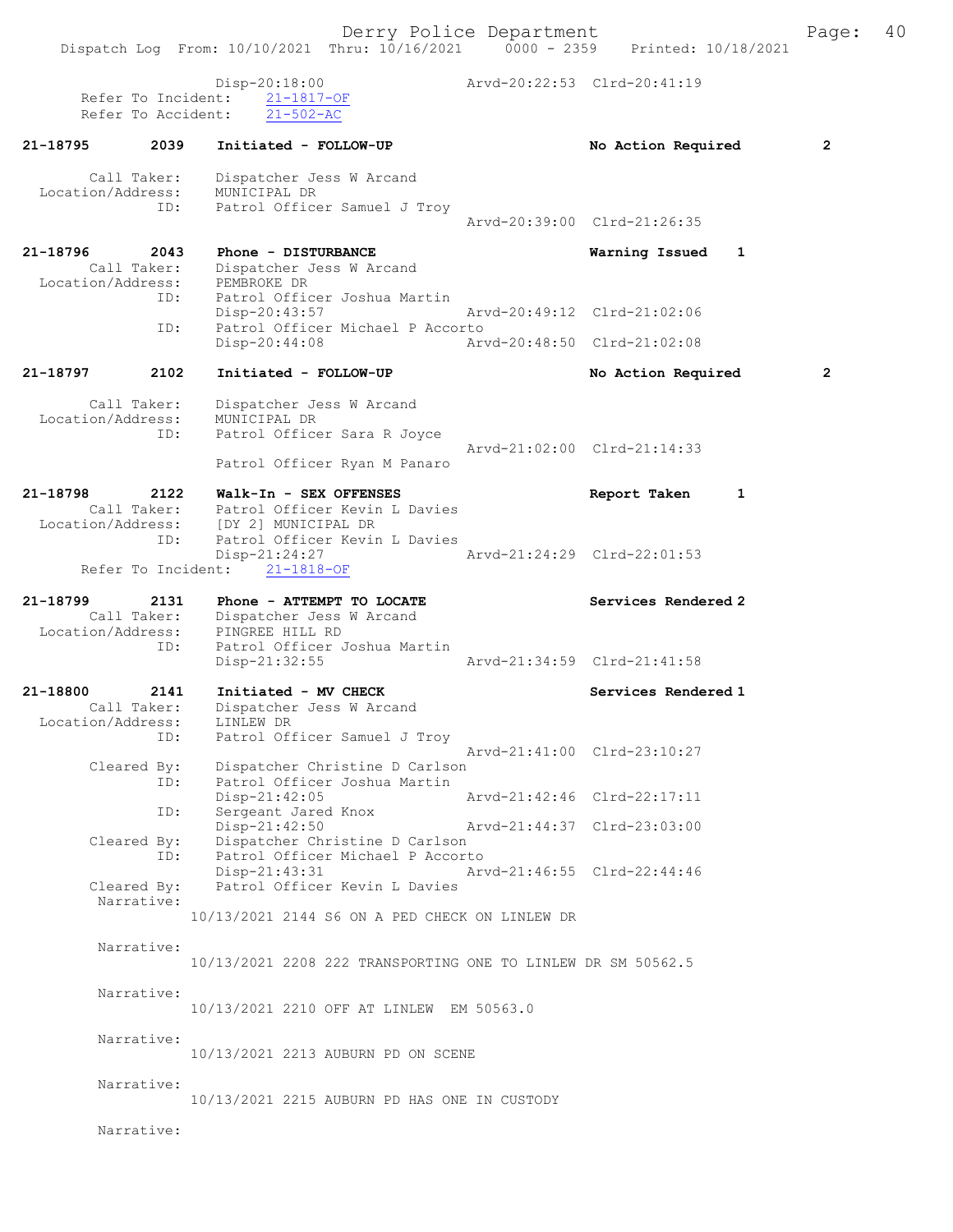10/13/2021 2246 Spacetown in route at the request of Auburn PD

### Narrative:

10/13/2021 2259 Spacetown on scene

Refer To Incident: 21-1820-OF

| 21-18801          | 2145        | Phone - ALARM, BURGLAR         | False Alarm                 |  |
|-------------------|-------------|--------------------------------|-----------------------------|--|
|                   | Call Taker: | Patrol Officer Kevin L Davies  |                             |  |
| Location/Address: |             | [DY 630] ROCKINGHAM RD         |                             |  |
|                   | ID:         | Patrol Officer Sara R Joyce    |                             |  |
|                   |             | $Disp-21:47:07$                | Arvd-22:01:18 Clrd-22:05:20 |  |
|                   |             | Patrol Officer Ryan M Panaro   |                             |  |
| Dispatched By:    |             | Dispatcher Jess W Arcand       |                             |  |
|                   | Arrived By: | Dispatcher Jess W Arcand       |                             |  |
|                   | Cleared By: | Dispatcher Jess W Arcand       |                             |  |
|                   | ID:         | Patrol Officer Melissa M Houde |                             |  |
|                   |             | $Disp-21:53:04$                | Aryd-22:05:27 Clrd-22:05:30 |  |
| Dispatched By:    |             | Dispatcher Jess W Arcand       |                             |  |
|                   | Arrived By: | Dispatcher Jess W Arcand       |                             |  |
|                   | Cleared By: | Dispatcher Jess W Arcand       |                             |  |
|                   | Narrative:  |                                |                             |  |

back motion

| 21-18802          | 2200        | Phone - SUSPICIOUS ACTIVITY               |                             | SENT ON THEIR WAY 2 |
|-------------------|-------------|-------------------------------------------|-----------------------------|---------------------|
|                   | Call Taker: | Patrol Officer Kevin L Davies             |                             |                     |
| Location/Address: |             | GULF RD                                   |                             |                     |
|                   | ID:         | Patrol Officer Sara R Joyce               |                             |                     |
|                   |             | $Disp-22:07:02$                           | Arvd-22:11:49 Clrd-22:31:37 |                     |
|                   |             | Patrol Officer Ryan M Panaro              |                             |                     |
|                   | ID:         | Patrol Officer Melissa M Houde            |                             |                     |
|                   |             | $Disp-22:07:05$                           | Arvd-22:13:08 Clrd-22:31:29 |                     |
|                   | Arrived By: | Dispatcher Jess W Arcand                  |                             |                     |
|                   | Narrative:  |                                           |                             |                     |
|                   |             | 10/13/2021 2202 drunk and disorderly man. |                             |                     |

| 21-18803          | 2205        | Phone - ALARM, BURGLAR          |                             | False Alarm                 |  |
|-------------------|-------------|---------------------------------|-----------------------------|-----------------------------|--|
|                   | Call Taker: | Patrol Officer Kevin L Davies   |                             |                             |  |
| Location/Address: |             | [DY 276] GRINNELL RD            |                             |                             |  |
|                   | ID:         | Patrol Officer Awess Abdulkadir |                             |                             |  |
|                   |             | $Disp-23:18:24$                 |                             | Arvd-23:21:57 Clrd-23:29:45 |  |
| Dispatched By:    |             | Dispatcher Christine D Carlson  |                             |                             |  |
|                   | Arrived By: | Dispatcher Christine D Carlson  |                             |                             |  |
|                   | Cleared By: | Dispatcher Christine D Carlson  |                             |                             |  |
|                   | ID:         | Patrol Officer Monica Ricci     |                             |                             |  |
|                   |             | $Disp-23:18:27$                 | Arvd-23:21:58 Clrd-23:29:43 |                             |  |
| Dispatched By:    |             | Dispatcher Christine D Carlson  |                             |                             |  |
|                   | Arrived By: | Dispatcher Christine D Carlson  |                             |                             |  |
|                   | Cleared By: | Dispatcher Christine D Carlson  |                             |                             |  |
|                   | Narrative:  |                                 |                             |                             |  |
|                   |             | connecting hall motion          |                             |                             |  |

| 21-18804<br>2228  | Phone - DISTURBANCE             |                             | Summons Issued |  |
|-------------------|---------------------------------|-----------------------------|----------------|--|
| Call Taker:       | Patrol Officer Kevin L Davies   |                             |                |  |
| Location/Address: | PEMBROKE DR                     |                             |                |  |
| ID:               | Patrol Officer Melissa M Houde  |                             |                |  |
|                   | Disp-22:33:49                   | Arvd-22:38:52 Clrd-23:12:00 |                |  |
| Cleared By:       | Dispatcher Christine D Carlson  |                             |                |  |
| ID:               | Patrol Officer Joshua Martin    |                             |                |  |
|                   | Disp-22:33:54                   | Arvd-22:35:52 Clrd-23:19:24 |                |  |
| Cleared By:       | Dispatcher Christine D Carlson  |                             |                |  |
| ID:               | Patrol Officer Andrew R Kennedy |                             |                |  |
|                   | Disp-23:01:36                   | Arvd-23:03:58 Clrd-23:20:08 |                |  |
| Dispatched By:    | Dispatcher Christine D Carlson  |                             |                |  |
| Arrived By:       | Dispatcher Christine D Carlson  |                             |                |  |
| Cleared By:       | Dispatcher Christine D Carlson  |                             |                |  |
| ID:               | Sergeant Patrick H Dawson       |                             |                |  |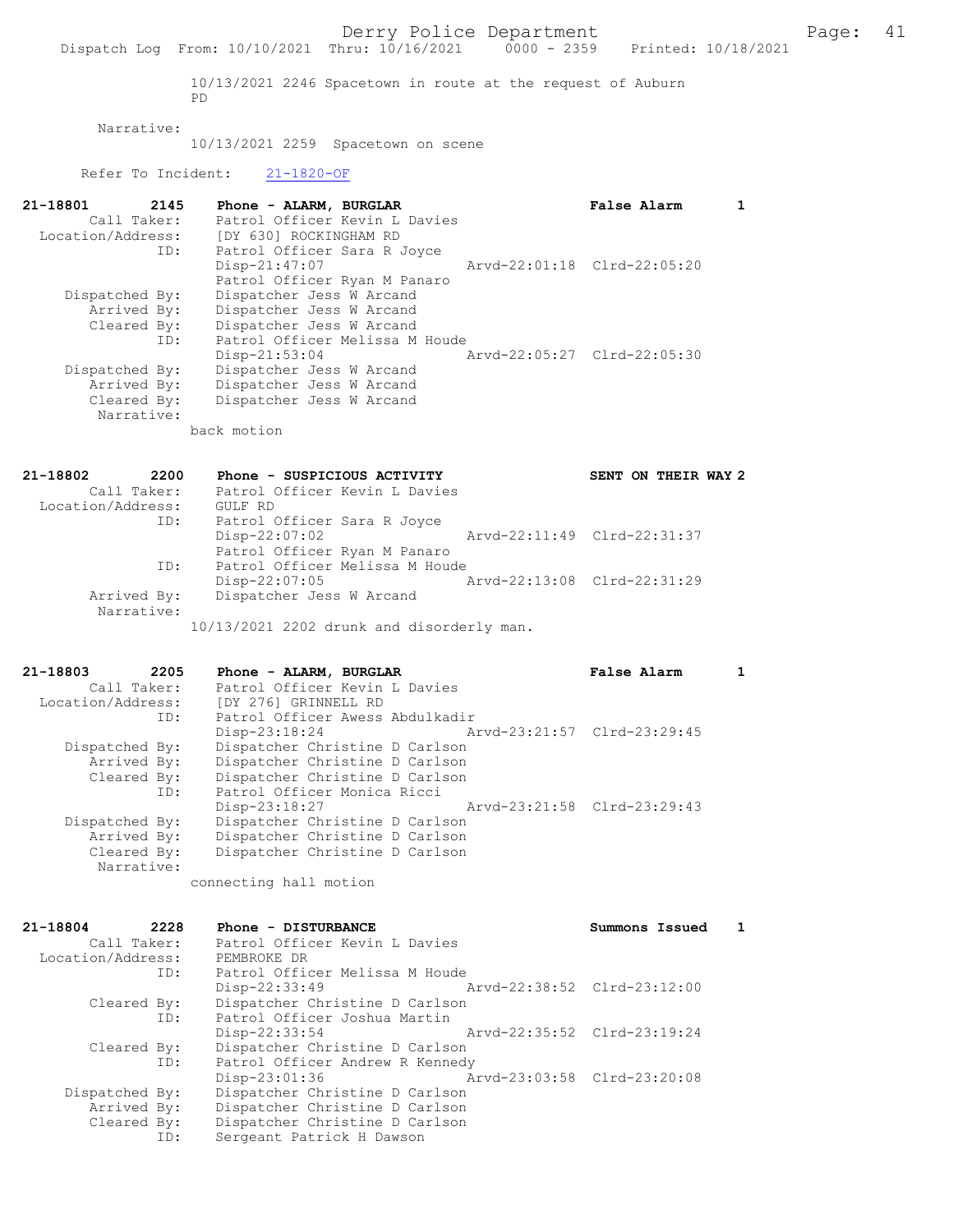|                                                            | Dispatch Log From: 10/10/2021 Thru: 10/16/2021 0000 - 2359 Printed: 10/18/2021                                                           | Derry Police Department |                             |                   |   | Page: | 42 |
|------------------------------------------------------------|------------------------------------------------------------------------------------------------------------------------------------------|-------------------------|-----------------------------|-------------------|---|-------|----|
| Dispatched By:<br>Arrived By:<br>Cleared By:<br>Narrative: | Disp-23:03:56<br>Dispatcher Christine D Carlson<br>Dispatcher Christine D Carlson<br>Dispatcher Christine D Carlson                      |                         | Arvd-23:03:57 Clrd-23:19:26 |                   |   |       |    |
|                                                            | 10/13/2021 2310 DFD on scene                                                                                                             |                         |                             |                   |   |       |    |
| Narrative:                                                 |                                                                                                                                          |                         |                             |                   |   |       |    |
|                                                            | 10/13/2021 2311 Patient refusal                                                                                                          |                         |                             |                   |   |       |    |
| Narrative:                                                 | 10/13/2021 2311 Summons issued to subject w/ court date of<br>2/3/21                                                                     |                         |                             |                   |   |       |    |
| Refer To Summons:                                          | $21 - 985 - AR$                                                                                                                          |                         |                             |                   |   |       |    |
| 21-18805<br>ID:                                            | 2233 Phone - MV CHECK<br>Call Taker: Patrol Officer Kevin L Davies<br>Location/Address: [DY 281] DRURY LN<br>Patrol Officer Sara R Joyce |                         |                             | Gone on Arrival 1 |   |       |    |
|                                                            | $Disp-22:35:03$<br>Patrol Officer Ryan M Panaro                                                                                          |                         | Arvd-22:41:28 Clrd-22:41:55 |                   |   |       |    |
| Narrative:                                                 | white truck parked and running for 45 minutes                                                                                            |                         |                             |                   |   |       |    |
| 21-18806<br>2242                                           | Phone - MV ACCIDENT                                                                                                                      |                         |                             | Report Taken      | 1 |       |    |
|                                                            | Call Taker: Patrol Officer Kevin L Davies                                                                                                |                         |                             |                   |   |       |    |
| ID:                                                        | Location/Address: [DY 2900] W BROADWAY<br>Patrol Officer Sara R Joyce                                                                    |                         |                             |                   |   |       |    |
|                                                            | Disp-22:42:33                                                                                                                            |                         | Arvd-22:46:26 Clrd-23:26:49 |                   |   |       |    |
|                                                            | Patrol Officer Ryan M Panaro                                                                                                             |                         |                             |                   |   |       |    |
| Cleared By:                                                | Dispatcher Christine D Carlson                                                                                                           |                         |                             |                   |   |       |    |
| ID:                                                        | Patrol Officer Nikita Tomnyuk<br>$Disp-22:58:11$                                                                                         |                         | Arvd-22:58:13 Clrd-23:41:14 |                   |   |       |    |
| Dispatched By:                                             | Dispatcher Christine D Carlson                                                                                                           |                         |                             |                   |   |       |    |
| Arrived By:                                                | Dispatcher Christine D Carlson                                                                                                           |                         |                             |                   |   |       |    |
| Cleared By:                                                | Dispatcher Christine D Carlson                                                                                                           |                         |                             |                   |   |       |    |
| ID:                                                        | Patrol Officer Andrew R Kennedy                                                                                                          |                         |                             |                   |   |       |    |
| Dispatched By:                                             | Disp-23:24:15<br>Dispatcher Christine D Carlson                                                                                          |                         | Arvd-23:24:20 Clrd-23:41:16 |                   |   |       |    |
| Arrived By:                                                | Dispatcher Christine D Carlson                                                                                                           |                         |                             |                   |   |       |    |
| Cleared By:                                                | Dispatcher Christine D Carlson                                                                                                           |                         |                             |                   |   |       |    |
| ID:                                                        | Sergeant Patrick H Dawson                                                                                                                |                         |                             |                   |   |       |    |
| Dispatched By:                                             | Disp-23:24:18<br>Dispatcher Christine D Carlson                                                                                          |                         | Arvd-23:24:19 Clrd-23:41:11 |                   |   |       |    |
| Arrived By:                                                | Dispatcher Christine D Carlson                                                                                                           |                         |                             |                   |   |       |    |
| Cleared By:                                                | Dispatcher Christine D Carlson                                                                                                           |                         |                             |                   |   |       |    |
| Refer To Citation:                                         | $21 - 4478 - CN$                                                                                                                         |                         |                             |                   |   |       |    |
| Narrative:                                                 | 10/13/2021 2301 wreckers requested                                                                                                       |                         |                             |                   |   |       |    |
| Narrative:                                                 |                                                                                                                                          |                         |                             |                   |   |       |    |
|                                                            | 10/13/2021 2301 Recovery assigned 499 1545                                                                                               |                         |                             |                   |   |       |    |
|                                                            |                                                                                                                                          |                         |                             |                   |   |       |    |
| Narrative:                                                 |                                                                                                                                          |                         |                             |                   |   |       |    |
|                                                            | 10/13/2021 2301 LBP assigned 484 3719                                                                                                    |                         |                             |                   |   |       |    |
| Narrative:                                                 |                                                                                                                                          |                         |                             |                   |   |       |    |
|                                                            | 10/13/2021 2306 Recovery on scene                                                                                                        |                         |                             |                   |   |       |    |
|                                                            |                                                                                                                                          |                         |                             |                   |   |       |    |
| Narrative:                                                 |                                                                                                                                          |                         |                             |                   |   |       |    |
|                                                            | 10/13/2021 2313 LBP on scene                                                                                                             |                         |                             |                   |   |       |    |
| Narrative:                                                 |                                                                                                                                          |                         |                             |                   |   |       |    |
|                                                            | $10/13/2021$ 2318 Caruso v. parked car v. parked car                                                                                     |                         |                             |                   |   |       |    |
|                                                            | reportable                                                                                                                               |                         |                             |                   |   |       |    |
| Narrative:                                                 |                                                                                                                                          |                         |                             |                   |   |       |    |
|                                                            | 10/13/2021 2319 DFD requested - enroute again                                                                                            |                         |                             |                   |   |       |    |
|                                                            |                                                                                                                                          |                         |                             |                   |   |       |    |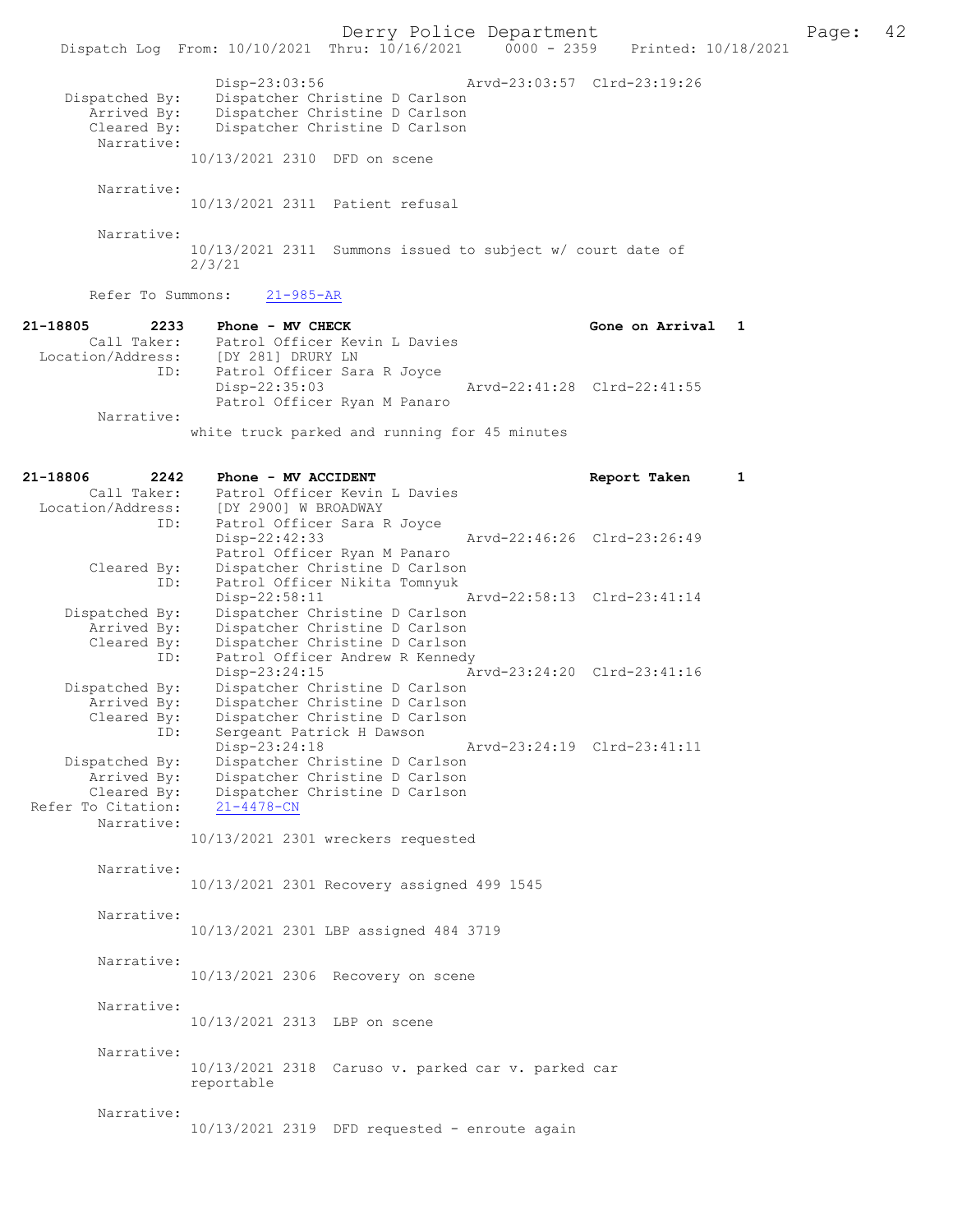Narrative:

10/13/2021 2322 DFD back on scene

Refer To Accident: 21-503-AC

# For Date:  $10/14/2021$  - Thursday

| 21-18807<br>0024    | Initiated - PED CHECK                                       |               | SENT ON THEIR WAY 2         |   |
|---------------------|-------------------------------------------------------------|---------------|-----------------------------|---|
| Call Taker:         | Dispatcher Christine D Carlson                              |               |                             |   |
| Location/Address:   | WINDHAM RD + BERRY RD                                       |               |                             |   |
| ID:                 | Patrol Officer Nikita Tomnyuk                               |               |                             |   |
|                     |                                                             |               | Arvd-00:24:00 Clrd-00:28:16 |   |
| ID:                 | Patrol Officer Andrew R Kennedy                             |               |                             |   |
|                     | Disp-00:24:56                                               |               | Clrd-00:28:14               |   |
| Refer To Field Int: | $21 - 3612 - FI$                                            |               |                             |   |
|                     |                                                             |               |                             |   |
| 21-18808<br>0035    | Initiated - PROPERTY CHECK                                  |               | Services Rendered 2         |   |
| Call Taker:         | Dispatcher Christine D Carlson                              |               |                             |   |
| Location/Address:   | [DY 2088] ASHLEIGH DR                                       |               |                             |   |
| ID:                 | Sergeant Patrick H Dawson                                   |               |                             |   |
|                     |                                                             |               | Arvd-00:35:00 Clrd-00:38:49 |   |
| ID:                 | Patrol Officer Awess Abdulkadir                             |               |                             |   |
|                     | Disp-00:36:39                                               |               | Arvd-00:36:41 Clrd-00:38:47 |   |
|                     |                                                             |               |                             |   |
| 21-18809<br>0110    | Initiated - MV STOP                                         |               | Warning Issued              | 3 |
| Call Taker:         | Dispatcher Christine D Carlson                              |               |                             |   |
| Location/Address:   | S MAIN ST                                                   |               |                             |   |
| ID:                 | Patrol Officer Andrew R Kennedy                             |               |                             |   |
|                     |                                                             |               | Arvd-01:10:00 Clrd-01:13:51 |   |
| Refer To Citation:  | $21 - 4479 - CN$                                            |               |                             |   |
|                     |                                                             |               |                             |   |
| 21-18810<br>0122    | Phone - DISTURBANCE                                         |               | Arrest(s) Made              | 1 |
| Call Taker:         | Dispatcher Christine D Carlson                              |               |                             |   |
| Location/Address:   | DONOVAN DR                                                  |               |                             |   |
| ID:                 | Patrol Officer Monica Ricci                                 |               |                             |   |
|                     | Disp-01:23:56                                               |               | Arvd-01:30:36 Clrd-02:00:27 |   |
| ID:                 | Patrol Officer Awess Abdulkadir                             |               |                             |   |
|                     | Disp-01:23:57                                               | Arvd-01:31:41 | $Clrd-02:30:05$             |   |
| ID:                 | Sergeant Patrick H Dawson                                   |               |                             |   |
|                     | Disp-01:25:43                                               |               | Arvd-01:33:02 Clrd-02:00:25 |   |
| ID:                 | Patrol Officer Nikita Tomnyuk                               |               |                             |   |
|                     | $Disp-01:35:09$                                             |               | Arvd-01:38:36 Clrd-01:50:45 |   |
| Narrative:          |                                                             |               |                             |   |
|                     | 10/14/2021 0147 S7 advising one in custody at this time for |               |                             |   |
|                     | p/c                                                         |               |                             |   |
|                     |                                                             |               |                             |   |
| Narrative:          |                                                             |               |                             |   |
|                     | 10/14/2021 0150 Subject information:                        |               |                             |   |
|                     | Jermaine Rodriguez                                          |               |                             |   |
|                     | 5 Donovan Dr                                                |               |                             |   |
|                     | Derry NH                                                    |               |                             |   |
|                     | DOB: 11/1/74                                                |               |                             |   |
|                     |                                                             |               |                             |   |
| Narrative:          |                                                             |               |                             |   |
|                     | $10/14/2021$ 0152 435 enroute to Brentwood w/ subject, s/m: |               |                             |   |
|                     | 38,152.8                                                    |               |                             |   |
|                     |                                                             |               |                             |   |
| Narrative:          |                                                             |               |                             |   |
|                     | 10/14/2021 0221 435 off at Brentwood, e/m: 38,172.8         |               |                             |   |
|                     |                                                             |               |                             |   |
|                     | Refer To $P/C$ :<br>$21 - 986 - AR$                         |               |                             |   |
| 21-18811<br>0316    | Initiated - MV STOP                                         |               | Warning Issued              | 3 |
| Call Taker:         | Dispatcher Christine D Carlson                              |               |                             |   |
| Location/Address:   | S MAIN ST                                                   |               |                             |   |
| ID:                 | Patrol Officer Nikita Tomnyuk                               |               |                             |   |
|                     |                                                             |               | Arvd-03:16:00 Clrd-03:22:45 |   |
| Refer To Citation:  | $21 - 4480 - CN$                                            |               |                             |   |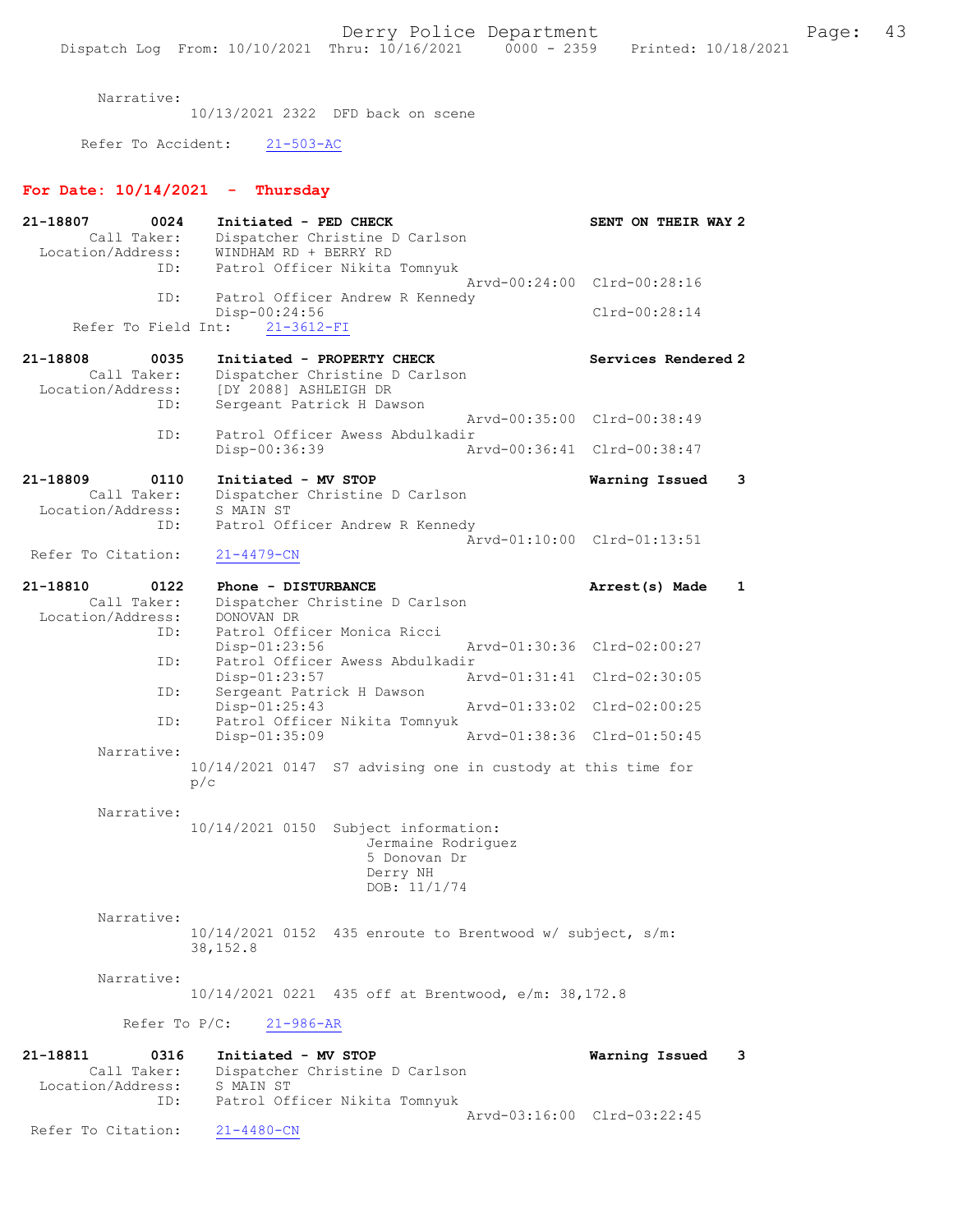| 21-18812<br>Location/Address: | 0342<br>Call Taker:<br>ID: | Initiated - MV STOP<br>Dispatcher Christine D Carlson<br>KENDALL POND RD + ROSE AVE<br>Patrol Officer Andrew R Kennedy | Warning Issued              | 3 |
|-------------------------------|----------------------------|------------------------------------------------------------------------------------------------------------------------|-----------------------------|---|
| Refer To Citation:            |                            | 21-4481-CN                                                                                                             | Aryd-03:42:00 Clrd-03:46:51 |   |
| 21-18813<br>Location/Address: | 0353<br>Call Taker:<br>ID: | Initiated - MV STOP<br>Dispatcher Christine D Carlson<br>KENDALL POND RD + ROSE AVE<br>Patrol Officer Andrew R Kennedy | Warning Issued              | 3 |
| Refer To Citation:            |                            | $21 - 4482 - CN$                                                                                                       | Arvd-03:53:00 Clrd-03:57:38 |   |
| 21-18814<br>Location/Address: | 0403<br>Call Taker:<br>ID: | Initiated - MV STOP<br>Dispatcher Christine D Carlson<br>FORDWAY ST<br>Patrol Officer Andrew R Kennedy                 | Warning Issued              | 3 |
| Refer To Citation:            |                            | $21 - 4483 - CN$                                                                                                       | Aryd-04:03:00 Clrd-04:07:53 |   |
| 21-18815<br>Location/Address: | 0452<br>Call Taker:        | Initiated - MV STOP<br>Dispatcher Christine D Carlson<br>S MAIN ST                                                     | Warning Issued              | 3 |
| Refer To Citation:            | ID:                        | Patrol Officer Andrew R Kennedy<br>$21 - 4484 - CN$                                                                    | Arvd-04:52:00 Clrd-04:56:38 |   |
| 21-18816<br>Location/Address: | 0544<br>Call Taker:<br>ID: | Initiated - MV STOP<br>Dispatcher Christine D Carlson<br>BIRCH ST<br>Patrol Officer Andrew R Kennedy                   | Warning Issued              | 3 |
| Refer To Citation:            |                            | $21 - 4485 - CN$                                                                                                       | Arvd-05:44:00 Clrd-05:47:39 |   |
| 21-18817<br>Location/Address: | 0608<br>Call Taker:        | Initiated - MV STOP<br>Dispatcher Christine D Carlson<br>N MAIN ST                                                     | Warning Issued              | 3 |
| Refer To Citation:            | ID:                        | Patrol Officer Andrew R Kennedy<br>$21 - 4486 - CN$                                                                    | Arvd-06:08:00 Clrd-06:13:12 |   |
| 21-18818<br>Location/Address: | 0737<br>Call Taker:<br>ID: | Phone - CRIMINAL THREAT<br>Dispatcher Jess W Arcand<br>FAIRWAY DR<br>Patrol Officer Charles L Doherty                  | Report Taken                | 2 |
|                               | Refer To Incident:         | Disp-07:38:39<br>$21 - 1819 - OF$                                                                                      | Arvd-08:10:38 Clrd-08:35:05 |   |
| 21-18819<br>Location/Address: | 0741<br>Call Taker:<br>ID: | Initiated - TOBACCO VIOLATION<br>Dispatcher Jess W Arcand<br>PINKERTON ST<br>Patrol Officer Brian J Landry             | Warning Issued              | 1 |
|                               | Refer To Field Int:        | $21 - 3587 - FI$                                                                                                       | Arvd-07:41:00 Clrd-07:41:32 |   |
| 21-18820<br>Location/Address: | 0819<br>Call Taker:<br>ID: | Initiated - MV STOP<br>Dispatcher Jess W Arcand<br>WINDHAM RD + WILLOW ST<br>Patrol Officer Timothy J Underhill        | Warning Issued              | 3 |
| Refer To Citation:            |                            | $21 - 4487 - CN$                                                                                                       | Arvd-08:19:00 Clrd-08:34:38 |   |
| 21-18821                      | 0827                       | Initiated - FOLLOW-UP                                                                                                  | No Action Required          | 2 |
| Location/Address:             | Call Taker:<br>ID:         | Dispatcher Jess W Arcand<br>E BROADWAY<br>Patrol Officer Nicholas M Granville                                          | Arvd-08:27:00 Clrd-09:03:09 |   |
|                               |                            |                                                                                                                        |                             |   |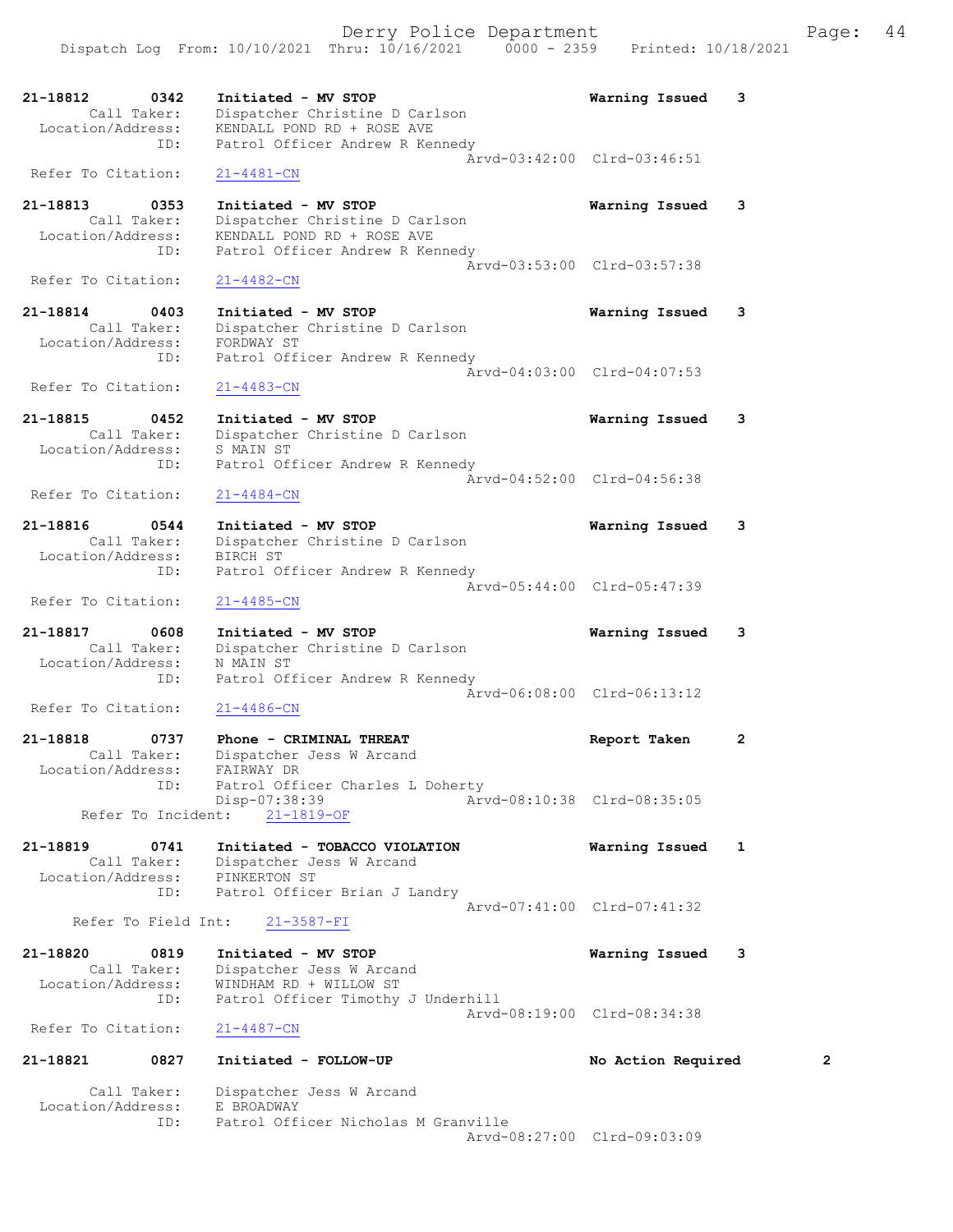Dispatch Log From: 10/10/2021 Thru: 10/16/2021 0000 - 2359 Printed: 10/18/2021 Narrative: 2005/trailer/sil/6180. no vin 21-18822 0834 Initiated - MV STOP Warning Issued 3 Call Taker: Dispatcher Jess W Arcand Location/Address: ISLAND POND RD ID: Patrol Officer Timothy J Underhill Arvd-08:34:00 Clrd-08:38:31 Refer To Citation: 21-4488-CN 21-18823 0900 911 - ABANDONED 911 Services Rendered 1 Call Taker: Dispatcher Jess W Arcand Location/Address: ISLAND POND RD ID: Patrol Officer Timothy J Underhill Disp-09:01:26 Arvd-09:10:21 Clrd-09:10:24 Refer To Field Int: 21-3598-FI 21-18824 0903 Initiated - FOLLOW-UP No Action Required 2 Call Taker: Dispatcher Jess W Arcand Location/Address: MUNICIPAL DR ID: Patrol Officer Charles L Doherty Arvd-09:03:00 Clrd-09:15:16 21-18825 0928 Phone - STRUCK ANIMAL Could Not Locate 2 Call Taker: Dispatcher Jess W Arcand Location/Address: E DERRY RD ID: Civilian Robin Bordonaro Disp-09:28:59 Arvd-09:40:17 Clrd-09:40:19 21-18826 0940 Phone - Unlicensed Dog Could Not Locate 2 Call Taker: Dispatcher Jess W Arcand Location/Address: DERRYFIELD RD + FORDWAY EXT ID: Civilian Robin Bordonaro Disp-09:41:00 Arvd-09:51:47 Clrd-09:51:51 21-18827 1003 Initiated - MV STOP Warning Issued 3 Call Taker: Dispatcher Jess W Arcand Location/Address: ROCKINGHAM RD ID: Patrol Officer Timothy J Underhill Arvd-10:03:00 Clrd-10:10:56<br>21-4489-CN Refer To Citation: 21-18828 1117 Initiated - MV STOP Warning Issued 3 Call Taker: Dispatcher Jess W Arcand Location/Address: WINDHAM RD + WILLOW ST ID: Patrol Officer Timothy J Underhill Arvd-11:17:00 Clrd-11:21:07 Refer To Citation: 21-4491-CN 21-18829 1141 Phone - UNWANTED SUBJECT SERVICES Rendered 2 Call Taker: Dispatcher Jess W Arcand Location/Address: KENDALL POND RD ID: Patrol Officer Timothy J Underhill Disp-11:41:29 Arvd-11:47:34 Clrd-12:14:17<br>ID: Patrol Officer James M McClafferty Patrol Officer James M McClafferty Disp-11:41:31 Arvd-11:51:54 Clrd-12:14:19 Refer To Field Int: 21-3596-FI 21-18830 1147 Phone - SUSPICIOUS ACTIVITY Services Rendered 2 Call Taker: Dispatcher Jess W Arcand Location/Address: PARKLAND DR ID: Patrol Officer Nicholas M Granville Disp-11:48:31 Arvd-11:53:06 Clrd-12:05:47 ID: Sergeant Jared Knox Disp-11:48:37 Arvd-11:50:06 Clrd-12:05:49 21-18831 1222 Phone - VIN CHECK Cleared 3

Call Taker: Dispatcher Jess W Arcand

Derry Police Department Fage: 45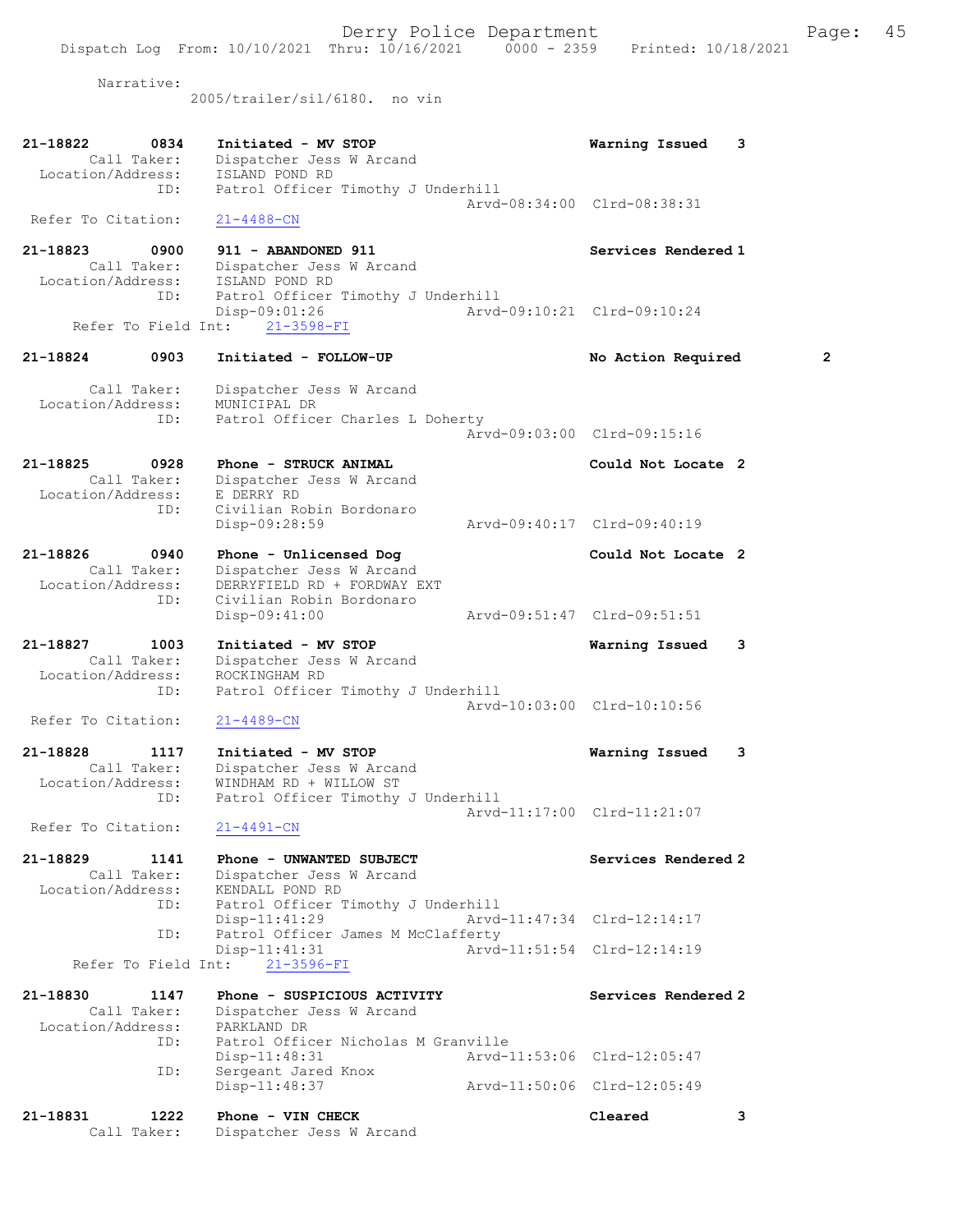Derry Police Department Fage: 46 Dispatch Log From: 10/10/2021 Thru: 10/16/2021 0000 - 2359 Printed: 10/18/2021 Location/Address: POND VIEW DR ID: Patrol Officer James M McClafferty Disp-12:27:33 Arvd-12:35:05 Clrd-12:39:27 Dispatched By: Sergeant James M Belanger Cleared By: Sergeant James M Belanger Civilian Robin Bordonaro<br>Disp-12:52:53 Disp-12:52:53 Arvd-12:52:57 Clrd-12:53:00 21-18832 1300 Initiated - Parking Enforcement Parking Ticket Issued 1 Call Taker: Dispatcher Jess W Arcand Location/Address: MAPLE ST ID: Patrol Officer Nicholas M Granville Arvd-13:00:00 Clrd-13:01:59 21-18833 1308 Phone - DELIVER A MESSAGE Services Rendered 1 Call Taker: Dispatcher Jess W Arcand Location/Address: SAGAMORE DR ID: Patrol Officer James M McClafferty Disp-13:33:59 Arvd-13:44:11 Clrd-13:48:43 Narrative: 10/14/2021 1309 FOR AUBURN PD Narrative: 10/14/2021 1348 MESSAGE LEFT WITH FAMILY MEMBER 21-18834 1310 Initiated - FOLLOW-UP No Action Required 2 Call Taker: Dispatcher Jess W Arcand Location/Address: MUNICIPAL DR ID: Patrol Officer Nicholas M Granville Arvd-13:10:00 Clrd-14:48:55 21-18835 1332 Walk-In - CRIMINAL THREAT Report Taken 2 Call Taker: Dispatcher Jess W Arcand Location/Address: HAMPSTEAD RD ID: Patrol Officer Collin Kennedy<br>Disp-13:33:22 Arvd-13:33:25 Clrd-13:57:10 Disp-13:33:22 Refer To Incident: 21-1821-OF 21-18836 1351 Initiated - MV STOP Warning Issued 3 Call Taker: Dispatcher Jess W Arcand Location/Address: E DERRY RD ID: Captain Vernon L Thomas Arvd-13:51:00 Clrd-13:57:03 21-18837 1407 Phone - SUSPICIOUS ACTIVITY SENT ON THEIR WAY 2 Call Taker: Dispatcher Jess W Arcand Location/Address: ROCKINGHAM RD + WINTER HILL RD ID: Patrol Officer Timothy J Underhill<br>Disp-14:08:39 Arvd- Disp-14:08:39 Arvd-14:12:01 Clrd-14:30:43 Narrative: 10/14/2021 1407 MALE SUBJECT WALKING ON THE SIDE OF THE ROAD Narrative: 10/14/2021 1412 224 ON A PED CHECK Refer To Field Int: 21-3597-FI 21-18838 1430 Initiated - WELFARE CHECK Services Rendered 2 Call Taker: Dispatcher Jess W Arcand Location/Address: E BROADWAY ID: Patrol Officer Brian J Landry Arvd-14:30:00 Clrd-14:35:59 21-18839 1509 Phone - WELFARE CHECK North Services Rendered 2 Call Taker: Dispatcher Christina L Power Location/Address: MOODY ST ID: Patrol Officer Sara R Joyce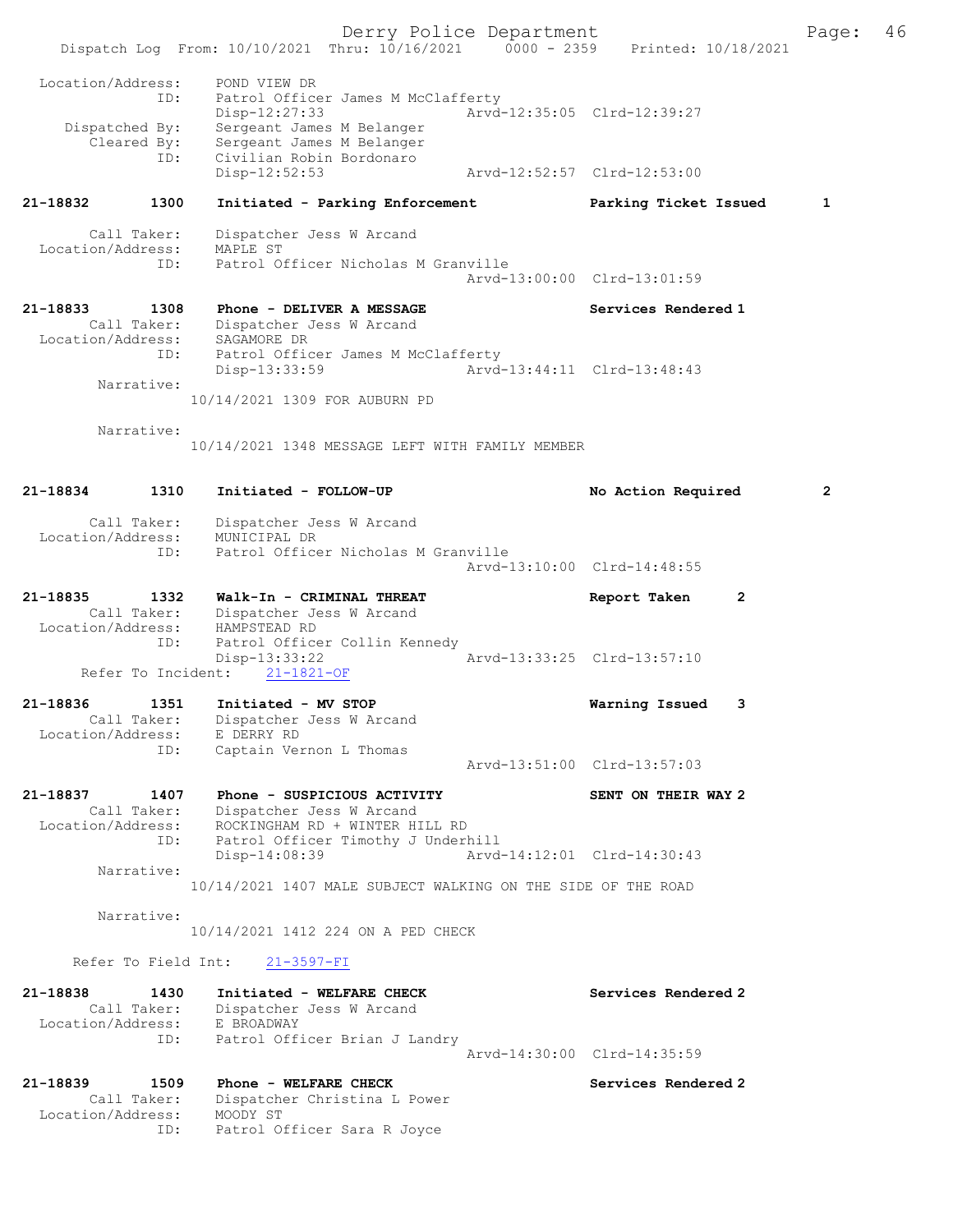Derry Police Department Fage: 47

|            | Disp-15:11:52                                                                 | Arvd-15:15:05 Clrd-15:15:35 |  |
|------------|-------------------------------------------------------------------------------|-----------------------------|--|
| ID:        | Patrol Officer Ryan M Panaro<br>Patrol Officer Samuel J Troy<br>Disp-15:11:54 | Arvd-15:11:55 Clrd-15:20:35 |  |
| Narrative: |                                                                               |                             |  |

checked and no issues.

## Refer To Field Int: 21-3625-FI

| 1513<br>21-18840   | Phone - UNATTENDED DEATH                                                       | Report Taken<br>$\mathbf{2}$ |
|--------------------|--------------------------------------------------------------------------------|------------------------------|
| Call Taker:        | Dispatcher Christina L Power                                                   |                              |
| Location/Address:  | FORDWAY EXT                                                                    |                              |
| ID:                | Patrol Officer Nathan S Lavoie                                                 |                              |
| ID:                | Disp-15:15:08<br>Patrol Officer Michael P Accorto                              | Arvd-15:20:30 Clrd-15:23:38  |
|                    | Disp-15:15:11                                                                  | Arvd-15:16:08 Clrd-16:18:11  |
| ID:                | Sergeant Jeffrey M Dawe<br>$Disp-15:15:18$                                     | Arvd-15:18:48 Clrd-16:18:24  |
| Cleared By:<br>ID: | Sergeant Jared Knox                                                            |                              |
|                    | Patrol Officer Sara R Joyce<br>$Disp-15:16:04$<br>Patrol Officer Ryan M Panaro | Arvd-15:20:29 Clrd-19:14:30  |
| ID:                | Captain Vernon L Thomas                                                        |                              |
|                    | Disp-15:21:45                                                                  | Clrd-15:28:15                |
| Dispatched By:     | Detective Peter A Houlis                                                       |                              |
| ID:                | Detective Victoria M Kidd                                                      |                              |
|                    | Disp-15:57:43                                                                  | Arvd-16:03:54 Clrd-18:51:12  |
| ID:                | Detective Kevin G Ruppel<br>Disp-15:57:50                                      | Arvd-16:03:53 Clrd-18:51:14  |
| ID:                | Sergeant Jeffrey M Dawe                                                        |                              |
|                    | Disp-17:28:10                                                                  | Arvd-17:28:12 Clrd-18:51:11  |
| Narrative:         | 10/14/2021 1526 DFD on scene                                                   |                              |
| Narrative:         |                                                                                |                              |
|                    | 10/14/2021 1558 det's 906 and 912 enroute                                      |                              |
|                    |                                                                                |                              |
| Narrative:         | 10/14/2021 1558 A2 and A3 notified                                             |                              |
|                    |                                                                                |                              |
| Narrative:         |                                                                                |                              |
|                    | 10/14/2021 1602 A1 notified                                                    |                              |
|                    |                                                                                |                              |
| Narrative:         |                                                                                |                              |
|                    | 10/14/2021 1603 det's on scene                                                 |                              |
|                    |                                                                                |                              |
| Narrative:         |                                                                                |                              |
|                    | 10/14/2021 1643 ME Shea notified                                               |                              |
| Narrative:         |                                                                                |                              |
|                    | 10/14/2021 1644 ACA Conway notified                                            |                              |
|                    |                                                                                |                              |
| Narrative:         |                                                                                |                              |
|                    | 10/14/2021 1709 ME responding                                                  |                              |
|                    |                                                                                |                              |
| Narrative:         |                                                                                |                              |
|                    | 10/14/2021 1750 ME on scene                                                    |                              |
|                    |                                                                                |                              |
| Narrative:         |                                                                                |                              |
|                    | 10/14/2021 181710/14/2021 1817 Peabody notified                                |                              |
| Narrative:         |                                                                                |                              |
|                    | 10/14/2021 1831 Peabody's on scene                                             |                              |
|                    |                                                                                |                              |
| Narrative:         |                                                                                |                              |
|                    | 10/14/2021 1851 338 off at Peabody's                                           |                              |
|                    |                                                                                |                              |
| Refer To Incident: | $21 - 1822 - OF$                                                               |                              |
| 21-18841<br>1524   | Phone - SUSPICIOUS ACTIVITY                                                    | Report Taken<br>$\mathbf{2}$ |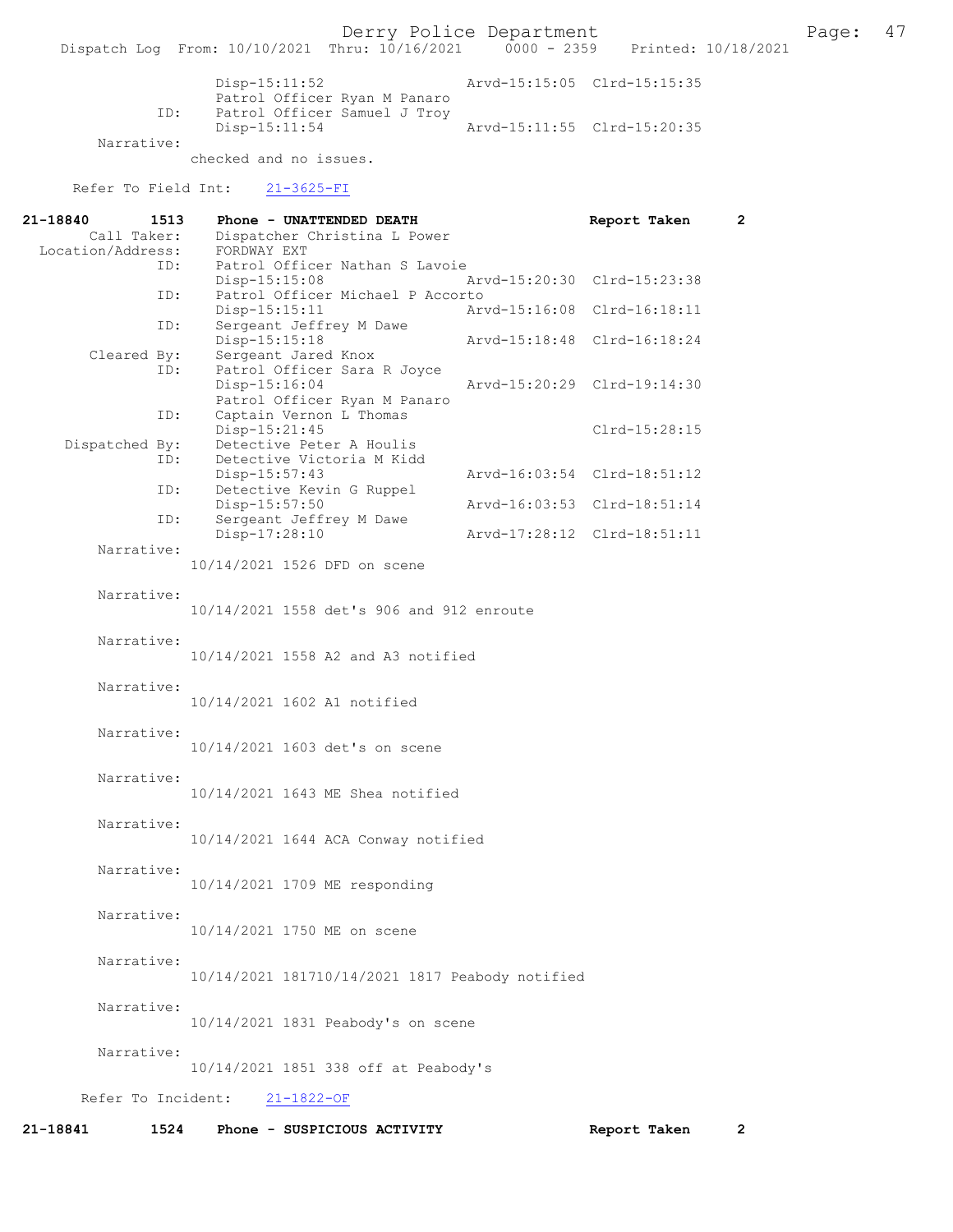Derry Police Department Fage: 48 Dispatch Log From: 10/10/2021 Thru: 10/16/2021 0000 - 2359 Printed: 10/18/2021 Call Taker: Dispatcher Christina L Power Location/Address: ASHLEIGH DR ID: Patrol Officer Samuel J Troy Disp-15:24:49 Arvd-15:30:10 Clrd-15:56:40 Refer To Incident: 21-1823-OF 21-18842 1545 Initiated - FOLLOW-UP Cleared 2 Call Taker: Dispatcher Christina L Power Location/Address: TSIENNETO RD ID: Patrol Officer Nathan S Lavoie Arvd-15:45:00 Clrd-15:50:04 21-18843 1556 Initiated - HIT AND RUN Report Taken 2 Call Taker: Dispatcher Christina L Power Location/Address: ASHLEIGH DR ID: Patrol Officer Samuel J Troy Arvd-15:56:00 Clrd-16:16:09<br>21-1824-OF Refer To Incident: 21-18844 1612 Phone - WELFARE CHECK Transported to Hospital 2 Call Taker: Dispatcher Christina L Power Location/Address: DATILLO RD ID: Patrol Officer Samuel J Troy Disp-16:16:33 Arvd-16:18:43 Clrd-17:05:20 ID: Patrol Officer Nathan S Lavoie Disp-16:17:13 Arvd-16:26:35 Clrd-17:03:24<br>
Disp-16:18:32 Arvd-16:26:43 Clrd-17:25:20 ID: Sergeant Jeffrey M Dawe Disp-16:18:32 Arvd-16:26:43 Clrd-17:25:20 Dispatched By: Sergeant Jared Knox ID: Patrol Officer Michael P Accorto Disp-16:26:38 Arvd-16:26:39 Clrd-17:26:05 Narrative: 10/14/2021 1640 one located by Hood School Narrative: 10/14/2021 1642 in custody on an IEA Narrative: 10/14/2021 1644 enroute to PMC s/m 50712.9 10/14/2021 1649 off at PMC e/m 50714.5 21-18845 1737 Phone - SUSPICIOUS ACTIVITY Services Rendered 2 Call Taker: Dispatcher Christina L Power Location/Address: KILREA RD ID: Patrol Officer Michael P Accorto Disp-17:40:14 Arvd-17:45:14 Clrd-17:51:12 Narrative: complaint of bb shooting. Narrative: counseled 21-18846 1801 Radio - MV STOP Warning Issued 3 Call Taker: Patrol Officer Kevin L Davies Location/Address: BYPASS 28 + TSIENNETO RD ID: Patrol Officer Nathan S Lavoie Disp-18:01:46 Arvd-18:01:49 Clrd-18:10:35 Cleared By: Dispatcher Christina L Power Refer To Citation: 21-4493-CN 21-18847 1812 Initiated - SUBPOENA DELIVERY Not Served 1 Call Taker: Dispatcher Christina L Power Location/Address: DREW RD ID: Patrol Officer Michael P Accorto Arvd-18:12:00 Clrd-18:16:46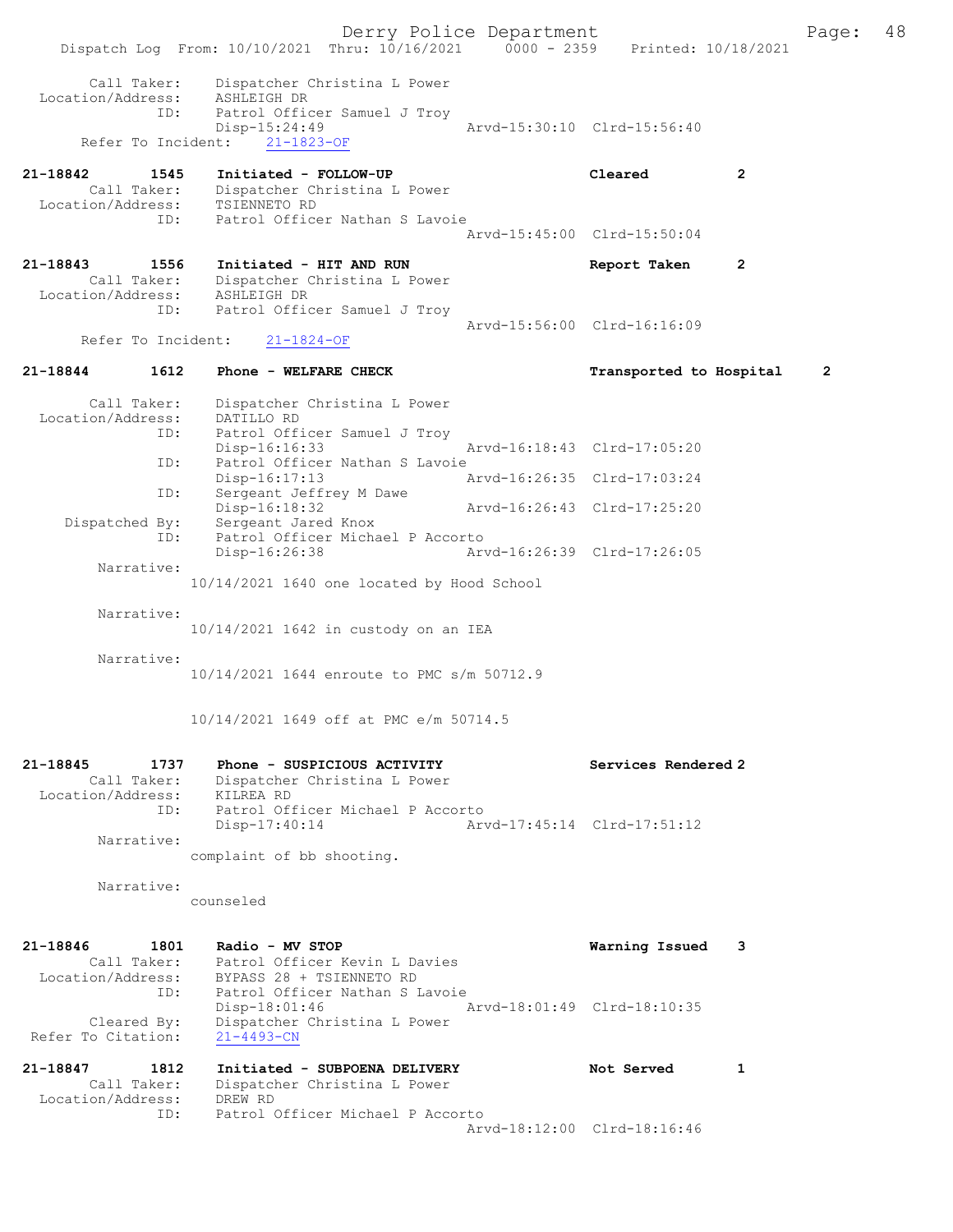| 21-18848<br>1815                 | Initiated - MV STOP                                       |                             | Summons Issued              | 3              |
|----------------------------------|-----------------------------------------------------------|-----------------------------|-----------------------------|----------------|
| Call Taker:<br>Location/Address: | Dispatcher Christina L Power<br>TSIENNETO RD              |                             |                             |                |
| ID:                              | Patrol Officer Nathan S Lavoie                            |                             |                             |                |
| Refer To Citation:               | 21-4494-CN                                                |                             | Arvd-18:15:00 Clrd-18:25:02 |                |
| Refer To Citation:               | 21-816-000058                                             |                             |                             |                |
|                                  |                                                           |                             |                             |                |
| 21-18849<br>1817<br>Call Taker:  | Phone - ERRATIC OPERATION<br>Dispatcher Christina L Power |                             | Gone on Arrival             | $\mathbf{2}$   |
| Location/Address:                | S MAIN ST                                                 |                             |                             |                |
| ID:                              | Patrol Officer Samuel J Troy                              |                             |                             |                |
| ID:                              | Disp-18:18:11<br>Patrol Officer Robert Corwin             |                             | Arvd-18:24:33 Clrd-18:26:36 |                |
|                                  | Disp-18:18:14                                             |                             | Arvd-18:24:34 Clrd-18:26:38 |                |
| ID:                              | Patrol Officer Michael P Accorto<br>Disp-18:24:59         |                             | Arvd-18:25:00 Clrd-18:26:34 |                |
|                                  |                                                           |                             |                             |                |
| 21-18850<br>1900                 | Phone - DOMESTIC DISTURBANCE                              |                             | Services Rendered 1         |                |
| Call Taker:<br>Location/Address: | Dispatcher Christina L Power<br>TSIENNETO RD              |                             |                             |                |
| ID:                              | Patrol Officer Samuel J Troy                              |                             |                             |                |
|                                  | $Disp-19:01:12$                                           |                             | Arvd-19:01:14 Clrd-19:20:07 |                |
| ID:                              | Patrol Officer Robert Corwin<br>$Disp-19:11:01$           |                             | Arvd-19:17:52 Clrd-19:20:05 |                |
| Narrative:                       |                                                           |                             |                             |                |
|                                  | determined to be parental discipline                      |                             |                             |                |
| Refer To Field Int:              | $21 - 3595 - FI$                                          |                             |                             |                |
| 21-18851<br>1906                 | Initiated - FOLLOW-UP                                     |                             | Cleared                     | $\mathbf{2}$   |
| Call Taker:                      | Dispatcher Christina L Power                              |                             |                             |                |
| Location/Address:<br>ID:         | WINDHAM DEPOT RD<br>Detective Daniel J McCarthy           |                             |                             |                |
|                                  |                                                           |                             | Arvd-19:06:00 Clrd-19:14:11 |                |
| 21-18852<br>1906                 | Initiated - MV STOP                                       |                             | Warning Issued              | 3              |
| Call Taker:                      | Dispatcher Christina L Power                              |                             |                             |                |
| Location/Address:                | OLD CHESTER RD                                            |                             |                             |                |
| ID:                              | Patrol Officer Nathan S Lavoie                            |                             | Arvd-19:06:00 Clrd-19:16:10 |                |
| Refer To Citation:               | $21 - 4495 - CN$                                          |                             |                             |                |
| 21-18853<br>1935                 | Initiated - MV STOP                                       |                             | Warning Issued              | 3              |
| Call Taker:                      | Dispatcher Christina L Power                              |                             |                             |                |
| Location/Address:                | CRYSTAL AVE                                               |                             |                             |                |
| ID:                              | Patrol Officer Sara R Joyce                               |                             | Arvd-19:35:00 Clrd-19:42:22 |                |
|                                  | Patrol Officer Ryan M Panaro                              |                             |                             |                |
| Refer To Citation:               | $21 - 4496 - CN$                                          |                             |                             |                |
| 21-18854<br>1947                 | Phone - MV ACCIDENT                                       |                             | Report Taken                | $\mathbf{1}$   |
| Call Taker:                      | Dispatcher Christina L Power                              |                             |                             |                |
| Location/Address:<br>ID:         | ISLAND POND RD<br>Patrol Officer Michael P Accorto        |                             |                             |                |
|                                  | Disp-19:48:22                                             |                             | Arvd-20:08:43 Clrd-20:25:39 |                |
| Narrative:                       |                                                           |                             |                             |                |
|                                  | White vs. Cross nonreportable                             |                             |                             |                |
| Refer To Accident:               | $21 - 504 - AC$                                           |                             |                             |                |
| 21-18855<br>1957                 | Phone - FOLLOW-UP                                         |                             | Cleared                     | $\overline{2}$ |
| Call Taker:                      | Patrol Officer Kevin L Davies                             |                             |                             |                |
| Location/Address:<br>ID:         | ASHLEIGH DR<br>Patrol Officer Samuel J Troy               |                             |                             |                |
|                                  | Disp-19:59:16                                             | Arvd-20:18:32 Clrd-20:20:25 |                             |                |

 Arrived By: Dispatcher Christina L Power Cleared By: Dispatcher Christina L Power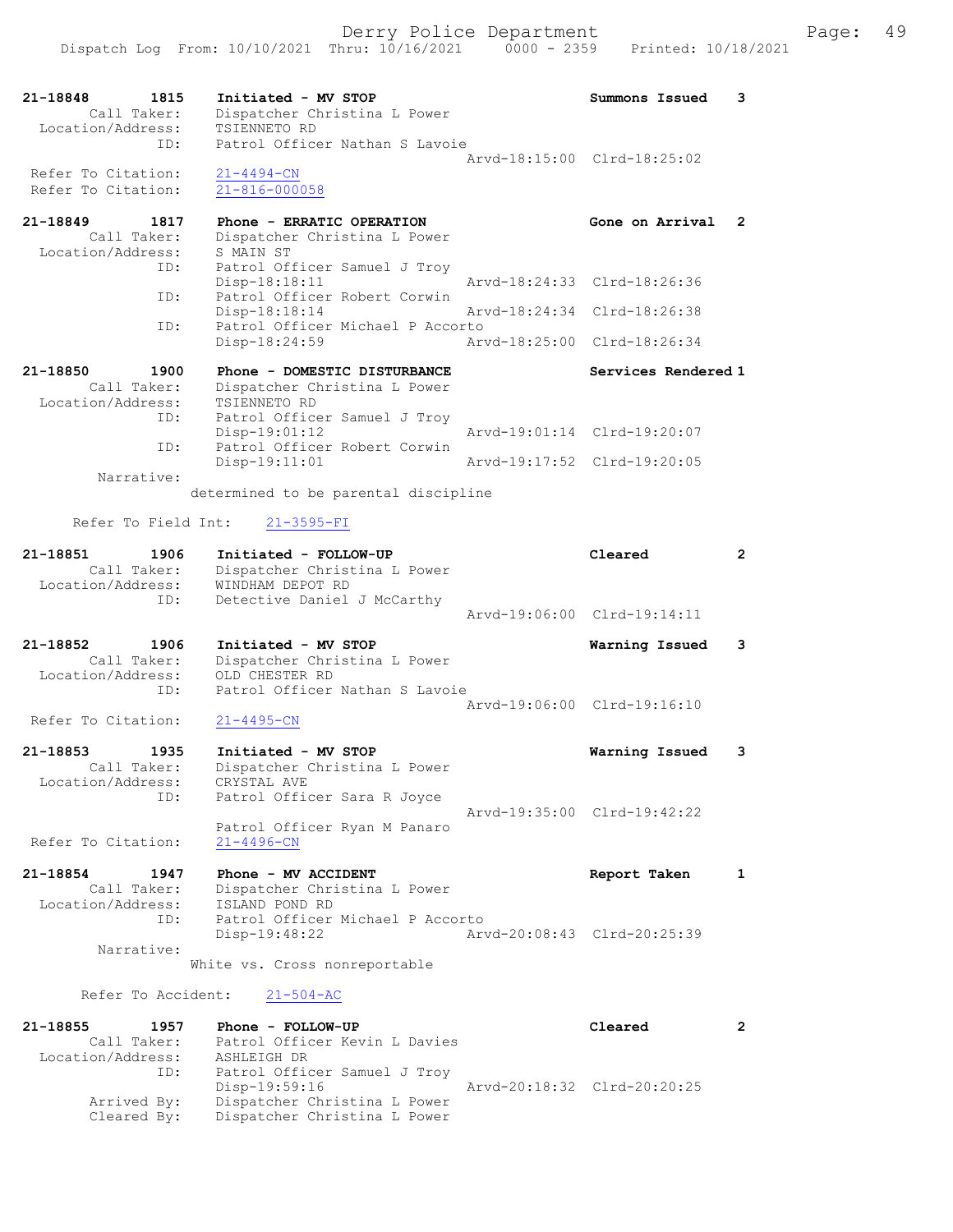| 21-18856 2019<br>Location/Address: S MAIN ST |                 | Phone - ASSIST CITIZEN<br>Call Taker: Dispatcher Christina L Power          | <b>ADVICE GIVEN</b>                      | з |
|----------------------------------------------|-----------------|-----------------------------------------------------------------------------|------------------------------------------|---|
|                                              | ID:             | Patrol Officer Robert Corwin<br>$Disp-20:20:02$                             | Arvd-20:25:14 Clrd-20:37:43              |   |
| 21-18857 2222                                |                 | Phone - ERRATIC OPERATION                                                   | Gone on Arrival 2                        |   |
|                                              |                 | Call Taker: Patrol Officer Kevin L Davies<br>Location/Address: HAMPSTEAD RD |                                          |   |
|                                              | ID:             | Patrol Officer Nathan S Lavoie                                              |                                          |   |
|                                              |                 | Disp-22:23:20 Arvd-22:23:23 Clrd-22:33:02                                   |                                          |   |
| Cleared By:<br>Narrative:                    |                 | Dispatcher Christina L Power                                                |                                          |   |
|                                              |                 | brown chevy trucklane control problems                                      |                                          |   |
| 21-18858                                     |                 | 2346 Phone - ASSIST OTHER AGENCY                                            | Report Taken                             | з |
|                                              |                 | Call Taker: Patrol Officer Adam J Petkus                                    |                                          |   |
|                                              |                 | Location/Address: [DY 3548] PINKERTON ST                                    |                                          |   |
|                                              | ID:             | Patrol Officer Monica Ricci                                                 |                                          |   |
|                                              |                 | $Disp-23:47:16$                                                             | Arvd-23:53:00 Clrd-10/15/2021 @ 00:33:53 |   |
|                                              | $T \cap \Delta$ | Common the Dollar of Doccom                                                 |                                          |   |

Dispatch Log From: 10/10/2021 Thru: 10/16/2021 0000 - 2359 Printed: 10/18/2021

ID: Sergeant Patrick H Dawson<br>Disp-23:52:40 Disp-23:52:40 Arvd-23:52:45 Clrd-10/15/2021 @ 00:33:53<br>ID: Patrol Officer Awess Abdulkadir Patrol Officer Awess Abdulkadir Disp-23:54:47 Clrd-23:55:04<br>ID: Patrol Officer Robert Corwin Patrol Officer Robert Corwin<br>Disp-23:54:59 Disp-23:54:59 Arvd-23:59:21 Clrd-10/15/2021 @ 00:33:53 Narrative: Per DFD request

Refer To Incident: 21-1825-OF

## For Date: 10/15/2021 - Friday

| 21-18859<br>0047   | Initiated - MV STOP                                     | Warning Issued              | 3              |
|--------------------|---------------------------------------------------------|-----------------------------|----------------|
| Call Taker:        | Patrol Officer Adam J Petkus                            |                             |                |
| Location/Address:  | KENDALL POND RD                                         |                             |                |
| ID:                | Patrol Officer Andrew R Kennedy                         |                             |                |
|                    |                                                         | Arvd-00:47:00 Clrd-00:52:00 |                |
| Refer To Citation: | $21 - 4497 - CN$                                        |                             |                |
|                    |                                                         |                             |                |
| 21-18860<br>0121   | Initiated - MV STOP                                     | Warning Issued              | 3              |
| Call Taker:        | Patrol Officer Adam J Petkus                            |                             |                |
| Location/Address:  | S MAIN ST                                               |                             |                |
| ID:                | Patrol Officer Monica Ricci                             |                             |                |
|                    |                                                         | Arvd-01:21:00 Clrd-01:29:13 |                |
| Refer To Citation: | $21 - 4498 - CN$                                        |                             |                |
|                    |                                                         |                             |                |
| 21-18861<br>0127   | Phone - WELFARE CHECK                                   | Arrest(s) Made              | $\overline{2}$ |
| Call Taker:        | Patrol Officer Adam J Petkus                            |                             |                |
| Location/Address:  | [DY 3548] PINKERTON ST                                  |                             |                |
| ID:                | Patrol Officer Awess Abdulkadir                         |                             |                |
|                    | $Disp-01:27:48$                                         | Arvd-01:30:34 Clrd-02:45:56 |                |
| ID:                | Patrol Officer Andrew R Kennedy                         |                             |                |
|                    | $Disp-01:27:52$                                         | Arvd-01:33:08 Clrd-02:45:56 |                |
| ID:                | Sergeant Patrick H Dawson                               |                             |                |
|                    | Disp-01:28:02                                           | Arvd-01:31:18 Clrd-02:45:56 |                |
| TD:                | Patrol Officer Monica Ricci                             |                             |                |
|                    | Disp-01:29:21                                           | Arvd-01:33:06 Clrd-02:45:56 |                |
| Narrative:         |                                                         |                             |                |
|                    | concerns from CLM                                       |                             |                |
|                    |                                                         |                             |                |
| Narrative:         |                                                         |                             |                |
|                    | 10/15/2021 0145                                         |                             |                |
|                    | S7 advising one in custody at this time                 |                             |                |
|                    |                                                         |                             |                |
| Narrative:         |                                                         |                             |                |
|                    | 10/15/2021 0151                                         |                             |                |
|                    | 129 en route to PMC w/ one adult female IEA s/m 52363.1 |                             |                |
|                    |                                                         |                             |                |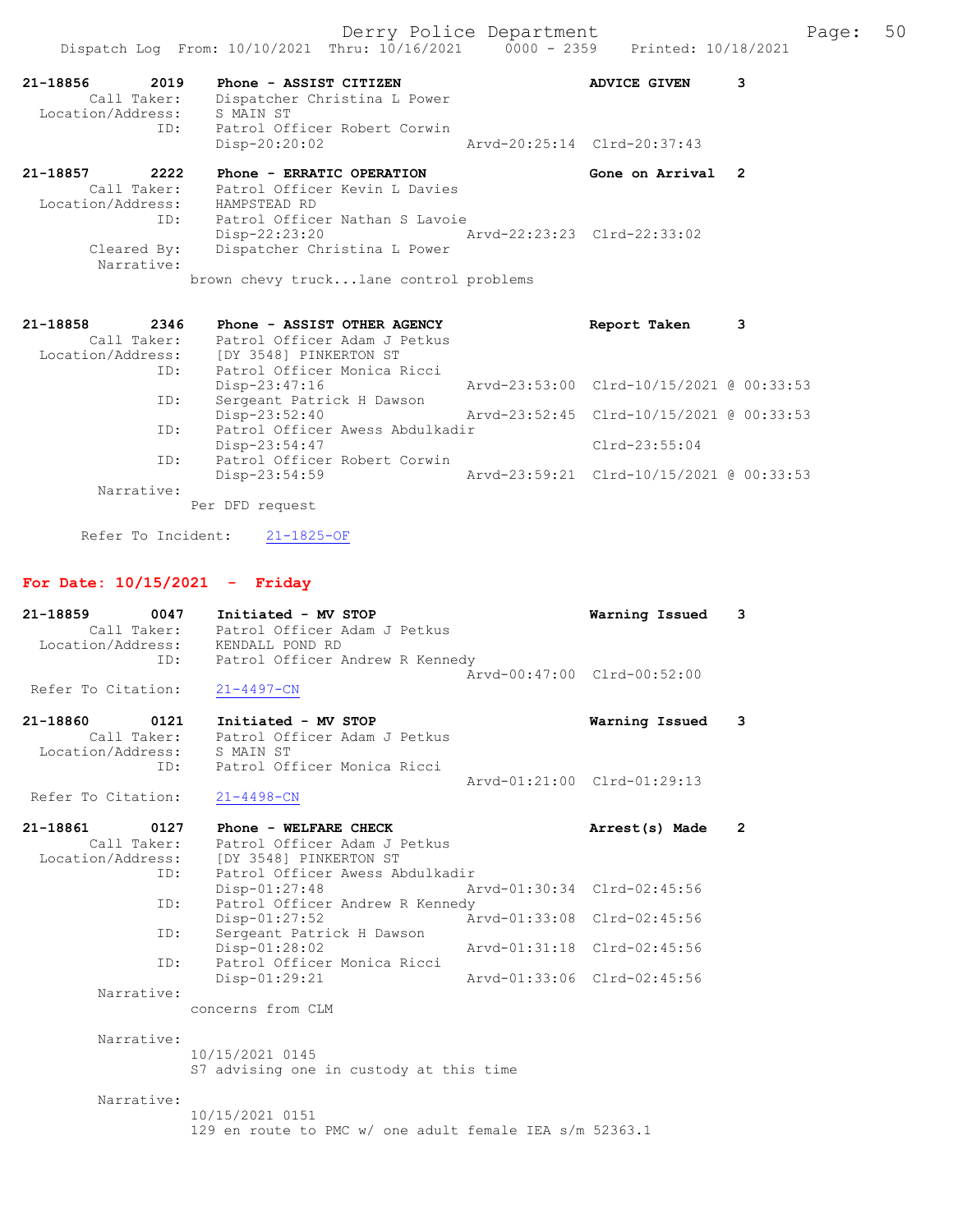| Narrative:                              | 10/15/2021 0155<br>off at PMC e/m 52364.7                                                                                                             |                              |              |
|-----------------------------------------|-------------------------------------------------------------------------------------------------------------------------------------------------------|------------------------------|--------------|
| Narrative:                              | 10/15/2021 0246<br>in custody:<br>Christine Coughlin<br>DOB: 04/21/1978<br>13 Pinkerton St. #7<br>Derry, NH<br>for: Resisting Arrest                  |                              |              |
| Refer To Arrest:                        | $21 - 988 - AR$                                                                                                                                       |                              |              |
| 21-18862<br>Location/Address: TYLER RD  | 0224 Phone - DELIVER A MESSAGE<br>Call Taker: Patrol Officer Adam J Petkus                                                                            | Message Delivered 1          |              |
| ID:<br>Narrative:                       | Patrol Officer Nicholas M Granville<br>Arvd-02:32:09 Clrd-02:38:02<br>$Disp-02:26:09$<br>for Raymond PD                                               |                              |              |
| 21-18863<br>0528                        | Initiated - MV STOP                                                                                                                                   | Warning Issued<br>3          |              |
| ID:                                     | Call Taker: Patrol Officer Adam J Petkus<br>Location/Address: FORDWAY EXT<br>Patrol Officer Andrew R Kennedy                                          | Arvd-05:28:00 Clrd-05:33:34  |              |
| Refer To Citation:                      | $21 - 4499 - CN$                                                                                                                                      |                              |              |
| 21-18864<br>0605                        | Initiated - MV STOP<br>Call Taker: Patrol Officer Adam J Petkus<br>Location/Address: PINKERTON ST + NESMITH ST<br>ID: Patrol Officer Andrew R Kennedy | Warning Issued<br>3          |              |
|                                         |                                                                                                                                                       | Arvd-06:05:00 Clrd-06:17:00  |              |
| 21-18865                                | 0638 Phone - ALARM, BURGLAR                                                                                                                           | Cancelled Prior to Arrival 1 |              |
| ID:                                     | Call Taker: Patrol Officer Adam J Petkus<br>Location/Address: [DY 280] S MAIN ST<br>Patrol Officer Nicholas M Granville<br>Disp-06:39:50              | $Clrd-06:45:19$              |              |
| Narrative:                              | 1st flr. motion                                                                                                                                       |                              |              |
| 21-18866<br>0759                        | Initiated - FOLLOW-UP                                                                                                                                 | No Action Required           | $\mathbf{2}$ |
| Call Taker:<br>Location/Address:<br>ID: | Dispatcher Jess W Arcand<br>E BROADWAY<br>Patrol Officer Nicholas M Granville                                                                         | Arvd-07:59:00 Clrd-08:09:12  |              |
| 21-18867<br>0801<br>Call Taker:         | Initiated - WELFARE CHECK<br>Dispatcher Jess W Arcand                                                                                                 | Services Rendered 2          |              |
| Location/Address:<br>ID:                | PINKERTON ST<br>Patrol Officer Brian J Landry<br>Aryd-08:01:00                                                                                        | $Clrd-08:42:41$              |              |
| ID:                                     | Patrol Officer James M McClafferty<br>$Disp-08:02:02$                                                                                                 | Arvd-08:04:59 Clrd-08:42:41  |              |
| ID:<br>ID:                              | Sergeant Seth Plumer<br>$Disp-08:05:02$<br>Patrol Officer Nicholas M Granville                                                                        | Arvd-08:05:04 Clrd-08:42:41  |              |
| Dispatched By:                          | Disp-08:16:16<br>Sergeant James M Belanger                                                                                                            | $Clrd-08:19:40$              |              |

Narrative:

10/15/2021 0819 S8 ON A PED CHECK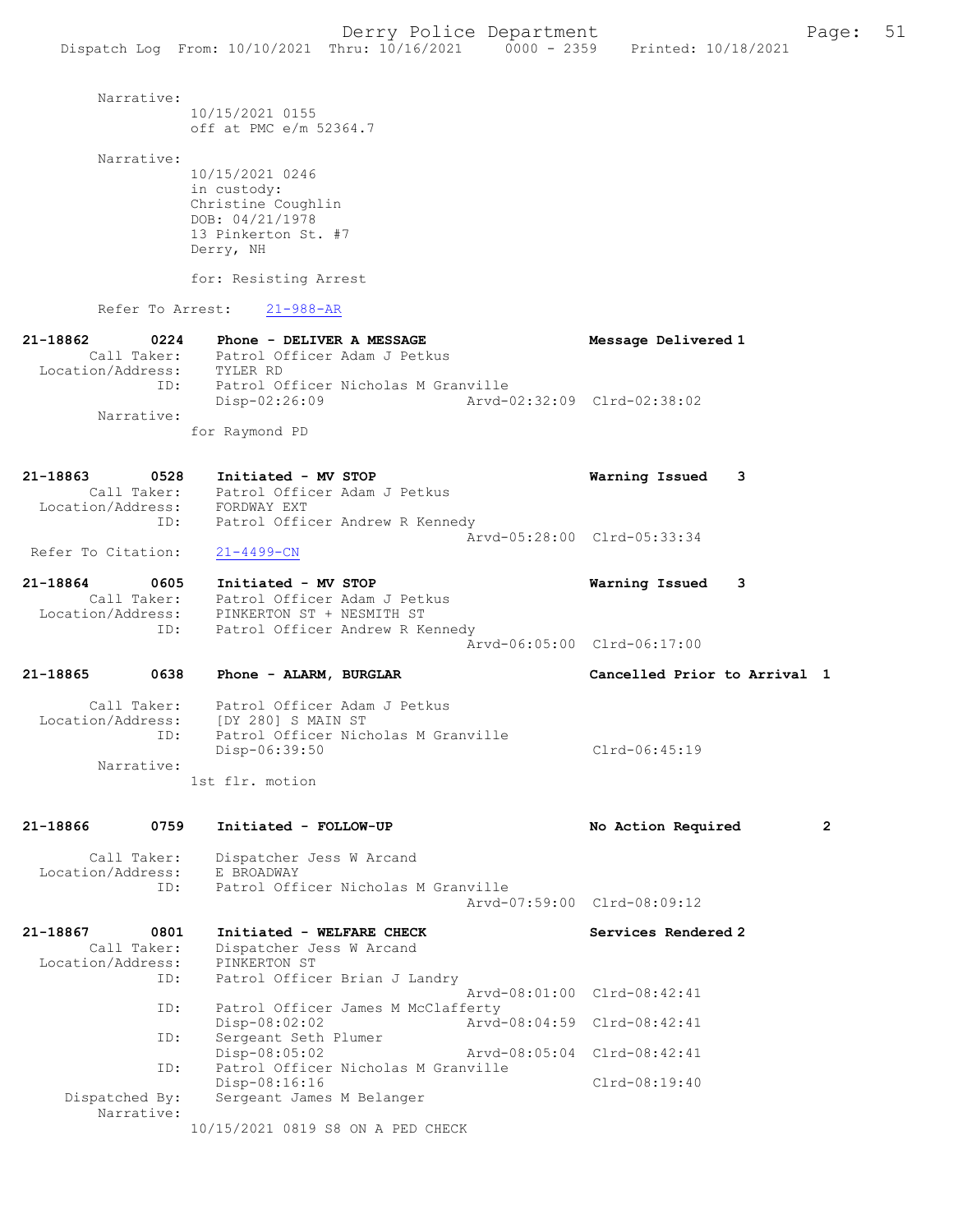Refer To Field Int: 21-3600-FI 21-18868 0816 Initiated - MV STOP Warning Issued 3 Call Taker: Dispatcher Jess W Arcand Location/Address: S MAIN ST ID: Patrol Officer Ryan M Panaro Arvd-08:16:00 Clrd-08:22:14 Refer To Citation: 21-4500-CN 21-18869 0925 Phone - DOMESTIC DISTURBANCE Verbal in Nature 1 Call Taker: Dispatcher Jess W Arcand Location/Address: GARVIN RD ID: Patrol Officer James M McClafferty Disp-09:26:20 Arvd-09:33:08 Clrd-09:46:19<br>Disp-09:26:20 Arvd-09:33:08 Clrd-09:46:19<br>Patrol Officer Ryan M Panaro ID: Patrol Officer Ryan M Panaro Disp-09:26:22 Arvd-09:34:30 Clrd-09:46:21 Refer To Field Int: 21-3601-FI 21-18870 0955 Initiated - Community Relations Services Rendered 2 Call Taker: Dispatcher Jess W Arcand Location/Address: EASTGATE RD ID: Patrol Officer James M McClafferty Arvd-09:55:00 Clrd-10:09:25 21-18871 1008 Initiated - PARKING COMPLAINT Vehicle Moved 1 Call Taker: Dispatcher Jess W Arcand Location/Address: MAPLE ST ID: Patrol Officer Nicholas M Granville Arvd-10:08:00 Clrd-10:14:41 21-18872 1028 Other - VANDALISM Report Taken 3 Call Taker: Dispatcher Jess W Arcand Location/Address: MUNICIPAL DR ID: Patrol Officer Collin Kennedy Disp-10:29:05 Arvd-10:29:10 Clrd-10:29:50 Refer To Incident: 21-1729-OF Refer To Incident: 21-1826-OF 21-18873 1035 Initiated - DEPARTMENT INFO Report Taken 3 Call Taker: Dispatcher Jess W Arcand Location/Address: PINKERTON ST ID: Patrol Officer Brian J Landry Arvd-10:35:00 Clrd-10:36:47 Refer To Incident: 21-1827-OF 21-18874 1049 Initiated - MV STOP Warning Issued 3 Call Taker: Dispatcher Jess W Arcand Location/Address: KENDALL POND RD ID: Patrol Officer Blake A Martineau Arvd-10:49:00 Clrd-10:54:07 Refer To Citation: 21-4501-CN 21-18875 1120 Phone - MEDICAL EMERGENCY False Alarm 1 Call Taker: Dispatcher Jess W Arcand Location/Address: WREN CT ID: Patrol Officer Ryan M Panaro Disp-11:21:09 Arvd-11:26:05 Clrd-11:31:15 ID: Patrol Officer James M McClafferty Disp-11:21:52 Arvd-11:26:07 Clrd-11:31:17 Refer To Field Int: 21-3603-FI 21-18876 1124 Phone - ALARM, BURGLAR False Alarm 1 Call Taker: Dispatcher Jess W Arcand Location/Address: [DY 3718] PEABODY RD ANX ID: Patrol Officer Blake A Martineau Disp-11:25:26 Arvd-11:31:25 Clrd-11:37:38 ID: Patrol Officer Ryan M Panaro Disp-11:31:34 Arvd-11:33:17 Clrd-11:37:40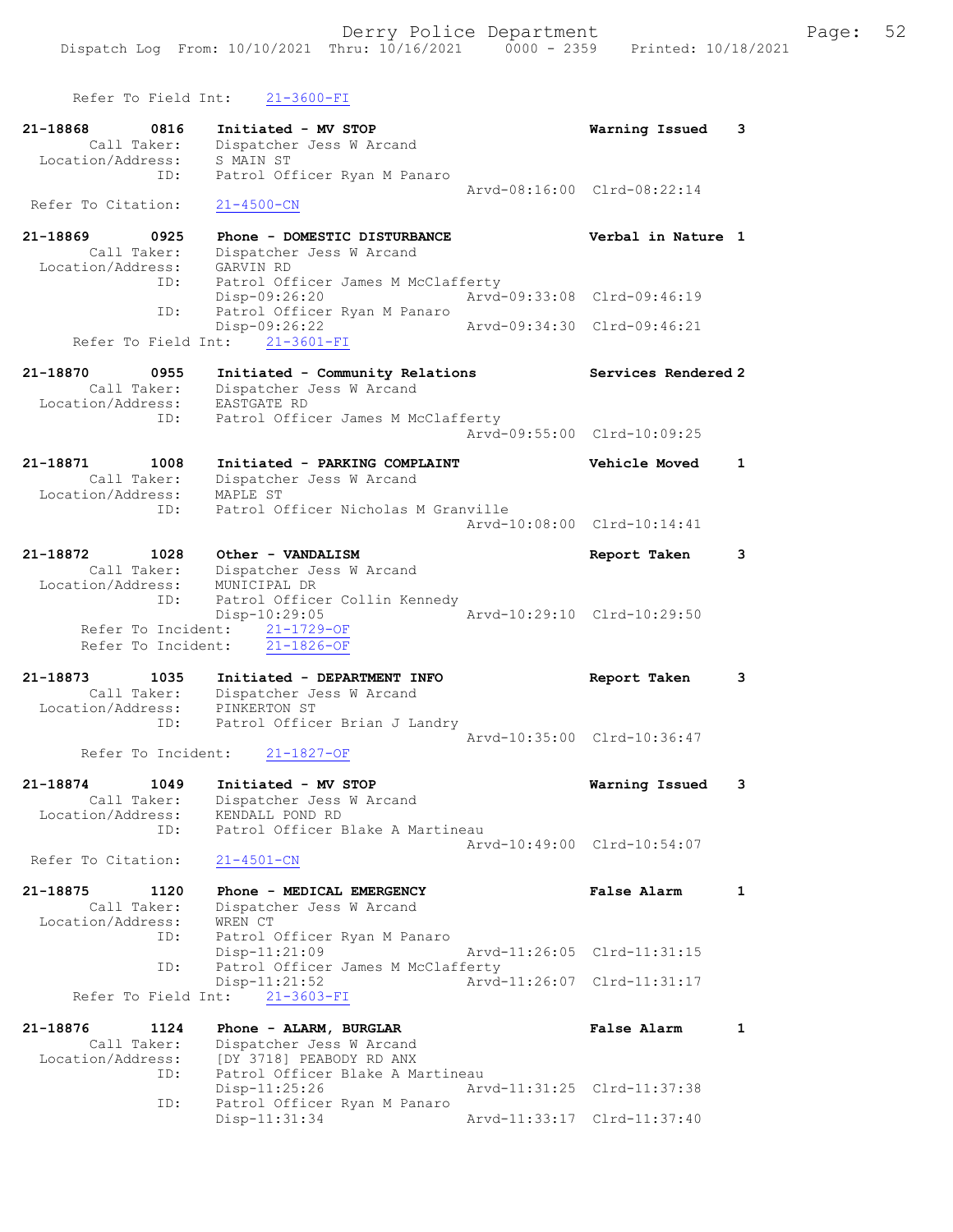|                                         | Dispatch Log From: 10/10/2021 Thru: 10/16/2021<br>$0000 - 2359$                                       | Printed: 10/18/2021         |                |
|-----------------------------------------|-------------------------------------------------------------------------------------------------------|-----------------------------|----------------|
| 1145<br>21-18877                        | Initiated - FOLLOW-UP                                                                                 | No Action Required          | $\overline{2}$ |
| Call Taker:<br>Location/Address:<br>ID: | Dispatcher Jess W Arcand<br>MUNICIPAL DR<br>Patrol Officer Nicholas M Granville                       |                             |                |
|                                         |                                                                                                       | Arvd-11:45:00 Clrd-11:54:10 |                |
| 21-18878<br>1216<br>Call Taker:         | Phone - SUSPICIOUS ACTIVITY<br>Dispatcher Jess W Arcand                                               | Services Rendered 2         |                |
| Location/Address:<br>ID:                | MAXWELL DR<br>Patrol Officer James M McClafferty<br>$Disp-12:16:58$<br>Refer To Field Int: 21-3605-FI | Arvd-12:32:01 Clrd-13:11:33 |                |
| 21-18879<br>1230                        | 911 - ERRATIC OPERATION                                                                               | Vehicle checked 2           |                |
| Call Taker:<br>ID:                      | Dispatcher Jess W Arcand<br>Location/Address: ISLAND POND RD<br>Patrol Officer Blake A Martineau      |                             |                |
| ID:                                     | $Disp-12:32:04$<br>Patrol Officer Nicholas M Granville                                                | Arvd-12:34:58 Clrd-12:41:39 |                |
| Narrative:                              | Disp-12:32:07                                                                                         | Arvd-12:34:56 Clrd-12:41:31 |                |
|                                         | MA: 3MXF44                                                                                            |                             |                |
| Refer To Field Int:                     | $21 - 3608 - FI$                                                                                      |                             |                |
| 21-18880<br>1232<br>Location/Address:   | Walk-In - DOMESTIC DISTURBANCE<br>Call Taker: Dispatcher Jess W Arcand<br>FRANKLIN ST                 | Report Taken                | 1              |
| ID:<br>Refer To Incident:               | Patrol Officer Collin Kennedy<br>Arvd-12:33:02 Clrd-13:40:00<br>Disp-12:32:59<br>$21 - 1828 - OF$     |                             |                |
| 21-18881<br>1241                        | 911 - MV ACCIDENT                                                                                     | Report Taken                | 1              |
| Call Taker:<br>Location/Address:        | Dispatcher Jess W Arcand<br>CRYSTAL AVE                                                               |                             |                |
| ID:<br>ID:                              | Patrol Officer Blake A Martineau<br>$Disp-12:42:56$<br>Patrol Officer Nicholas M Granville            | Arvd-12:43:59 Clrd-13:17:42 |                |
| ID:                                     | $Disp-12:42:59$<br>Sergeant Seth Plumer                                                               | Arvd-12:43:43 Clrd-14:44:09 |                |
| Narrative:                              | Disp-12:48:59<br>Arvd-12:49:01 Clrd-13:01:58                                                          |                             |                |
|                                         | 10/15/2021 1243 DFD on scene                                                                          |                             |                |
| Narrative:                              | 10/15/2021 1245 off w/ NH (MC): 5B114                                                                 |                             |                |
| Narrative:                              | 10/15/2021 1256 public works notified for a possible oil<br>spill in roadway                          |                             |                |
| Narrative:                              | 10/15/2021 1317 DPW ON SCENE                                                                          |                             |                |
| Narrative:                              | 10/15/2021 1348 REPORTALBE. FORTIN VS ROADWAY                                                         |                             |                |
| Refer To Accident:                      | $21 - 505 - AC$                                                                                       |                             |                |
| 21-18882<br>1259<br>Call Taker:         | 911 - ANIMAL COMPLAINT<br>Dispatcher Jess W Arcand                                                    | Could Not Locate 1          |                |
| Location/Address: WINDHAM RD<br>ID:     | Patrol Officer Ryan M Panaro<br>$Disp-13:14:44$                                                       | Arvd-13:21:34 Clrd-13:53:03 |                |
| Narrative:                              | possible mange yellow retriever at large                                                              |                             |                |
| 21-18883<br>1323                        | Phone - ASSIST CITIZEN                                                                                | <b>ADVICE GIVEN</b>         | 3              |
|                                         |                                                                                                       |                             |                |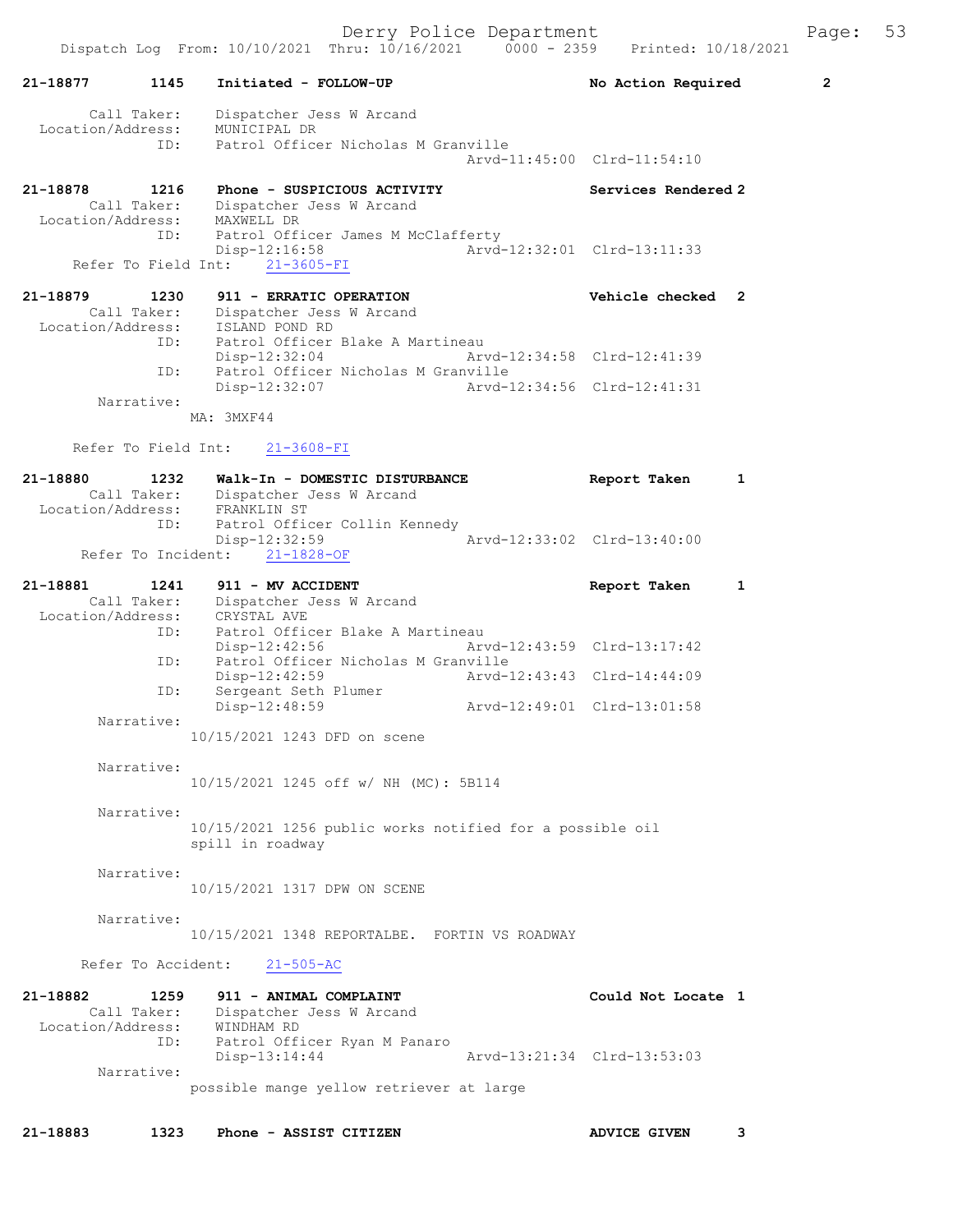Derry Police Department<br>
Page: 54<br>
Printed: 10/18/2021<br>
Printed: 10/18/2021 Dispatch Log From: 10/10/2021 Thru: 10/16/2021 Call Taker: Dispatcher Jess W Arcand Location/Address: HUMPHREY RD ID: Patrol Officer Blake A Martineau<br>Disp-13:24:03 Ary -13:24:03 Arvd-13:38:16 Clrd-13:43:53<br>21-3607-FI Refer To Field Int: 21-18884 1340 Walk-In - ILLEGAL DUMPING/LITTERING Report Taken 2<br>Call Taker: Dispatcher Jess W Arcand Dispatcher Jess W Arcand<br>BERRY RD Location/Address:<br>TD: Patrol Officer Collin Kennedy<br>Disp-13:40:42 -13:40:42<br>
21-1829-OF Arvd-13:40:44 Clrd-13:41:05 Refer To Incident: 21-18885 1341 Phone - FINGERPRINTS<br>Call Taker: Dispatcher Jess W Arcand Dispatcher Jess W Arcand<br>MUNICIPAL DR Location/Address: ID: Patrol Officer Collin Kennedy<br>Disp-13:41:24 Disp-13:41:24 Arvd-13:41:27 Clrd-14:44:03 21-18886 1407 Phone - DISTURBANCE Could Not Locate 1<br>Call Taker: Dispatcher Jess W Arcand Dispatcher Jess W Arcand<br>FAIRWAY DR Location/Address: Patrol Officer Ryan M Panaro<br>Disp-14:09:10 Disp-14:09:10 Arvd-14:18:41 Clrd-14:35:48<br>ID: Patrol Officer James M McClafferty Patrol Officer James M McClafferty<br>Disp-14:09:17 Arvd-Arvd-14:16:48 Clrd-14:35:53 21-18887 1410 Initiated - PED CHECK Services Rendered 2<br>Call Taker: Dispatcher Jess W Arcand Dispatcher Jess W Arcand<br>CRYSTAL AVE Location/Address:<br>TD: Detective Victoria M Kidd Arvd-14:10:00 Clrd-14:16:18<br>21-3606-FI Refer To Field Int: 21-18888 1425 Phone - FOUND/LOST PROPERTY Report Taken 3<br>Call Taker: Dispatcher Jess W Arcand Call Taker: Dispatcher Jess W Arcand Location/Address: LINLEW DR ID: Patrol Officer Ryan M Panaro<br>Disp-14:36:05 Disp-14:36:05 Arvd-14:41:49 Clrd-16:39:31<br>Cleared By: Dispatcher Christina L Power Dispatcher Christina L Power ID: Sergeant Jeffrey M Dawe<br>Disp-15:04:45 Disp-15:04:45 Arvd-15:07:28 Clrd-16:39:40<br>Dispatched By: Dispatcher Christina L Power patched By: Dispatcher Christina L Power<br>Arrived By: Dispatcher Christina L Power Arrived By: Dispatcher Christina L Power<br>Cleared By: Dispatcher Christina L Power Dispatcher Christina L Power ID: Patrol Officer Samuel J Troy<br>Disp-15:04:49 Disp-15:04:49<br>Dispatched By: Dispatcher Christina L Power<br>Dispatched By: Dispatcher Christina L Power patched By: Dispatcher Christina L Power<br>Arrived By: Dispatcher Christina L Power Dispatcher Christina L Power Cleared By: Dispatcher Christina L Power<br>ID: Detective Daniel J McCarthy Detective Daniel J McCarthy<br>Disp-15:04:53 Disp-15:04:53 Arvd-15:18:08 Clrd-16:39:37 Dispatched By: Dispatcher Christina L Power<br>Arrived By: Dispatcher Christina L Power Arrived By: Dispatcher Christina L Power<br>Cleared By: Dispatcher Christina L Power Dispatcher Christina L Power ID: Detective Mark Borgatti Disp-15:18:05 Arvd-15:18:07 Clrd-16:39:35 Dispatched By: Dispatcher Christina L Power Arrived By: Dispatcher Christina L Power<br>Cleared By: Dispatcher Christina L Power Dispatcher Christina L Power Narrative: 10/15/2021 1425 FOUND MONEY Narrative: 10/15/2021 1529 SPD canine requested and responding Narrative: 10/15/2021 1553 SPD on scene Narrative: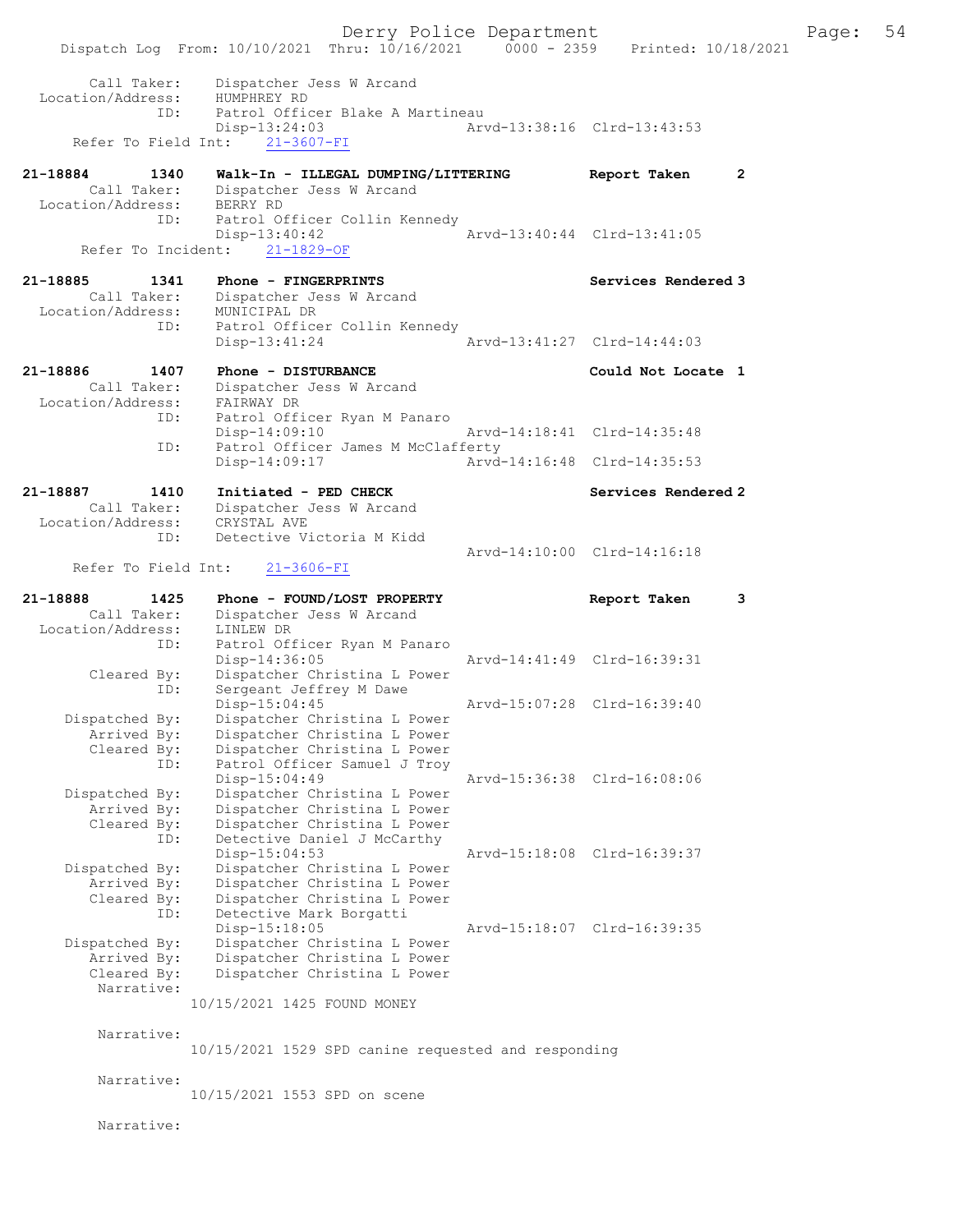Derry Police Department Fage: 55 Dispatch Log From: 10/10/2021 Thru: 10/16/2021 0000 - 2359 Printed: 10/18/2021 10/15/2021 1604 search start time Refer To Incident: 21-1831-OF 21-18889 1448 Other - Drop Box Maintenance Report Taken 3 Call Taker: Dispatcher Jess W Arcand Refer To Incident: 21-1830-OF 21-18890 1513 Phone - Loose Dog Complaint Assistance Rendered 2 Call Taker: Dispatcher Christina L Power Location/Address: E DERRY RD ID: Patrol Officer Nathan S Lavoie Disp-15:13:33 Arvd-15:17:56 Clrd-15:36:22 Narrative: owner was located Refer To Field Int: 21-3627-FI 21-18891 1542 Phone - WELFARE CHECK 2 Assistance Rendered 2 Call Taker: Dispatcher Christina L Power Location/Address: ISLAND POND RD ID: Patrol Officer Nathan S Lavoie Disp-15:43:51 Arvd-15:52:37 Clrd-16:09:08 ID: Patrol Officer Casey J Noyes<br>Disp-15:43:57 Disp-15:43:57 Arvd-15:51:09 Clrd-16:09:09 Narrative: 10/15/2021 1551 DFD on scene 21-18892 1608 Phone - SUSPICIOUS ACTIVITY Services Rendered 2 Call Taker: Dispatcher Christina L Power Location/Address: MANCHESTER RD ID: Patrol Officer Samuel J Troy Disp-16:09:05 Arvd-16:18:38 Clrd-16:40:34 Refer To Field Int: 21-3626-FI 21-18893 1612 Phone - WELFARE CHECK Services Rendered 2 Call Taker: Dispatcher Christina L Power Location/Address: WINTER HILL RD ID: Patrol Officer Casey J Noyes Disp-16:18:04 Narrative: checked and no issues. 21-18894 1615 Walk-In - WARRANT ARREST Name (2) Arrest(s) Made 2 Call Taker: Dispatcher Christina L Power Location/Address: [DY 2] MUNICIPAL DR ID: Patrol Officer Collin Kennedy Disp-16:22:13 Arvd-16:22:14 Clrd-17:01:20 Narrative: subject into hq's to turn themself in on an EBW for operating after suspension. Colletti,Kimberly 34 Elm St Derry, NH dob 082873 Narrative: 10/15/2021 1701 released on a summons with a court date of 2/03/66 Refer To Arrest: 21-989-AR 21-18895 1649 Phone - SERVE RESTRAINING ORDER Report Taken 2 Call Taker: Dispatcher Christina L Power Location/Address: MUNICIPAL DR ID: Patrol Officer Sara R Joyce<br>Disp-16:49:43 Disp-16:49:43 Arvd-17:06:20 Clrd-19:37:28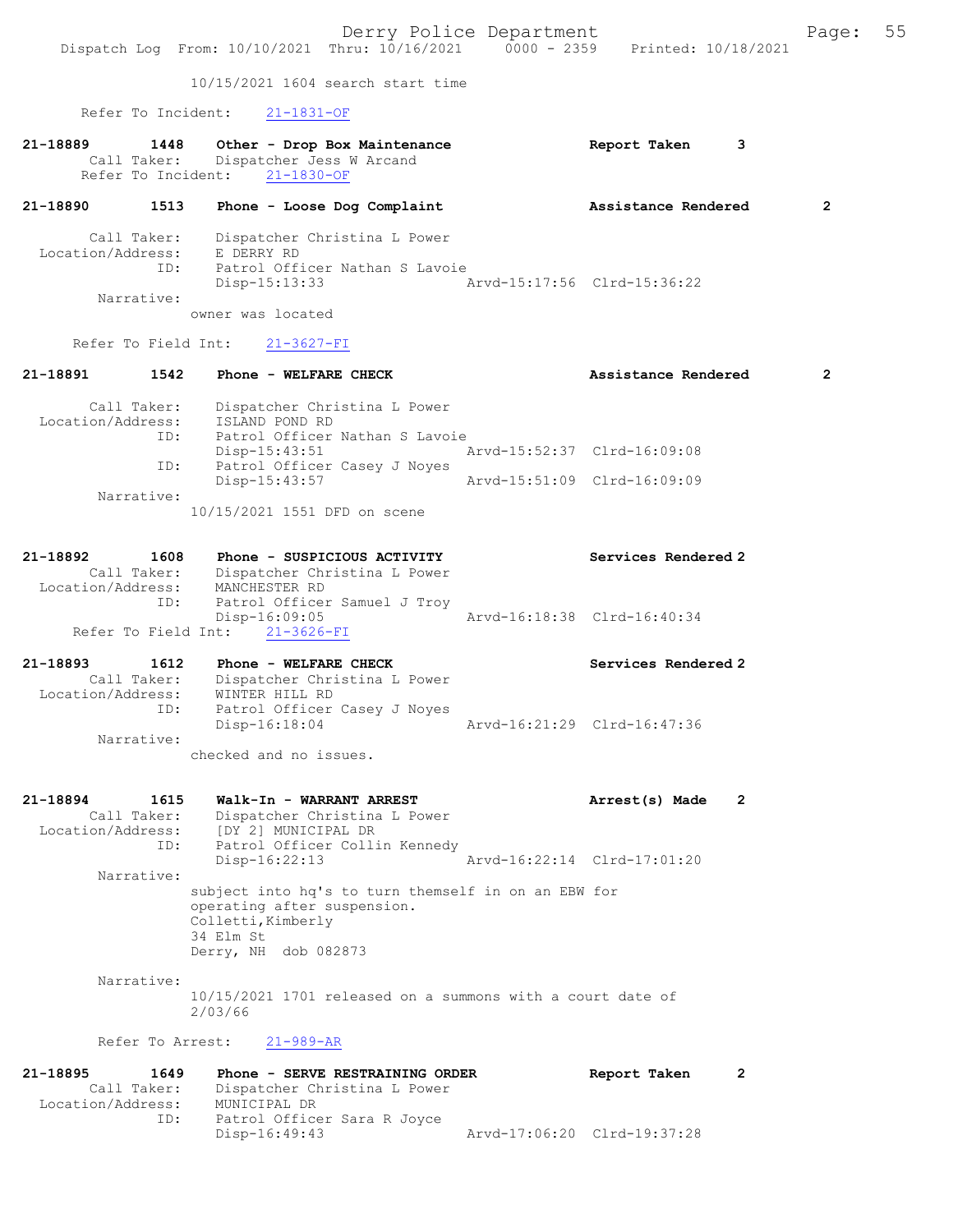Derry Police Department The Page: 56 Dispatch Log From: 10/10/2021 Thru: 10/16/2021 0000 - 2359 Printed: 10/18/2021 Patrol Officer Ryan M Panaro ID: Patrol Officer Collin Kennedy<br>Disp-17:07:20 Disp-17:07:20 Arvd-17:07:21 Clrd-17:12:10 ID: Patrol Officer Collin Kennedy<br>Disp-17:20:03 Disp-17:20:03 Arvd-17:20:05 Clrd-18:11:18 Dispatched By: Sergeant Jared Knox Arrived By: Sergeant Jared Knox Cleared By: Patrol Officer Kevin L Davies ID: Sergeant Jeffrey M Dawe<br>Disp-17:29:16 Disp-17:29:16 Arvd-17:29:17 Clrd-17:49:53 Narrative: 10/15/2021 1728 338/631/S9 keeping the peace at 15 Franklin St. Refer To Incident: 21-1832-OF 21-18896 1650 Phone - ASSIST CITIZEN Services Rendered 3 Call Taker: Dispatcher Christina L Power<br>ion/Address: E DERRY RD Location/Address:<br>ID: Patrol Officer Nathan S Lavoie Disp-16:50:43 Arvd-16:51:53 Clrd-17:03:51 Refer To Field Int:  $21-3624-FI$ 21-18897 1655 Phone - SHOPLIFTING **Arrest(s)** Made 3 Call Taker: Dispatcher Christina L Power Location/Address: ASHLEIGH DR ID: Patrol Officer Casey J Noyes Disp-16:56:19 Arvd-17:19:35 Clrd-17:42:24 Arrived By: Sergeant Jared Knox ID: Patrol Officer Samuel J Troy Disp-16:56:22 Arvd-17:03:01 Clrd-18:13:42 Patrol Officer Kevin L Davies Narrative: 10/15/2021 1721 DFD requested Narrative: 10/15/2021 1729 DFD on scene Narrative: 10/15/2021 1753 transported to PMC Narrative: 10/15/2021 1757 released on a summons at PMC with a court date of 02/03/22 . Pokrywka, Selena 25 Highland Ave Derry, NH dob 061570 Refer To Summons: 21-990-AR 21-18898 1702 Phone - DISTURBANCE Warning Issued 1 Call Taker: Dispatcher Christina L Power Location/Address: PEMBROKE DR ID: Patrol Officer Nathan S Lavoie Disp-17:04:11 Arvd-17:06:17 Clrd-17:19:23 Cleared By: Sergeant Jared Knox ID: Sergeant Jeffrey M Dawe Disp-17:07:11 Arvd-17:08:13 Clrd-17:19:06 Cleared By: Sergeant Jared Knox Refer To Field Int:  $21-3623-FI$ 21-18899 1707 Walk-In - ASSIST CITIZEN ADVICE GIVEN 3 Call Taker: Dispatcher Christina L Power Location/Address: MUNICIPAL DR<br>ID: Sergeant Jare Sergeant Jared Knox Disp-17:07:48 Arvd-17:07:55 Clrd-17:20:32<br>Cleared By: Sergeant Jared Knox Sergeant Jared Knox

21-18900 1708 Phone - KEEP THE PEACE Services Rendered 2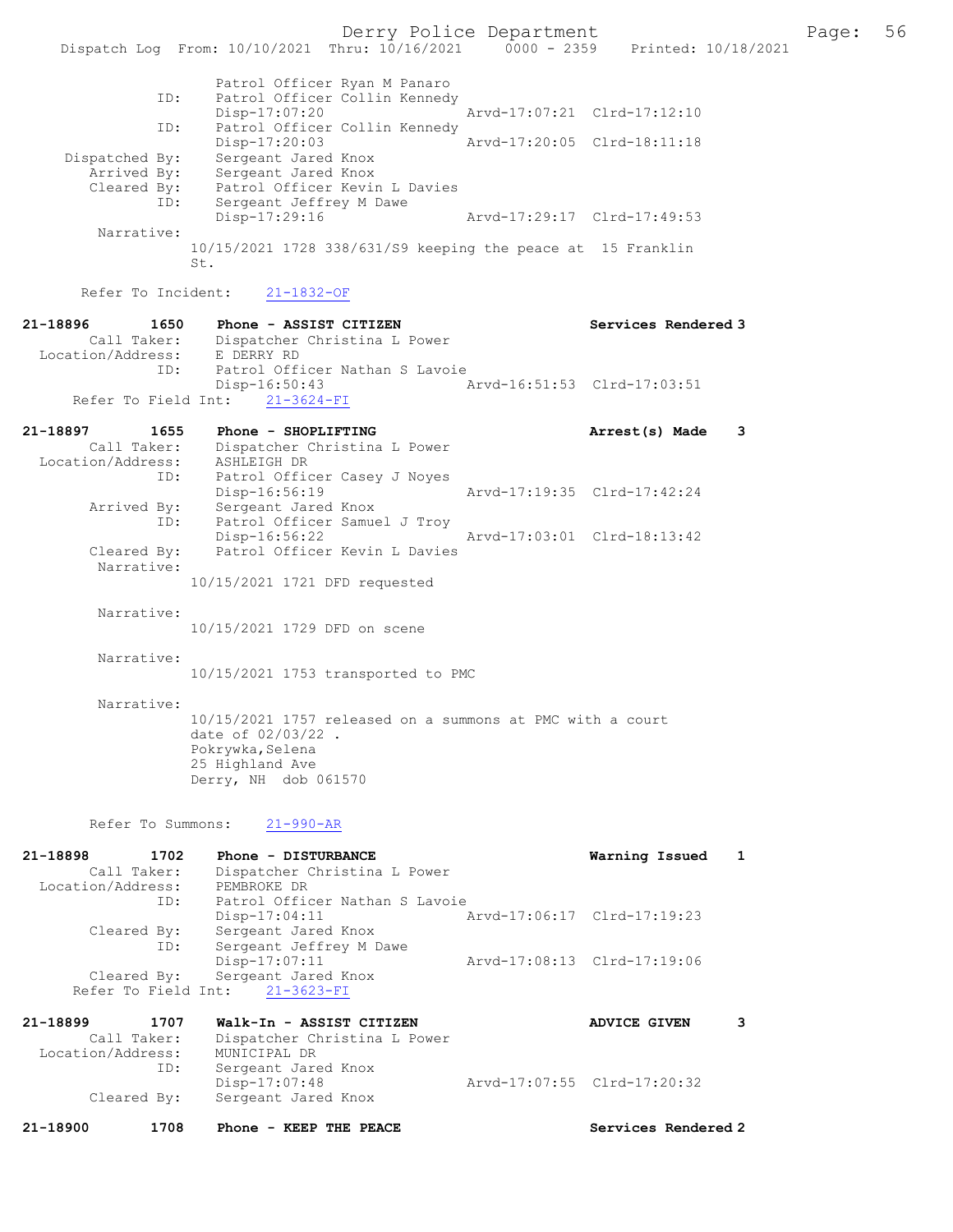|                                              |             | Dispatch Log From: 10/10/2021 Thru: 10/16/2021 0000 - 2359 Printed: 10/18/2021                                                                                     |                             |                         |   |
|----------------------------------------------|-------------|--------------------------------------------------------------------------------------------------------------------------------------------------------------------|-----------------------------|-------------------------|---|
| Call Taker:<br>Location/Address:             | ID:         | Dispatcher Christina L Power<br>CHESTER RD<br>Patrol Officer Robert Corwin                                                                                         |                             |                         |   |
|                                              |             | Disp-18:28:34                                                                                                                                                      | Arvd-18:28:57 Clrd-18:52:47 |                         |   |
| 21-18901<br>2                                | 1732        | Phone - DISTURBANCE                                                                                                                                                |                             | Transported to Hospital | 1 |
| Call Taker:<br>Location/Address:             |             | Dispatcher Christina L Power<br>PEMBROKE DR                                                                                                                        |                             |                         |   |
|                                              | ID:<br>ID:  | Patrol Officer Nathan S Lavoie<br>$Disp-17:35:51$<br>Patrol Officer Robert Corwin                                                                                  | Arvd-17:39:30 Clrd-18:49:12 |                         |   |
| Cleared By:                                  |             | Disp-17:35:55<br>Patrol Officer Kevin L Davies                                                                                                                     | Arvd-17:46:44 Clrd-18:12:21 |                         |   |
|                                              | ID:         | Sergeant Jeffrey M Dawe<br>Disp-17:50:00<br>Cleared By: Patrol Officer Kevin L Davies                                                                              | Arvd-17:55:07 Clrd-18:12:14 |                         |   |
|                                              | ID:         | Patrol Officer Samuel J Troy<br>$Disp-18:14:10$                                                                                                                    | Arvd-18:14:34 Clrd-18:49:11 |                         |   |
|                                              |             | Dispatched By: Patrol Officer Kevin L Davies<br>Arrived By: Patrol Officer Kevin L Davies                                                                          |                             |                         |   |
| Narrative:                                   | ID:         | Sergeant Jeffrey M Dawe<br>Disp-18:19:18                                                                                                                           | Arvd-18:24:21 Clrd-18:49:08 |                         |   |
|                                              |             | 10/15/2021 1748 one in custody                                                                                                                                     |                             |                         |   |
| Narrative:                                   |             | 10/15/2021 1750 DFD requested                                                                                                                                      |                             |                         |   |
| Narrative:                                   |             | 10/15/2021 1759 DFD on scene                                                                                                                                       |                             |                         |   |
| Narrative:                                   |             | DFD en route to PMC with subject. 117 is riding down in the<br>ambulance to PMC                                                                                    |                             |                         |   |
| Narrative:                                   |             | 10/15/2021 1820 off at PMC                                                                                                                                         |                             |                         |   |
| Narrative:                                   |             | 10/15/2021 1841 released on a summons with a court date of<br>2/3/22 at PMC for disorderly conduct.<br>Dalrymple, Anthony<br>4 Pembroke Dr<br>Derry, NH dob 022590 |                             |                         |   |
| Refer To Summons:                            |             | $21 - 991 - AR$                                                                                                                                                    |                             |                         |   |
| 21-18902<br>Call Taker:<br>Location/Address: | 1811<br>ID: | Radio - DOMESTIC DISTURBANCE<br>Patrol Officer Kevin L Davies<br>SILVESTRI CIR<br>Sergeant Jeffrey M Dawe                                                          |                             | Services Rendered 1     |   |
| Cleared By:                                  |             | Disp-18:12:26<br>Dispatcher Christina L Power                                                                                                                      | Arvd-18:12:36 Clrd-18:16:48 |                         |   |

 Cleared By: Dispatcher Christina L Power ID: Patrol Officer Robert Corwin Disp-18:12:32 Arvd-18:12:34 Clrd-18:16:46 Cleared By: Dispatcher Christina L Power ID: Patrol Officer Casey J Noyes Disp-18:13:03 Arvd-18:13:10 Clrd-18:16:50 Cleared By: Dispatcher Christina L Power Narrative:

determined to be parental discipline. no issues

Refer To Field Int: 21-3613-FI

2

| 21-18903          | 1820        | Walk-In - ASSIST CITIZEN      |                             | <b>ADVICE GIVEN</b> | 3. |
|-------------------|-------------|-------------------------------|-----------------------------|---------------------|----|
|                   | Call Taker: | Patrol Officer Kevin L Davies |                             |                     |    |
| Location/Address: |             | [DY 2] MUNICIPAL DR           |                             |                     |    |
|                   | ID:         | Sergeant Jared Knox           |                             |                     |    |
|                   |             | Disp-18:20:39                 | Arvd-18:20:41 Clrd-18:22:41 |                     |    |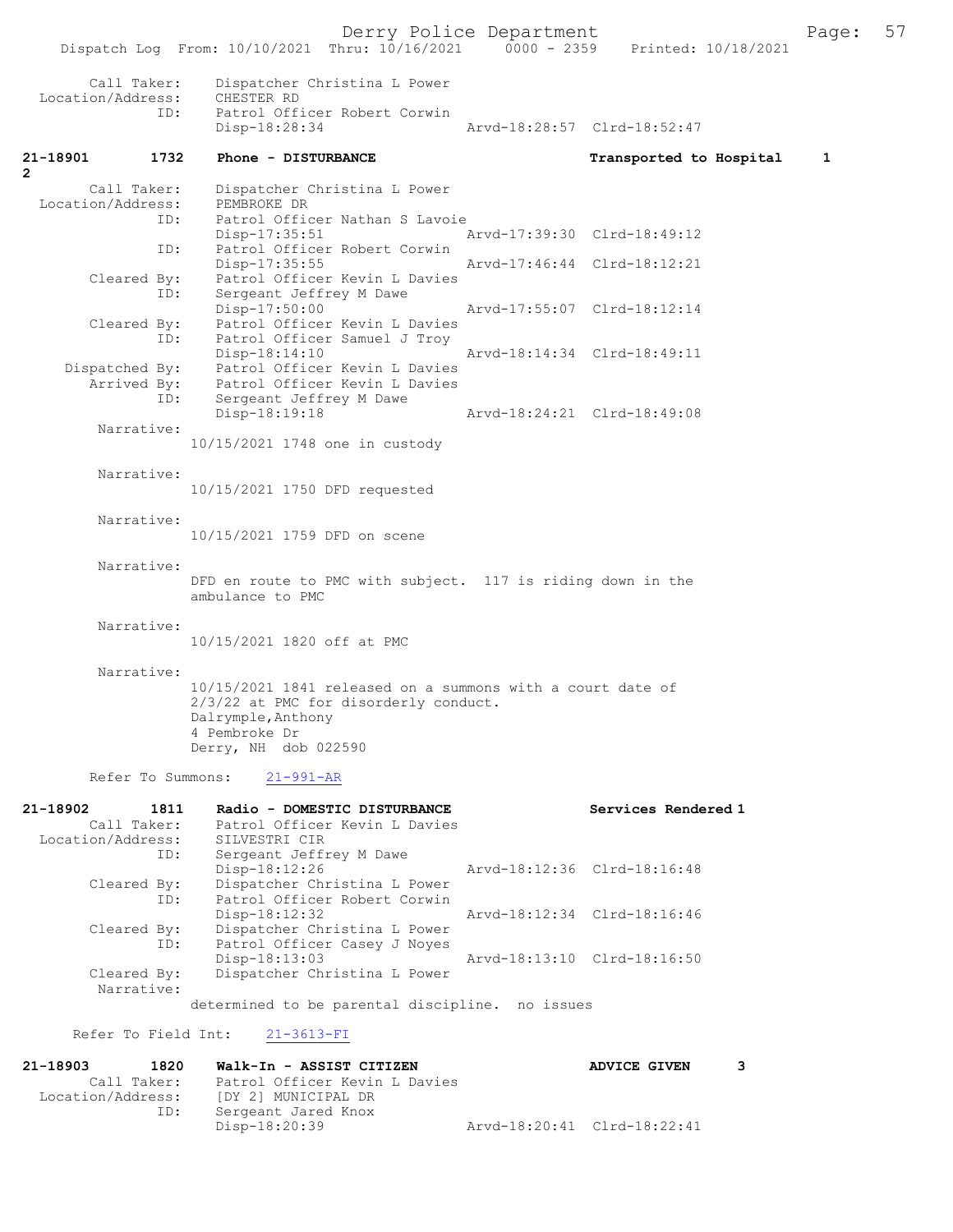| Refer To Field Int:                                                                                                                                               | $21 - 3614 - FI$                                                                                                                                                                                                                                                                                                                                                                  |                                                                              |   |
|-------------------------------------------------------------------------------------------------------------------------------------------------------------------|-----------------------------------------------------------------------------------------------------------------------------------------------------------------------------------------------------------------------------------------------------------------------------------------------------------------------------------------------------------------------------------|------------------------------------------------------------------------------|---|
| 21-18904<br>1824<br>Call Taker:<br>Location/Address:<br>ID:<br>Dispatched By:<br>Arrived By:<br>Narrative:                                                        | Phone - DELIVER A MESSAGE<br>Patrol Officer Kevin L Davies<br>[DY 3481] FOLSOM RD<br>Patrol Officer Samuel J Troy<br>Disp-19:04:34<br>Dispatcher Christina L Power<br>Dispatcher Christina L Power<br>message delivered.                                                                                                                                                          | Message Delivered 1<br>Arvd-19:04:36 Clrd-19:11:57                           |   |
| 21-18905<br>1852<br>Call Taker:<br>Location/Address:<br>ID:<br>ID:                                                                                                | Initiated - MV STOP<br>Dispatcher Christina L Power<br>E DERRY RD<br>Patrol Officer Samuel J Troy<br>Patrol Officer Robert Corwin<br>Disp-18:52:54                                                                                                                                                                                                                                | Warning Issued<br>Arvd-18:52:00 Clrd-18:57:11<br>Arvd-18:52:58 Clrd-18:57:09 | 3 |
| Refer To Citation:                                                                                                                                                | $21 - 4502 - CN$                                                                                                                                                                                                                                                                                                                                                                  |                                                                              |   |
| 21-18906<br>1916<br>Call Taker:<br>Location/Address:<br>ID:<br>Dispatched By:<br>Cleared By:<br>ID:<br>Dispatched By:<br>Arrived By:<br>Cleared By:<br>Narrative: | Phone - ALARM, BURGLAR<br>Patrol Officer Kevin L Davies<br>[DY 2840] MANCHESTER RD<br>Patrol Officer Samuel J Troy<br>Disp-19:21:06<br>Dispatcher Christina L Power<br>Dispatcher Christina L Power<br>Patrol Officer Kevin L Davies<br>$Disp-19:21:11$<br>Dispatcher Christina L Power<br>Dispatcher Christina L Power<br>Dispatcher Christina L Power<br>checked and no issues. | False Alarm<br>Clrd-19:25:07<br>Arvd-19:22:55 Clrd-19:37:08                  | 1 |
|                                                                                                                                                                   |                                                                                                                                                                                                                                                                                                                                                                                   |                                                                              |   |
| 21-18907<br>1950<br>Call Taker:<br>Location/Address:<br>ID:<br>ID:                                                                                                | Radio - SERVE RESTRAINING ORDER<br>Dispatcher Christina L Power<br>FAIRWAY DR<br>Patrol Officer Samuel J Troy<br>Disp-19:50:56<br>Patrol Officer Robert Corwin<br>Disp-19:50:59                                                                                                                                                                                                   | Not Served<br>Arvd-19:51:01 Clrd-19:57:38<br>Arvd-19:51:02 Clrd-19:57:40     | 2 |
| 1958<br>21-18908                                                                                                                                                  | Initiated - PED CHECK                                                                                                                                                                                                                                                                                                                                                             | SENT ON THEIR WAY 2                                                          |   |
| Call Taker:<br>Location/Address:<br>ID:<br>ID:<br>Dispatched By:<br>Arrived By:                                                                                   | Dispatcher Christina L Power<br>MUNICIPAL DR<br>Patrol Officer Casey J Noyes<br>Patrol Officer Nathan S Lavoie<br>Disp-19:59:34<br>Sergeant Jared Knox<br>Sergeant Jared Knox                                                                                                                                                                                                     | Arvd-19:58:00 Clrd-20:03:33<br>Arvd-19:59:37 Clrd-20:03:31                   |   |
| 21-18909<br>2002                                                                                                                                                  | Initiated - FOLLOW-UP                                                                                                                                                                                                                                                                                                                                                             | Cleared                                                                      | 2 |
| Call Taker:<br>Location/Address:<br>ID:                                                                                                                           | Dispatcher Christina L Power<br>[DY 997] PARKLAND DR<br>Patrol Officer Samuel J Troy                                                                                                                                                                                                                                                                                              | Arvd-20:02:00 Clrd-20:06:47                                                  |   |
| 21-18910<br>2003                                                                                                                                                  | Phone - MV ACCIDENT                                                                                                                                                                                                                                                                                                                                                               | Report Taken                                                                 | 1 |
| Call Taker:<br>Location/Address:<br>ID:<br>Cleared By:<br>ID:                                                                                                     | Dispatcher Christina L Power<br>W BROADWAY<br>Patrol Officer Casey J Noyes<br>Disp-20:04:07<br>Sergeant Jared Knox<br>Patrol Officer Robert Corwin                                                                                                                                                                                                                                | Arvd-20:09:48 Clrd-20:34:12                                                  |   |

Disp-20:04:10 Arvd-20:08:13 Clrd-20:34:15

Cleared By: Sergeant Jared Knox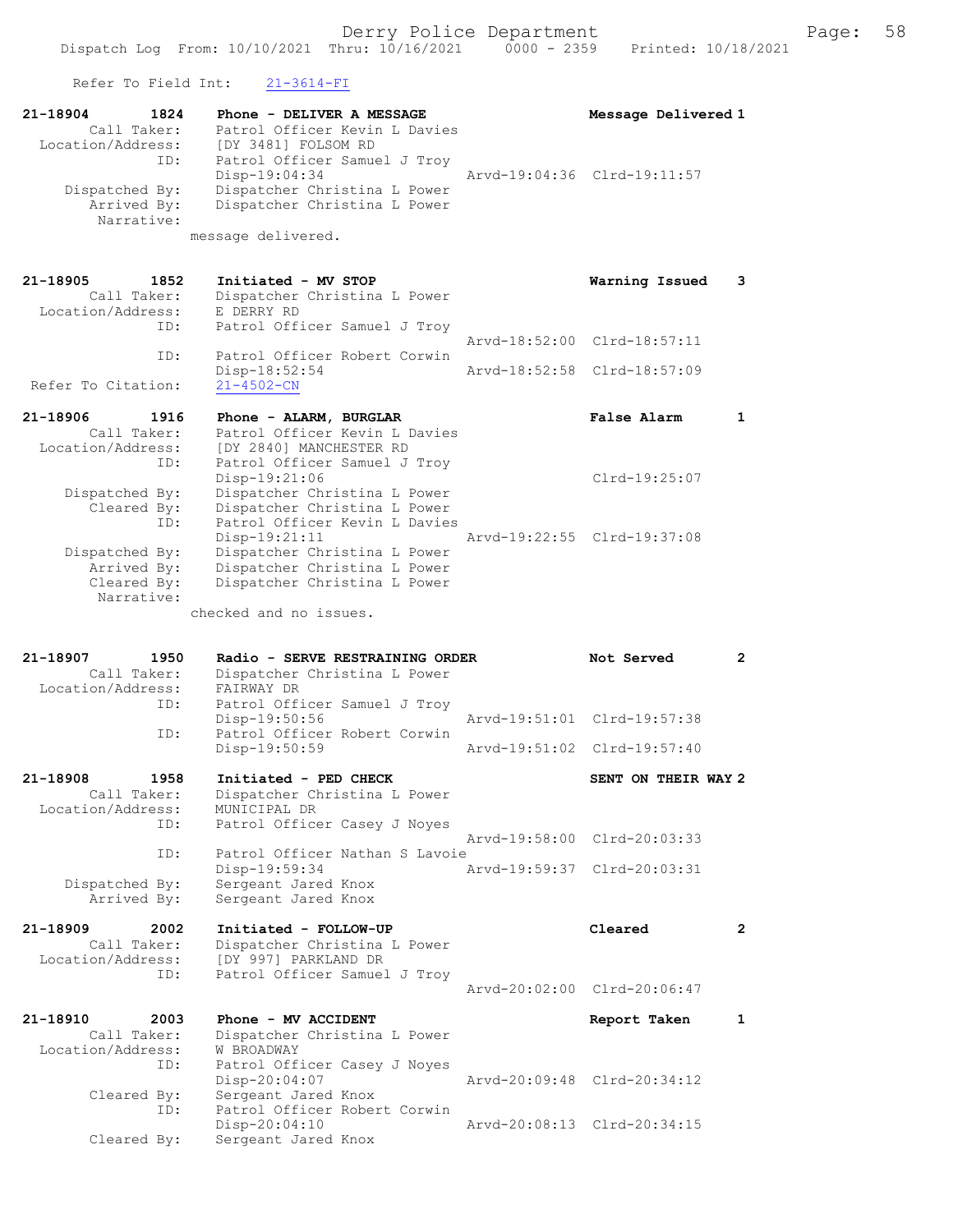ID: Sergeant Jeffrey M Dawe Disp-20:09:46 Arvd-20:09:47 Clrd-20:23:33 Narrative:

10/15/2021 2008 DFD on scene

Narrative:

hutchins v. porch NR

Refer To Accident: 21-506-AC

| 21-18911<br>2009    | Initiated - FOLLOW-UP                                        | Cleared                     | $\overline{2}$ |
|---------------------|--------------------------------------------------------------|-----------------------------|----------------|
| Call Taker:         | Dispatcher Christina L Power                                 |                             |                |
| Location/Address:   | HIGHLAND AVE                                                 |                             |                |
| ID:                 | Patrol Officer Samuel J Troy                                 |                             |                |
|                     |                                                              | Arvd-20:09:00 Clrd-20:20:54 |                |
| 21-18912<br>2014    | Phone - SERVE RESTRAINING ORDER                              | Not Served                  | $\overline{2}$ |
| Call Taker:         | Dispatcher Christina L Power                                 |                             |                |
| Location/Address:   | VISA AVE                                                     |                             |                |
| ID:                 | Patrol Officer Nathan S Lavoie                               |                             |                |
|                     | $Disp-20:15:15$                                              | Arvd-20:17:46 Clrd-20:21:04 |                |
| 21-18913<br>2025    | Phone - ALARM, BURGLAR                                       | False Alarm                 | 1              |
| Call Taker:         | Patrol Officer Kevin L Davies                                |                             |                |
| Location/Address:   | [DY 3495] KENDALL POND RD                                    |                             |                |
| ID:                 | Patrol Officer Sara R Joyce                                  |                             |                |
|                     | Disp-20:27:24                                                | Arvd-20:36:44 Clrd-21:03:58 |                |
|                     | Patrol Officer Ryan M Panaro                                 |                             |                |
| Dispatched By:      | Dispatcher Christina L Power                                 |                             |                |
| Arrived By:         | Sergeant Jared Knox                                          |                             |                |
| Cleared By:<br>ID:  | Dispatcher Christina L Power<br>Patrol Officer Samuel J Troy |                             |                |
|                     | Disp-20:27:27                                                | Arvd-20:34:33 Clrd-21:04:02 |                |
| Dispatched By:      | Dispatcher Christina L Power                                 |                             |                |
| Arrived By:         | Sergeant Jared Knox                                          |                             |                |
| Cleared By:         | Dispatcher Christina L Power                                 |                             |                |
| ID:                 | Sergeant Jeffrey M Dawe                                      |                             |                |
|                     | Disp-20:34:37                                                | Arvd-20:34:39 Clrd-21:04:00 |                |
| Dispatched By:      | Sergeant Jared Knox                                          |                             |                |
| Arrived By:         | Sergeant Jared Knox                                          |                             |                |
| Cleared By:         | Dispatcher Christina L Power                                 |                             |                |
| Narrative:          |                                                              |                             |                |
|                     | server room motion                                           |                             |                |
| Narrative:          |                                                              |                             |                |
|                     | checking an open door                                        |                             |                |
|                     |                                                              |                             |                |
| Refer To Field Int: | $21 - 3621 - FI$                                             |                             |                |
| 21-18914<br>2036    | Initiated - FOLLOW-UP                                        | Cleared                     | $\overline{2}$ |
| Call Taker:         | Sergeant Jared Knox                                          |                             |                |
| Location/Address:   | [DY 997] PARKLAND DR                                         |                             |                |
| ID:                 | Patrol Officer Nathan S Lavoie                               |                             |                |
|                     |                                                              | Arvd-20:36:00 Clrd-20:52:44 |                |
| Cleared By:         | Dispatcher Christina L Power                                 |                             |                |
| 21-18915<br>2057    | Initiated - MV STOP                                          | Warning Issued              | 3              |
| Call Taker:         | Dispatcher Christina L Power                                 |                             |                |
| Location/Address:   | RT 28                                                        |                             |                |
| ID:                 | Patrol Officer Casey J Noyes                                 | Arvd-20:57:00 Clrd-21:07:10 |                |
| Refer To Citation:  | $21 - 4503 - CN$                                             |                             |                |

## 21-18916 2104 Phone - WELFARE CHECK Transported to Hospital 2

 Call Taker: Dispatcher Christina L Power Location/Address: ROLLINS ST ID: Patrol Officer Sara R Joyce Disp-21:05:39 Arvd-21:11:17 Clrd-21:47:03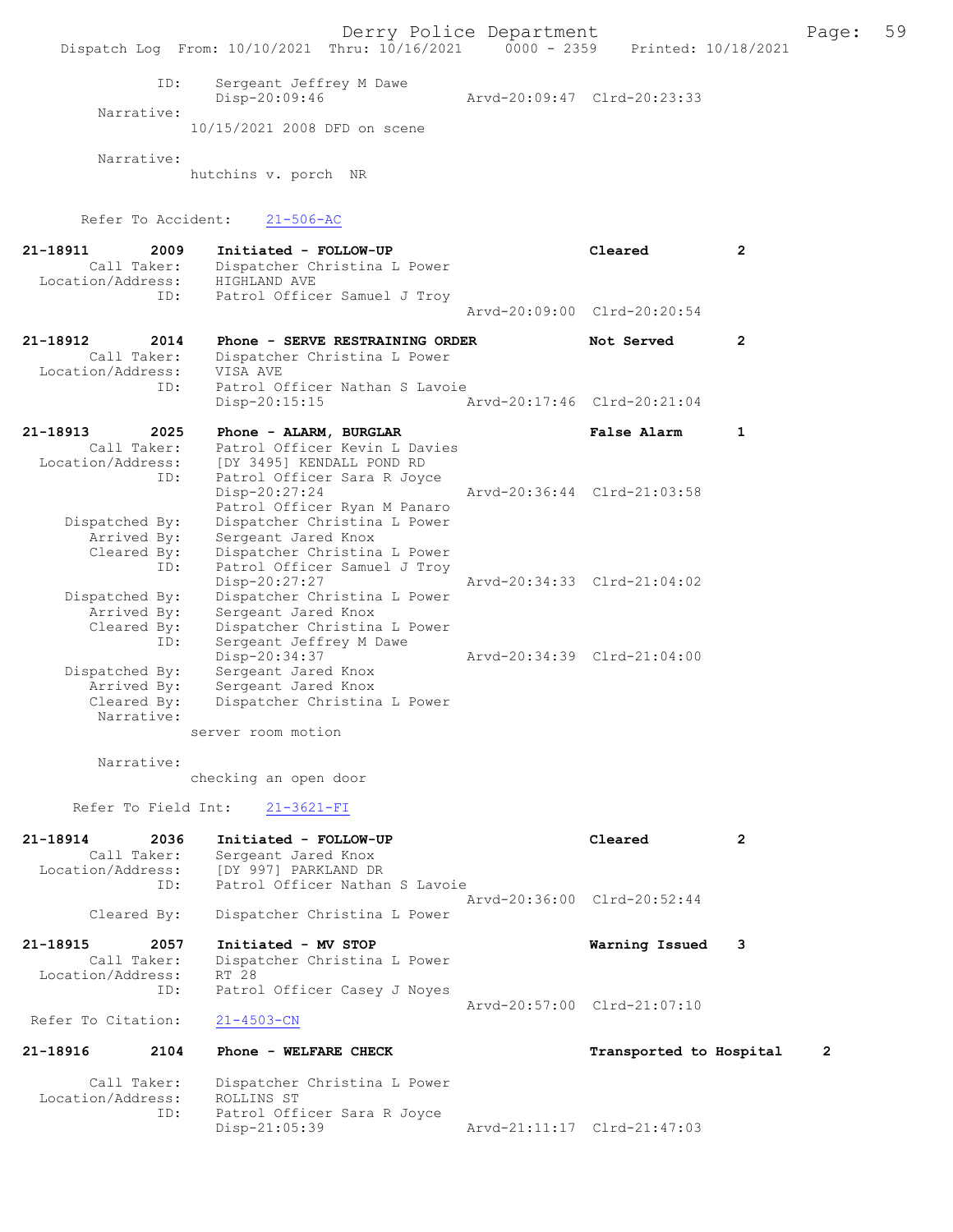Derry Police Department<br>hru:  $10/16/2021$  0000 - 2359 Printed:  $10/18/2021$  60 Dispatch Log From: 10/10/2021 Thru: 10/16/2021 Patrol Officer Ryan M Panaro ID: Patrol Officer Robert Corwin<br>Disp-21:05:45 Disp-21:05:45 Arvd-21:08:01 Clrd-21:27:11<br>ID: Sergeant Jeffrey M Dawe Sergeant Jeffrey M Dawe<br>Disp-21:05:48 Disp-21:05:48 Arvd-21:08:54 Clrd-21:27:10<br>ID: Patrol Officer Nathan S Lavoie Patrol Officer Nathan S Lavoie Disp-21:06:32 Arvd-21:08:16 Clrd-21:12:23 ID: Patrol Officer Samuel J Troy<br>Disp-21:07:53 Disp-21:07:53 Arvd-21:08:23 Cleared By: Sergeant Jared Knox Arvd-21:08:23 Clrd-21:10:33 Sergeant Jared Knox Narrative: 10/15/2021 2110 ped check at the bike path Narrative: 10/15/2021 2113 DFD requested Narrative: 10/15/2021 211710/15/2021 2117 DFD on scene Narrative: transported to PMC via DFD 21-18917 2149 Phone - MV ACCIDENT 2149 21-18917 2149 Phone - MV ACCIDENT 21-18917 2149 Phone - MV ACCIDENT Dispatcher Christina L Power Location/Address: ROCKINGHAM RD ID: Patrol Officer Casey J Noyes<br>Disp-21:49:39 Disp-21:49:39 Arvd-21:54:50 Cleared By: Dispatcher Jonathon S Pickering Dispatcher Jonathon S Pickering ID: Patrol Officer Robert Corwin Disp-21:49:42 Arvd-21:55:39 Clrd-23:04:56 Cleared By: Dispatcher Jonathon S Pickering<br>TD: Sergeant Jeffrey M Dawe Sergeant Jeffrey M Dawe<br>Disp-21:50:50 Disp-21:50:50 Arvd-21:57:17 Clrd-22:50:10 ID: Patrol Officer Sara R Joyce Disp-22:10:18 Arvd-22:16:26 Clrd-22:50:15 Patrol Officer Ryan M Panaro ID: Patrol Officer Jack Stafford Disp-23:18:40 Arvd-23:18:41 Clrd-10/16/2021 @ 00:18:36<br>Dispatched By: Dispatcher Jonathon S Pickering Dispatcher Jonathon S Pickering Arrived By: Dispatcher Jonathon S Pickering Cleared By: Dispatcher Jonathon S Pickering ID: Patrol Officer Samuel J Troy<br>Disp-23:18:42 Disp-23:18:42 Arvd-23:18:42 Ard-23:18:42 Clrd-10/16/2021 @ 00:18:47<br>Dispatched By: Dispatcher Jonathon S Pickering Dispatcher Jonathon S Pickering Arrived By: Dispatcher Jonathon S Pickering<br>Cleared Bv: Dispatcher Jonathon S Pickering By: Dispatcher Jonathon S Pickering<br>ID: Patrol Officer Robert Corwin Patrol Officer Robert Corwin<br>Disp-00:51:29 Disp-00:51:29 Arvd-00:51:29 Clrd-10/16/2021 @ 01:50:38 Dispatched By: Dispatcher Jonathon S Pickering Arrived By: Dispatcher Jonathon S Pickering<br>Cleared Bv: Dispatcher Jonathon S Pickering Dispatcher Jonathon S Pickering Narrative: 10/15/2021 2154 DFD on scene Narrative: 10/15/2021 2212 next on the list requested, Birch St collision assigned Narrative: checking sobriety Narrative: 10/15/2021 2220 one in custody for DUI Narrative: 10/15/2021 2225 transporting one to hq's s/m 50883.8 Narrative: 10/15/2021 2234 off at hq's e/m 50887.9 with;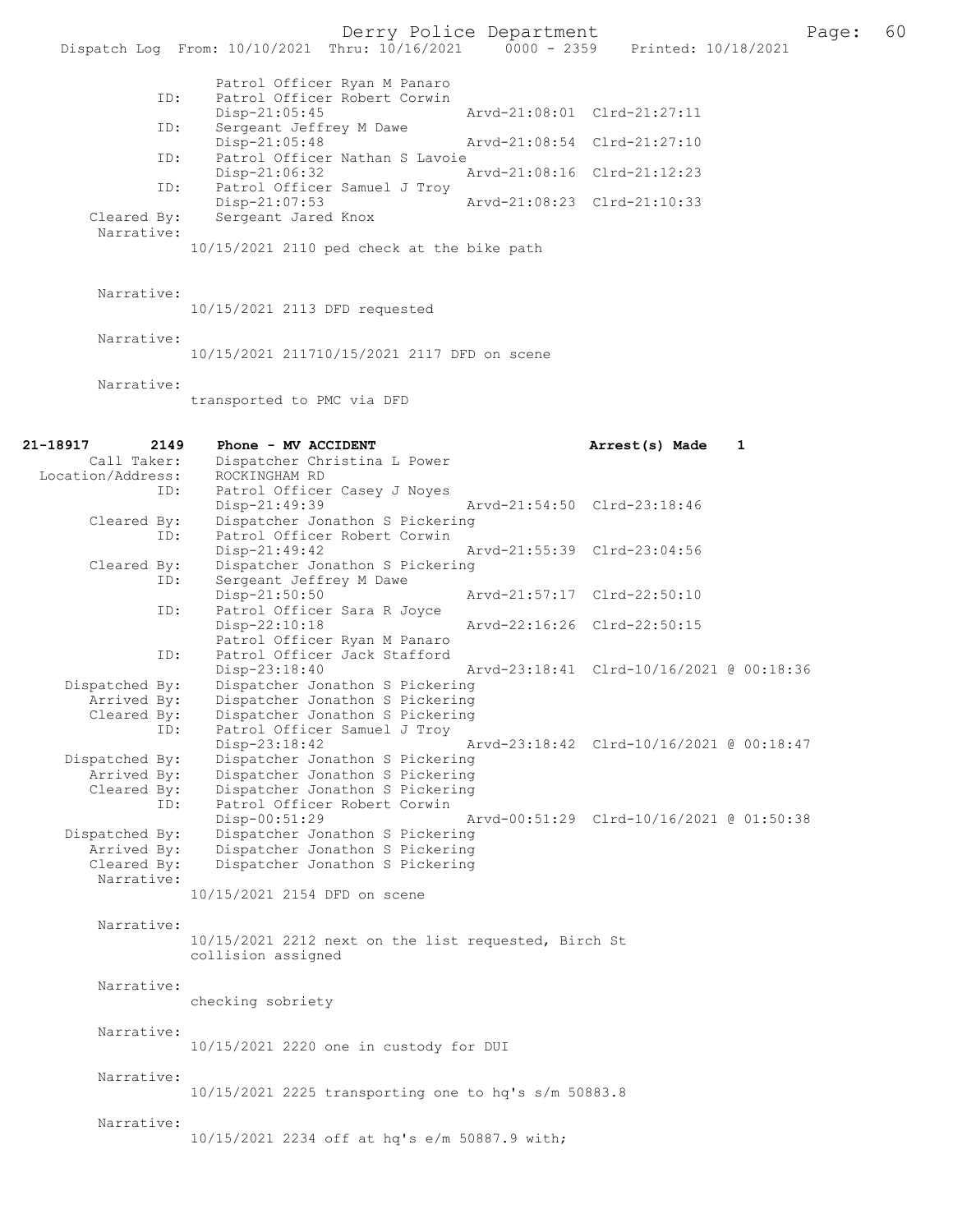Derry Police Department Fage: 61 Dispatch Log From: 10/10/2021 Thru: 10/16/2021 0000 - 2359 Printed: 10/18/2021 Radford, Jacqueline 19 Kilrea Rd Derry, NH dob 072755 Charged with DWI, Resisting Arrest, Simple Assault (2cts) Narrative: Radford vs guardrail, full report. Narrative: 10/15/2021 2312 placed in cell #5 Narrative: 10/15/2021 2321 subject checked Narrative: 10/15/2021 2355 placed in cell #1 Narrative: 10/16/2021 0051 707 transporting subject to Brentwood as a PC, s/m: 30969.2 Narrative: 10/16/2021 0118 707 off at Brentwood e/m: 30990.7 Narrative: 707 is clear the jail. Subject released into the custody of Rockingham County Jail Refer To Accident: 21-507-AC Refer To Arrest: 21-992-AR 21-18918 2153 Phone - ALARM, BURGLAR False Alarm 1 Call Taker: Dispatcher Christina L Power Location/Address: [DY 276] GRINNELL RD ID: Patrol Officer Sara R Joyce Disp-21:54:11 Arvd-21:59:02 Clrd-22:10:01 Patrol Officer Ryan M Panaro ID: Patrol Officer Samuel J Troy<br>Disp-21:54:15 Arvd-21:58:43 Clrd-22:08:35 Narrative: checked and secure. Refer To Field Int: 21-3622-FI 21-18919 2225 Initiated - DISPERSE A GROUP SENT ON THEIR WAY 2 Call Taker: Dispatcher Christina L Power Location/Address: MANCHESTER RD ID: Patrol Officer Samuel J Troy Arvd-22:25:00 Clrd-22:32:29 Cleared By: Patrol Officer Kevin L Davies 21-18920 2321 Initiated - PROPERTY CHECK Services Rendered 2 Call Taker: Dispatcher Jonathon S Pickering Location/Address: PIERCE AVE ID: Patrol Officer Andrew R Kennedy Arvd-23:21:00 Clrd-23:21:51 21-18921 2335 Phone - SUSPICIOUS ACTIVITY Services Rendered 2 Call Taker: Dispatcher Jonathon S Pickering Location/Address: [DY 2258] E BROADWAY ID: Patrol Officer Andrew R Kennedy Disp-23:36:10 Arvd-23:37:46 Clrd-23:50:02 Narrative: 10/15/2021 2350 report of subject kicking the door Narrative: 10/15/2021 2350 unable to locate subject, no damage found

21-18922 2336 Phone - SUSPICIOUS ACTIVITY Services Rendered 2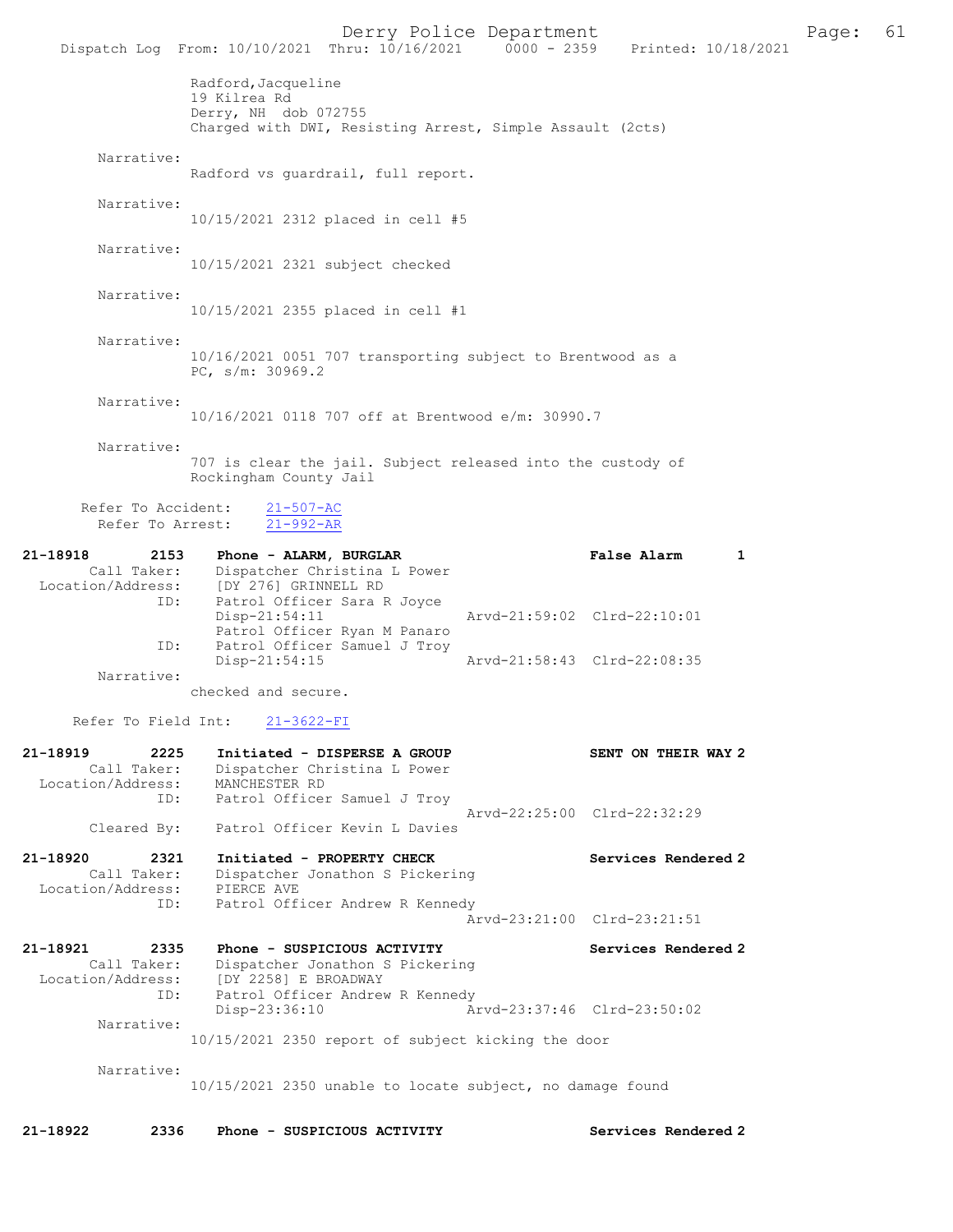Derry Police Department Fage: 62 Dispatch Log From: 10/10/2021 Thru: 10/16/2021 0000 - 2359 Printed: 10/18/2021 Call Taker: Dispatcher Jonathon S Pickering Location/Address: BARKLAND DR ID: Patrol Officer Robert Corwin Disp-23:36:56 Arvd-23:46:10 Clrd-23:48:51 ID: Patrol Officer Monica Ricci Disp-23:36:59 Arvd-23:43:18 Clrd-23:48:50 ID: Sergeant Patrick H Dawson Disp-23:38:10 Arvd-23:43:54 Clrd-23:48:52 Narrative: 10/15/2021 2348 subjects turned over to sober party 21-18923 2342 Phone - ERRATIC OPERATION Gone on Arrival 2 Call Taker: Dispatcher Jonathon S Pickering -18923<br>Call Taker: Disparcion<br>Location/Address: BYPASS 28<br>ID: Patrol Off Patrol Officer Robert Corwin<br>Disp-23:50:47 Arvd-23:55:04 Clrd-10/16/2021 @ 00:04:31 For Date:  $10/16/2021$  - Saturday 21-18924 0017 Initiated - PROPERTY CHECK Services Rendered 2 Call Taker: Dispatcher Jonathon S Pickering Location/Address: PIERCE AVE ID: Sergeant Patrick H Dawson Arvd-00:17:00 Clrd-00:18:51 21-18925 0018 Initiated - DELIVER A MESSAGE No Action Required 1 Call Taker: Dispatcher Jonathon S Pickering Location/Address: KILREA RD ID: Patrol Officer Jack Stafford Arvd-00:18:00 Clrd-00:38:48 Narrative: 10/16/2021 0038 no answer 21-18926 0028 Initiated - MV STOP Warning Issued 3 Call Taker: Dispatcher Jonathon S Pickering Location/Address: W BROADWAY ess: w produmal<br>ID: Patrol Officer Andrew R Kennedy  $\bar{A}rvd-00:28:00$  Clrd-00:33:47<br>21-4504-CN Refer To Citation: 21-18927 0039 Initiated - MV CHECK Vehicle checked 1 Call Taker: Dispatcher Jonathon S Pickering Location/Address: [DY 178] CRYSTAL AVE ID: Patrol Officer Monica Ricci Arvd-00:39:00 Clrd-00:41:55 21-18928 0112 Initiated - PROPERTY CHECK Services Rendered 2 Call Taker: Dispatcher Jonathon S Pickering Location/Address: [DY 2124] HAMPSTEAD RD ID: Patrol Officer Jack Stafford Arvd-01:12:00 Clrd-01:15:07 21-18929 0117 Phone - DISPERSE A GROUP Cone on Arrival 2 Call Taker: Dispatcher Jonathon S Pickering<br>Location/Address: [DY 146] ASHLEIGH DR Lopuller vonathon S<br>SS: [DY 146] ASHLEIGH DR<br>ID: Patrol Officer Monica Patrol Officer Monica Ricci<br>Disp-01:17:35 Disp-01:17:35 Arvd-01:20:37 Clrd-01:22:08 ID: Patrol Officer Jack Stafford Disp-01:17:37 Clrd-01:22:10 21-18930 0122 Initiated - PED CHECK Report Taken 2 Call Taker: Dispatcher Jonathon S Pickering<br>in (idducts) [DV 146] 19W FIGU PP Location/Address: [DY 146] ASHLEIGH DR ID: Patrol Officer Monica Ricci Arvd-01:22:00 Clrd-01:55:46 Patrol Officer Jack Stafford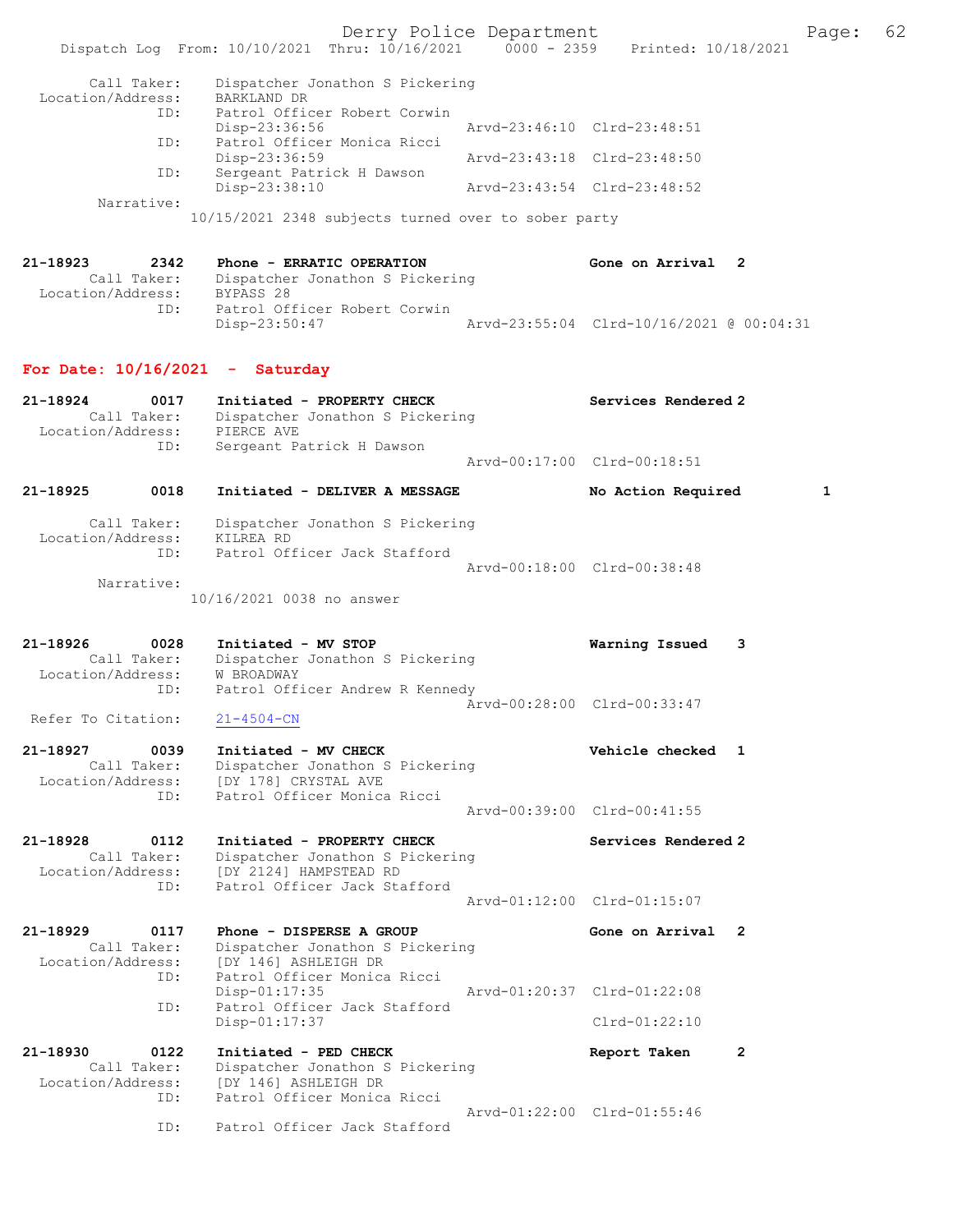Derry Police Department The Page: 63 Dispatch Log From:  $10/10/2021$  Thru:  $10/16/2021$  0000 - 2359 Printed: 10/18/2021 Disp-01:23:12 Arvd-01:23:13 Clrd-01:55:47 ID: Sergeant Patrick H Dawson Disp-01:32:41 Arvd-01:32:42 Clrd-01:43:49 Narrative: 10/16/2021 0128 one detained Narrative: 10/16/2021 0141 130 transporting to Franklin Village s/m: 50903.5 Narrative: 10/16/2021 0146 130 off at Franklin Village e/m: 50904.8 Narrative: 10/16/2021 0155 released to sober party Refer To Arrest: 21-993-AR 21-18931 0143 Initiated - MV CHECK Vehicle checked 1 Call Taker: Dispatcher Jonathon S Pickering Location/Address: ASHLEIGH DR<br>ID: Sergeant Pat Sergeant Patrick H Dawson Arvd-01:43:00 Clrd-01:45:57 ID: Patrol Officer Andrew R Kennedy Disp-01:44:07 Clrd-01:45:48 Narrative: 10/16/2021 0145 off with NH 3753471 and NH NRTHPT2 21-18932 0342 Initiated - Parking Enforcement Parking Ticket Issued 1 Call Taker: Dispatcher Jonathon S Pickering Location/Address: E BROADWAY<br>ID: Patrol Off: Patrol Officer Andrew R Kennedy Arvd-03:42:00 Clrd-03:43:00 21-18933 0455 Initiated - MV STOP Warning Issued 3 Call Taker: Dispatcher Jonathon S Pickering Location/Address: S MAIN ST ID: Patrol Officer Andrew R Kennedy Arvd-04:55:00 Clrd-05:01:10<br>21-4505-CN Refer To Citation: 21-18934 0629 Initiated - MV STOP Warning Issued 3 Call Taker: Dispatcher Jonathon S Pickering Location/Address: KENDALL POND RD<br>TD: Patrol Officer Z Patrol Officer Andrew R Kennedy Arvd-06:29:00 Clrd-06:35:48 Refer To Citation: 21-4506-CN 21-18935 0803 Initiated - FOLLOW-UP No Action Required 2 Call Taker: Dispatcher Jess W Arcand<br>ion/Address: E BROADWAY Location/Address:<br>ID: Patrol Officer Nicholas M Granville Arvd-08:03:00 Clrd-08:24:46 21-18936 0807 Initiated - ASSIST CITIZEN ADVICE GIVEN 3 Call Taker: Dispatcher Jess W Arcand Location/Address: WINDHAM RD<br>TD: Patrol Offi Patrol Officer Blake A Martineau Arvd-08:07:00 Clrd-08:36:12 21-18937 0818 Initiated - SERVE RESTRAINING ORDER Not Served 2 Call Taker: Dispatcher Jess W Arcand Location/Address: FAIRWAY DR ID: Patrol Officer James M McClafferty Arvd-08:18:00 Clrd-08:24:35 21-18938 0833 Initiated - FOLLOW-UP No Action Required 2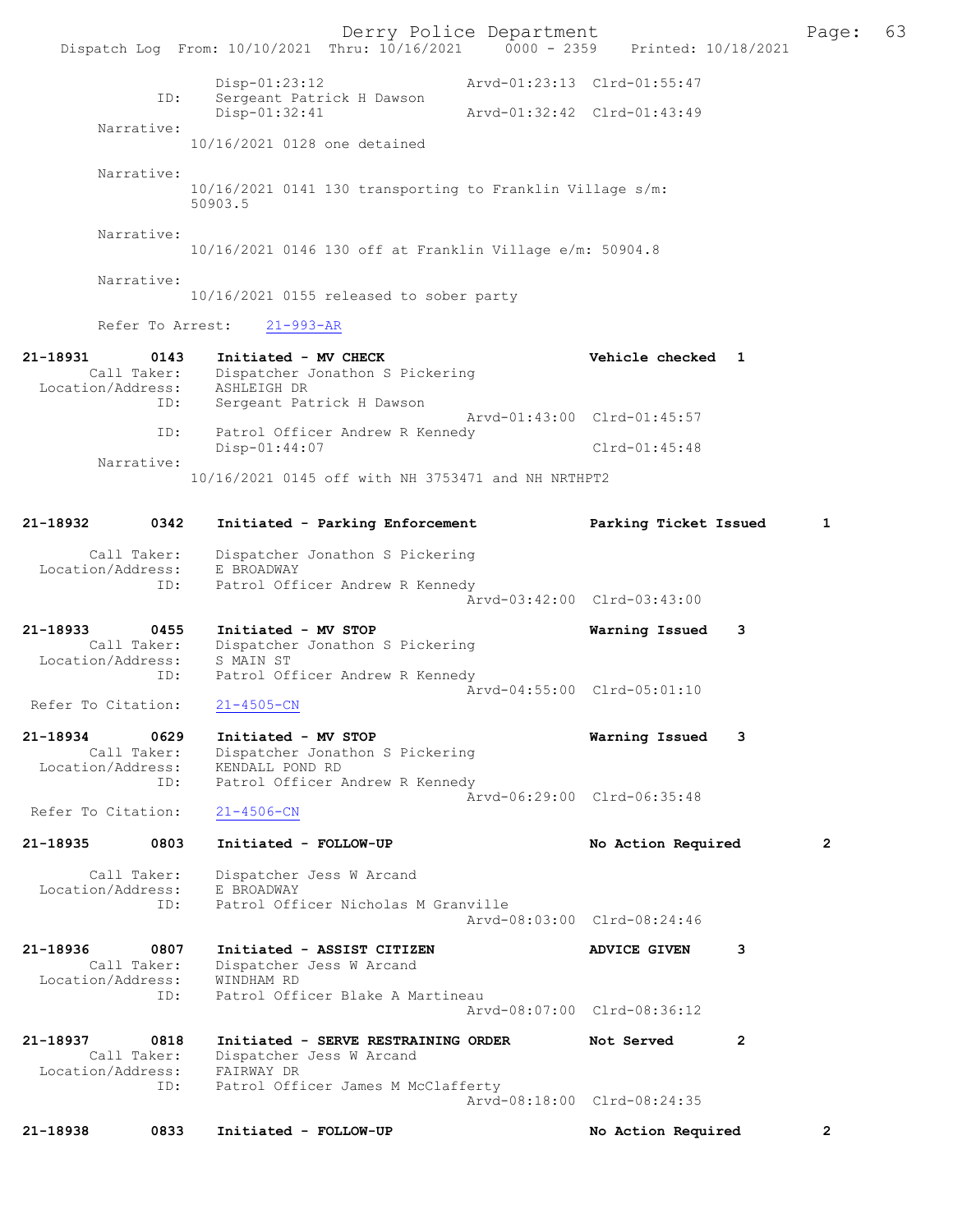21-18939 0901 Initiated - SERVE RESTRAINING ORDER Not Served 2 Call Taker: Dispatcher Jess W Arcand Location/Address: VISA AVE ID: Patrol Officer Cody Johnson Arvd-09:01:00 Clrd-09:09:51 21-18940 0925 Phone - KEEP THE PEACE Services Rendered 2

 Call Taker: Dispatcher Jess W Arcand Location/Address: CHESTER RD ID: Patrol Officer James M McClafferty Disp-09:26:01 Arvd-09:34:06 Clrd-10:10:15 Cleared By: Patrol Officer Scott M Beegan Refer To Field Int: 21-3628-FI

| 21-18941          | 0935           | Walk-In - FOUND/LOST PROPERTY | Report Taken                | 3 |  |
|-------------------|----------------|-------------------------------|-----------------------------|---|--|
|                   | Call Taker:    | Patrol Officer Scott M Beegan |                             |   |  |
| Location/Address: |                | MUNICIPAL DR                  |                             |   |  |
|                   | ID:            | Patrol Officer Scott M Beegan |                             |   |  |
|                   |                | Disp-09:35:57                 | Arvd-09:36:00 Clrd-10:38:30 |   |  |
|                   | ID:            | Patrol Officer Cody Johnson   |                             |   |  |
|                   |                |                               | Arvd-10:21:00 Clrd-10:23:26 |   |  |
|                   | Dispatched By: | Dispatcher Jess W Arcand      |                             |   |  |
|                   | Arrived By:    | Dispatcher Jess W Arcand      |                             |   |  |
|                   | Cleared By:    | Dispatcher Jess W Arcand      |                             |   |  |
|                   | Narrative:     |                               |                             |   |  |

found wallet at the Cinema

Narrative:

inmate at strafford county jail

Refer To Incident: 21-1833-OF

| 21-18942<br>1008<br>Call Taker:<br>Location/Address: VISA AVE<br>ID: | Initiated - SERVE RESTRAINING ORDER<br>Dispatcher Jess W Arcand<br>Patrol Officer Cody Johnson   | Served                      | $\overline{2}$          |
|----------------------------------------------------------------------|--------------------------------------------------------------------------------------------------|-----------------------------|-------------------------|
|                                                                      |                                                                                                  | Arvd-10:08:00 Clrd-10:08:42 |                         |
| 21-18943 1019<br>Call Taker:<br>Location/Address:                    | Initiated - MV STOP<br>Dispatcher Jess W Arcand<br>S MAIN ST + DEXTER ST                         | Warning Issued              | $\overline{\mathbf{3}}$ |
| ID:<br>Cleared By:<br>Refer To Citation:                             | Patrol Officer Blake A Martineau<br>Patrol Officer Scott M Beegan<br>$21 - 4507 - CN$            | Arvd-10:19:00 Clrd-10:29:54 |                         |
| 21-18944 1023<br>Call Taker:<br>Location/Address:<br>ID:             | Initiated - FOLLOW-UP<br>Dispatcher Jess W Arcand<br>MUNICIPAL DR<br>Patrol Officer Cody Johnson | Cleared                     | $\overline{2}$          |
| Cleared By:                                                          | Patrol Officer Scott M Beegan                                                                    | Arvd-10:23:00 Clrd-10:46:04 |                         |
| 21-18945 1028<br>Call Taker:<br>Location/Address:                    | Phone - ALARM, BURGLAR<br>Patrol Officer Scott M Beegan<br>FLOYD RD                              | <b>False Alarm</b>          | 1                       |
| ID:                                                                  | Patrol Officer Nicholas M Granville<br>Disp-10:29:44                                             | Arvd-10:42:36 Clrd-10:44:41 |                         |
| ID:                                                                  | Patrol Officer Blake A Martineau<br>Disp-10:30:06                                                | Arvd-10:36:12 Clrd-10:44:42 |                         |

Narrative:

garage door

Narrative: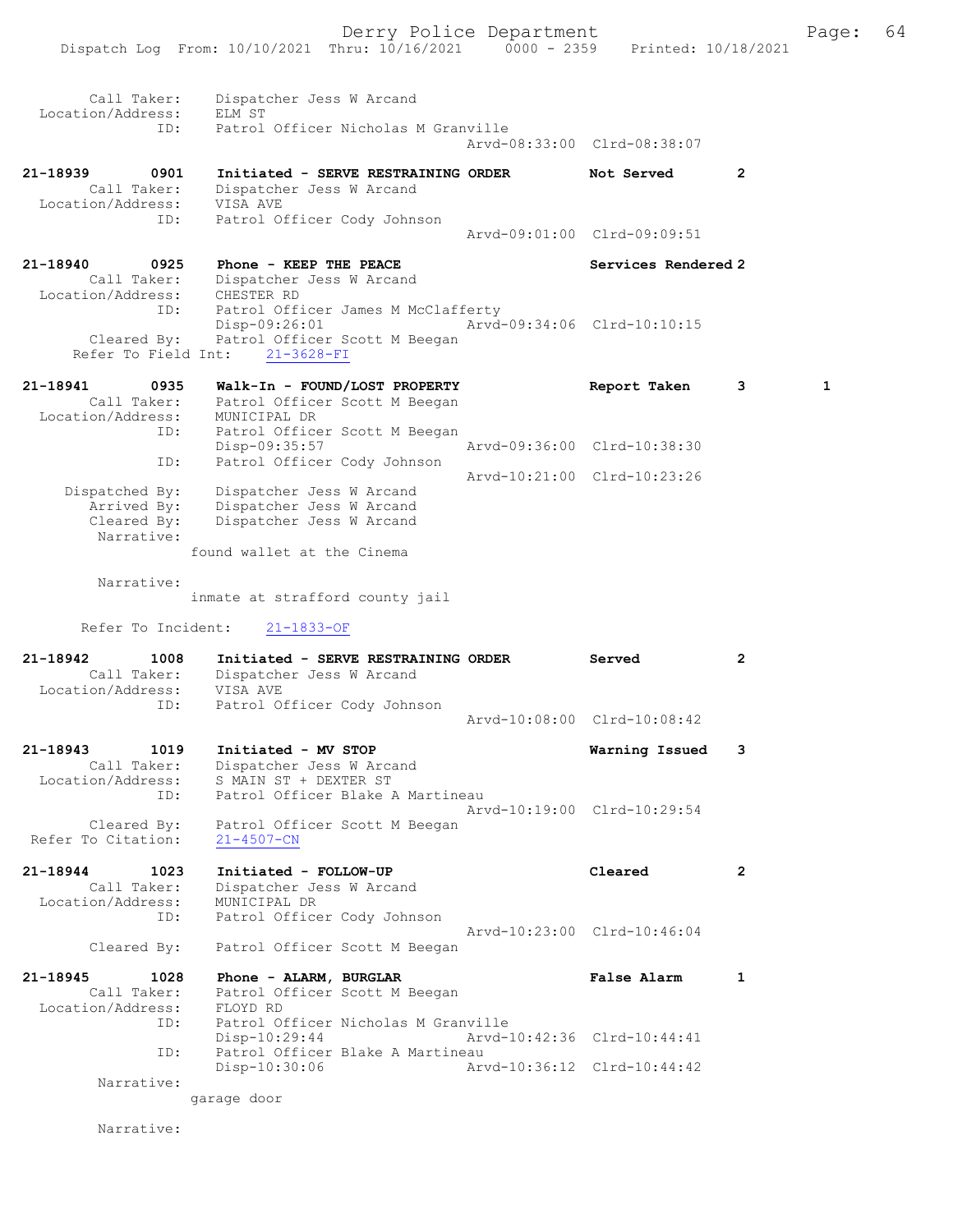| Refer To Field Int:              | $21 - 3629 - FI$                                                                   |                             |              |
|----------------------------------|------------------------------------------------------------------------------------|-----------------------------|--------------|
| 21-18946<br>1045<br>Call Taker:  | Phone - ATTEMPT TO LOCATE<br>Patrol Officer Scott M Beegan                         | Services Rendered 2         |              |
| Location/Address:<br>ID:         | [DY 3316] KENDALL POND RD<br>Patrol Officer James M McClafferty<br>$Disp-10:46:24$ | Arvd-10:48:13 Clrd-10:48:17 |              |
| ID:                              | Patrol Officer Nicholas M Granville<br>Disp-10:46:26                               | Arvd-10:48:14 Clrd-10:48:18 |              |
| Narrative:                       |                                                                                    |                             |              |
|                                  | elderly female with dementia walked away from residence<br>after her dog got loose |                             |              |
| Narrative:                       | residence returned back to Birch Heights after locating her<br>loose dog           |                             |              |
| 21-18947<br>1053                 | Initiated - MV STOP                                                                | Warning Issued              | 3            |
| Call Taker:<br>Location/Address: | Patrol Officer Scott M Beegan<br>ISLAND POND RD                                    |                             |              |
| ID:                              | Patrol Officer Blake A Martineau                                                   |                             |              |
| Refer To Citation:               | $21 - 4508 - CN$                                                                   | Arvd-10:53:00 Clrd-10:59:59 |              |
| 21-18948<br>1055                 | Initiated - MV STOP                                                                | Warning Issued              | 3            |
| Call Taker:<br>Location/Address: | Patrol Officer Scott M Beegan<br>E BROADWAY                                        |                             |              |
| ID:                              | Patrol Officer Cody Johnson                                                        | Arvd-10:55:00 Clrd-11:00:37 |              |
| 21-18949<br>1106                 | Phone - MV ACCIDENT                                                                | Report Taken                | $\mathbf{1}$ |
| Call Taker:                      | Patrol Officer Scott M Beegan                                                      |                             |              |
| Location/Address:<br>ID:         | S MAIN ST<br>Patrol Officer Cody Johnson                                           |                             |              |
|                                  | Disp-11:07:13                                                                      | Arvd-11:07:33 Clrd-12:36:30 |              |
| Cleared By:<br>ID:               | Detective Kimberly M Bouse<br>Administrative Sergeant Christopher R Talbot         |                             |              |
|                                  | $Disp-11:07:54$                                                                    | Arvd-11:09:31 Clrd-12:24:12 |              |
| Dispatched By:<br>Cleared By:    | Detective Kimberly M Bouse<br>Detective Kimberly M Bouse                           |                             |              |
| ID:                              | Patrol Officer Blake A Martineau                                                   |                             |              |
| Dispatched By:                   | Disp-11:07:59<br>Detective Kimberly M Bouse                                        | Arvd-11:08:00 Clrd-13:17:47 |              |
| Arrived By:                      | Detective Kimberly M Bouse                                                         |                             |              |
| Cleared By:                      | Detective Kimberly M Bouse                                                         |                             |              |
| ID:                              | Patrol Officer James M McClafferty                                                 | Arvd-11:09:17 Clrd-13:12:33 |              |
| Cleared By:                      | Disp-11:09:14<br>Detective Kimberly M Bouse                                        |                             |              |
| ID:                              | Patrol Officer Nicholas M Granville                                                |                             |              |
|                                  | Arvd-12:36:00<br>Disp-12:35:58                                                     | Clrd-12:46:36               |              |
| Dispatched By:<br>Arrived By:    | Detective Kimberly M Bouse<br>Detective Kimberly M Bouse                           |                             |              |
| Cleared By:                      | Detective Kimberly M Bouse                                                         |                             |              |
| ID:                              | Patrol Officer Melissa M Houde                                                     |                             |              |
|                                  | Disp-13:11:06<br>Detective Kimberly M Bouse                                        | Arvd-13:12:32 Clrd-14:28:36 |              |
| Dispatched By:<br>Arrived By:    | Detective Kimberly M Bouse                                                         |                             |              |
| Cleared By:                      | Detective Kimberly M Bouse                                                         |                             |              |
| ID:                              | Patrol Officer Cody Johnson<br>Disp-13:14:47                                       | Arvd-13:17:44 Clrd-15:49:49 |              |
| Dispatched By:                   | Detective Kimberly M Bouse                                                         |                             |              |
| Arrived By:<br>Cleared By:       | Detective Kimberly M Bouse<br>Dispatcher Christina L Power                         |                             |              |
| ID:                              | Patrol Officer James M McClafferty                                                 |                             |              |
|                                  | Disp-14:06:19                                                                      | Arvd-14:09:38 Clrd-15:02:28 |              |
| Dispatched By:<br>Arrived By:    | Detective Kimberly M Bouse<br>Detective Kimberly M Bouse                           |                             |              |
| Cleared By:                      | Dispatcher Christina L Power                                                       |                             |              |
|                                  |                                                                                    |                             |              |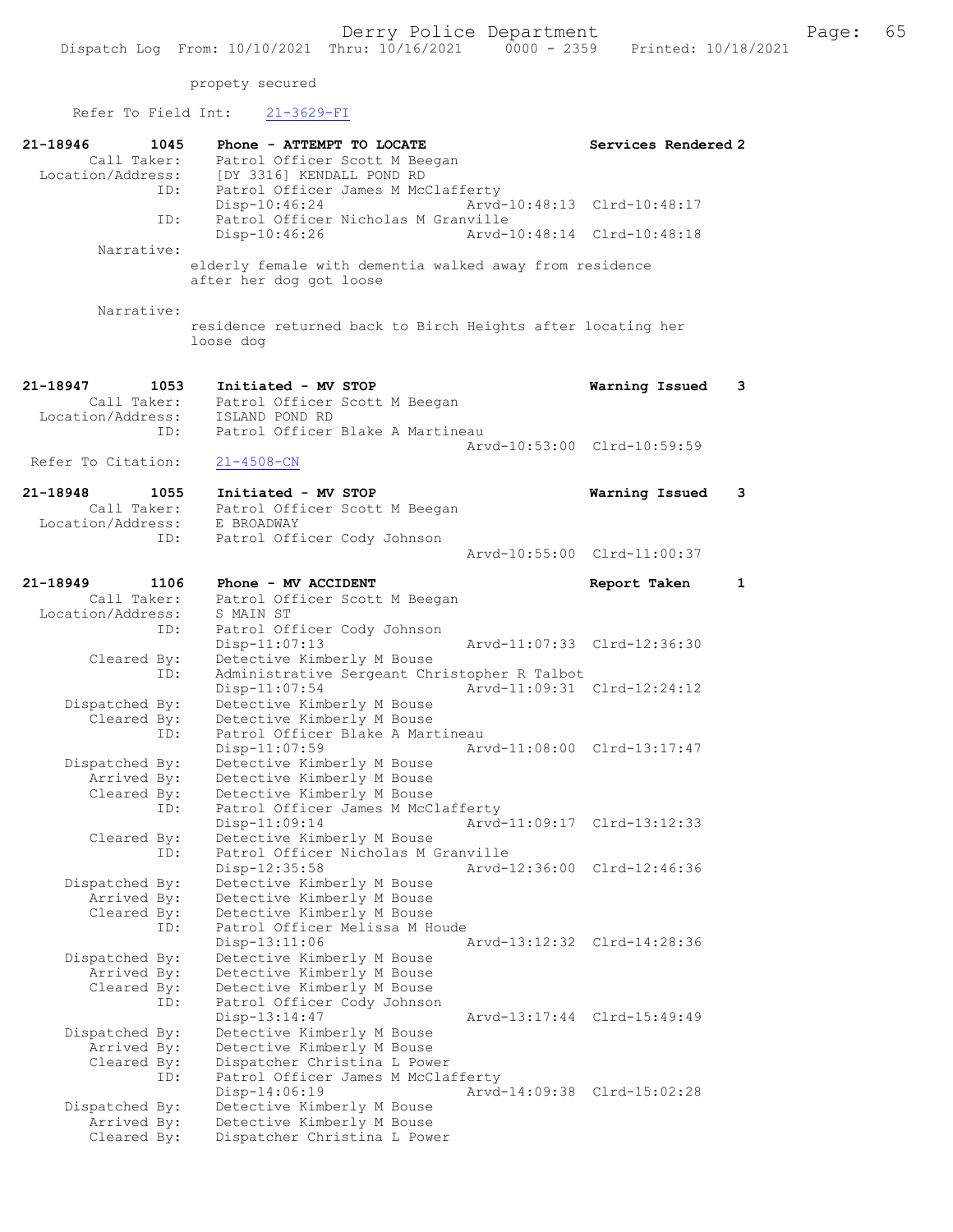Derry Police Department<br>Page: 66 (10/16/2021 0000 - 2359 Printed: 10/18/2021 Dispatch Log From: 10/10/2021 Thru: 10/16/2021 ID: Patrol Officer Nicholas M Granville Disp-15:04:53 Arvd-15:49:50 Clrd-20:26:06 Dispatched By: Dispatcher Christina L Power Arrived By: Dispatcher Christina L Power<br>Cleared By: Dispatcher Christina L Power Dispatcher Christina L Power Narrative: 10/16/2021 1127 115 checking sobriety Narrative: 10/16/2021 1127 North bound lane of traffic blocked Narrative: 10/16/2021 1128 Eversource contacted Narrative: 10/16/2021 1135 Eversource on scene Narrative: 10/16/2021 1138 One in custody Driving While Intoxicated Narrative: 10/16/2021 1142 115 enroute to HQ 52610.8 Narrative: 10/16/2021 1147 115 off at hq em 52612.3 Narrative: 10/16/2021 1202 BC contacted and responding Narrative: 10/16/2021 1221 processed, place in cell 3 Narrative: Derek Russell 11/11/87 of 9 True Ave, Derry Driving While Intoxicated released on PR Bail Narrative: 10/16/2021 1623 message delivered to water dept ref inquiry of water line from Eversource Narrative: 10/16/2021 1715 next on the list requested, Spacetown assigned Narrative: 10/16/2021 1735 wrecker on scene Refer To Accident: 21-508-AC Refer To Arrest: 21-994-AR 21-18950 1122 Phone - CRIMINAL THREAT Cancelled Prior to Arrival 2 Call Taker: Detective Kimberly M Bouse<br>ion/Address: FORDWAY ST Location/Address: 21-18951 1231 Phone - VIN CHECK Services Rendered 3 Call Taker: Detective Kimberly M Bouse Location/Address: [DY 3371] DAMREN RD Patrol Officer Melissa M Houde<br>Disp-12:32:18 Disp-12:32:18 Arvd-12:44:31 Clrd-12:52:02 21-18952 1316 Phone - SUSPICIOUS ACTIVITY<br>
Could Not Locate 2<br>
Call Taker: Detective Kimberly M Bouse Detective Kimberly M Bouse Location/Address: W BROADWAY<br>ID: Patrol Off: Patrol Officer Ryan M Panaro<br>Disp-13:17:41 Disp-13:17:41 Arvd-13:25:43 Clrd-13:25:44<br>Arrived By: Patrol Officer Scott M Beegan Patrol Officer Scott M Beegan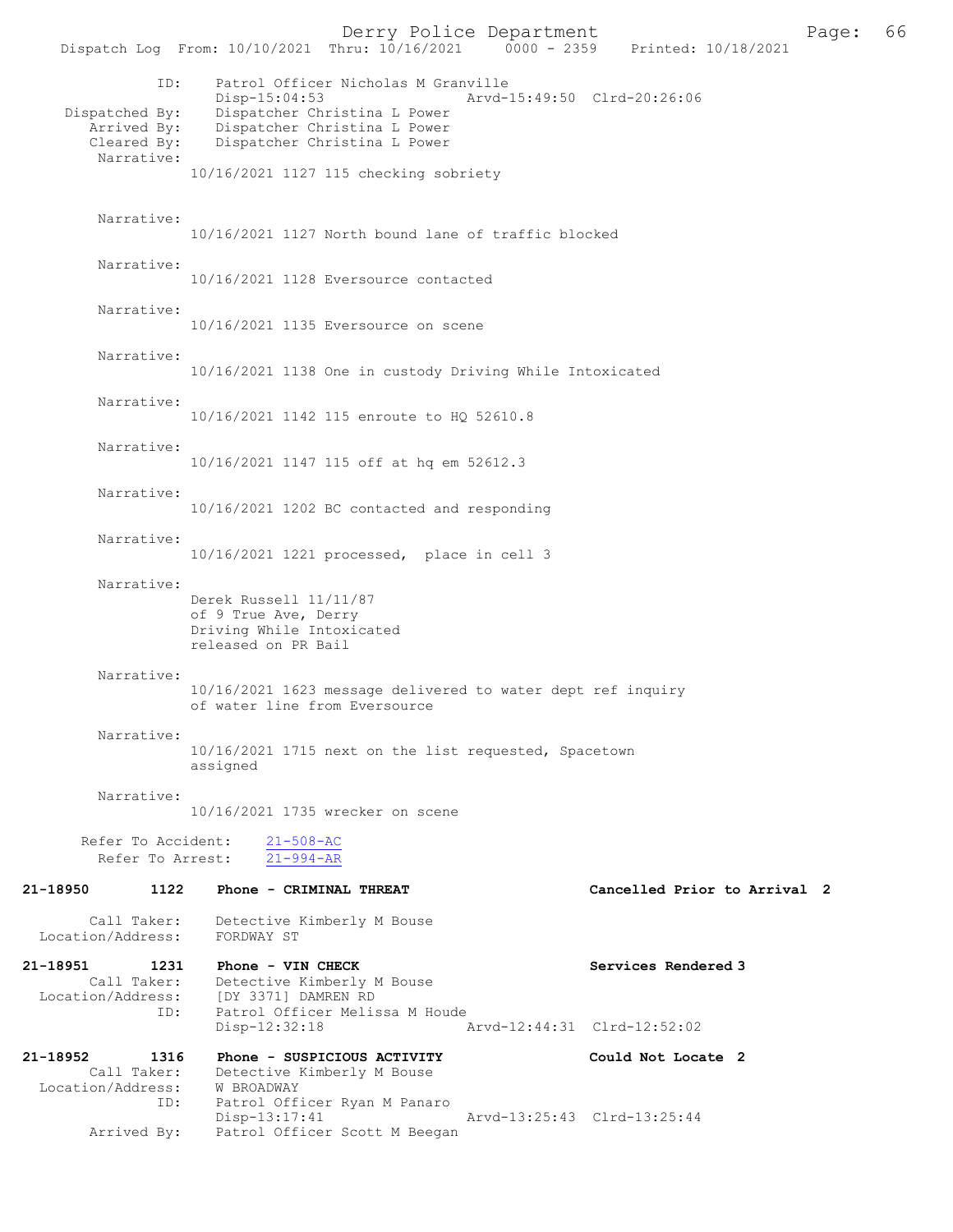|                   |                               |                                                                                    | Derry Police Department     |                             |                | Page: | 67 |
|-------------------|-------------------------------|------------------------------------------------------------------------------------|-----------------------------|-----------------------------|----------------|-------|----|
|                   |                               | Dispatch Log From: 10/10/2021 Thru: 10/16/2021 0000 - 2359 Printed: 10/18/2021     |                             |                             |                |       |    |
|                   |                               | Cleared By: Patrol Officer Scott M Beegan                                          |                             |                             |                |       |    |
| 21-18953          | 1322                          | Phone - ROAD HAZARD                                                                |                             | No Action Required          |                | 2     |    |
|                   | Call Taker:                   | Patrol Officer Scott M Beegan                                                      |                             |                             |                |       |    |
| Location/Address: | ID:                           | ROCKINGHAM RD + KILREA RD<br>Patrol Officer Ryan M Panaro                          |                             |                             |                |       |    |
|                   |                               | Disp-13:29:02                                                                      |                             | Arvd-13:31:38 Clrd-13:33:41 |                |       |    |
|                   | Dispatched By:                | Detective Kimberly M Bouse                                                         |                             |                             |                |       |    |
|                   | Arrived By:<br>Cleared By:    | Detective Kimberly M Bouse<br>Detective Kimberly M Bouse                           |                             |                             |                |       |    |
|                   | ID:                           | Patrol Officer Blake A Martineau                                                   |                             |                             |                |       |    |
|                   |                               | Disp-13:29:05                                                                      |                             | Arvd-13:29:08 Clrd-13:32:31 |                |       |    |
|                   | Dispatched By:<br>Arrived By: | Detective Kimberly M Bouse<br>Detective Kimberly M Bouse                           |                             |                             |                |       |    |
|                   | Cleared By:                   | Detective Kimberly M Bouse                                                         |                             |                             |                |       |    |
| 21-18954          | 1329                          | Phone - WELFARE CHECK                                                              |                             | Report Taken                | 2              |       |    |
|                   | Call Taker:                   | Detective Kimberly M Bouse                                                         |                             |                             |                |       |    |
| Location/Address: | ID:                           | SOUTH AVE<br>Patrol Officer Nicholas M Granville                                   |                             |                             |                |       |    |
|                   |                               | Disp-13:35:03                                                                      | Arvd-13:42:29 Clrd-13:53:32 |                             |                |       |    |
|                   | ID:                           | Patrol Officer Ryan M Panaro                                                       |                             |                             |                |       |    |
|                   | Narrative:                    | $Disp-13:35:06$                                                                    | Arvd-13:42:30 Clrd-13:53:10 |                             |                |       |    |
|                   |                               | Negative contact report taken                                                      |                             |                             |                |       |    |
|                   | Refer To Incident:            | $21 - 1834 - OF$                                                                   |                             |                             |                |       |    |
| 21-18955          | 1410                          | Phone - SERVE RESTRAINING ORDER                                                    |                             | Served                      | 2              |       |    |
|                   | Call Taker:                   | Detective Kimberly M Bouse                                                         |                             |                             |                |       |    |
| Location/Address: |                               | FAIRWAY DR                                                                         |                             |                             |                |       |    |
|                   | ID:                           | Patrol Officer Ryan M Panaro<br>$Disp-14:11:41$                                    |                             | Arvd-14:26:13 Clrd-14:46:30 |                |       |    |
|                   | Arrived By:                   | Patrol Officer Scott M Beegan                                                      |                             |                             |                |       |    |
| 21-18956          | 1413                          | Phone - MV ACCIDENT                                                                |                             | Cleared                     | 1              |       |    |
|                   |                               | Call Taker: Detective Kimberly M Bouse                                             |                             |                             |                |       |    |
|                   | ID:                           | Location/Address: BYPASS 28<br>Patrol Officer Blake A Martineau                    |                             |                             |                |       |    |
|                   |                               | Disp-14:14:49                                                                      |                             | Arvd-14:22:38 Clrd-14:36:11 |                |       |    |
|                   | Narrative:                    | occured in Auburn                                                                  |                             |                             |                |       |    |
|                   |                               |                                                                                    |                             |                             |                |       |    |
|                   |                               | 21-18957            1417      Phone – ASSIST CITIZEN                               |                             | <b>ADVICE GIVEN</b>         | 3              |       |    |
|                   |                               | Call Taker: Patrol Officer Scott M Beegan<br>Location/Address: [DY 2] MUNICIPAL DR |                             |                             |                |       |    |
|                   |                               | ID: Patrol Officer Scott M Beegan                                                  |                             |                             |                |       |    |
|                   |                               | Disp-14:18:44                                                                      | Arvd-14:18:46 Clrd-14:18:48 |                             |                |       |    |
|                   | Narrative:                    | advice giving on RO                                                                |                             |                             |                |       |    |
|                   |                               |                                                                                    |                             |                             |                |       |    |
|                   |                               | Refer To Field Int: 21-3619-FI                                                     |                             |                             |                |       |    |
|                   |                               | 21-18958 1419 Phone - CRIMINAL THREAT                                              |                             | Report Taken                | $\overline{2}$ |       |    |
|                   |                               | Call Taker: Patrol Officer Scott M Beegan<br>Location/Address: FORDWAY ST          |                             |                             |                |       |    |
|                   |                               | ID: Patrol Officer Scott M Beegan                                                  |                             |                             |                |       |    |
|                   |                               | $Disp-14:21:06$                                                                    | Arvd-14:21:08 Clrd-14:21:26 |                             |                |       |    |
|                   |                               | Refer To Incident: 21-1835-OF                                                      |                             |                             |                |       |    |
|                   |                               | 21-18959 1428 Phone - HIT AND RUN                                                  |                             | Report Taken                | 2              |       |    |
|                   |                               | Call Taker: Detective Kimberly M Bouse<br>Location/Address: [DY 146] ASHLEIGH DR   |                             |                             |                |       |    |
|                   |                               | ID: Patrol Officer Melissa M Houde                                                 |                             |                             |                |       |    |
|                   |                               | Disp-14:29:47                                                                      | Arvd-14:37:32 Clrd-15:03:01 |                             |                |       |    |
|                   | Narrative:                    | Cleared By: Dispatcher Christina L Power                                           |                             |                             |                |       |    |
|                   |                               | 10/16/2021 1438 off with NH 4691766                                                |                             |                             |                |       |    |
|                   |                               |                                                                                    |                             |                             |                |       |    |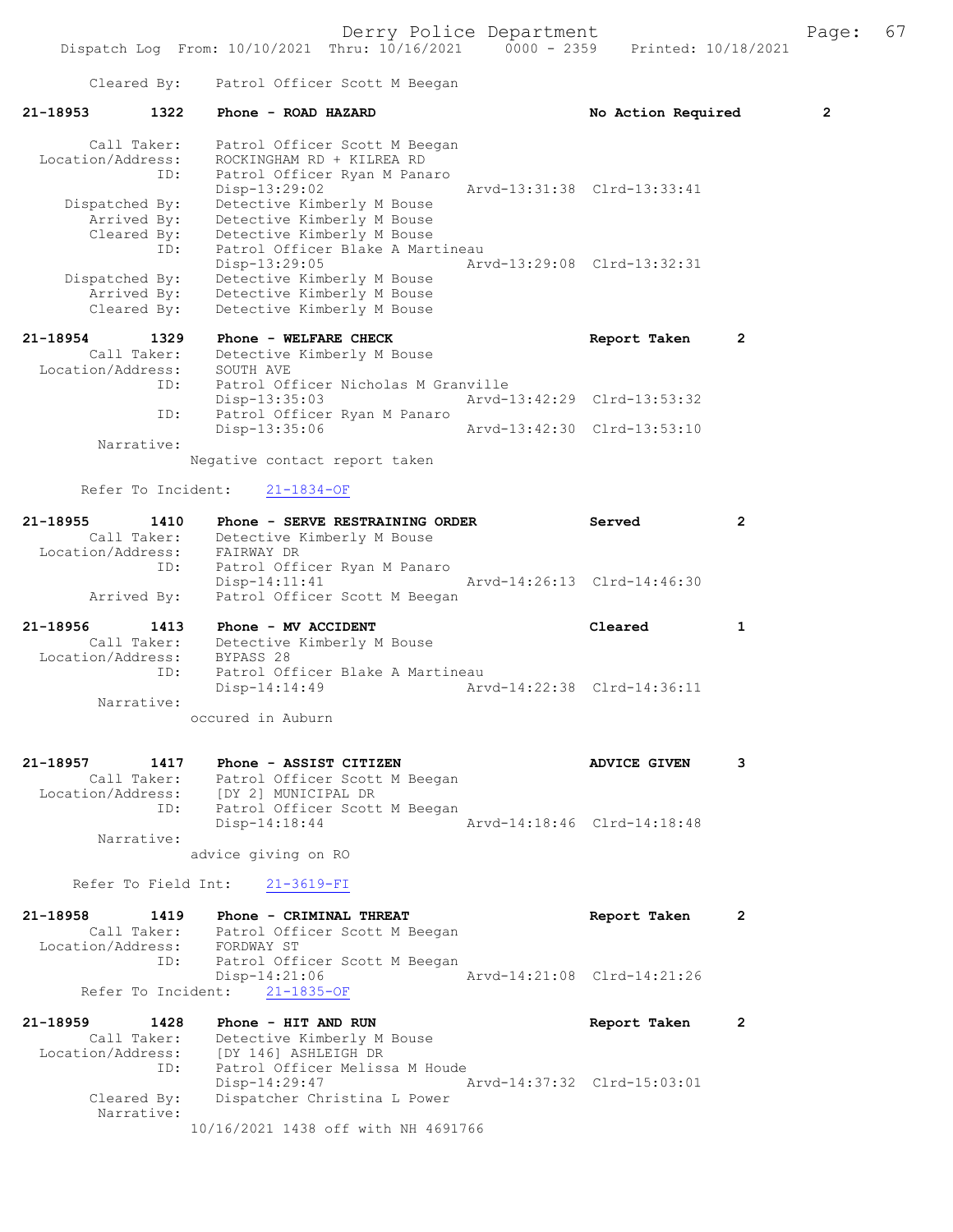Refer To Incident: 21-1836-OF Refer To Accident: 21-509-AC

- 21-18960 1517 Initiated MV CHECK 1 21-18960 Checked 1 Call Taker: Dispatcher Christina L Power Location/Address: CEMETERY RD ID: Patrol Officer Melissa M Houde Arvd-15:17:00 Clrd-15:20:23 21-18961 1519 Initiated - MV STOP Warning Issued 3
- Call Taker: Dispatcher Christina L Power Location/Address: WINDHAM RD ID: Patrol Officer Casey J Noyes Arvd-15:19:00 Clrd-15:29:06<br>21-4509-CN Refer To Citation:
- 21-18962 1611 Initiated MV STOP Warning Issued 3 Call Taker: Dispatcher Christina L Power Location/Address: E DERRY RD ID: Patrol Officer Melissa M Houde Arvd-16:11:00 Clrd-16:15:31
- Refer To Citation: 21-4510-CN
- 21-18963 1612 Initiated MV STOP Warning Issued 3 Call Taker: Dispatcher Christina L Power Location/Address: SCOBIE POND RD ID: Patrol Officer Nathan S Lavoie Arvd-16:12:00 Clrd-16:47:22<br>
21-4511-CN
- Refer To Citation:
- 21-18964 1627 Phone MV ACCIDENT Report Taken 1 Call Taker: Dispatcher Christina L Power Location/Address: RT 28 + HUMPHREY RD ID: Patrol Officer Casey J Noyes Disp-16:28:24 Arvd-16:31:01 Clrd-16:53:47 Narrative:
	- TITMANN VS HUBICSAK, full report
	- Refer To Accident: 21-510-AC
- 21-18965 1642 Initiated MV STOP Warning Issued 3 Call Taker: Dispatcher Christina L Power Location/Address: KENDALL POND RD ID: Patrol Officer Melissa M Houde Arvd-16:42:00 Clrd-16:47:16<br>21-4512-CN
- Refer To Citation:
- 21-18966 1654 Initiated FOLLOW-UP Cleared 2 Call Taker: Dispatcher Christina L Power Location/Address: MUNICIPAL DR ID: Patrol Officer Sara R Joyce Arvd-16:54:00 Clrd-17:29:25 Patrol Officer Ryan M Panaro
- 21-18967 1659 Initiated MV STOP Warning Issued 3 Call Taker: Dispatcher Christina L Power Location/Address: TSIENNETO RD ID: Patrol Officer Melissa M Houde Arvd-16:59:00 Clrd-17:03:59<br>
21-4513-CN Refer To Citation:
- 21-18968 1659 Initiated NOISE COMPLAINT Services Rendered 2 Call Taker: Dispatcher Christina L Power Location/Address: S MAIN ST ID: Sergeant Jeffrey M Dawe Arvd-16:59:00 Clrd-17:01:15

Narrative:

no issues.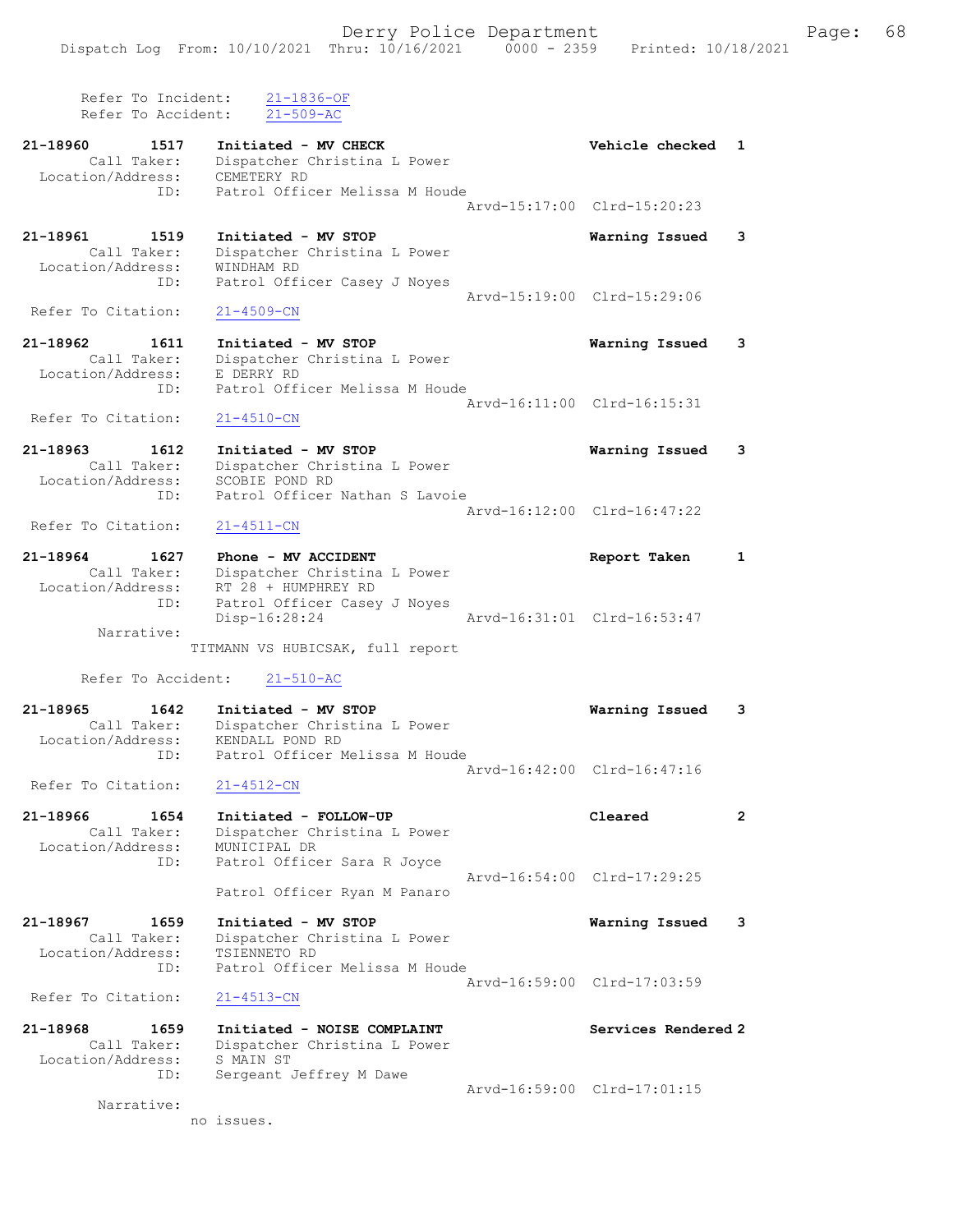| 21–18969                       | 1724                | Initiated - MV STOP                                          | Warning Issued              | 3 |   |
|--------------------------------|---------------------|--------------------------------------------------------------|-----------------------------|---|---|
| Location/Address:              | Call Taker:         | Dispatcher Christina L Power<br>CRYSTAL AVE                  |                             |   |   |
|                                | ID:                 | Patrol Officer Nathan S Lavoie                               |                             |   |   |
| Refer To Citation:             |                     | $21 - 4514 - CN$                                             | Arvd-17:24:00 Clrd-17:32:09 |   |   |
| 21-18970                       | 1728                | Initiated - MV STOP                                          | Warning Issued              | 3 |   |
|                                | Call Taker:         | Dispatcher Christina L Power                                 |                             |   |   |
| Location/Address:              |                     | S MAIN ST                                                    |                             |   |   |
|                                | ID:                 | Patrol Officer Scott M Beegan                                | Arvd-17:28:00 Clrd-18:14:38 |   |   |
|                                | ID:                 | Sergeant Jeffrey M Dawe<br>Disp-17:29:20                     | Arvd-17:29:22 Clrd-18:14:36 |   |   |
|                                | ID:                 | Patrol Officer Sara R Joyce                                  |                             |   |   |
|                                |                     | Disp-17:39:24                                                | Arvd-17:53:19 Clrd-18:10:20 |   |   |
|                                | Arrived By:         | Patrol Officer Ryan M Panaro<br>Patrol Officer Robert Corwin |                             |   |   |
|                                | Narrative:          |                                                              |                             |   |   |
|                                |                     | 10/16/2021 1743 checking sobriety                            |                             |   |   |
|                                | Narrative:          |                                                              |                             |   |   |
|                                |                     | 10/16/2021 1750 consent search                               |                             |   |   |
|                                | Narrative:          |                                                              |                             |   |   |
|                                |                     | 10/16/2021 1754 consent search start                         |                             |   |   |
|                                | Narrative:          |                                                              |                             |   |   |
|                                |                     | 10/16/2021 1800 consent search ended                         |                             |   |   |
|                                | Refer To Incident:  | $21 - 1837 - OF$                                             |                             |   |   |
| 21-18971                       | 1728                | Phone - ANIMAL COMPLAINT                                     | Services Rendered 1         |   |   |
|                                | Call Taker:         | Dispatcher Christina L Power                                 |                             |   |   |
| Location/Address:              | ID:                 | FRANKLIN ST EXT<br>Patrol Officer Melissa M Houde            |                             |   |   |
|                                |                     | Disp-17:29:33                                                | Arvd-17:30:22 Clrd-17:41:18 |   |   |
|                                | Narrative:          | corgi                                                        |                             |   |   |
|                                |                     |                                                              |                             |   |   |
|                                | Narrative:          | placed in the pound                                          |                             |   |   |
|                                |                     |                                                              |                             |   |   |
| 21-18972                       | 1744                | Phone - Loose Dog Complaint                                  | Could Not Locate 2          |   |   |
|                                | Call Taker:         | Dispatcher Christina L Power                                 |                             |   |   |
| Location/Address:              | ID:                 | HAMPSTEAD RD<br>Patrol Officer Melissa M Houde               |                             |   |   |
|                                |                     | Disp-17:47:00                                                | Arvd-17:53:45 Clrd-18:14:30 |   |   |
|                                |                     |                                                              |                             |   |   |
|                                | Arrived By:         | Patrol Officer Robert Corwin                                 |                             |   |   |
|                                | 1810                | Initiated - MV STOP                                          | Assistance Rendered         |   | з |
|                                | Call Taker:         | Dispatcher Christina L Power                                 |                             |   |   |
| Location/Address:              |                     | BIRCH ST                                                     |                             |   |   |
|                                | ID:                 | Patrol Officer Sara R Joyce                                  | Arvd-18:10:00 Clrd-18:45:00 |   |   |
|                                |                     | Patrol Officer Ryan M Panaro                                 |                             |   |   |
|                                | ID:                 | Sergeant Jeffrey M Dawe<br>Disp-18:24:16                     | Arvd-18:24:18 Clrd-18:34:32 |   |   |
| 21-18973<br>Refer To Citation: |                     | $21 - 4516 - CN$                                             |                             |   |   |
| 21-18974                       | 1814<br>Call Taker: | Initiated - MV STOP<br>Dispatcher Christina L Power          | Warning Issued              | 3 |   |

 Location/Address: SCOBIE POND RD ID: Patrol Officer Nathan S Lavoie Arvd-18:14:00 Clrd-18:24:07 Refer To Citation: 21-4515-CN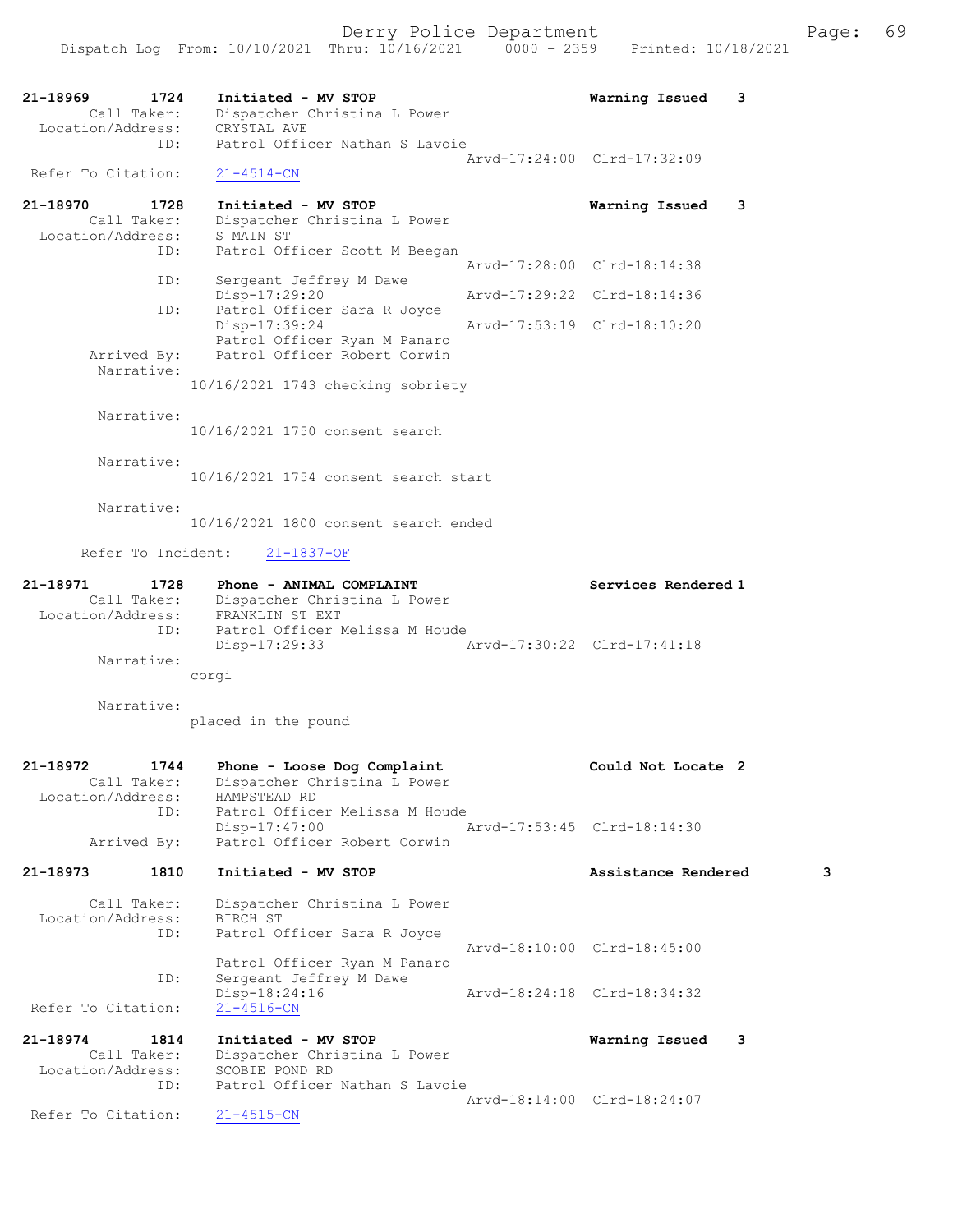| 21-18975                         |                                                           |                             |   |
|----------------------------------|-----------------------------------------------------------|-----------------------------|---|
| 1829<br>Call Taker:              | Walk-In - FINGERPRINTS<br>Patrol Officer Robert Corwin    | Services Rendered 3         |   |
| Location/Address:                | [DY 2] MUNICIPAL DR                                       |                             |   |
| ID:                              | Patrol Officer Robert Corwin                              |                             |   |
| Arrived By:                      | $Disp-18:30:59$<br>Dispatcher Christina L Power           | Arvd-18:34:26 Clrd-18:50:14 |   |
| Cleared By:                      | Dispatcher Christina L Power                              |                             |   |
| 21-18976<br>1836                 | Phone - DOMESTIC DISTURBANCE                              | Verbal in Nature 1          |   |
| Call Taker:                      | Dispatcher Christina L Power                              |                             |   |
| Location/Address:<br>ID:         | LINLEW DR<br>Patrol Officer Melissa M Houde               |                             |   |
|                                  | Disp-18:38:43                                             | Arvd-18:41:41 Clrd-18:45:41 |   |
| ID:                              | Patrol Officer Nathan S Lavoie                            |                             |   |
| ID:                              | Disp-18:38:49<br>Arvd-18:42:00<br>Sergeant Jeffrey M Dawe | Clrd-18:45:39               |   |
|                                  | Disp-18:44:19                                             | $Clrd-18:45:37$             |   |
| Narrative:                       |                                                           |                             |   |
|                                  | male/female                                               |                             |   |
| Refer To Field Int:              | $21 - 3620 - FI$                                          |                             |   |
| 21-18977<br>1837                 | Initiated - MV STOP                                       | Warning Issued              | 3 |
| Call Taker:                      | Patrol Officer Robert Corwin                              |                             |   |
| Location/Address:<br>ID:         | BIRCH ST<br>Sergeant Jeffrey M Dawe                       |                             |   |
|                                  |                                                           | Arvd-18:37:00 Clrd-18:44:09 |   |
| Cleared By:                      | Dispatcher Christina L Power                              |                             |   |
| 21-18978<br>1848                 | Initiated - MV STOP                                       | Summons Issued              | 3 |
| Call Taker:                      | Dispatcher Christina L Power                              |                             |   |
| Location/Address:                | MANCHESTER RD                                             |                             |   |
| ID:                              | Patrol Officer Nathan S Lavoie                            | Arvd-18:48:00 Clrd-19:05:27 |   |
| Refer To Citation:               | $21 - 4517 - CN$                                          |                             |   |
| Refer To Citation:               | $21 - 816 - 003051$                                       |                             |   |
| 21-18979<br>1938                 | Initiated - MV STOP                                       | Warning Issued              | 3 |
| Call Taker:                      | Dispatcher Christina L Power                              |                             |   |
| Location/Address:                | ROLLINS ST                                                |                             |   |
| ID:                              | Patrol Officer Casey J Noyes                              | Arvd-19:38:00 Clrd-19:44:35 |   |
| Refer To Citation:               | $21 - 4518 - CN$                                          |                             |   |
| 1956<br>21-18980                 | Initiated - MV STOP                                       | Vehicle checked             | 3 |
| Call Taker:                      | Dispatcher Christina L Power                              |                             |   |
| Location/Address:                | CHESTER RD                                                |                             |   |
| ID:                              | Patrol Officer Melissa M Houde                            | Arvd-19:56:00 Clrd-20:04:24 |   |
|                                  |                                                           |                             |   |
| 21-18981<br>2008<br>Call Taker:  | Initiated - MV CHECK                                      | SENT ON THEIR WAY 1         |   |
| Location/Address:                | Dispatcher Christina L Power<br>YOUNG RD                  |                             |   |
| ID:                              | Patrol Officer Melissa M Houde                            |                             |   |
| Refer To Field Int:              | $21 - 3637 - FI$                                          | Arvd-20:08:00 Clrd-20:13:11 |   |
|                                  |                                                           |                             |   |
| 21-18982<br>2019                 | Initiated - FOLLOW-UP                                     | Services Rendered 2         |   |
| Call Taker:<br>Location/Address: | Dispatcher Christina L Power<br>FORDWAY ST                |                             |   |
| ID:                              | Patrol Officer Scott M Beegan                             |                             |   |
|                                  |                                                           | Arvd-20:19:00 Clrd-20:19:32 |   |
| 21-18983<br>2022                 | Phone - FOUND/LOST PROPERTY                               | Report Taken                | 3 |
| Call Taker:                      | Dispatcher Christina L Power                              |                             |   |
| Location/Address:<br>ID:         | MUNICIPAL DR<br>Patrol Officer Sara R Joyce               |                             |   |
|                                  | Disp-20:22:44                                             | Arvd-20:22:46 Clrd-20:24:33 |   |
|                                  | Patrol Officer Ryan M Panaro                              |                             |   |
| Narrative:                       |                                                           |                             |   |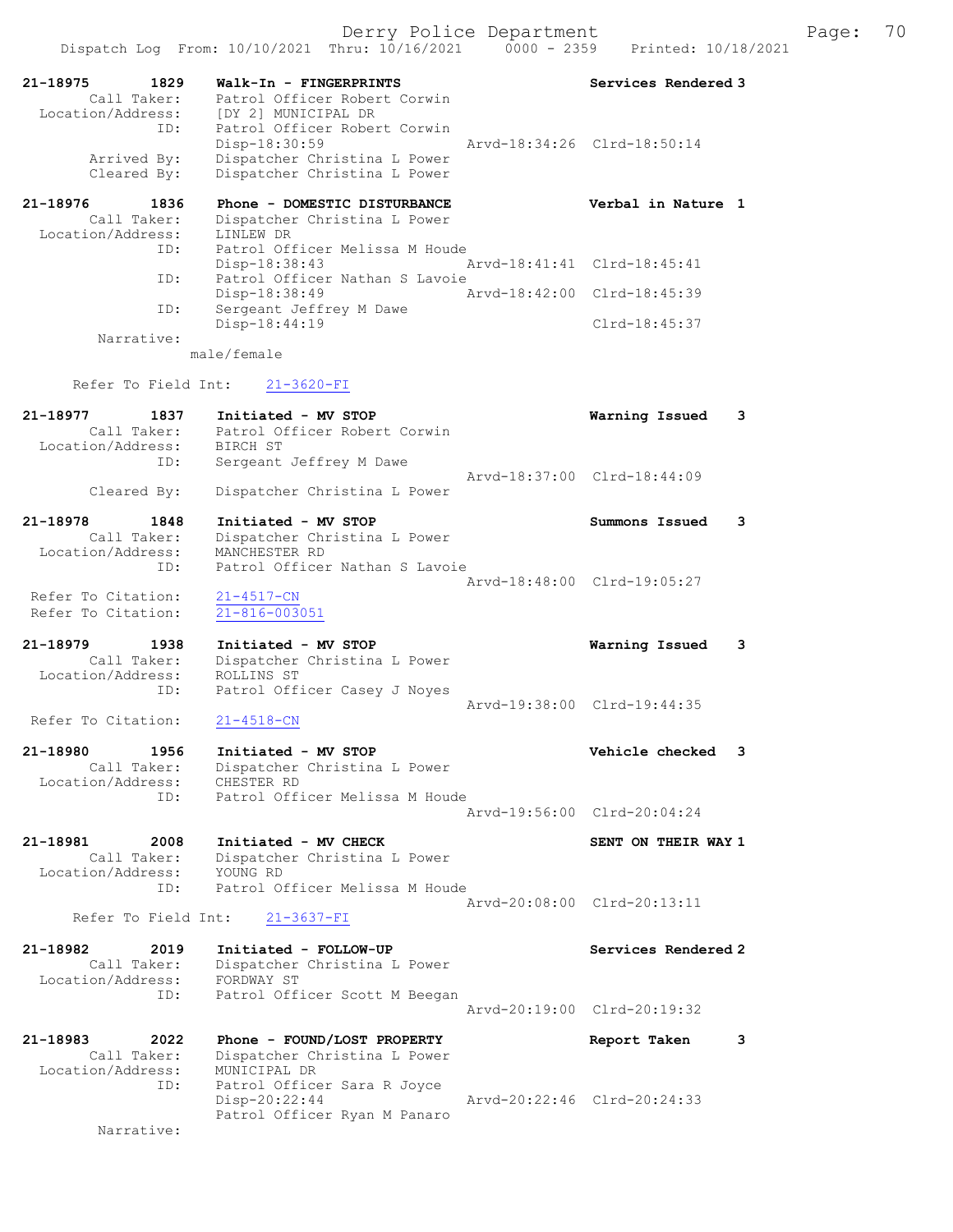one plate missing

| Refer To Incident: | $21 - 1838 - OF$               |                             |              |
|--------------------|--------------------------------|-----------------------------|--------------|
| 21-18984<br>2023   | Initiated - MV STOP            | Warning Issued              | 3            |
| Call Taker:        | Dispatcher Christina L Power   |                             |              |
| Location/Address:  | HAMPSTEAD RD                   |                             |              |
| ID:                | Patrol Officer Melissa M Houde |                             |              |
|                    |                                | Arvd-20:23:00 Clrd-20:54:52 |              |
| Refer To Citation: | $21 - 4519 - CN$               |                             |              |
| 21-18985<br>2048   | Phone - Loose Dog Complaint    | Gone on Arrival             | $\mathbf{2}$ |
| Call Taker:        | Dispatcher Christina L Power   |                             |              |
| Location/Address:  | GOODHUE RD                     |                             |              |
| ID:                | Patrol Officer Casey J Noyes   |                             |              |
|                    | Disp-20:48:19                  | Arvd-21:02:29 Clrd-21:07:05 |              |
| Arrived By:        | Patrol Officer Robert Corwin   |                             |              |
| 21-18986<br>2055   | Initiated - MV STOP            | Warning Issued              | 3            |
| Call Taker:        | Dispatcher Christina L Power   |                             |              |
| Location/Address:  | TSIENNETO RD                   |                             |              |
| ID:                | Patrol Officer Melissa M Houde |                             |              |
|                    |                                | Arvd-20:55:00 Clrd-20:59:21 |              |
| Refer To Citation: | $21 - 4520 - CN$               |                             |              |
| 21-18987<br>2055   | Phone - DISPERSE A GROUP       | SENT ON THEIR WAY 2         |              |
| Call Taker:        | Patrol Officer Robert Corwin   |                             |              |
| Location/Address:  | MANCHESTER RD                  |                             |              |
| ID:                | Patrol Officer Nathan S Lavoie |                             |              |
|                    | Disp-20:56:28                  | Aryd-20:59:07 Clrd-21:04:42 |              |
| Arrived By:        | Dispatcher Christina L Power   |                             |              |
| Cleared By:        | Dispatcher Christina L Power   |                             |              |
| Narrative:         |                                |                             |              |
|                    | vehicles doing burn outs       |                             |              |
| 21-18988<br>2106   | Initiated - MV CHECK           | Vehicle checked             | 1            |
| Call Taker:        | Dispatcher Christina L Power   |                             |              |
| Location/Address:  | ASHLEIGH DR                    |                             |              |
| ID:                | Patrol Officer Nathan S Lavoie |                             |              |
|                    |                                | Arvd-21:06:00 Clrd-21:07:40 |              |
| 21-18989<br>2126   | Phone - FIREWORKS COMPLAINT    | Report Taken                | 2            |
| Call Taker:        | Patrol Officer Robert Corwin   |                             |              |
| Location/Address:  | FLORENCE ST                    |                             |              |
| ID:                | Patrol Officer Sara R Joyce    |                             |              |
|                    | Disp-21:27:39                  | Arvd-21:45:41 Clrd-21:52:58 |              |
|                    | Patrol Officer Ryan M Panaro   |                             |              |
| Arrived By:        | Dispatcher Christina L Power   |                             |              |
| Cleared By:        | Dispatcher Christina L Power   |                             |              |
| Narrative:         |                                |                             |              |
|                    | damage to vehicles             |                             |              |
| Refer To Incident: | $21 - 1839 - OF$               |                             |              |
| 21-18990<br>2147   | Phone - ERRATIC OPERATION      | Gone on Arrival             | $\mathbf{2}$ |

| 21 10 <i>33</i> 0<br>. |     | -----<br>ENDLIC OFFICIAL       | GUNE VN ALLIVAI             |
|------------------------|-----|--------------------------------|-----------------------------|
| Call Taker:            |     | Patrol Officer Robert Corwin   |                             |
| Location/Address:      |     | HAMPSTEAD RD                   |                             |
|                        | ID: | Patrol Officer Melissa M Houde |                             |
|                        |     | $Disp-21:47:53$                | Arvd-21:53:04 Clrd-21:57:09 |
| Arrived By:            |     | Dispatcher Christina L Power   |                             |
| Cleared By:            |     | Dispatcher Christina L Power   |                             |
| Narrative:             |     |                                |                             |
|                        |     | Blk sedan                      |                             |
|                        |     |                                |                             |

## 21-18991 2151 Phone - SUSPICIOUS ACTIVITY Taken to Family/Guardian/Other

2

 Call Taker: Patrol Officer Robert Corwin Location/Address: CHASES GROVE RD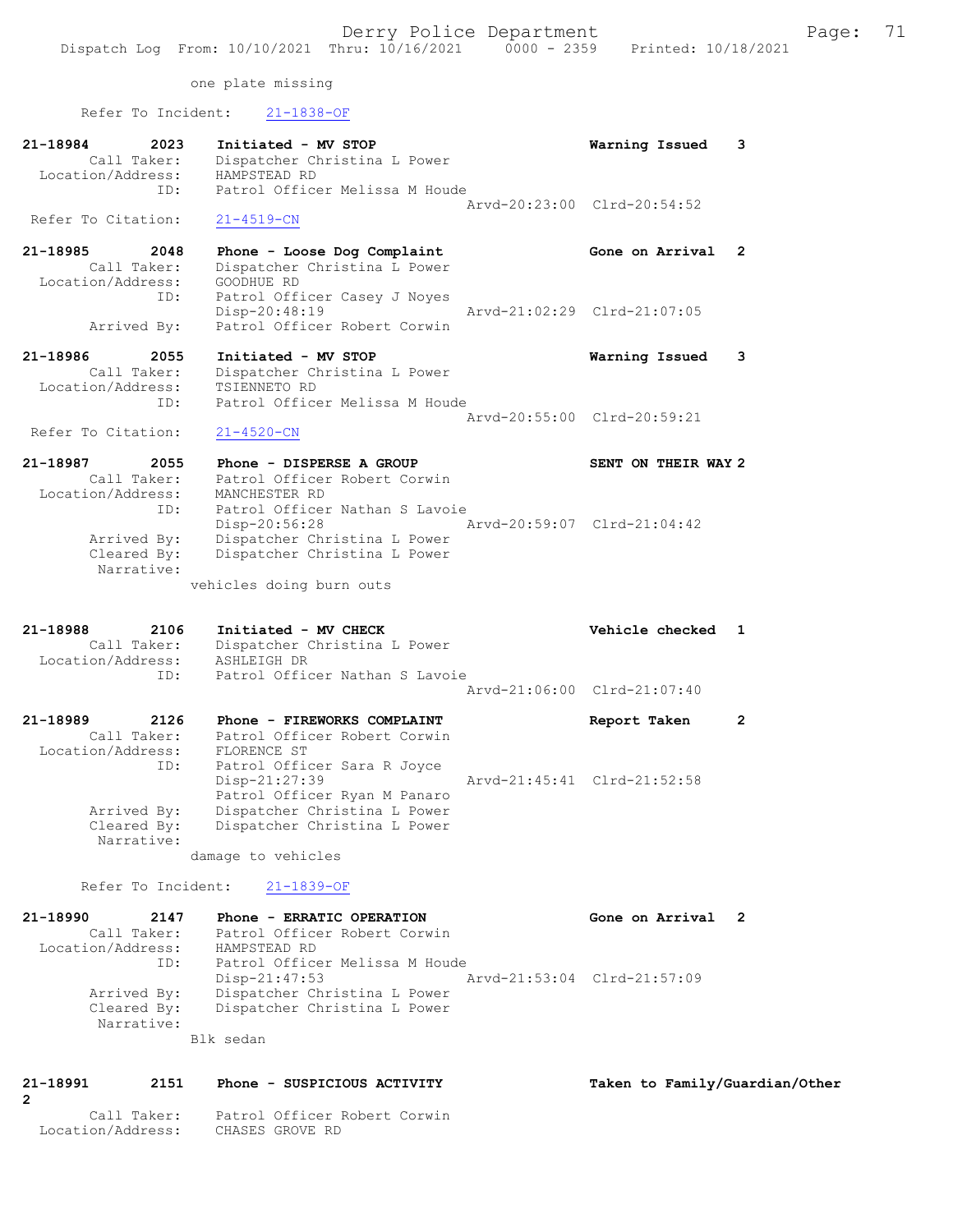Derry Police Department Page: 72

|                                                                   | Dispatch Log From: 10/10/2021 Thru: 10/16/2021                                                                                                  | $0000 - 2359$ | Printed: 10/18/2021         |   |
|-------------------------------------------------------------------|-------------------------------------------------------------------------------------------------------------------------------------------------|---------------|-----------------------------|---|
| ID:<br>Cleared By:                                                | Patrol Officer Sara R Joyce<br>$Disp-21:54:57$<br>Patrol Officer Ryan M Panaro<br>Dispatcher Christina L Power                                  |               | Arvd-22:15:45 Clrd-22:26:27 |   |
| ID:<br>Arrived By:                                                | Patrol Officer Scott M Beegan<br>$Disp-21:55:00$<br>Dispatcher Christina L Power                                                                |               | Arvd-22:10:20 Clrd-22:24:32 |   |
| ID:<br>Dispatched By:<br>Arrived By:<br>Cleared By:<br>Narrative: | Sergeant Jeffrey M Dawe<br>$Disp-22:22:32$<br>Dispatcher Christina L Power<br>Dispatcher Christina L Power<br>Dispatcher Christina L Power      |               | Arvd-22:22:34 Clrd-22:26:25 |   |
|                                                                   | man yelling on beach                                                                                                                            |               |                             |   |
| 21-18992<br>2157<br>Call Taker:<br>Location/Address:              | Initiated - MV CHECK<br>Dispatcher Christina L Power<br>HAMPSTEAD RD<br>Patrol Officer Melissa M Houde                                          |               | SENT ON THEIR WAY 1         |   |
| ID:                                                               |                                                                                                                                                 |               | Arvd-21:57:00 Clrd-22:01:35 |   |
| Refer To Field Int:                                               | $21 - 3638 - FI$                                                                                                                                |               |                             |   |
| 21-18993<br>2219<br>Call Taker:<br>Location/Address:<br>ID:       | Phone - SUSPICIOUS ACTIVITY<br>Patrol Officer Robert Corwin<br>FAIRWAY DR<br>Patrol Officer Melissa M Houde                                     |               | Could Not Locate 2          |   |
| Dispatched By:<br>Arrived By:<br>Cleared By:<br>ID:               | Disp-22:22:37<br>Dispatcher Christina L Power<br>Dispatcher Christina L Power<br>Dispatcher Christina L Power<br>Patrol Officer Nathan S Lavoie |               | Arvd-22:28:19 Clrd-22:32:11 |   |
| Dispatched By:<br>Arrived By:<br>Cleared By:<br>Narrative:        | Disp-22:28:18<br>Dispatcher Christina L Power<br>Dispatcher Christina L Power<br>Dispatcher Christina L Power                                   |               | Arvd-22:28:20 Clrd-22:32:14 |   |
|                                                                   | male yelling                                                                                                                                    |               |                             |   |
| 2222<br>21-18994                                                  | Phone - PARKING COMPLAINT                                                                                                                       |               | Assistance Rendered         | 1 |
| Call Taker:<br>Location/Address:                                  | Patrol Officer Robert Corwin<br>HIGHLAND AVE<br>Patrol Officer Scott M Beegan                                                                   |               |                             |   |
| ID:<br>Arrived By:                                                | Disp-22:24:36<br>Dispatcher Christina L Power                                                                                                   |               | Arvd-22:40:00 Clrd-22:44:29 |   |
| 21-18995<br>2300<br>Call Taker:<br>Location/Address:              | Phone - SUSPICIOUS ACTIVITY<br>Dispatcher Jonathon S Pickering<br>[DY 2258] E BROADWAY                                                          |               | Could Not Locate 2          |   |
| ID:<br>ID:                                                        | Patrol Officer Scott M Beegan<br>Disp-23:03:32<br>Patrol Officer Jack Stafford                                                                  |               | Arvd-23:07:29 Clrd-23:22:27 |   |
| Narrative:                                                        | Disp-23:03:34                                                                                                                                   |               | Arvd-23:07:28 Clrd-23:22:26 |   |
|                                                                   | 10/16/2021 2307 intoxicated subject ran from sober driver                                                                                       |               |                             |   |
| 21-18996<br>2307<br>Call Taker:                                   | Initiated - MV CHECK<br>Dispatcher Jonathon S Pickering                                                                                         |               | SENT ON THEIR WAY 1         |   |
| Location/Address:<br>ID:                                          | ROLLINS ST<br>Sergeant Patrick H Dawson                                                                                                         |               | Arvd-23:07:00 Clrd-23:10:32 |   |
| ID:                                                               | Patrol Officer Nikita Tomnyuk<br>Disp-23:08:39                                                                                                  |               | Arvd-23:09:10 Clrd-23:14:14 |   |

Narrative:

10/16/2021 2309 off with four subjects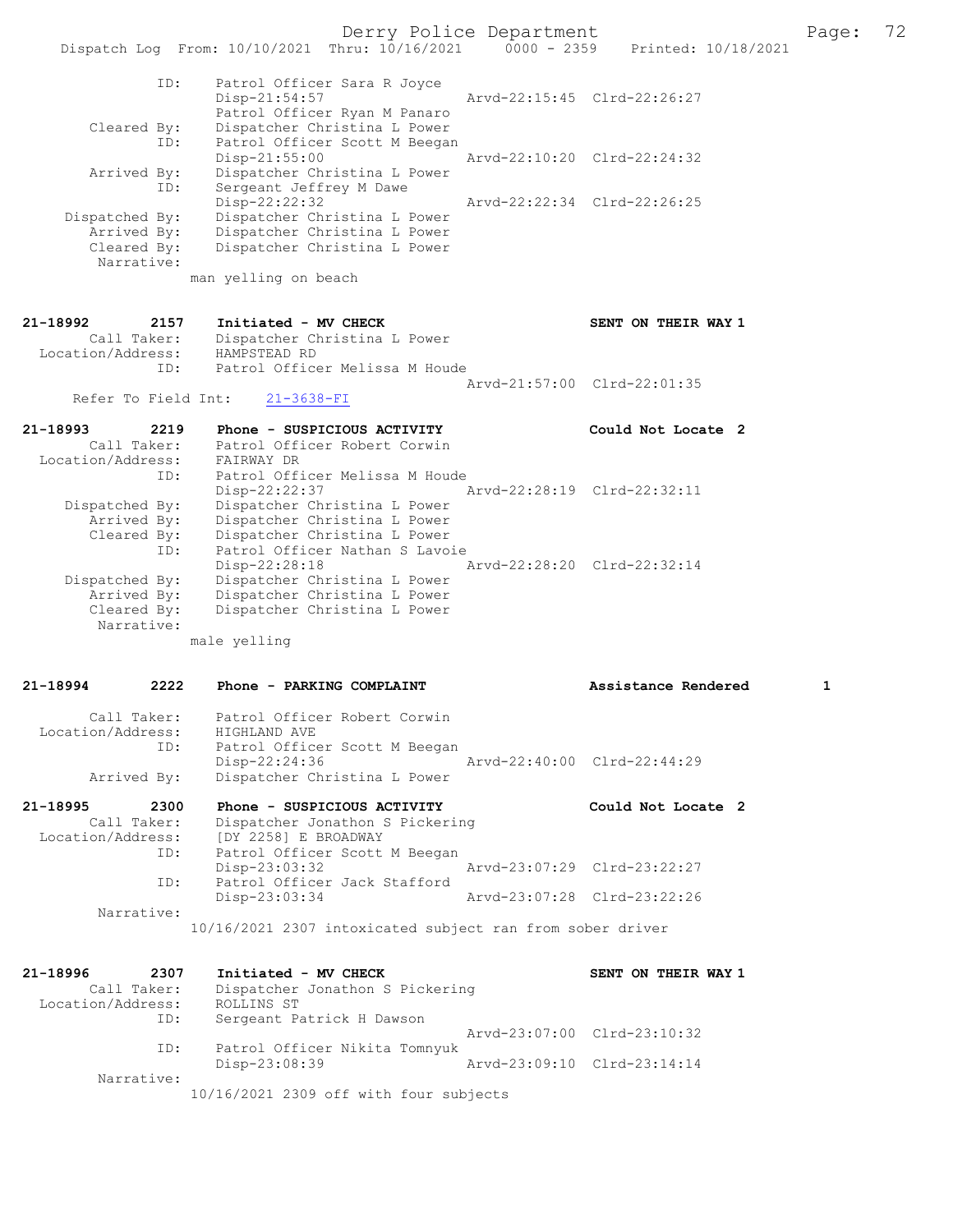| 21-18997<br>2323<br>Call Taker:<br>Location/Address: | Initiated - MV CHECK<br>Dispatcher Jonathon S Pickering<br>ASHLEIGH DR                                                                                                      |               | Vehicle checked                          | 1              |  |  |  |
|------------------------------------------------------|-----------------------------------------------------------------------------------------------------------------------------------------------------------------------------|---------------|------------------------------------------|----------------|--|--|--|
| ID:                                                  | Patrol Officer Monica Ricci                                                                                                                                                 |               | Arvd-23:23:00 Clrd-23:25:18              |                |  |  |  |
| 21-18998<br>2339                                     | Phone - HIT AND RUN                                                                                                                                                         |               | Arrest(s) Made                           | $\overline{2}$ |  |  |  |
| Call Taker:<br>Location/Address:                     | Dispatcher Jonathon S Pickering<br>LINCOLN ST + CRYSTAL AVE                                                                                                                 |               |                                          |                |  |  |  |
| ID:<br>ID:                                           | Patrol Officer Nikita Tomnyuk<br>Disp-23:41:50<br>Patrol Officer Jack Stafford                                                                                              |               | Arvd-23:44:06 Clrd-10/17/2021 @ 01:30:54 |                |  |  |  |
| ID:                                                  | $Disp-23:41:51$<br>Patrol Officer Monica Ricci                                                                                                                              | Arvd-23:44:07 | Clrd-10/17/2021 @ 00:04:00               |                |  |  |  |
| ID:                                                  | $Disp-23:41:51$<br>Patrol Officer Scott M Beegan                                                                                                                            | Arvd-23:44:07 | Clrd-10/17/2021 @ 01:47:14               |                |  |  |  |
| ID:                                                  | Disp-23:41:52<br>Sergeant Patrick H Dawson                                                                                                                                  | Arvd-23:44:08 | Clrd-10/17/2021 @ 00:55:09               |                |  |  |  |
| ID:                                                  | Disp-23:41:53<br>Patrol Officer Casey J Noyes                                                                                                                               | Arvd-23:41:54 | Clrd-10/17/2021 @ 01:15:35               |                |  |  |  |
| ID:                                                  | Disp-00:11:24<br>Patrol Officer Robert Corwin                                                                                                                               | Aryd-00:14:31 | Clrd-10/17/2021 @ 01:08:03               |                |  |  |  |
| ID:                                                  | Disp-00:12:17<br>Patrol Officer Jack Stafford                                                                                                                               | Arvd-00:12:18 | Clrd-10/17/2021 @ 01:08:19               |                |  |  |  |
| Narrative:                                           | Disp-00:24:32                                                                                                                                                               |               | Arvd-00:24:40 Clrd-10/17/2021 @ 01:08:25 |                |  |  |  |
|                                                      | 10/16/2021 2341 one detained                                                                                                                                                |               |                                          |                |  |  |  |
| Narrative:                                           | 10/16/2021 2342 DFD responding for propane leak                                                                                                                             |               |                                          |                |  |  |  |
| Narrative:                                           |                                                                                                                                                                             |               |                                          |                |  |  |  |
|                                                      | 10/16/2021 2344 Crystal Ave shut down on E Broadway<br>10/16/2021 2345 DFD on scene                                                                                         |               |                                          |                |  |  |  |
| Narrative:                                           |                                                                                                                                                                             |               |                                          |                |  |  |  |
| Narrative:                                           | 10/16/2021 2346 subject in custody, 119 transporting to<br>DPDHQ starting mileage 31048.7                                                                                   |               |                                          |                |  |  |  |
| Narrative:                                           | 10/16/2021 2347 330 off with vehicle at Franklin St and<br>Lincoln St                                                                                                       |               |                                          |                |  |  |  |
| Narrative:                                           | 10/16/2021 2348 command set up at Lincoln and Franklin; 119<br>off at DPDHQ e/m: 31049.3                                                                                    |               |                                          |                |  |  |  |
| Narrative:                                           | 10/16/2021 2350 moving suspect vehicle to allow emergency<br>vehicles through                                                                                               |               |                                          |                |  |  |  |
| Narrative:                                           | 10/17/2021 0003 PSNH pole 3/20A                                                                                                                                             |               |                                          |                |  |  |  |
| Narrative:                                           | 10/17/2021 0006 subject moved to cell #3                                                                                                                                    |               |                                          |                |  |  |  |
| Narrative:                                           | 10/17/2021 0014 Liberty Utilities on scene per DFD                                                                                                                          |               |                                          |                |  |  |  |
| Narrative:                                           | 10/17/2021 0025 Subject Info:<br>David Mark Noble<br>84r Derryfield Rd<br>Derry, NH DOB:1/9/84<br>Arrested for DWI, Conduct After an Accident, and Disobeying<br>an Officer |               |                                          |                |  |  |  |